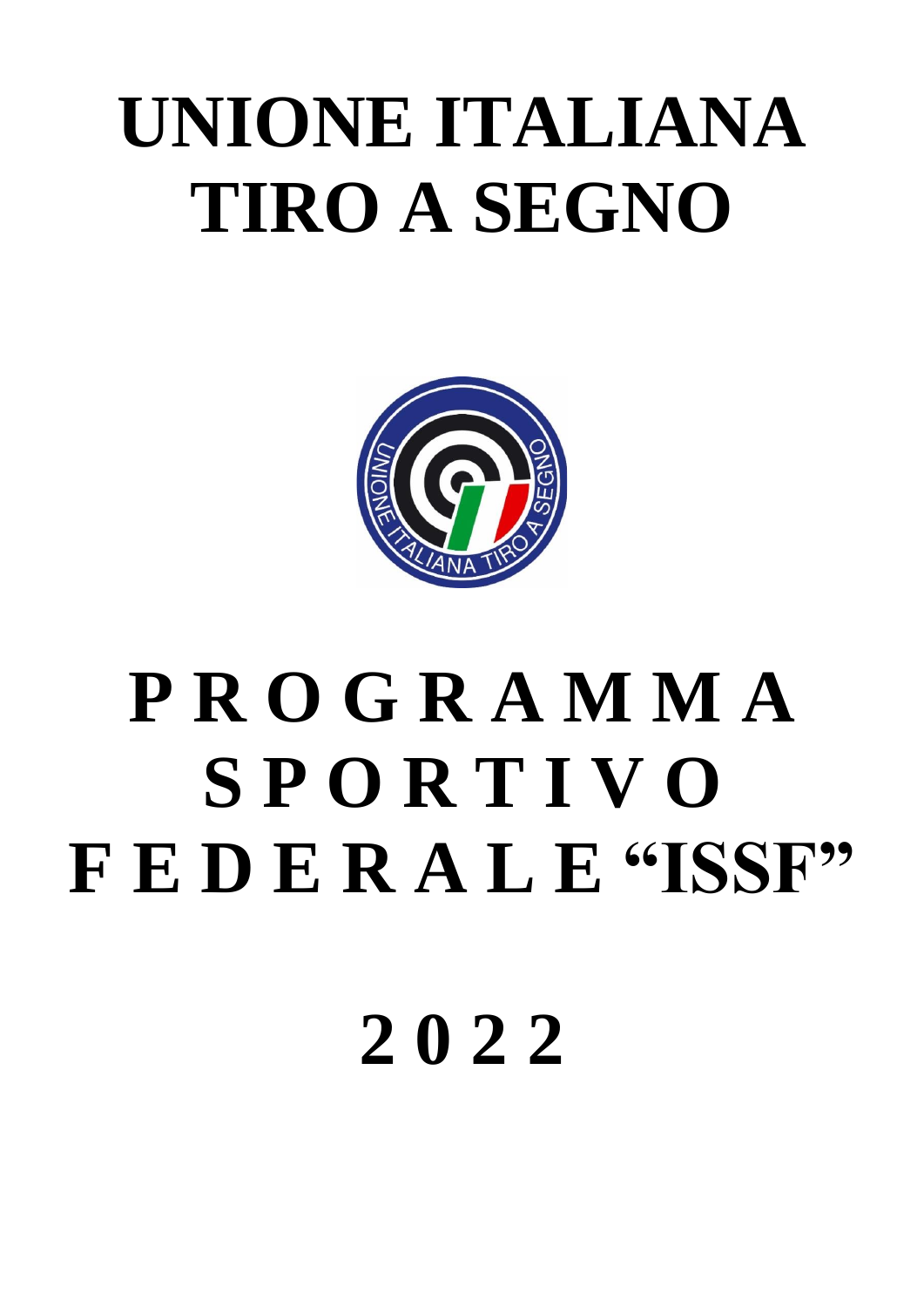# **SOMMARIO**

| <b>ART. 1.</b>                     |  |  |  |  |
|------------------------------------|--|--|--|--|
| <b>ART. 2.</b>                     |  |  |  |  |
| <b>ART. 3.</b>                     |  |  |  |  |
| <b>ART. 4.</b>                     |  |  |  |  |
| <b>ART. 5.</b>                     |  |  |  |  |
| <b>ART. 6.</b>                     |  |  |  |  |
| <b>ART. 7.</b>                     |  |  |  |  |
| <b>ART. 8.</b>                     |  |  |  |  |
| <b>ART. 9.</b>                     |  |  |  |  |
| <b>ART. 10.</b>                    |  |  |  |  |
| <b>ART. 11.</b>                    |  |  |  |  |
| <b>ART. 12.</b>                    |  |  |  |  |
| <b>ART. 13.</b>                    |  |  |  |  |
| <b>ART. 14.</b>                    |  |  |  |  |
| <b>ART. 15.</b>                    |  |  |  |  |
| ART. 16.                           |  |  |  |  |
| <b>ART. 17.</b>                    |  |  |  |  |
| <b>ART. 18.</b>                    |  |  |  |  |
| <b>ART. 19.</b><br><b>ART. 20.</b> |  |  |  |  |
| <b>ART. 21.</b>                    |  |  |  |  |
| <b>ART. 22.</b>                    |  |  |  |  |
| <b>ART. 23</b>                     |  |  |  |  |
| <b>ART. 24</b>                     |  |  |  |  |
|                                    |  |  |  |  |
|                                    |  |  |  |  |
|                                    |  |  |  |  |
| <b>ART. 1.</b>                     |  |  |  |  |
| <b>ART. 2.</b>                     |  |  |  |  |
| <b>ART. 3.</b>                     |  |  |  |  |
| <b>ART. 4.</b>                     |  |  |  |  |
| <b>ART. 5.</b>                     |  |  |  |  |
| <b>ART. 6.</b>                     |  |  |  |  |
| <b>ART. 7.</b>                     |  |  |  |  |
| <b>ART. 8.</b>                     |  |  |  |  |
| <b>ART. 9.</b><br><b>ART. 10.</b>  |  |  |  |  |
| ART. 11.                           |  |  |  |  |
| <b>ART. 12.</b>                    |  |  |  |  |
| ART. 13.                           |  |  |  |  |
|                                    |  |  |  |  |
|                                    |  |  |  |  |
| <b>ART. 1.</b>                     |  |  |  |  |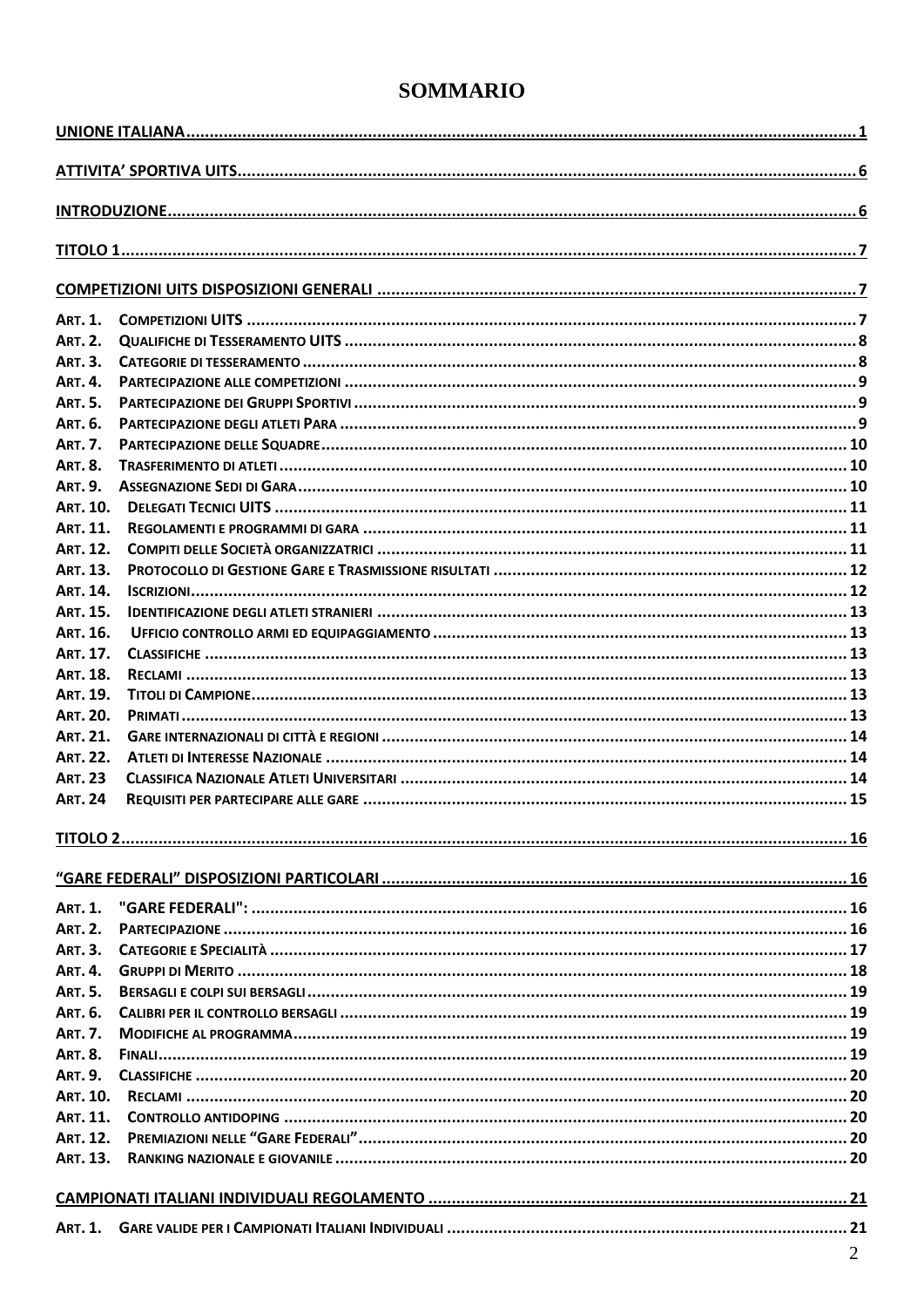| <b>ART. 2.</b> |  |  |  |
|----------------|--|--|--|
| <b>ART. 3.</b> |  |  |  |
| <b>ART.4.</b>  |  |  |  |
|                |  |  |  |
|                |  |  |  |
| <b>ART. 1</b>  |  |  |  |
| <b>ART. 2</b>  |  |  |  |
| ART. 3         |  |  |  |
| ART. 4         |  |  |  |
| <b>ART. 5</b>  |  |  |  |
| <b>ART. 6</b>  |  |  |  |
|                |  |  |  |
|                |  |  |  |
| <b>ART. 1.</b> |  |  |  |
| <b>ART. 2.</b> |  |  |  |
| <b>ART. 3.</b> |  |  |  |
| <b>ART. 4.</b> |  |  |  |
| <b>ART. 5.</b> |  |  |  |
| ART. 6.        |  |  |  |
| <b>ART. 7.</b> |  |  |  |
| <b>ART. 8.</b> |  |  |  |
| <b>ART. 9.</b> |  |  |  |
|                |  |  |  |
|                |  |  |  |
| <b>ART. 1.</b> |  |  |  |
| <b>ART. 3.</b> |  |  |  |
| <b>ART. 4.</b> |  |  |  |
| <b>ART. 5.</b> |  |  |  |
| <b>ART. 6.</b> |  |  |  |
| ART. 7         |  |  |  |
| <b>ART. 8.</b> |  |  |  |
|                |  |  |  |
|                |  |  |  |
| <b>ART.1.</b>  |  |  |  |
| <b>ART. 2.</b> |  |  |  |
| <b>ART. 3.</b> |  |  |  |
| <b>ART. 4.</b> |  |  |  |
| <b>ART. 5.</b> |  |  |  |
| ART. 6.        |  |  |  |
| <b>ART. 7.</b> |  |  |  |
|                |  |  |  |
|                |  |  |  |
| <b>ART. 1.</b> |  |  |  |
| <b>ART. 2.</b> |  |  |  |
| <b>ART. 3.</b> |  |  |  |
| <b>ART. 4.</b> |  |  |  |
| <b>ART. 5.</b> |  |  |  |
| ART. 6.        |  |  |  |
|                |  |  |  |
|                |  |  |  |
| <b>ART. 1.</b> |  |  |  |
| <b>ART. 2.</b> |  |  |  |
| <b>ART. 3.</b> |  |  |  |
|                |  |  |  |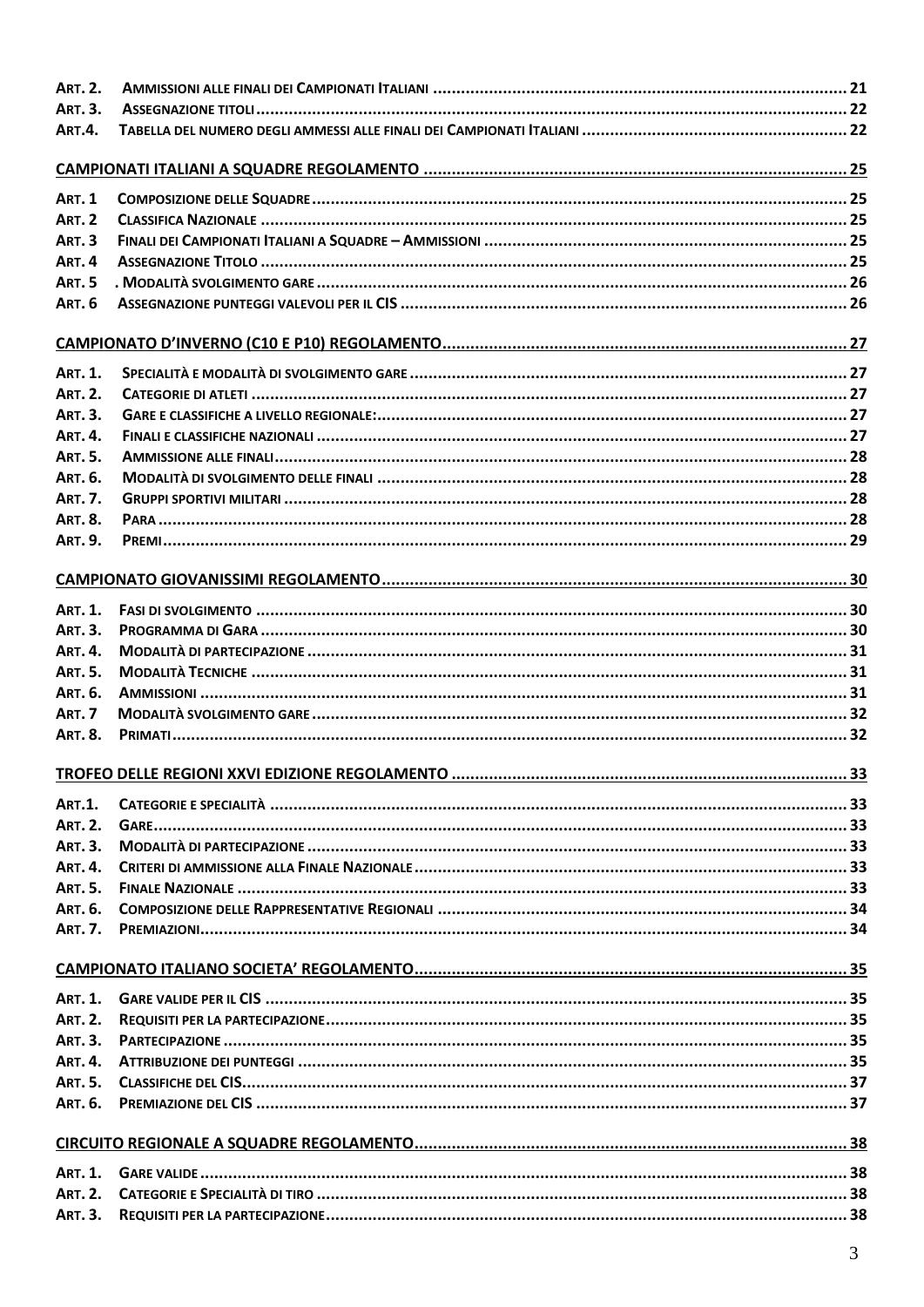| <b>ART. 4.</b>  |  |
|-----------------|--|
| <b>ART. 5.</b>  |  |
| ART. 6.         |  |
| <b>ART. 7.</b>  |  |
| <b>ART. 8.</b>  |  |
| <b>ART. 9.</b>  |  |
| <b>ART. 10</b>  |  |
|                 |  |
|                 |  |
|                 |  |
|                 |  |
|                 |  |
|                 |  |
|                 |  |
| <b>ART. 1.</b>  |  |
| <b>ART. 2.</b>  |  |
| <b>ART. 3.</b>  |  |
| <b>ART. 4.</b>  |  |
| <b>ART. 5.</b>  |  |
| ART. 6.         |  |
| <b>ART. 7.</b>  |  |
| <b>ART. 8.</b>  |  |
| <b>ART. 9.</b>  |  |
| <b>ART. 10.</b> |  |
|                 |  |
|                 |  |
|                 |  |
|                 |  |
|                 |  |
|                 |  |
|                 |  |
|                 |  |
| <b>ART.2</b>    |  |
| <b>ART.3</b>    |  |
| ART.4           |  |
| <b>ART.5</b>    |  |
| ART.6           |  |
| ART.7           |  |
| <b>ART.8</b>    |  |
| <b>ART.9</b>    |  |
| <b>ART.10</b>   |  |
| <b>ART.11</b>   |  |
| <b>ART.12</b>   |  |
|                 |  |
|                 |  |
| <b>ART. 1.</b>  |  |
| <b>ART. 2.</b>  |  |
| <b>ART. 3.</b>  |  |
| <b>ART. 4.</b>  |  |
| <b>ART. 5.</b>  |  |
| <b>ART.6.</b>   |  |
| <b>ART.7.</b>   |  |
|                 |  |
| <b>ART.8.</b>   |  |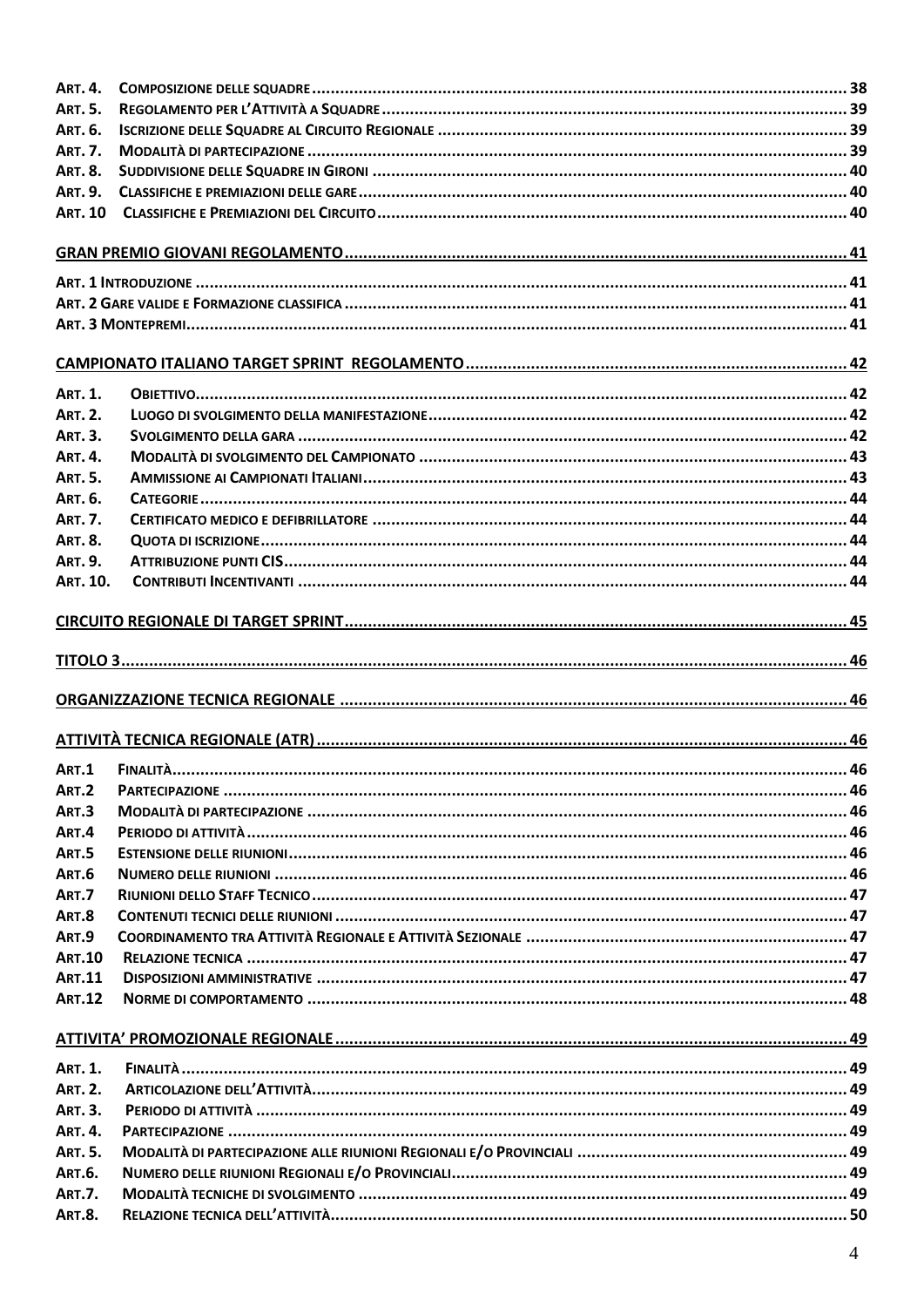| <b>ART.9.</b>  |                                                                        |
|----------------|------------------------------------------------------------------------|
|                |                                                                        |
| <b>ART. 1.</b> |                                                                        |
| <b>ART. 2.</b> |                                                                        |
| <b>ART. 3.</b> |                                                                        |
|                |                                                                        |
|                |                                                                        |
| <b>ART. 1.</b> |                                                                        |
| <b>ART. 2.</b> |                                                                        |
| <b>ART. 3.</b> |                                                                        |
| <b>ART. 4.</b> |                                                                        |
| <b>ART. 5.</b> |                                                                        |
| ART. 6.        |                                                                        |
|                |                                                                        |
|                |                                                                        |
|                | <b>MODULISTICA ALLEGATA:</b>                                           |
|                | Allegato 1 - Tabella A: Limiti di qualità assegnazione punti di merito |
|                | Allegato 2 - Tabella B: Limiti di assegnazione punti di partecipazione |
|                | Allegato 3 - Tabella C: gruppi di Merito – limiti di separazione       |
|                | Allegato 4 - Regolamento Pistola Sportiva 10m                          |
|                | Allegato 5 - Regolamento Carabina tre posizioni 10m                    |
| Allegato 6 -   | Campionato giovanissimi ripartizione montepremi                        |
| Allegato 7 -   | Tabella Incentivi Squadre PA JU - PSP JD - CL3PJU - CS3P JD            |
| Allegato 8 -   | Disegno appoggio                                                       |

- Allegato 9 Premi a gare internazionali Seniores
- Allegato 10 Premi a gare internazionali Juniores
- Allegato 11 Premi a gare internazionali Para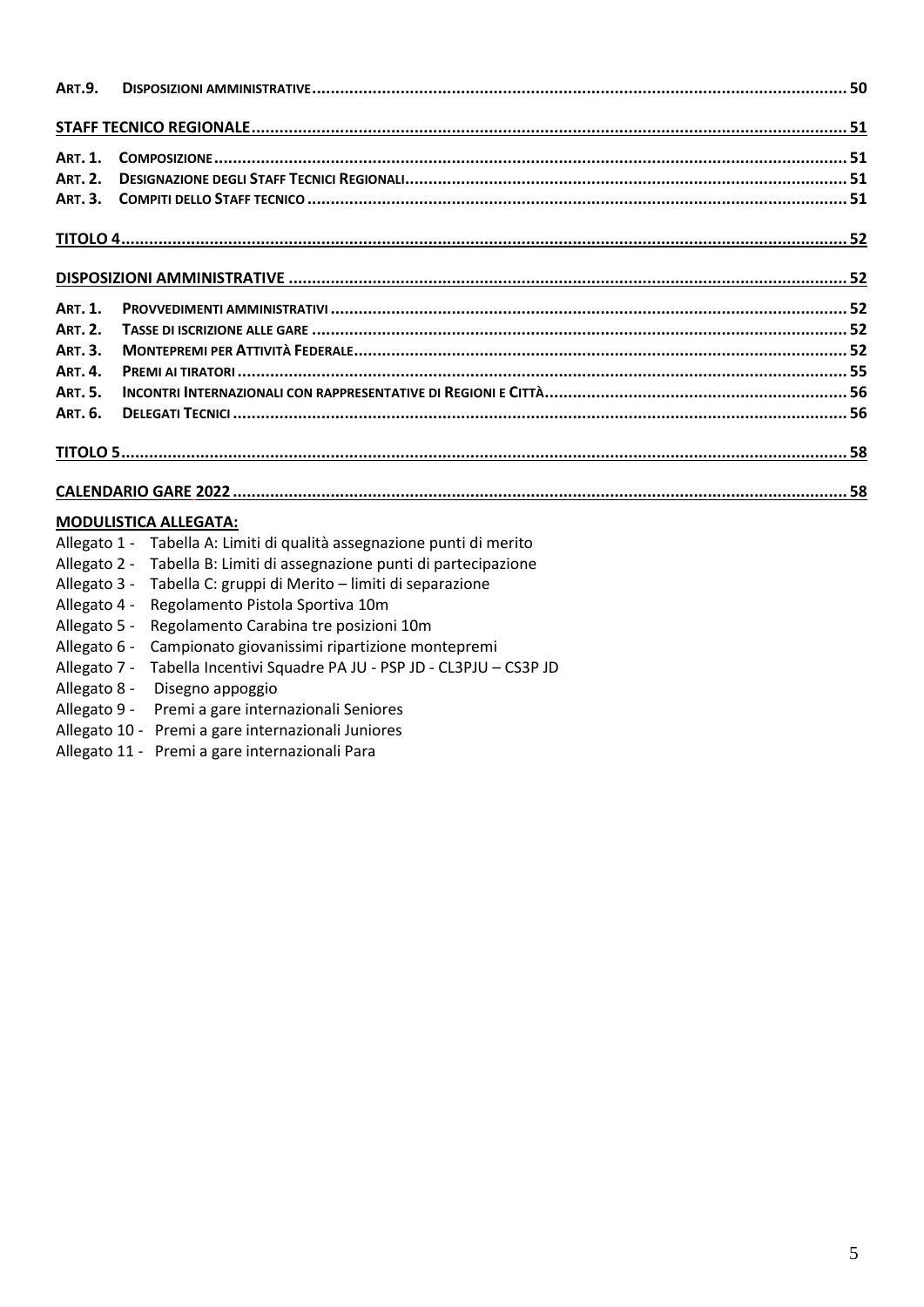# **ATTIVITA' SPORTIVA UITS**

# **INTRODUZIONE**

L'affiliazione della Società (Sezioni TSN e Gruppi Sportivi) ed il tesseramento degli atleti all'UITS, sono condizioni essenziali per la partecipazione a qualsiasi Attività Sportiva dell'UITS ed in particolare per la partecipazione alle Competizioni, sia a livello Individuale che di Squadra e/o Società.

I tiratori devono essere tesserati all'UITS con la qualifica di tesseramento richiesta per il tipo di attività cui intendono partecipare e potranno competere esclusivamente nella categoria di appartenenza. Il tesseramento deve essere valido per l'anno in corso.

**Il PSF 2022 contiene alcune previsioni di natura sperimentale che, allo stato attuale, hanno validità esclusivamente per l'anno in corso e integrano il Regolamento Tecnico Federale.**

**Il presente PSF sarà soggetto ad adeguamenti dovuti all'evoluzione dell'emergenza sanitaria.**

Durante l'anno i comunicati potranno essere emanati sul sito internet Federale **www.uits.it** e/o **tesseramento.uits.it**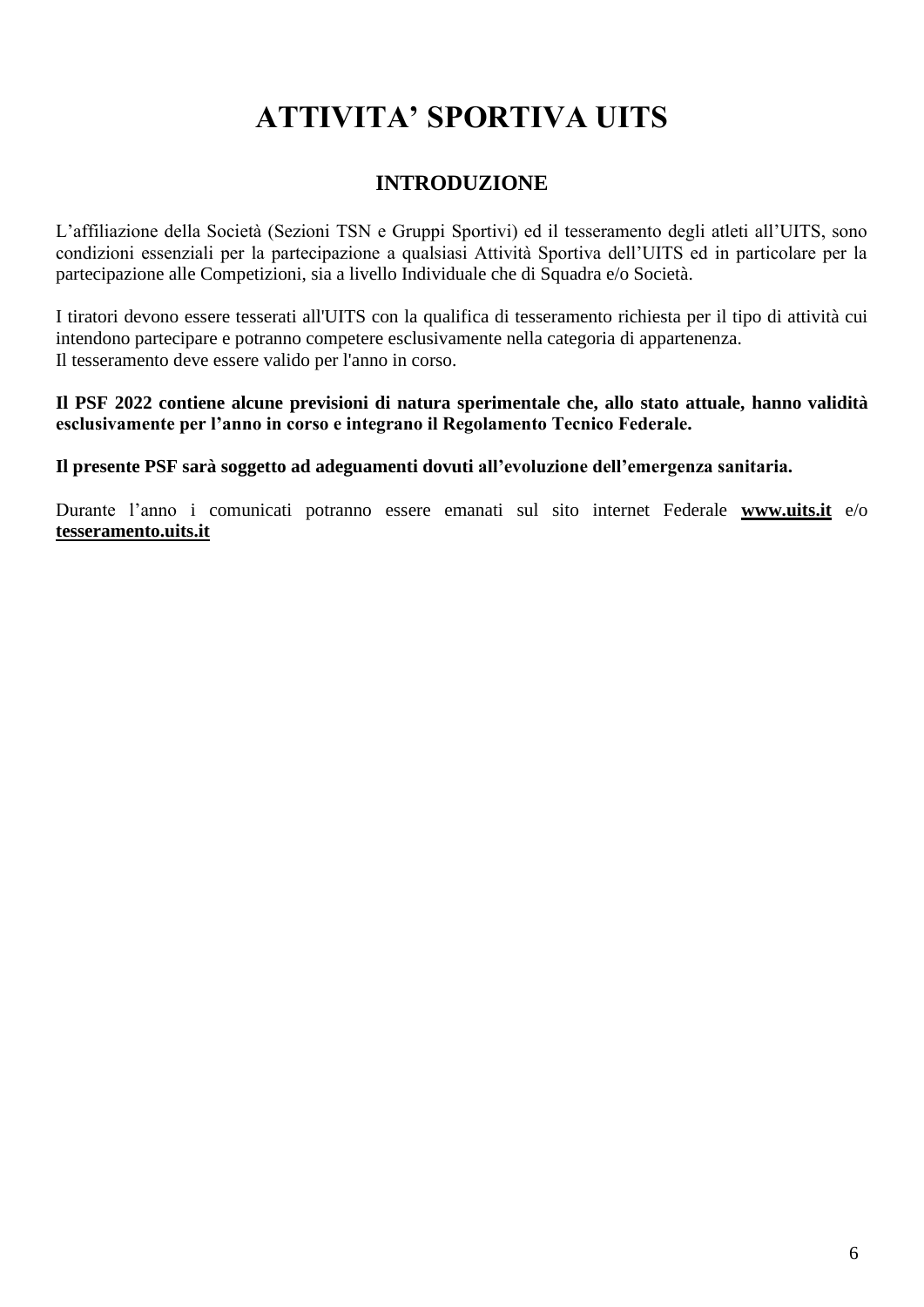# **Titolo 1 COMPETIZIONI UITS DISPOSIZIONI GENERALI**

Le Competizioni indette dall'UITS, sia se organizzate direttamente o in collaborazione con altri Enti o che si svolgano sotto la propria egida, sono inserite nel Calendario Nazionale Gare,**se non diversamente specificato nel presente PSF si applicano le regole previste dal RTN UITS e UITS Para** e si suddividono in: "Gare Federali", "Gare Ufficiali", "Gare Varie".

# **Art. 1. Competizioni UITS**

#### **"GARE FEDERALI":**

| a) "Prove di Qualificazione ISSF"                                                                          |                                                                       |
|------------------------------------------------------------------------------------------------------------|-----------------------------------------------------------------------|
| - 1^ Prova: Gara Regionale Federale                                                                        | specialità a mt. 10                                                   |
| - 2^ Prova: Gara Regionale Federale                                                                        | specialità a mt. 10                                                   |
| - 3^ Prova: Gara Regionale Federale                                                                        | specialità a mt. 10, 25 e 50                                          |
| - 4^ Prova: Gara Regionale Federale                                                                        | specialità a mt. 10, 25 e 50                                          |
| - 5^ Prova: Campionato Regionale Federale                                                                  | specialità a mt. 10, 25 e 50                                          |
| - Fase Regionale del Campionato Giovanissimi                                                               |                                                                       |
| - Trofei Nazionali                                                                                         | specialità a mt. 300                                                  |
| - 1 <sup>^</sup> Prova di qualificazione al Campionato d'Inverno<br>(valida per l'ammissione ai C.I. 2023) | specialità a mt.10                                                    |
| - 2 <sup>^</sup> Prova di qualificazione al Campionato d'Inverno<br>(valida per l'ammissione ai C.I. 2023) | specialità a mt.10                                                    |
| b) "Finali Nazionali ISSF"                                                                                 |                                                                       |
| 1. Campionati Italiani Individuali Juniores Ragazzi Allievi                                                | (specialità a mt. 10, 25 e 50)                                        |
| י יווגי תי זורים ומים המ                                                                                   | $\ell$ $\cdots$ $\cdots$ $\cdots$ $\cdots$ $\alpha$ $\alpha$ $\alpha$ |

- 2. Campionati Italiani a Squadre Juniores Ragazzi Allievi (specialità a mt. 10, 25 e 50)
- 3. Campionati Italiani Individuali Seniores Master Para (specialità a mt. 10, 25 e 50)
- 4. Campionati Italiani a Squadre Seniores Master (specialità a mt. 10, 25 e 50)
- 5. Campionati Italiani Individuali Seniores Master Juniores (specialità a mt. 300)
- 6. Fase Nazionale del Campionato Giovanissimi (specialità a mt. 10)
- 7. Trofeo delle Regioni (specialità a mt. 10)
- 8. Campionato d'Inverno (specialità a mt. 10)
- 9. Campionato Nazionale Universitario (specialità a mt. 10)

#### **"GARE UFFICIALI":**

- 1. Campionati Sezionali (1 per Sezione)
- 2. Campionati Provinciali (1 per Provincia)
- 3. Fasi comunali e provinciali del Campionato Giovanissimi
- 4. Gare Zonali militari
- 5. Campionato Nazionale Interforze indetta dall'Unione
- 6. Campionato Italiano Giornalisti
- 7. Campionato Italiano Bancari
- 8. Campionato Nazionale Vigili Urbani
- 9. Campionato Italiano Veterani dello Sport

#### **"GARE VARIE":**

Tutte le Gare ed i Trofei, con estensione extra Sezionale, che si svolgono sotto l'egida dell'UITS.

#### **"COMPETIZIONI PROMOZIONALI**"**:**

Sono tutte le competizioni, inserite nell'attività organizzata dalle Sezioni TSN e non comprese tra le precedenti, con contenuti ludici e/o di innovazione per il Tiro a Segno, che trovano svolgimento nei rispettivi poligoni.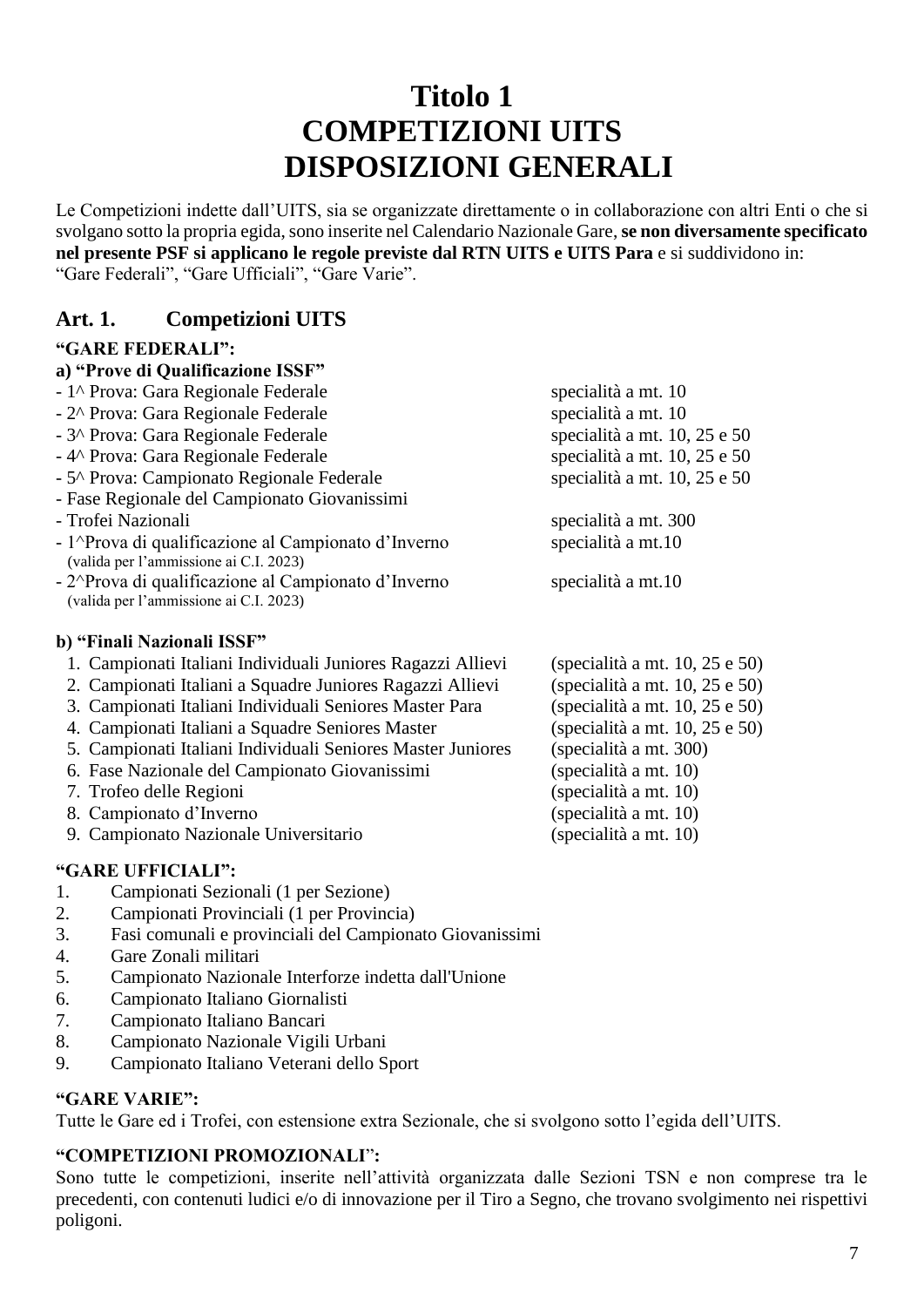#### **Le Gare Ufficiali, le Gare Varie e le Competizioni Promozionali si possono organizzare solo se consentite dalla vigente normativa anti Covid.**

# **Art. 2. Qualifiche di Tesseramento UITS**

- **a)** "TIRATORE": i tesserati di questa categoria partecipano ad attività di Tiro a Segno di qualsiasi livello regolamentate e/o organizzate dall'UITS.
- **b)** "**DIRIGENTE", "TECNICO", "UFFICIALE DI GARA", ISTRUTTORE ISTITUZIONALE**": tali tesserati possono partecipare ad attività di tiro a segno di qualsiasi livello regolamentate e/o organizzate dall'UITS, presentando la prescritta certificazione medica presso la Sezione di appartenenza.
- **c)** "**FREQUENTATORE**": tali tesserati partecipano ad Attività Promozionali di Società.

#### **Art. 3. Categorie di tesseramento**

Per l'anno 2022 gli atleti *normo e para* sono suddivisi, in base alla data di nascita, nelle seguenti categorie di tesseramento:

| Master Uomini       | 1972 e precedenti (dal 1961 e precedenti Gran Master – dal 1962/1972 Master)* |
|---------------------|-------------------------------------------------------------------------------|
| <b>Master Donne</b> | 1972 e precedenti                                                             |
| <b>Seniores</b>     | dal 2001 al 1973                                                              |
| Juniores            | 2002 al 2006 (anni 2002-2003 Junior 1 - anni 2004-2005-2006 Junior $2^{**}$   |
| Ragazzi             | 2007, 2008                                                                    |
| Allievi             | 2009, 2010                                                                    |
| Giovanissimi        | 2011, 2012 (dal compleanno).                                                  |

#### *Master*

Uomini/Donne - a partire dal 1° giorno dell'anno in cui compiono i 50 anni.

#### *Seniores*

Uomini/Donne - a partire dal 1° giorno dell'anno in cui compiono il 21° anno di età e la fine dell'anno in cui compiono il 49° anno di età.

#### *Juniores*

Uomini/Donne - nel periodo compreso tra il 1° giorno dell'anno in cui compiono il 16° e la fine dell'anno in cui compiono il 20° anno di età.

#### *Ragazzi*

Maschi/Femmine - nel periodo compreso tra il 1° giorno dell'anno in cui compiono il 14° anno di età e la fine dell'anno in cui compiono il 15°.

#### *Allievi*

Maschi/Femmine - nel periodo compreso tra 1° giorno dell'anno in cui compiono il 12° anno di età e la fine dell'anno in cui compiono il 13°.

#### *Giovanissimi*

Maschi/Femmine - nel periodo compreso tra il giorno in cui compiono il 10° anno di età e la fine dell'anno in cui compiono l'11° anno di età.

(Partecipano alle gare del circuito del Campionato Giovanissimi e alle gare in cui è prevista una specifica classifica e dove le modalità tecniche di svolgimento siano le stesse del predetto Campionato).

I tiratori Master U/D possono decidere di gareggiare nel circuito delle gare federali dell'anno in corso nella categoria Seniores. **Tale scelta è valida per tutto l'anno solare in cui viene esercitata ed impegna il tiratore a partecipare ad ogni competizione U.I.T.S. nella categoria Seniores U/D in tutte le specialità. I tiratori Master che operano questo tipo di scelta, dovranno comunicarlo alla Sezione di appartenenza, che provvederà alla sua formalizzazione tramite il gestionale UITS, al momento dell'iscrizione alla loro prima gara federale dell'anno in corso, selezionando la categoria Senior**.

\* La suddivisione Master e Gran Master è valida per le Prove di Qualificazione e Finali Nazionali e nelle specialità indicate all'art. 4 – undicesimo comma – del Titolo 2 (CL3P-CLT-C10-PL-PA-PGC-PS-PSp-P10) \*\* La suddivisione Junior 1 e Junior 2 è valida per le Prove di Qualificazione e Finali Nazionali ed in tutte le specialità, eccezion fatta per l'ALT, l'AL3P, il BM10 ed il BMM10.

#### **Open (solo specialità a 300m)**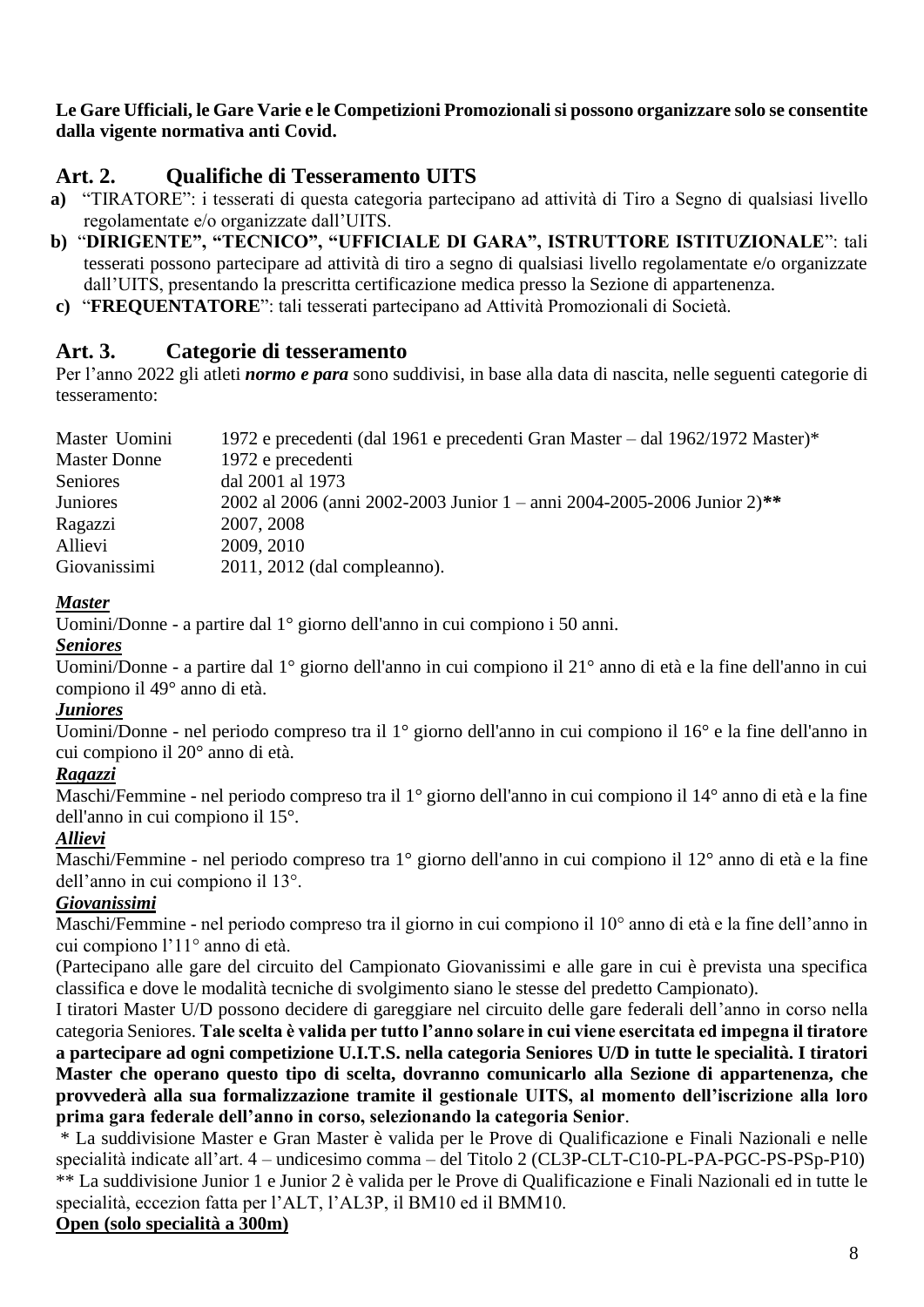La categoria Open è formata da tutti i tiratori senza distinzione di sesso e comprendente i nati negli anni 2004 (dal compleanno) e precedenti ed **è valida solo per le ammissioni e le classifiche di tutte le specialità dei Campionati Italiani a m.300.**

# **Art. 4. Partecipazione alle competizioni**

L'affiliazione delle Società (Sezioni TSN e Gruppi Sportivi) ed il tesseramento degli atleti sono condizioni per la partecipazione a qualsiasi tipo di attività competitiva che si svolga sotto l'egida dell'UITS.

Gli atleti che per motivi di studio o di lavoro si trovassero nell'impossibilità di gareggiare nell'ambito della propria Regione, possono partecipare al circuito "Gare Federali" nelle sedi più vicine alle loro località di studio o di lavoro o meglio raggiungibili.

Tale possibilità dovrà essere richiesta per iscritto al Settore Sportivo UITS ed accompagnata da motivazione auto certificata. Per gli atleti che frequentano l'Accademia del tiro tale richiesta può essere fatta anche dalla Sezione TSN ospitante l'Accademia. Per gli atleti di I.N. la richiesta può essere fatta anche dalla Direzione Tecnica.

Gli atleti che non hanno sedi di gara disponibili nella loro regione di appartenenza, possono partecipare alle gare regionali federali in una qualsiasi sede fuori regione. La sezione prescelta deve essere contattata con congruo anticipo rispetto alla data di apertura delle iscrizioni per permettere a quest'ultima di organizzare al meglio la gara con gli atleti esterni. Le loro iscrizioni complete di nome cognome, tessera UITS, sezione di appartenenza, specialità, giorno e orario di gara devono essere mandate alla sezione prescelta che ospita la gara e all' ufficio sportivo della UITS. In questo caso è obbligatorio per la sezione organizzatrice che accoglie gli atleti fuori regione, utilizzare la procedura di iscrizione in due fasi come descritto nel successivo art.14 e aprire la prima fase almeno 7 giorni prima della seconda fase. L'ufficio sportivo provvederà a inserire i nominativi nel gestionale durante la prima fase, la sezione ospitante inserirà i turni di gara durante la 2 fase.

I risultati conseguiti, che sono validi sia a titolo individuale che di squadra, saranno inseriti, a cura dell'ufficio sportivo UITS, solo nella classifica della gara della Regione di appartenenza. Sarà comunque creata una classifica regionale anche per le regioni che non hanno una sede fisica ospitante.

I certificati medici degli atleti, sia quelli specifici che generici*,* debbono essere conservati agli atti delle Società e solo quelli specifici devono essere presentati, su richiesta della UITS, per la partecipazione all'attività di IO (Interesse Olimpico), PO (Probabili Olimpici), IN (Interesse Nazionale) e dei Raduni dei Centri Tecnici Federali.

# **Art. 5. Partecipazione dei Gruppi Sportivi**

Ai Circuiti delle "Gare Federali" e delle "Gare Ufficiali", potranno partecipare con denominazione propria le Squadre dei Gruppi Sportivi regolarmente affiliati.

Per i Gruppi Sportivi Militari è istituita la "Regione Militare Virtuale".

Gli atleti iscritti per i G.S. Militari potranno partecipare al circuito "Gare Federali" nelle sedi più vicine alle loro località di servizio, di residenza e di aggregazione seppur temporanea.

I risultati conseguiti dagli atleti varranno sia a titolo individuale che di squadra. Gli stessi compariranno esclusivamente nelle classifiche individuali e di squadra della Regione Militare Virtuale. La gestione di queste classifiche farà capo alla UITS.

Le tasse d'iscrizione alle gare andranno versate e sono ad appannaggio della Sezione dove l'atleta svolge la prestazione. Sarà la stessa Sezione che provvederà anche alle loro premiazioni individuali.

# **Art. 6. Partecipazione degli atleti Para**

Per i tiratori paralimpici è istituita la "Regione Para Virtuale".

Gli atleti tesserati per le sezioni nella categoria Para potranno partecipare al circuito "Gare Federali" nelle sedi da loro ritenute più agibili.

I risultati conseguiti dagli atleti saranno validi a titolo individuale. Gli stessi compariranno esclusivamente nelle classifiche individuali della Regione Para. La gestione di queste classifiche farà capo alla UITS.

Le tasse d'iscrizione alle gare andranno versate e sono ad appannaggio della Sezione dove l'atleta svolge la prestazione. Sarà la stessa Sezione che provvederà anche alle loro premiazioni individuali.

# **A) CERTIFICATO MEDICO ATLETI PARA**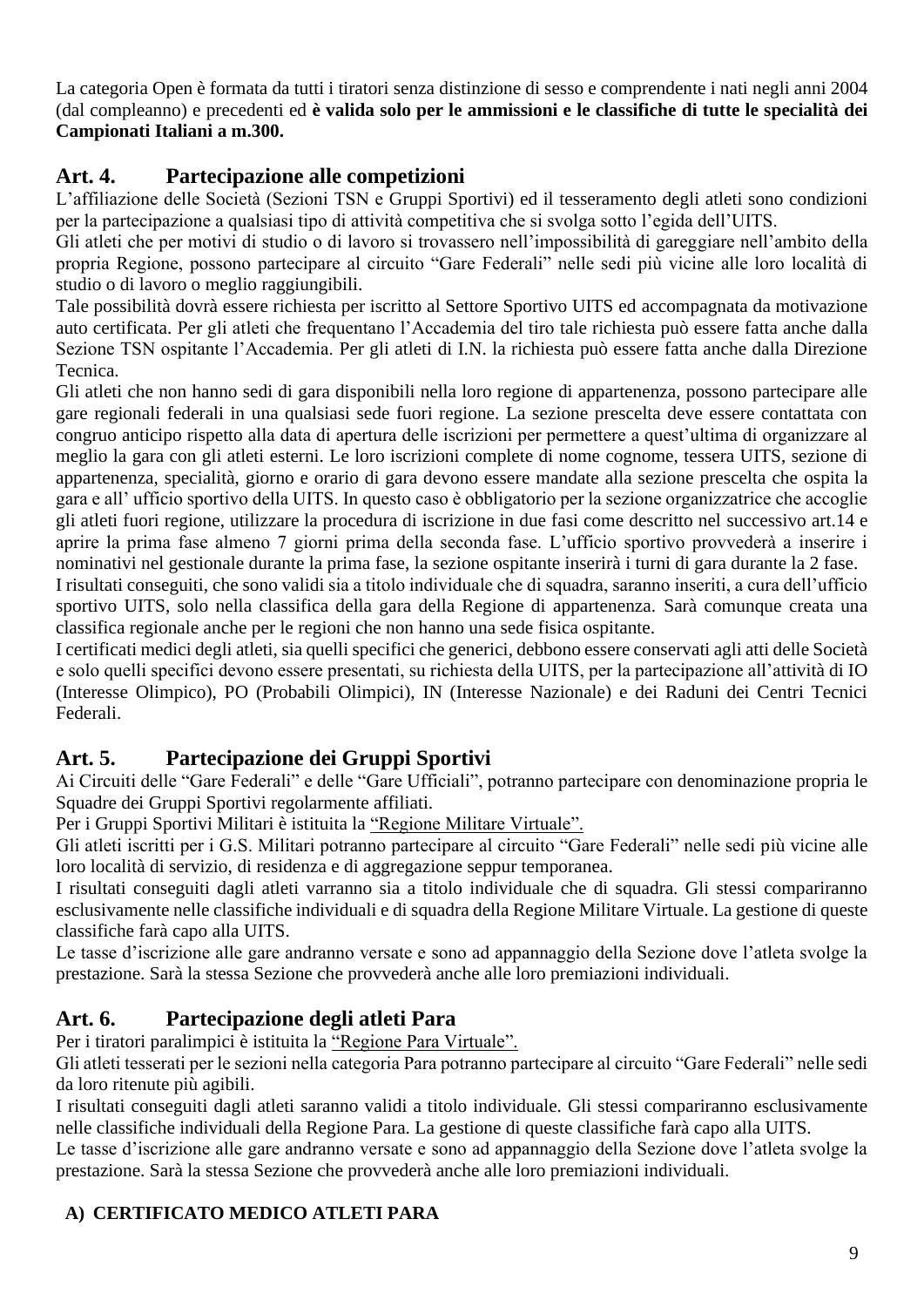Il certificato medico agonistico per gli atleti della categoria Para deve essere rilasciato ai sensi del D.M. 4 marzo 1993 (integrato dalla dichiarazione dell'atleta per l'epilessia, "appendice 10 Epilessia")

# B) CLASSIFICAZIONE DEGLI ATLETI DELLA CATEGORIA PARA

L'atleta che richiede il primo tesseramento UITS per la categoria Para dovrà inviare all'Ufficio Sportivo UITS per il successivo inoltro al tecnico Classificatore, documenti che attestano il tipo di disabilità al fine di definire la classe di appartenenza provvisoria. La classificazione definitiva sarà assegnata dalla Commissione Classificatrice alla prima riunione utile in sede di visita medica/funzionale.

# **Art. 7. Partecipazione delle Squadre**

Nelle competizioni in cui è prevista una attività di Squadra, le modalità di composizione delle Squadre stesse saranno fissate dagli appositi Regolamenti del PSF.

Per la classifica di Squadra, **se non diversamente specificato,** saranno validi i risultati individuali ottenuti.

# **Art. 8. Trasferimento di atleti**

Si ricorda che il tesseramento UITS è annuale (anno solare) e nel corso di validità non sono consentiti trasferimenti di atleti tra Società.

Sono comunque previste le eccezioni qui di seguito riportate:

1. L'iscritto ad una Società avente lo status di militare può tesserarsi per il Gruppo Sportivo, se costituito, della Forza Armata o Corpo Armato cui appartiene.

2. Il tesserato per una Società che nel corso dell'anno sportivo assume lo status di militare, sia per servizio volontario che effettivo, può trasferire il proprio tesseramento al GS della Forza Armata o Corpo Armato a cui appartiene, senza interrompere la continuità del tesseramento stesso.

Dalla data di trasferimento da Società a G.S., che coincide con la data del nuovo tesseramento, non è consentita più alcuna attività di gare federali con la Società cui l'atleta precedentemente apparteneva. Restano validi, per la Società cedente, i risultati individuali e di squadra conseguiti sino a quel momento dall'atleta a valersi sul CIS, CRS e GPG**, qualificazione ai Campionati Italiani a Squadre** e Campionato d'Inverno. Per il Trofeo delle Regioni, anche la Regione di appartenenza dell'atleta usufruisce dei punteggi conseguiti prima del tesseramento con il G.S. Militare..

Alla cessazione dello status di appartenente alle FF.AA. o ai CC.AA. dello Stato l'atleta cessa dal tesseramento per il Gruppo Sportivo e può trasferirlo, anche nel corso dell'anno, ad una Società senza interrompere la continuità del tesseramento stesso.

3. Il trasferimento consensuale anche nel corso dell'anno sportivo tra due Società, una cedente e l'altra richiedente, e l'atleta interessato. Il trasferimento non interrompe la continuità del tesseramento stesso.

Le prestazioni dell'atleta effettuate sino alla data del trasferimento restano valide per la Società **e Regione qualora diverse,** cedente.

Nell'attività delle "GARE FEDERALI", a campionato già iniziato e sino al termine della stagione sportiva in corso, la Società o il Gruppo Sportivo che acquisisce l'atleta che abbia già partecipato ad una delle gare di campionato per la società cedente*,* potrà avvalersi delle sue prestazioni solo ed esclusivamente per l'attività individuale e non per quella di squadra di qualsiasi circuito. Se non v'è stata alcuna partecipazione a gare di campionato, l'atleta trasferito potrà essere utilizzato nell'attività di squadra esclusa quella del CRS che non può subire variazioni nella formazione delle compagini presentata per ogni stagione sportiva di riferimento.

# **Art. 9. Assegnazione Sedi di Gara**

Per le "Gare Federali", l'organizzazione delle Prove Regionali di Qualificazione sarà affidata dai Comitati o Delegazioni Regionali a quelle Società che, previa opportuna ed inderogabile verifica, offrono le condizioni di idoneità degli impianti adibiti al tiro sportivo e che abbiano i requisiti di garanzia e di rispetto dei protocolli di organizzazione, di gestione e di trasmissione risultati della gara che devono essere tutti gestiti da personale titolato ed adeguato al ruolo loro assegnato.

**Atteso il perdurare dell'emergenza pandemica da Covid-19, le gare dovranno essere effettuate in non più di due sedi per Regione. Per comprovate esigenze l'Unione, in via del tutto eccezionale, potrà autorizzare lo svolgimento della gara in una ulteriore sede al massimo.**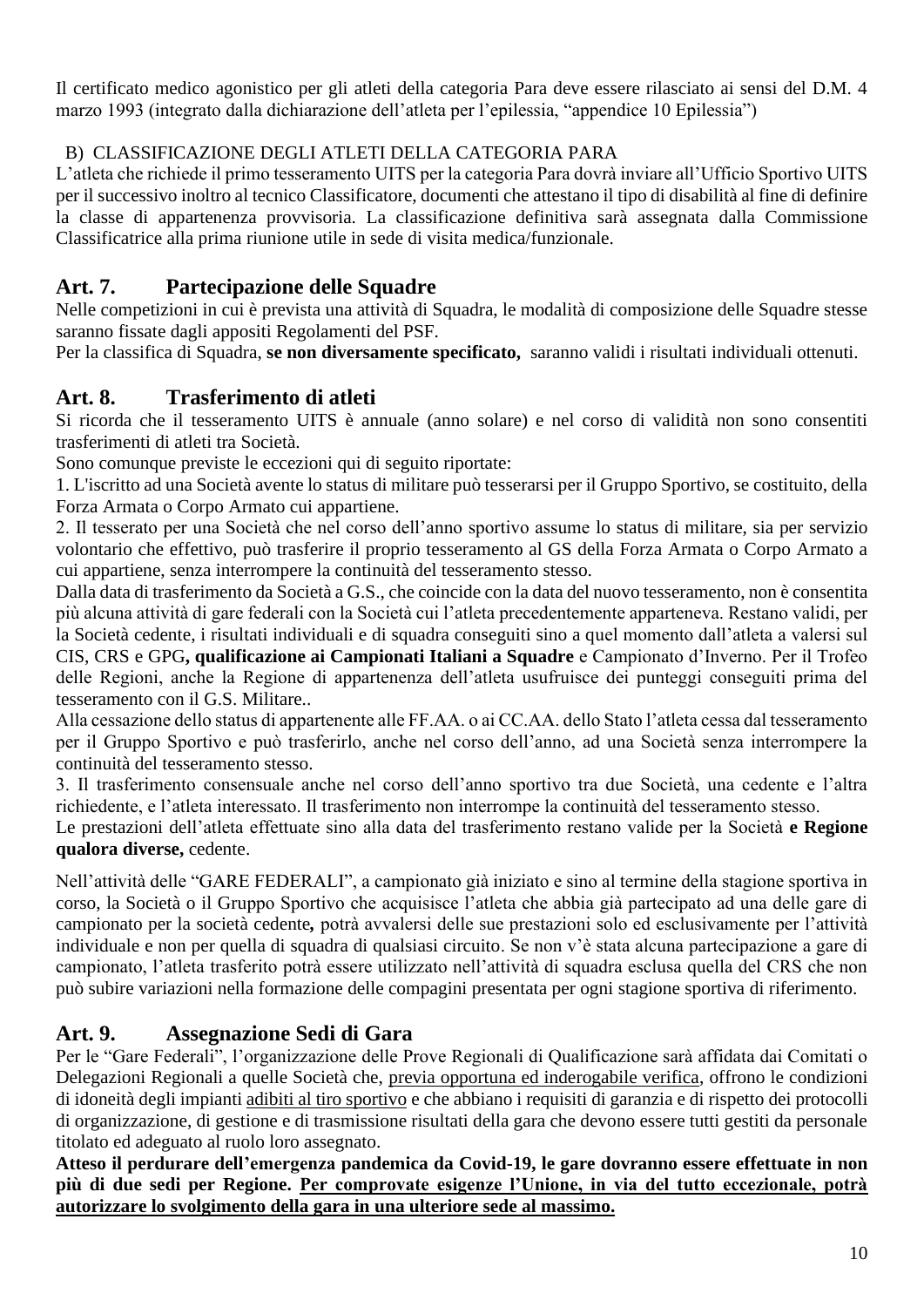**Per facilitare la partecipazione ed in presenza di motivate ragioni opportunamente valutate e ritenute valide, le Società organizzatrici delle Prove Regionali di Qualificazione, sono autorizzate dalla UITS, ad estendere la Gara, anche in date diverse da quelle indicate dal calendario ufficiale del PSF.**

**Le sedi per lo svolgimento dei quattro Trofei Nazionali valevoli per il Ranking e per l'ammissione ai Campionati Italiani saranno stabilite dall'Unione.**

L'Unione si riserva di apportare eventuali necessarie modifiche alle date ed alle sedi di svolgimento delle "Gare Federali" e di assegnare in autonomia la sede di una o più Prove Regionali di Qualificazione.

# **Art. 10. Delegati Tecnici UITS**

Ad ogni competizione del Circuito "Gare Federali" sarà nominato **per ogni sede** un Delegato Tecnico UITS (DT) con il compito specifico di controllo della completezza ed efficienza dell'organizzazione generale e dei protocolli di gestione e trasmissione dei risultati di gara.

Nelle gare ad estensione nazionale e nei Trofei Ranking il DT sarà nominato dal dall'Unione. Nelle gare ad estensione Regionale il DT sarà nominato dal Comitato o Delegazione Regionale competente. La nomina dovrà pervenire alla UITS unitamente al calendario delle gare programmate per il Circuito Regionale. Eventuali variazioni dovranno comunque pervenire alla UITS in maniera tempestiva. Nel ruolo di Delegato Tecnico sarà designato, ove possibile, un Giudice di Gara della Regione che risieda più vicino alla sede di svolgimento della gara, scelto tra gli iscritti nell'apposito Albo Federale.

# **Art. 11. Regolamenti e programmi di gara**

Per le "Gare Federali", le Società organizzatrici delle Prove di Qualificazione dovranno trasmettere all'Unione i Programmi di gara, per la necessaria preventiva approvazione, almeno 45 giorni antecedenti lo svolgimento della gara. Solo per la prima gara regionale federale il programma può essere trasmesso almeno 30 giorni prima dello svolgimento della gara.

I Regolamenti ed i Programmi di gara devono essere trasmessi alle Società interessate alla partecipazione almeno venti giorni prima dello svolgimento della gara stessa.

Il Programma di gara dovrà essere trasmesso, per conoscenza, al Comitato o Delegazione Regionale competente per territorio.

Le Società organizzatrici delle Prove metteranno in essere tutte le accortezze necessarie a favorire la massima partecipazione, programmando più turni in tutti i giorni ed in tutte le specialità.

Le Società organizzatrici delle fasi Comunali, Provinciali e Regionali (questa fase è integrata nelle gare regionali federali) del Campionato Giovanissimi, per la compilazione del Regolamento e Programma di gara devono attenersi agli schemi pubblicati nelle specifiche disposizioni previste dal Titolo 2 del presente PSF*.*

Ogni programma deve indicare: a) l'orario di inizio del tempo di preparazione e prova; b) l'orario di inizio del tempo ufficiale di gara che coincide con lo "START" dato dal Direttore di tiro; **c) le modalità di iscrizione alla gara, se con il gestionale, giorno e ora di apertura e chiusura della prima fase di iscrizione ed eventualmente il giorno e l'ora di apertura e di chiusura della seconda fase; d) le coordinate bancarie del c/c della Sezione tramite il quale sarà possibile pagare le iscrizioni.**

L'Ufficio Sportivo UITS effettuerà controlli in tal senso e sarà garante dell'attuazione delle presenti disposizioni.

I Regolamenti ed i Programmi di gara per le competizioni "Promozionali" non sono soggetti ad approvazione da parte dell'Unione ma devono, comunque, essere inviati in copia, con congruo anticipo sulla data di svolgimento della gara, ai fini di eventuali osservazioni.

# **Art. 12. Compiti delle Società organizzatrici**

Per le "Gare Federali", le Società organizzatrici delle Prove di Qualificazione devono provvedere:

- 1. alla stesura del programma di gara;
- 2. alla diramazione del programma;
- 3. alla raccolta delle iscrizioni;
- 4. all'assegnazione dei turni di tutte le specialità di tiro;
- 5. al controllo dei partecipanti: (verifica identità ed acquisizione autocertificazione atleti stranieri Art. 15 Tit. I);
- 6. al controllo delle armi e degli equipaggiamenti;
- 7. alla compilazione dei risultati di tutte le specialità di tiro;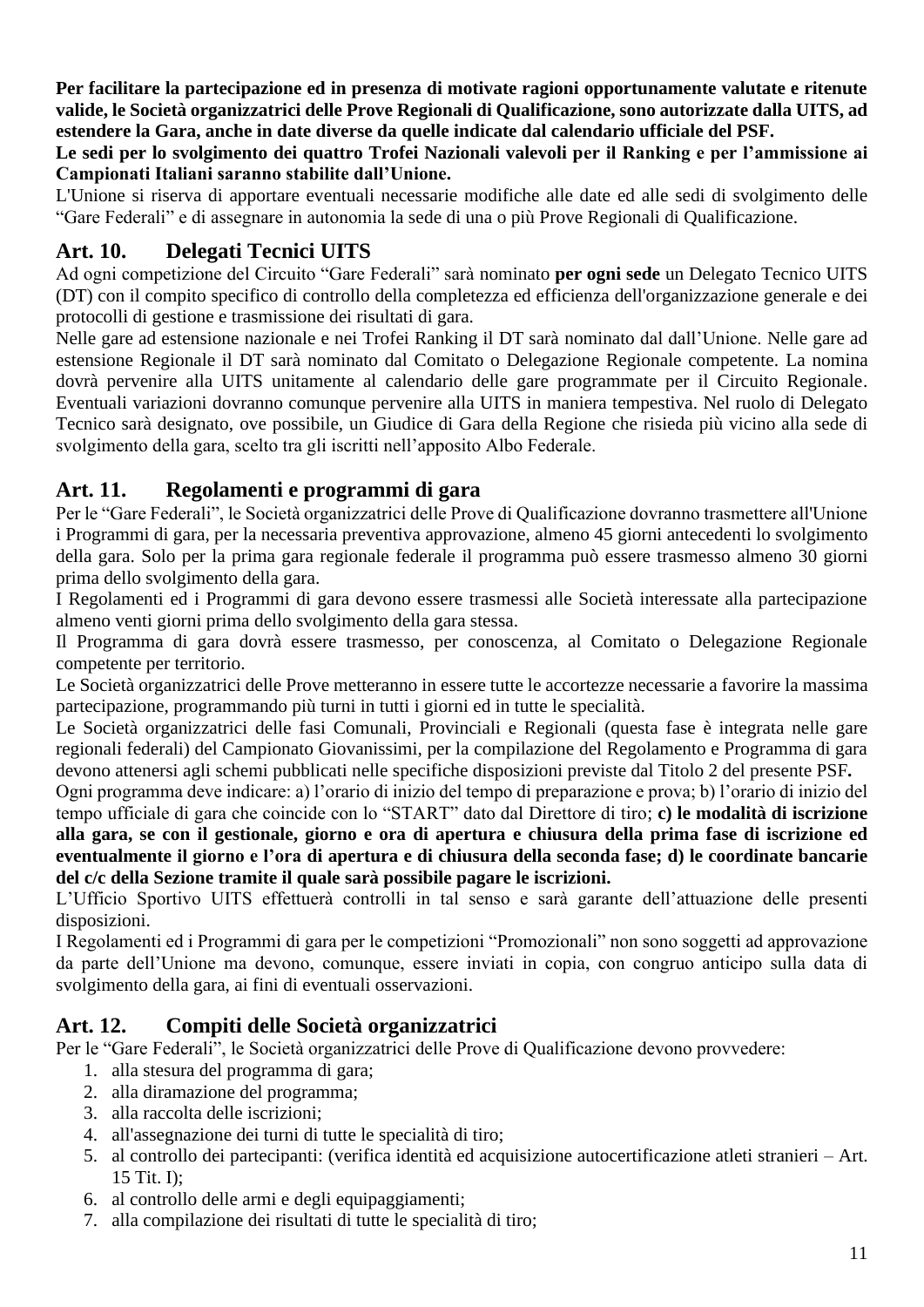- 8. alla trasmissione dei risultati all'UITS, attraverso i protocolli previsti;
- 9. alla trasmissione dei risultati alle Società ed ai Comitati interessati;
- 10. alla chiusura della gara **nel giorno stesso in cui si conclude l'ultimo turno della competizione**, nel programma di gestione per consentire la visione dei risultati sul sito web della UITS. **Nel caso in cui la gara sia disputata con il supporto di una sezione collaboratrice è permesso chiudere la gara entro 48 ore dalla fine dell'ultimo turno di gara.**

11. alle premiazioni.

#### **Collaborazioni**

Nell'eventuale necessità di collaborazione di altre Società, autorizzate dalla UITS, le stesse devono provvedere:

- 1. a tutte le competenze implicite nell'organizzazione di gara;
- 2. **all'inserimento dei risultati nel programma Gestionale UITS;**
- 3. all'esposizione dei risultati di propria competenza secondo quanto disposto dal Regolamento Tecnico **Supporto**

#### **Nell'eventuale necessità di collaborazione di una Società, autorizzata dalla UITS, la stessa deve provvedere:**

- 1. **a tutte le competenze implicite nell'organizzazione di gara;**
- 2. **alla trasmissione immediata dei risultati alla Società organizzatrice per il loro inserimento nel Gestionale UITS;**
- 3. **all'esposizione dei risultati di propria competenza secondo quanto disposto dal Regolamento Tecnico**

#### **Art. 13. Protocollo di Gestione Gare e Trasmissione risultati**

La gestione delle "Gare Federali", delle "Gare Ufficiali" e delle "Gare Varie" deve essere effettuata esclusivamente con il software di Gestione Gare dell'Unione**.**

Il Delegato Tecnico UITS deve sottoscrivere i risultati di gara unitamente al Direttore dell'Ufficio Classifica, assumendone la responsabilità della regolare compilazione e completezza.

Le Società organizzatrice e collaboratrice devono, inoltre, provvedere ad offrire la disponibilità del personale e di quanto altro occorre per la sollecita formulazione e compilazione delle classifiche.

Eventuali richieste di rettifica alle classifiche dovranno pervenire all'Unione non oltre 30 giorni dallo svolgimento della gara, corredate dalla firma del Delegato Tecnico.

Saranno respinte tutte le richieste di rettifica alle classifiche che perverranno all'Unione oltre i termini e/o senza la firma del Delegato Tecnico designato per la competizione.

#### **Art. 14. Iscrizioni**

L'iscrizione ad una gara va fatta entro i termini di tempo stabiliti dal relativo Regolamento di Gara.

Le domande di iscrizione, sia individuali che di squadra, devono essere presentate esclusivamente per il tramite delle Società che dovranno essere, altresì, regolarmente affiliate per l'anno in corso.

Le iscrizioni alle gare possono essere effettuate, anche con la scelta dei turni, direttamente dalla Sezione partecipante tramite gestionale, purché vi sia il consenso da parte della Sezione organizzatrice. Se tale possibilità non è data, allora le iscrizioni vanno presentate nelle maniere più opportune e di consuetudine, fermo restando la particolare cura di indicare esattamente i nominativi degli atleti interessati, il loro numero di tessera e le specialità d'arma in cui gareggiano.

Le domande di iscrizione devono essere accompagnate dalle relative tasse (PSF 2022 Disposizioni Amministrative).

La tassa sarà restituita solo nel caso in cui l'atleta abbia espressamente richiesto nella domanda di iscrizione di non accogliere la stessa qualora non possa essere assegnato il turno prescelto.

Le sezioni organizzatrici che per le iscrizioni si avvalgono del gestionale Coninet, dovranno aprire le iscrizioni on line con congruo anticipo rispetto alla data di inizio della competizione e hanno la possibilità di gestire la procedura di iscrizione in due fasi:

- la prima fase consiste nel permettere ai partecipanti di inserire i nomi e le relative specialità;
- la seconda fase, in una data successiva a quella della prima fase, permette di prenotare i turni di gara.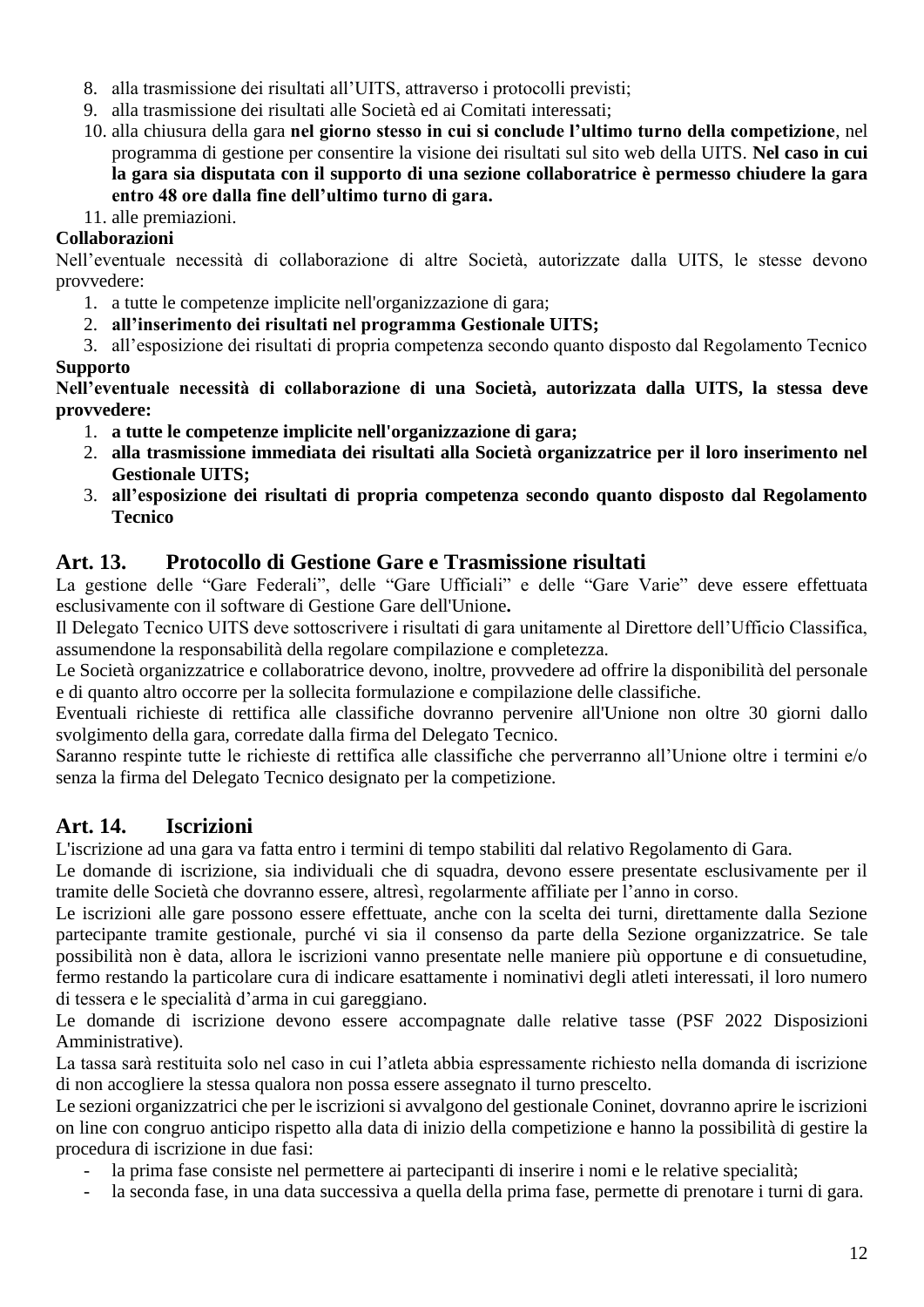Le sezioni organizzatrici, in particolare per le gare con un alto numero di partecipanti, sono invitate a utilizzare la procedura in due fasi. La procedura in 2 fasi deve essere adottata obbligatoriamente nelle gare regionali nel caso previsto nel precedente art.4 (presenza di atleti fuori regione). È comunque sempre obbligatorio indicare le modalità di iscrizione e le relative date nel programma di gara.

Al fine di permettere alle sezioni il perfezionamento del tesseramento degli atleti agonisti, per la sola 1 gara Regionale Federale, la scelta dei turni di gara non potrà essere abilitata prima del 20 gennaio.

# **Art. 15. Identificazione degli atleti stranieri**

In tutte le gare Federali è obbligatorio da parte dell'ufficio controllo equipaggiamenti:

- a) L'identificazione degli atleti partecipanti
- b) L' acquisizione dell'autocertificazione obbligatoria prevista dall'art. 2 comma 4 Titolo 2 sottoscritta dall'atleta straniero e relativa alla non partecipazione al Campionato omologo della propria Nazione.

Gli estremi di identificazione e di acquisizione dell'autocertificazione dell'atleta stranieri vanno annotati sulla scheda del controllo armi ed indumenti.

L'Ufficio Controllo Equipaggiamenti verifica anche che la scheda sottoscritta e presentata dall'atleta sia stata regolarmente compilata in ogni sua parte.

Il mancato controllo comporta una assunzione di responsabilità da parte della Società organizzatrice in caso di incidenti

Non è richiesta l'esibizione del certificato medico sulla cui acquisizione è garante la Società di appartenenza dell'atleta.

## **Art. 16. Ufficio controllo armi ed equipaggiamento**

Il controllo equipaggiamenti ed attrezzi sportivi (armi), si effettua con le modalità stabilite nel Regolamento Tecnico Nazionale soltanto nella parte prevista al termine della gara. Se la gara prevede una finale il RTN sarà applicato in modo completo solo per la parte che riguardante la finale.

#### **Art. 17. Classifiche**

Nelle "Gare Federali", per le categorie e specialità in cui è previsto, devono essere stilate classifiche individuali differenziate per Gruppi di Merito o per fasce d'età.

#### **Art. 18. Reclami**

Saranno esaminati solo i reclami presentati secondo le modalità previste dal Regolamento tecnico vigente. Il reclamo dovrà essere accompagnato da una tassa  $\epsilon$  25,00 che sarà restituita solo in caso di accoglimento. Qualsiasi reclamo avverso eventi verificatisi durante lo svolgimento della manifestazione va indirizzato alla preposta giuria di gara e consegnati alla Direzione di Gara. Avverso le decisioni della giuria di gara è ammesso ricorso agli organi di disciplina sportiva, ad esclusione di quelle decisioni non considerate appellabili dalle norme del vigente regolamento di giustizia.

# **Art. 19. Titoli di Campione**

Saranno assegnati i seguenti titoli individuali di Campione, in ciascuna delle categorie, specialità e Gruppi di Merito, per le seguenti competizioni:

- a) Campione Sezionale: assegnato nella Gara Sezionale Ufficiale.
- b) Campione Provinciale: assegnato nella Gara Provinciale Ufficiale.
- c) Campione Regionale: assegnato nel Campionato Regionale Federale.
- d) Campione Italiano: assegnato nelle finali dei Campionati Italiani.

# **Art. 20. Primati**

Sempre che sia regolarmente costituita una giuria di gara, designato e presente un Delegato Tecnico nella sede di svolgimento della gara, seguendo le procedure indicate dal Regolamento Tecnico in vigore e nel rispetto di quanto disposto dalla UITS, i primati individuali, quelli con finale nelle specialità olimpiche e di squadra saranno omologati nelle sedi di svolgimento delle seguenti gare: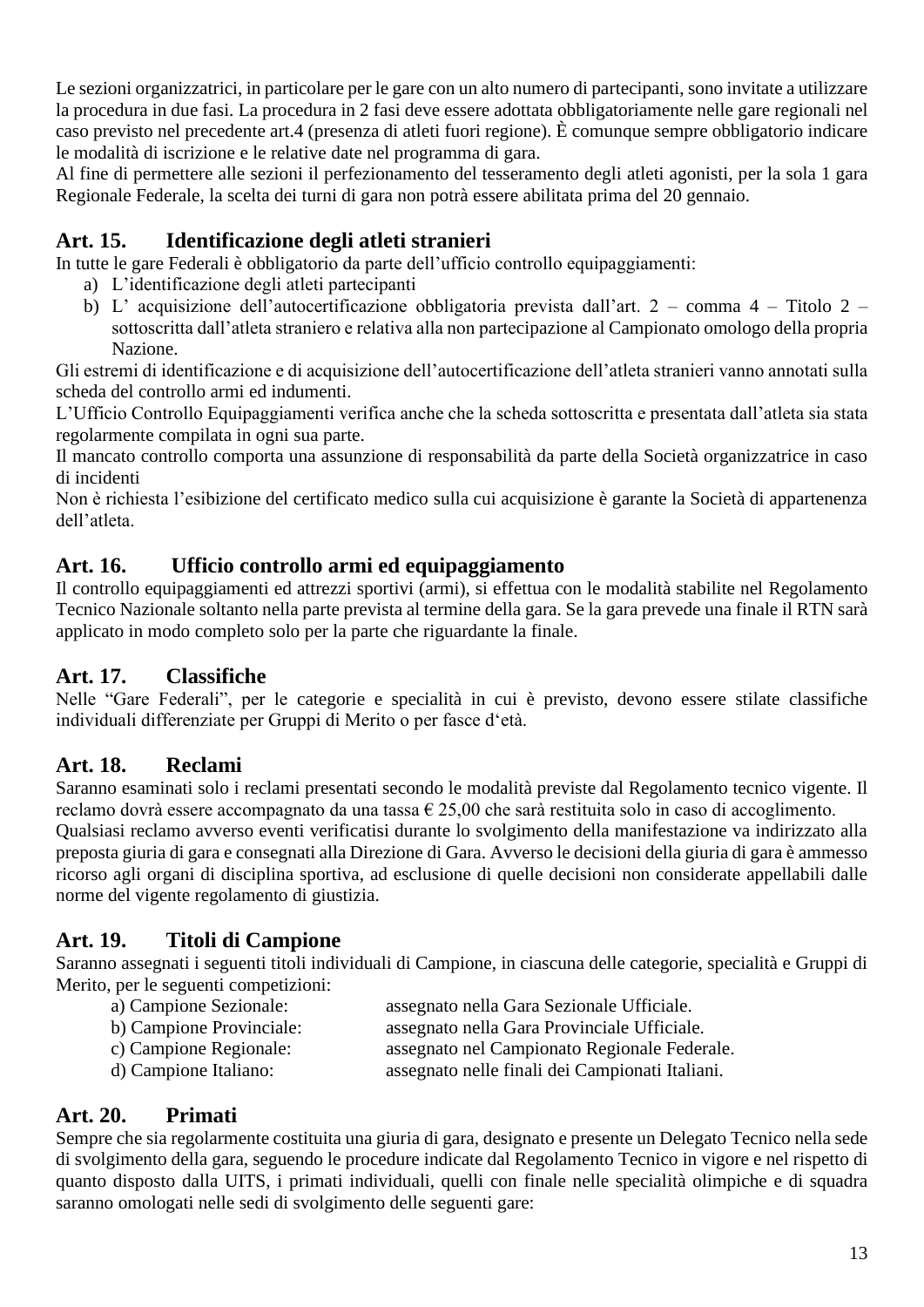#### DISCIPLINE ISSF e PARA

- "Gare Federali"
	- 1. Prove di qualificazione (esclusa la categoria Para) saranno considerati validi soltanto i primati individuali, non verranno riconosciuti primati di squadra
	- 2. Finali Nazionali
- Riunioni collegiali selettive indette dall'Unione:
- Competizioni Internazionali con rappresentative nazionali

#### DISCIPLINE NON ISSF

- Prove di qualificazione;
- Finali Nazionali;
- Competizioni Internazionali con rappresentative nazionali.

#### **Nelle competizioni svolte a categoria Open saranno riconosciuti i rispettivi record di categoria di appartenenza del tiratore che ha stabilito il primato.**

Qualora nell'ambito di una stessa tipologia di gara, svolgentisi in più giorni ed in località diverse, vengono conseguiti più primati, questi saranno sempre tutti validi ed omologati purché fissati in sedi e date diverse. Se i primati vengono stabiliti nello stesso giorno, anche se in sedi diverse, varrà solo quello di punteggio superiore.

#### **Il primato Europeo ha rango superiore al primato Italiano, il primato Mondiale ha rango superiore al primato Europeo. Il premio previsto per un primato di rango superiore assorbe i premi previsti per i primati di rango inferiore.**

Tutti i primati sono pubblicati sul sito ufficiale UITS e sono consultabili cliccando, alla "home page", le voci **"Discipline ISSF" – "Attività sportiva" – "Record".**

### **Art. 21. Gare internazionali di città e regioni**

L'organizzazione di gare internazionali di città o regioni e/o la partecipazione ad esse devono essere preventivamente autorizzate dall'Unione.

Qualora si tratti di incontri di Regioni, il programma dovrà portare il visto del Comitato o Delegazione Regionale competente.

Dietro specifica richiesta l'Unione provvede a fornire le necessarie temporanee importazioni o esportazioni armi.

# **Art. 22. Atleti di Interesse Nazionale**

I risultati conseguiti dagli atleti delle Nazionali*,* impegnati dall'Unione in incontri internazionali o riunioni coincidenti con le "Gare Federali", potranno essere riconosciuti validi ai seguenti fini:

- 1- attribuzione dei punteggi per il Campionato Italiano Società e per la classifica del GPG;
- 2- ammissione alle finali dei Campionati Italiani (individuali e di squadra);
- 3- risultati di squadra per il Circuito Regionale a Squadre;

La validità sarà riconosciuta previa richiesta della Società di appartenenza dell'atleta indirizzata all'Unione e, per conoscenza, alla Sezione organizzatrice della Prova e al Comitato o Delegazione Regionale competente. La richiesta dovrà pervenire all'ufficio sportivo immediatamente dopo la ricezione della convocazione. In mancanza di disposizioni contrarie dell'Unione la richiesta si intende accolta.

È l'Ufficio Sportivo della UITS che provvede ad inserire nel gestionale i risultati riconosciuti validi.

I risultati da riconoscersi, altrimenti non evincibili da classifiche ufficiali, saranno attribuiti solo dietro presentazione alla UITS delle schede di tiro da parte dei responsabili della trasferta o del raduno.

Gli stessi risultati saranno utilizzati direttamente dall'Unione per la formazione del "Ranking".

# **Art. 23 Classifica Nazionale Atleti Universitari**

È istituita, a cura della UITS, la classifica nazionale degli atleti universitari nelle sole specialità di armi a mt. 10, utile ai fini di eventuale attribuzione di crediti di studio.

La classifica è allestita per i soli atleti che ne facciano richiesta.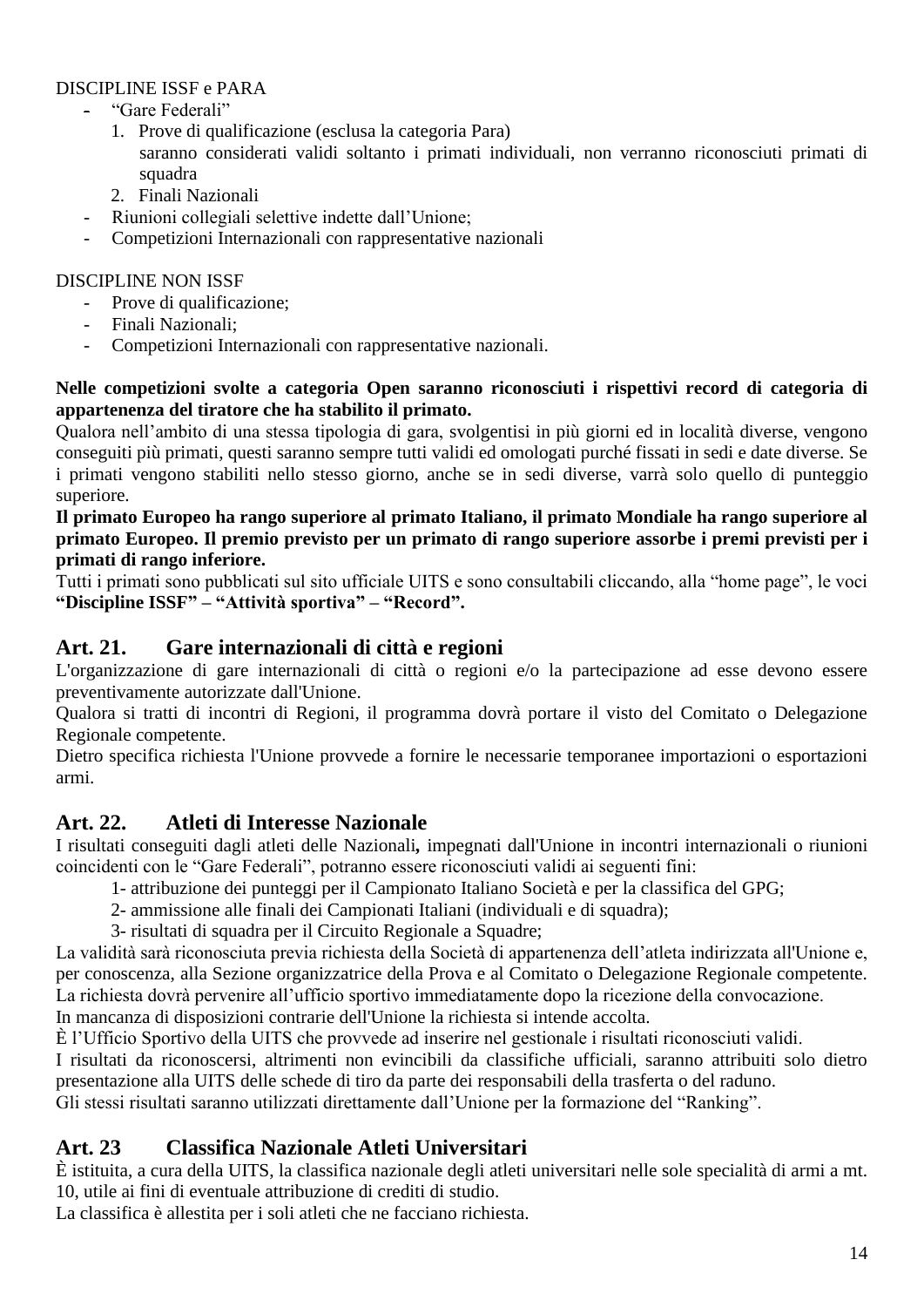Le richieste devono essere inoltrate alla UITS – Settore Sportivo - prima dell'inizio del Campionato e devono essere accompagnate dal certificato di iscrizione universitaria.

# **Art. 24 Requisiti per partecipare alle gare**

È fatto divieto di partecipare alle gare a chiunque sia stato revocato o sospeso, all'esito di una sentenza di condanna, anche di primo grado, il Porto di Fucile ad uso tiro a volo, di Porto d'Armi per difesa personale o la Licenza di Caccia. Non costituisce requisito per la partecipazione alle gare federali la titolarità di Porto di Fucile ad uso tiro a volo, di Porto d'Armi per difesa personale o la Licenza di Caccia.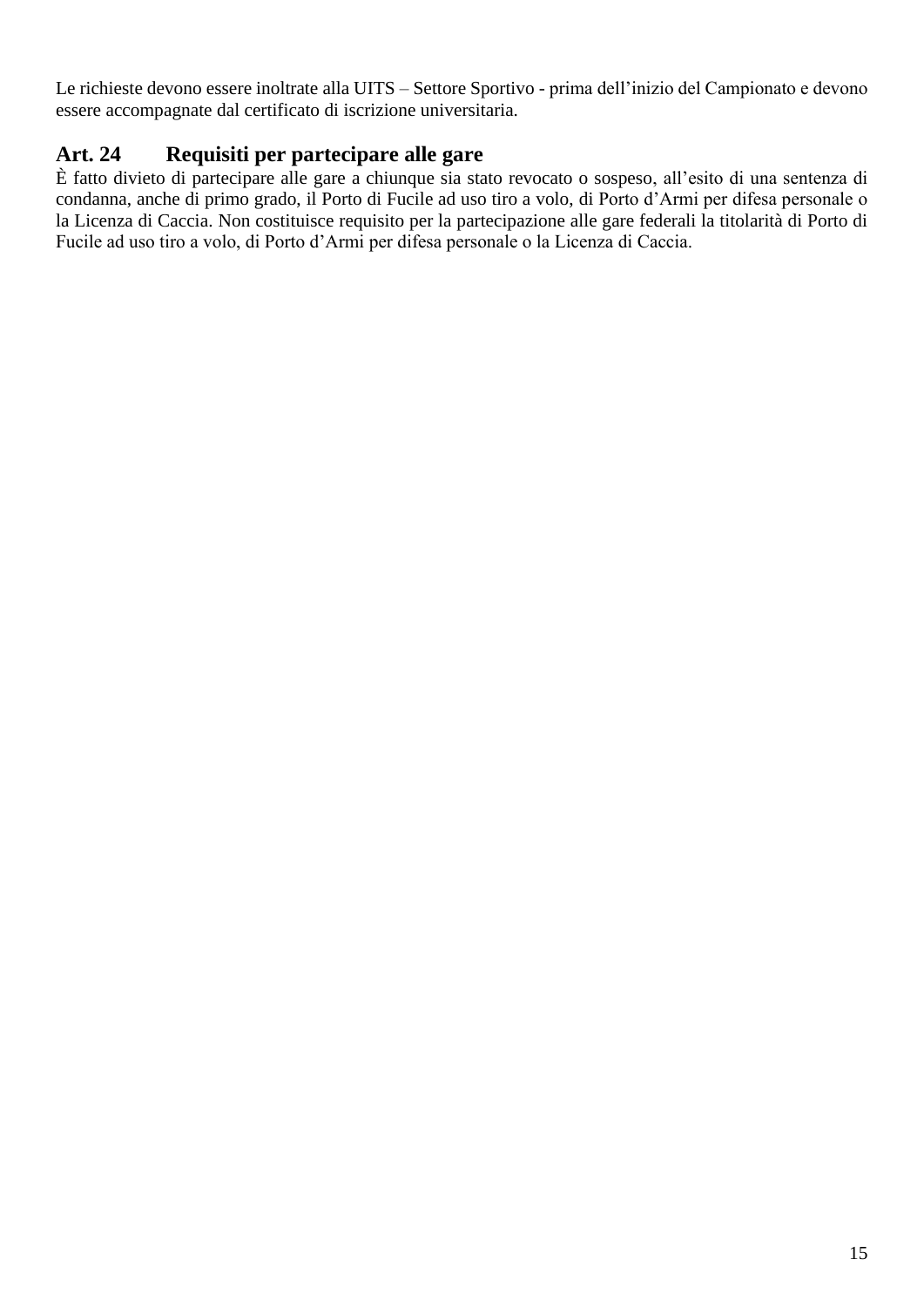# **Titolo 2 "GARE FEDERALI" DISPOSIZIONI PARTICOLARI**

Le "Gare Federali" sono articolate secondo quanto previsto dal seguente Programma.

# **Art. 1. "GARE FEDERALI":**

|                            | a) "Prove di Qualificazione ISSF"                                                                   |                                                                                                              |  |  |
|----------------------------|-----------------------------------------------------------------------------------------------------|--------------------------------------------------------------------------------------------------------------|--|--|
|                            | - 1^ Prova: Gara Regionale Federale                                                                 | specialità a mt. 10                                                                                          |  |  |
|                            | - 2^ Prova: Gara Regionale Federale                                                                 | specialità a mt. 10                                                                                          |  |  |
|                            | - 3^ Prova: Gara Regionale Federale                                                                 | specialità a mt. 10, 25 e 50                                                                                 |  |  |
|                            | - 4^ Prova: Gara Regionale Federale                                                                 | specialità a mt. 10, 25 e 50                                                                                 |  |  |
|                            | - 5^ Prova: Campionato Regionale Federale                                                           | specialità a mt. 10, 25 e 50                                                                                 |  |  |
| - Trofei Nazionali Ranking |                                                                                                     | specialità a mt. 25 e 50<br>(Quattro gare. I risultati della 4^ prova valgono per la stagione<br>successiva) |  |  |
|                            | - Fase Regionale del Campionato Giovanissimi                                                        |                                                                                                              |  |  |
|                            | - Trofei Nazionali                                                                                  | specialità a mt. 300                                                                                         |  |  |
|                            | - 1^ e 2^ Prova di qualificazione al Campionato d'Inverno<br>(valida per l'ammissione ai C.I. 2023) | specialità a mt. 10                                                                                          |  |  |
|                            | b) "Finali Nazionali ISSF"                                                                          |                                                                                                              |  |  |
| 1.                         | Campionati Italiani Individuali Juniores Ragazzi Allievi                                            | (specialità a mt. $10$ , $25$ e $50$ )                                                                       |  |  |
| 2.                         | Campionati Italiani a Squadre Juniores Ragazzi Allievi                                              | (specialità a mt. $10$ , $25$ e $50$ )                                                                       |  |  |
| 3.                         | Campionati Italiani Individuali Seniores Master Para                                                | (specialità a mt. $10$ , $25$ e $50$ )                                                                       |  |  |
| 4.                         | Campionati Italiani a Squadre Seniores Master                                                       | (specialità a mt. 10, 25 e 50)                                                                               |  |  |
| 5.                         | Campionati Italiani Individuali Seniores Master Juniores                                            | (specialità a mt. 300)                                                                                       |  |  |
| 6.                         | Trofeo delle Regioni                                                                                | (specialità a mt. 10)                                                                                        |  |  |
| 7.                         | Fase Nazionale del Campionato Giovanissimi                                                          | (specialità a mt. 10)                                                                                        |  |  |
| 8.                         | Campionato d'Inverno                                                                                | (specialità a mt. 10)                                                                                        |  |  |
| 9.                         | Campionato Nazionale Universitario                                                                  | (specialità a mt. 10)                                                                                        |  |  |

#### **Art. 2. Partecipazione**

La partecipazione degli atleti al Circuito delle "Gare Federali" è vincolata al tesseramento UITS e gli stessi dovranno gareggiare nella categoria di appartenenza per tesseramento e nelle sole specialità d'arma in essa previste.

Tutti gli atleti dovranno essere tesserati all'UITS per l'anno in corso.

La partecipazione alle finali dei Campionati Italiani è soggetta ad ammissione secondo i criteri degli appositi Regolamenti.

Gli atleti/e di nazionalità straniera residenti in Italia, regolarmente iscritti alle Sezioni TSN e regolarmente tesserati UITS, possono partecipare a tutte le gare, incluse le finali dei Campionati Italiani e le relative finali nelle specialità olimpiche, con l'unica formalità di sottoscrivere, per ogni gara, un'autocertificazione che contempli la non partecipazione ad altri campionati stranieri da presentare all'ufficio controllo equipaggiamenti. Agli atleti di nazionalità straniera non saranno riconosciuti eventuali record né assegnati titoli di Campioni Italiani.

Gli atleti della Repubblica di San Marino, regolarmente tesserati UITS, possono partecipare a tutte le gare, incluse le finali dei Campionati Italiani e le relative finali nelle specialità olimpiche. Ad essi non saranno riconosciuti eventuali record né assegnati titoli di Campione Italiano.

Nella stessa stagione, ai soli fini della valutazione dei punteggi per il CIS, CRS, GPG e Finali dei Campionati Italiani a Squadre, gli atleti possono partecipare nelle specialità di sole armi lunghe (CL, CS, C10, C103P, AL e FS) o di sole armi corte (PL, PA, PGC, PSp, PS, P10 e P10Sp) oppure di BM10 e BMM10.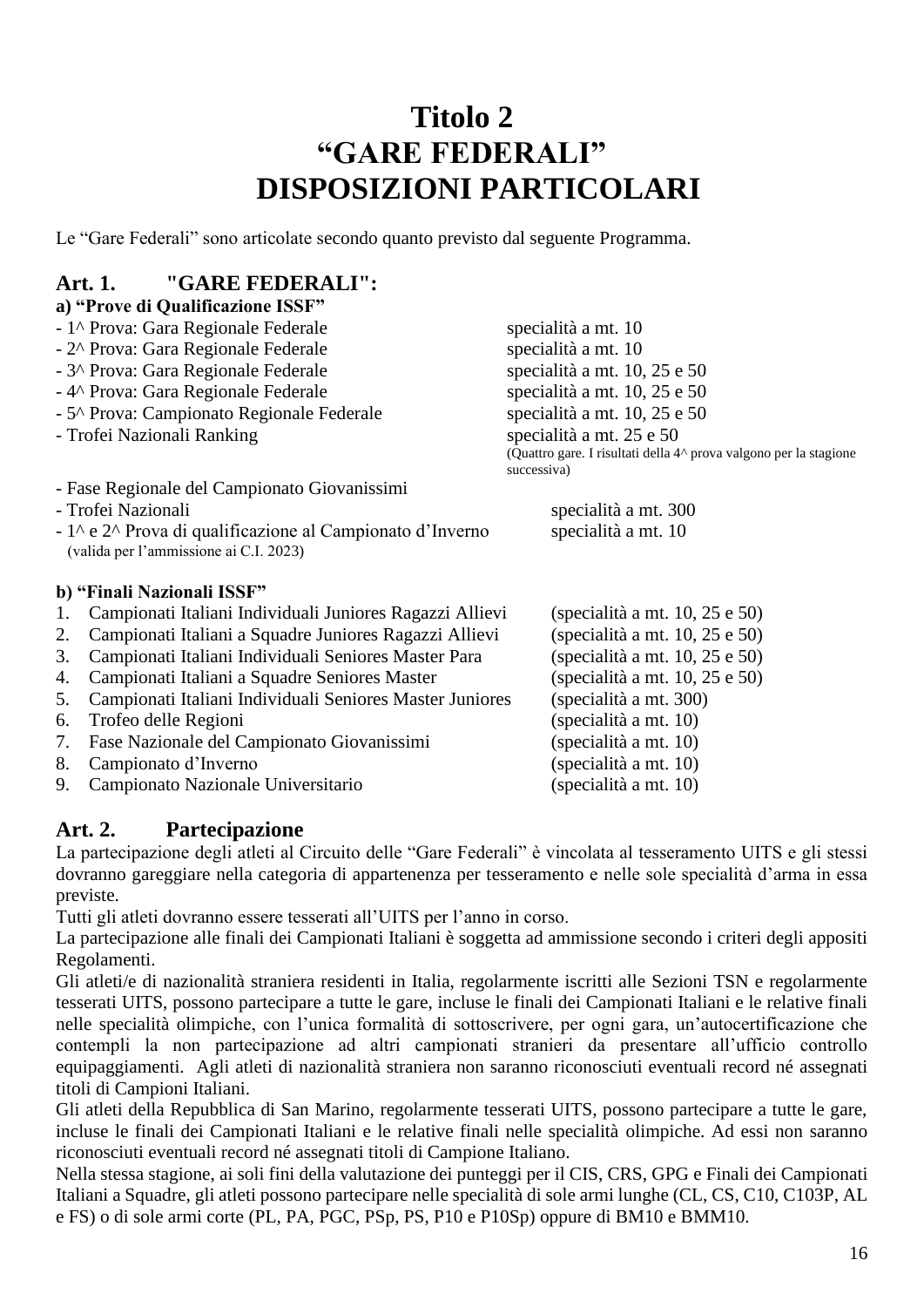A titolo individuale, invece, gli atleti possono partecipare in tutte le specialità d'arma. I punteggi conseguiti in ogni singola specialità consentono le ammissioni alle finali dei Campionati Italiani Individuali, nonché alla formazione del Ranking. La scelta della specialità, a valersi per il CIS ed anche per il CRS, il GPG e le Finali dei Campionati Nazionali a Squadre, è fatta, tramite il gestionale UITS, in occasione della prima iscrizione ad una prova di qualificazione delle gare federali.

# **Art. 3. Categorie e Specialità**

| <b>Ctg Seniores Uomini</b> |                                                    | <b>Ctg Juniores Donne</b> |                                                   |  |
|----------------------------|----------------------------------------------------|---------------------------|---------------------------------------------------|--|
| AL                         | $3x20c^{6}$                                        | AL                        | $3x20c$ (per le maggiorenni) ( <sup>6</sup> )     |  |
| AL                         | 60 colpi a terra $(6)$                             | AL                        | 60 colpi a terra(maggiorenni) $(°)$               |  |
| <b>FS</b>                  | $3x20c^{6}$                                        | <b>FS</b>                 | $3x20c^{6}$                                       |  |
| CL                         | $3x20c - 3x40c$ <sup>(2</sup> )                    | <b>CS</b>                 | $3x20c - 3x40c$ <sup>(2</sup> )                   |  |
| CL                         | 60 colpi a terra $(^1)$                            | CS                        | 60 colpi a terra $(^1)$                           |  |
| C10                        | 60 colpi $(3)$                                     | C10                       | 60 colpi $(3)$                                    |  |
| <b>BM10</b>                | 60 colpi                                           | <b>BM10</b>               | 40 colpi (20 lente $-$ 20 veloci)                 |  |
| BMM10                      | 40 colpi                                           | PL                        | 60 colpi $(5)$                                    |  |
| PL                         | 60 colpi                                           | PA                        | 60 colpi $(5)$                                    |  |
| PA                         | 60 colpi                                           | PSp                       | 60 colpi $(30+30)$                                |  |
| <b>PGC</b>                 | 60 colpi                                           | P <sub>10</sub>           | 60 colpi                                          |  |
| PSp                        | 60 colpi $(30+30)$                                 | <b>Ctg Master Uomini</b>  |                                                   |  |
| <b>PS</b>                  | 60 colpi $(20+20+20)$                              | AL                        | $3x20c^{6}$                                       |  |
| P10                        | 60 colpi                                           | AL                        | 60 colpi a terra $(6)$                            |  |
| <b>Ctg Seniores Donne</b>  |                                                    | <b>FS</b>                 | $3x20c^{6}$                                       |  |
| AL                         | $3x20c^{6}$                                        | CL                        | 3x20c                                             |  |
| AL                         | 60 colpi a terra $(6)$                             | CL                        | 60 colpi a terra $(^1)$                           |  |
| <b>FS</b>                  | 3x20c(6)                                           | C10                       | 60 colpi $(3)$                                    |  |
| CS                         | $3x20c - 3x40c$ <sup>(2)</sup>                     | <b>BM10</b>               | 60 colpi                                          |  |
| CS                         | 60 colpi a terra $(^1)$                            | BMM10                     | 40 colpi                                          |  |
| C10                        | 60 colpi $(3)$                                     | PL                        | 60 colpi                                          |  |
| <b>BM10</b>                | 40 colpi (20 lente $-$ 20 veloci)                  | PA                        | 60 colpi                                          |  |
| PL                         | 60 colpi $(5)$                                     | PGC                       | 60 colpi                                          |  |
| PA                         | 60 colpi $(5)$                                     | PSp                       | 60 colpi $(30+30)$                                |  |
| PSp                        | 60 colpi $(30+30)$                                 | <b>PS</b>                 | 60 colpi $(20+20+20)$                             |  |
| P10                        | 60 colpi                                           | P10                       | 60 colpi                                          |  |
| <b>Ctg Juniores Uomini</b> |                                                    | <b>Ctg Master Donne</b>   |                                                   |  |
| AL                         | $3x20c$ (per i maggiorenni) ( <sup>6</sup> )       | AL                        | $3x20c^{6}$                                       |  |
| AL                         | 60 colpi a terra (maggiorenni) $(6)$               | AL                        | $60$ colpi a terra $(6)$                          |  |
| $\mathop{\rm FS}\nolimits$ | $3x20c^{6}$                                        | <b>FS</b>                 | $3x20c^{6}$                                       |  |
| CL                         | $3x20c - 3x40c$ ( <sup>2</sup> )                   | CS                        | 3x20c.                                            |  |
| CL                         | 60 colpi a terra $(^1)$                            | CS                        | 60 colpi a terra $\binom{1}{1}$                   |  |
| C10                        | 60 colpi $(3)$                                     | C10                       | 60 colpi $(3)$                                    |  |
| <b>BM10</b>                | 60 colpi                                           | <b>BM10</b>               | 40 colpi $(20 \text{ lente} - 20 \text{ veloci})$ |  |
| BMM10                      | 40 colpi                                           | PL                        | $60$ colpi $(°)$                                  |  |
| PL                         | 60 colpi                                           | PA                        | 60 colpi $(5)$                                    |  |
| PA                         | 60 colpi                                           | PSp                       | 60 colpi $(30+30)$                                |  |
| PSp                        | 60 colpi (30+30)                                   | P <sub>10</sub>           | 60 colpi                                          |  |
| <b>PS</b>                  | 60 colpi $(20+20+20)$                              |                           |                                                   |  |
| <b>Ctg Ragazzi</b>         |                                                    | <b>Ctg Para</b>           |                                                   |  |
| C10                        | 60 colpi $(3)$                                     | R1                        | 60 colpi uomini $C10 - SH1$ ( <sup>3</sup> )      |  |
| <b>BM10</b>                | 40 colpi (20 lente $-$ 20 veloci)                  | R <sub>2</sub>            | 60 colpi donne $C10 - SH1$ ( <sup>3</sup> )       |  |
| P10                        | 60 colpi                                           | R <sub>3</sub>            | 60 colpi misto C10 terra – SH1 $(3)$              |  |
| C103P                      | 30 colpi $(10G + 10T + 10P)$                       | R <sub>4</sub>            | 60 colpi misto $C10 - SH2$ ( <sup>3</sup> )       |  |
| P10Sp                      | 40 colpi $(20 \text{ mirato} + 20 \text{ celere})$ | R <sub>5</sub>            | 60 colpi misto C10 terra – SH2 $(3)$              |  |
|                            |                                                    |                           |                                                   |  |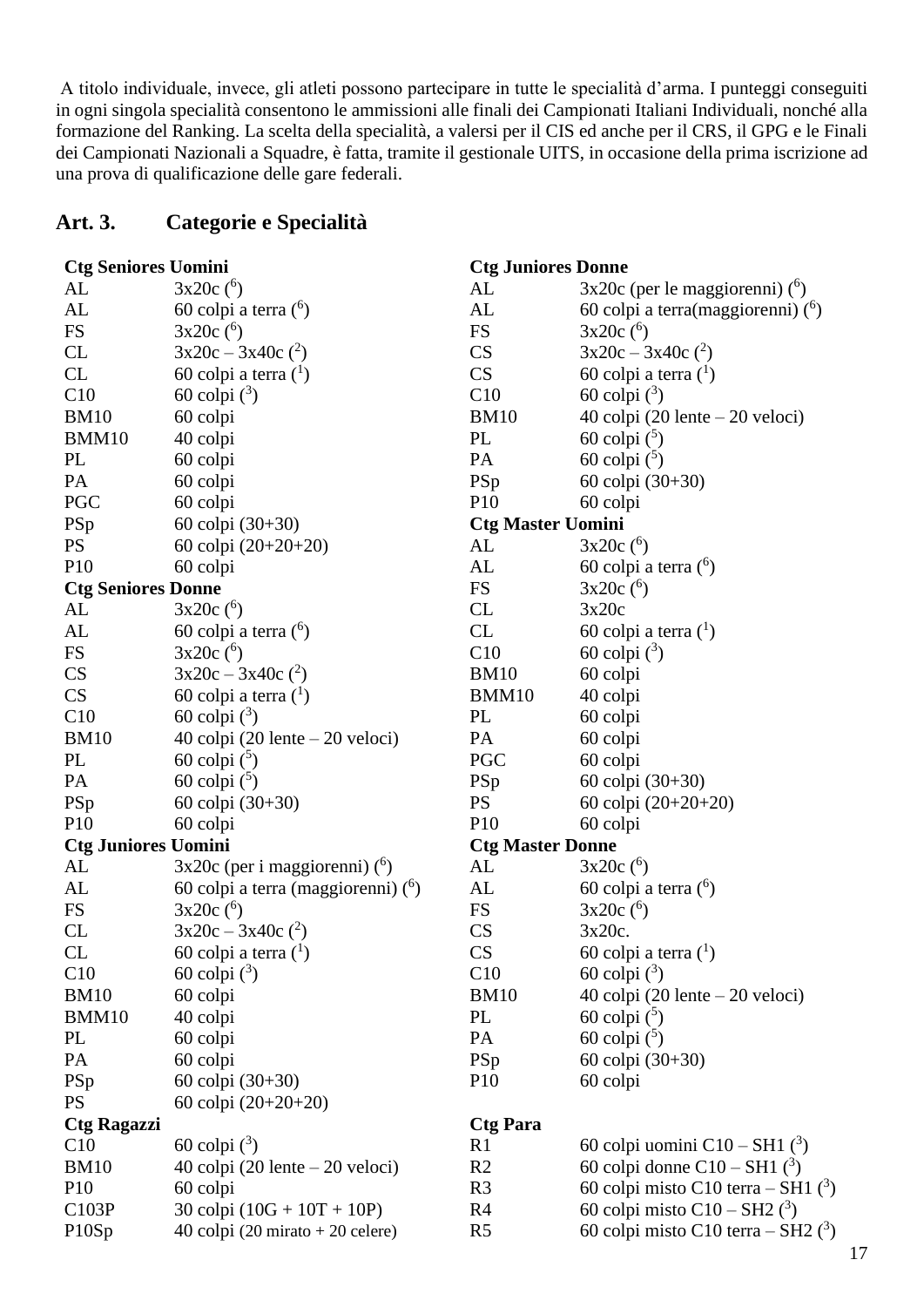| <b>Ctg Allievi</b> |                                   | R6             | 60 colpi misto CLT 50m – SH1 $(^1)$               |
|--------------------|-----------------------------------|----------------|---------------------------------------------------|
| C10                | 30 colpi $(3)$                    | R7             | $3x20-3x40c$ . uomini 50m – SH1 ( <sup>2</sup> )  |
| <b>BM10</b>        | $20$ colpi (10 lente – 10 veloci) | R8             | $3x20-3x40c$ . donne $50m - SH1$ ( <sup>2</sup> ) |
| <b>P10</b>         | 30 colpi                          | R <sub>9</sub> | 60 colpi misto CLT 50m – SH2 $(^1)$               |
| C103P              | 30 colpi $(10G + 10T + 10P)$      | P <sub>1</sub> | 60 colpi uomini $P10 - SH1$                       |
| P10Sp              | 40 colpi (20 mirato + 20 celere)  | P <sub>2</sub> | 60 colpi donne $P10 - SH1$                        |
| Ctg Open $(7)$     |                                   | P3             | 60 colpi misto PSp $25m - SH1$                    |
| AL                 | 3x20c                             | P4             | 60 colpi misto PL $50m - SH1$                     |
| AL                 | 60 colpi a terra                  | R10            | 60 colpi misto C10-DV $(5)$                       |
| <b>FS</b>          | 3x20c                             | R11            | 60 colpi misto C10 terra - $DV(5)$                |

( 1 ) Le classifiche di tutte le categorie normo e para di carabina a terra m.50, nelle gare Regionali Federali verranno stilate con punteggi a numeri interi

( 2 ) la specialità CL3P/CS3P si disputerà nei seguenti modi:

- a)  $3x20$  colpi nella  $2^{\wedge}, 3^{\wedge}, 4^{\wedge}$  e 5<sup> $\wedge$ </sup> Prova Regionale;
- b) 3x40 colpi nelle finali dei Campionati Italiani.

 $(3)$  Le classifiche di tutte le categorie normo e para di carabina a m.10 verranno stilate con punteggi decimali, anche nelle gare regionali

( 4 ) I punteggi ottenuti dagli Allievi della 2^ fascia d'età alle gare di qualificazione del Campionato d'Inverno ai fini della validità per l'ammissione ai Campionati Italiani della stagione successiva, saranno moltiplicati per 2. Lo stesso metodo sarà applicato per il calcolo delle mouche nella specialità di pistola.

( 5 ) questa specialità sarà svolta in via sperimentale nell'anno 2022

**( 6 ) la divisione in categorie per questa specialità è applicata solo nei 4 Trofei Nazionali a 300m.**

**( 7 ) questa categoria si applica solo ai Campionati italiani a 300m**

#### **Art. 4. Gruppi di Merito**

Nelle "Gare Federali" valide per l'ammissione alle finali dei Campionati Italiani Individuali, gli atleti saranno suddivisi in "Gruppi di Merito".

Tale suddivisione è determinata dalla media dei 2 migliori punteggi, **del precedente anno solare,** ottenuti:

- 1. nelle "Gare Federali" valide per l'attività individuale Prove di Qualificazione;
- 2. nelle finali dei Campionati Italiani;
- 3. negli incontri internazionali disputati entro il termine dello svolgimento delle finali dei Campionati Italiani.

I limiti di separazione tra Gruppi di Merito risultano nella tabella dell'allegato numero 3).

Del gruppo "Super A" fanno parte tutti gli atleti appartenenti alle categorie Uomini e Donne che avranno superato i limiti di separazione risultanti dalla tabella allegata.

Gli appartenenti al gruppo di merito Super A effettuano le gare sulle distanze internazionali. Per il Ranking, il CRS, l'attività individuale del CIS e per quella relativa all'ammissione alle finali dei Campionati italiani a Squadre, il punteggio deve essere rapportato per la specialità CL3P 120 a 60 colpi (il punteggio va diviso a metà). La stessa metodologia di calcolo è effettuata per stabilire il numero delle mouche in tutte le classifiche per la risoluzione delle parità.

Per gli atleti che passano di categoria, l'inserimento nei Gruppi di Merito avviene sulla base dei punteggi ottenuti nella precedente stagione sportiva nella categoria di provenienza. La stessa collocazione avviene per i "Master" che optano di gareggiare nella categoria "Uomini".

Gli atleti agonisticamente inattivi sino ad un periodo di anni due alla ripresa dell'attività ripartono dal Gruppo di Merito precedentemente attribuito. Per periodi di inattività superiore agli anni due l'atleta verrà retrocesso di un gruppo. Gli atleti che effettuano una sola gara durante il corso dell'anno conservano il gruppo di merito di appartenenza.

Gli atleti nazionali conservano sempre lo stesso gruppo di appartenenza anche se interrompono l'attività per un periodo più lungo dei due anni.

Non sono suddivise in Gruppi di Merito:

- a) tutte le specialità delle categorie Master \*, Juniores *\*\**, Ragazzi ed Allievi;
- b) tutte le specialità di Bersaglio Mobile in tutte le categorie;
- c) tutte le specialità a 300m in tutte le categorie.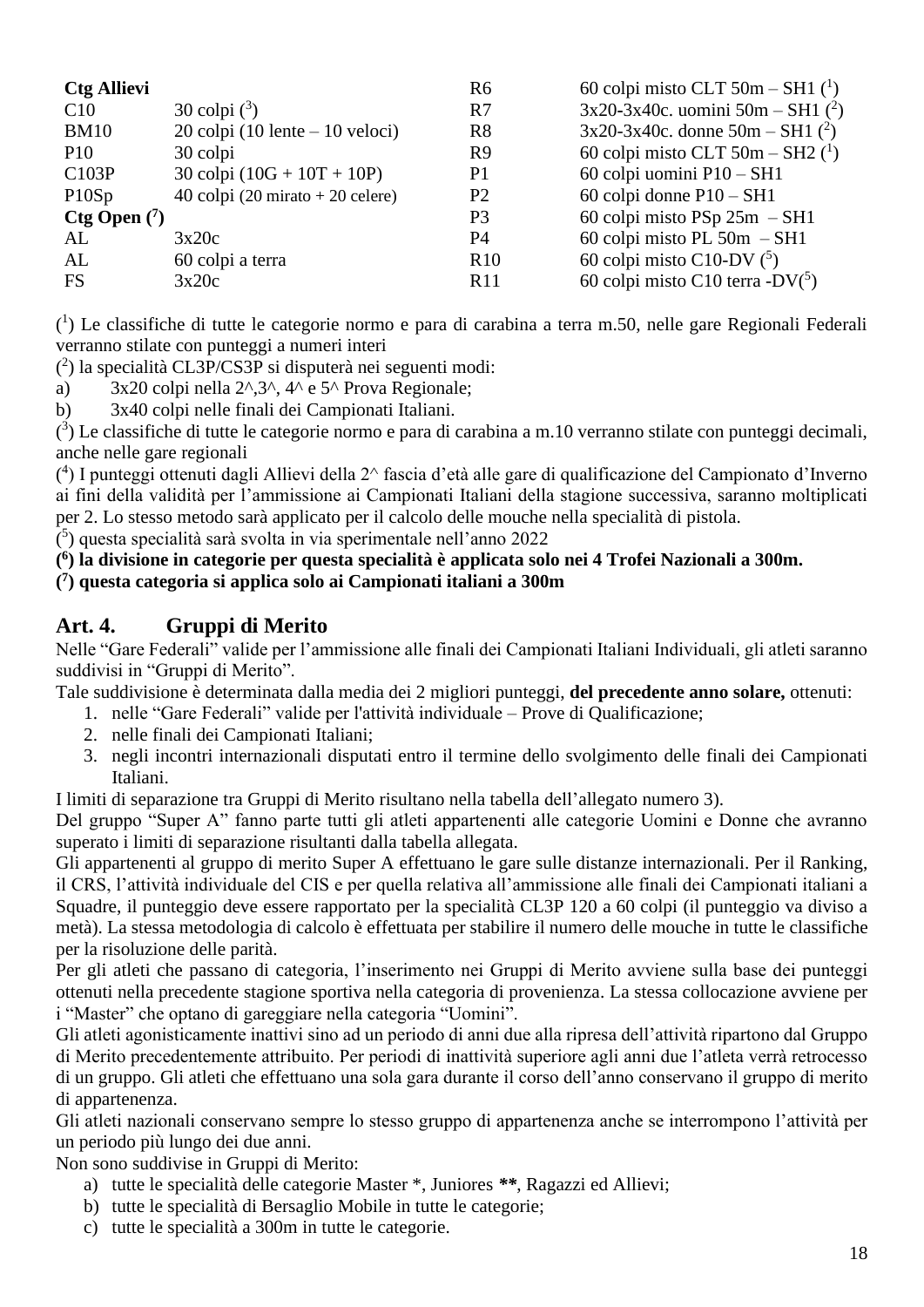L'assegnazione dei rispettivi Gruppi di Merito agli atleti*,* oltre che riportata sul sito*,* sarà comunicata alle Società in tempo utile.

\* La categoria dei Master Uomini, per le sole specialità di **CL3P,** CLT, C10, PL, **PA,** PGC, **PSp,** PS e P10, è suddivisa in due Gruppi per fasce d'età (Gran Master e Master) così come di seguito indicato:

- a) Gran Master: i nati a partire dal 1° giorno dell'anno in cui compiono i 61 anni di età;
- b) Master: i nati nel periodo compreso dal 1° giorno dell'anno in cui compiono i 50 anni e la fine di quello in cui compiono il 60° anno di età;

\*\* La categoria Juniores (Uomini e Donne) è suddivisa in due fasce di età (Junior 1 e Junior 2). Alla Fascia 1 (Junior 1) appartengono coloro che nell'anno di riferimento compiono il 19° e il 20° anno di età. Alla Fascia 2 (Junior 2) appartengono tutti gli altri che, sempre nello stesso anno di riferimento, compiono il 16°, 17° e 18° anno di età. La suddivisione è operante per tutte le specialità d'arma, fatta eccezione per ALT, AL3P, FS, il BM10, il BMM10 (solo JU), PL JD, PA JD.

Le specialità di ALT, AL3P e FS possono essere praticate solo dagli atleti Juniores Uomini e Donne che abbiano compiuto il 18° anno di età.

L'Unione Italiana Tiro a Segno, su indicazione della Direzione Tecnica, stilerà un elenco di atleti che, nelle gare di qualificazione, devono tirare sulla distanza dei 120 colpi nella CL3P/CS3P. **Questi atleti, qualora siano juniores o Para nelle gare ad estensione regionale compariranno, rispetto ai pari categoria che fanno i 60 colpi, in una graduatoria separata per la quale nel caso in cui il numero dei concorrenti non raggiunga il numero minimo di tre la premiazione non avrà luogo. Se trattasi di atleti Seniores verranno inseriti nel gruppo Super A.**

# **Art. 5. Bersagli e colpi sui bersagli**

Nelle competizioni dei Circuiti "Gare Federali" e "Gare Ufficiali" devono essere utilizzati esclusivamente bersagli omologati dall'UITS o ISSF.

Nelle "Gare Federali" il numero dei colpi da sparare su ogni bersaglio, dovrà essere:

- Carabine a m 50: 1 colpo per bersaglio in tutte le posizioni
- Carabine, Bersaglio mobile e Pistole a m 10: 1 colpo per bersaglio
- Pistola libera e Pistola standard: 5 colpi per bersaglio
- 
- Pistola grosso calibro e standard  $(30+30)$ : precisione 5 colpi per bersaglio;
- Pistola grosso calibro e standard  $(30+30)$ : celere 35 colpi per bersaglio
- 
- Pistola automatica: 7 colpi per bersaglio
- Specialità a m 300: (\*) 5 o 10 colpi per bersaglio in tutte le posizioni

**(\*)Nelle specialità a 300m su bersagli cartacei, il numero dei colpi per bersaglio sarà stabilito dalla sezione organizzatrice in base alle attuali condizioni dovute alla pandemia da Coronavirus e ai protocolli in vigore.**

# **Art. 6. Calibri per il controllo bersagli**

L'Ufficio Classifica e la Direzione di Tiro a metri 25 delle Società organizzatrici le gare, devono disporre di calibri regolamentari, ivi compresi quelli per la misurazione delle mouche.

# **Art. 7. Modifiche al programma**

L'Unione si riserva di apportare al programma le modifiche che si rendessero necessarie per la migliore riuscita delle manifestazioni.

# **Art. 8. Finali**

Alle finali dei Campionati Italiani, per tutte le categorie, escluse quelle dei Master, Ragazzi ed Allievi, saranno disputate le "Finali" per le Specialità Olimpiche, secondo le procedure previste dal Regolamento Tecnico Federale.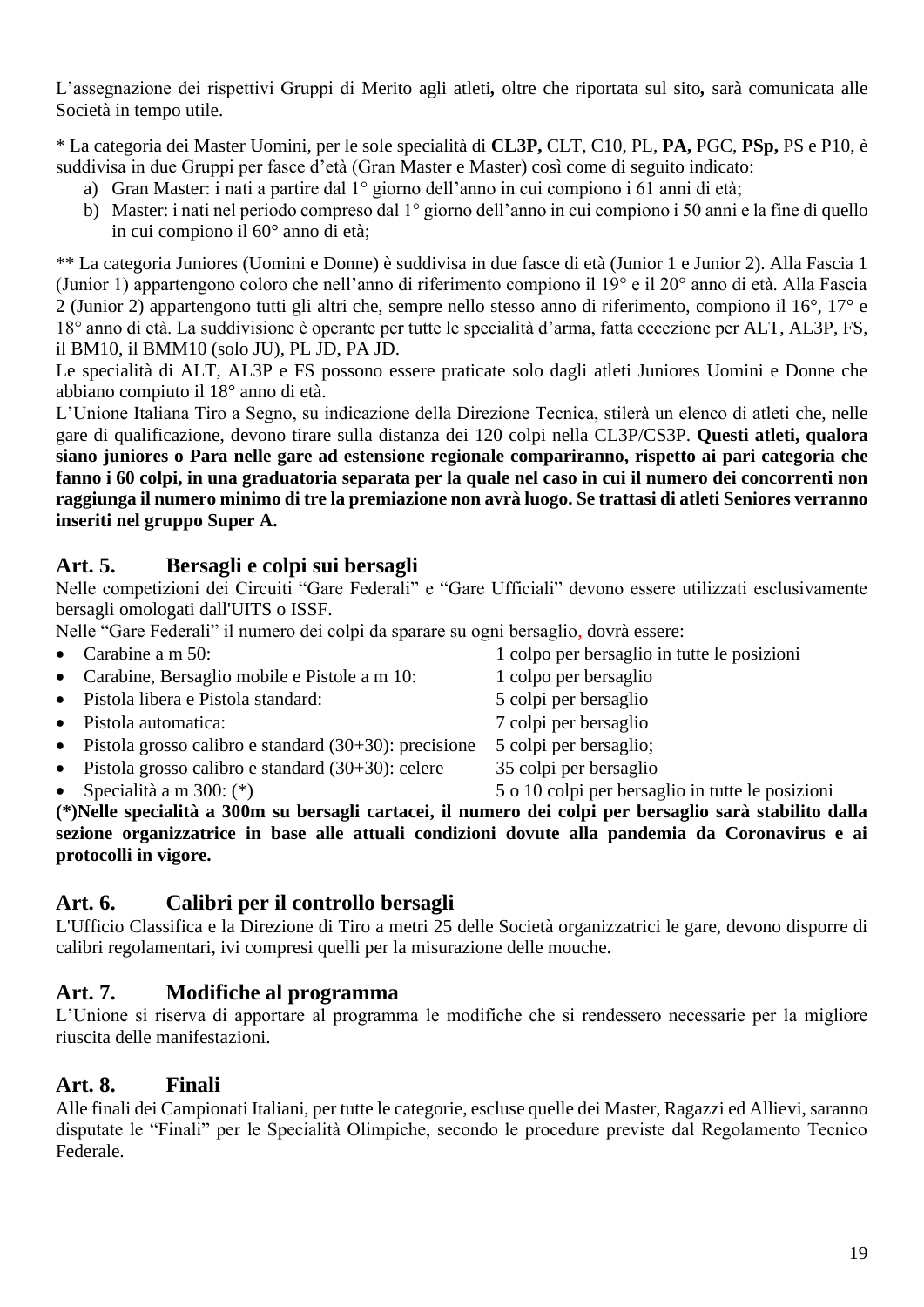# **Art. 9. Classifiche**

Nelle "Gare Federali", per le categorie e specialità laddove è previsto, saranno stilate classifiche individuali differenziate per gruppi di merito e per fasce di età.

# **Art. 10. Reclami**

Saranno ammessi soltanto i reclami presentati con l'accompagnamento di una tassa fissata in € **25,00** che sarà restituita solo in caso di accoglimento del reclamo.

Qualsiasi reclamo avverso eventi verificatisi durante lo svolgimento della manifestazione va indirizzato alla preposta giuria di gara e consegnati alla Direzione di Gara. Avverso le decisioni della giuria di gara è ammesso ricorso agli organi di disciplina sportiva, ad esclusione di quelle decisioni non considerate appellabili dalle norme del vigente regolamento di giustizia.

#### **Art. 11. Controllo antidoping**

I controlli antidoping seguiranno le modalità previste dagli appositi Regolamenti del CONI.

#### **Art. 12. Premiazioni nelle "Gare Federali"**

Nelle "Gare Federali", le premiazioni individuali di ogni categoria, specialità, gruppo di merito e fasce di età, saranno effettuate a cura della Società organizzatrice con un contributo federale fisso pari ad € 200,00. Nelle Prove di qualificazione Regionali Federali, qualora la gara si svolga su più Sezioni e il contributo non dovesse essere sufficiente a coprire le spese, la quota rimanente sarà divisa fra tutte le Sezioni in cui si è disputata la gara in proporzione alle quote di iscrizione incassate dalle iscrizioni. Sono consentite anche altre forme di divisione delle spese purché ci sia accordo fra tutte le Sezioni e non ci sia aggravio di spesa per la UITS.

I premiati individuali saranno i primi tre atleti di ogni categoria, specialità, gruppo di merito e fasce di età. La premiazione va effettuata anche se la graduatoria è costituita da uno o due partecipanti. **Saranno esclusi dalla premiazione gli atleti nazionali che gareggiano in gare internazionali a cui la UITS riconosce la validità del punteggio, premiando comunque i migliori 3 classificati escludendo i nazionali fuori sede.**

È obbligo della Sezione effettuare in tempi brevi le premiazioni, indipendentemente dai tempi di assegnazione del contributo che, comunque, andrà sempre richiesto alla UITS. È altresì obbligo delle sezioni organizzatrici della gara provvedere alle premiazioni degli atleti appartenenti ai gruppi sportivi militari e alle categorie Para che ad essa hanno partecipato, seguendo le classifiche rispettivamente della "Regione Militare Virtuale" e della "Regione Para Virtuale".

Gli atleti che effettuano le gare fuori dalla propria Regione di tesseramento non concorrono alla vincita ed all'assegnazione di medaglie

La premiazione finale del Circuito Regionale a Squadre sarà a cura del Comitato o Delegazione Regionale competente.

Per la regione virtuale i premi saranno forniti direttamente dalla UITS, alla quale andrà versata la quota di iscrizione, come da Art.6 del Circuito Regionale a Squadre.

#### **Art. 13. Ranking nazionale e giovanile**

Il ranking (graduatoria nazionale) viene formato sulla base dei risultati ottenuti nelle gare federali.

Viene formato un **Ranking Nazionale** per ogni specialità di tiro compresa nel Titolo 2, art.3 del presente PSF, senza distinzione di categoria, ma unicamente per sesso.

Verrà altresì formato un **Ranking Giovanile** che comprende le categorie Allievi, Ragazzi e Juniores. La graduatoria si forma con le seguenti modalità:

- Il punteggio è dato dalla media dei migliori 4 risultati ottenuti nelle ultime 8 gare federali. Le gare Federali da considerare sono quelle elencate nel art.1 lettera a) del presente Titolo e i Campionati Italiani; quindi, su un totale di 8 gare, scartando i quattro risultati peggiori. Le 8 gare da prende in considerazione potrebbero essere disputate in anni solari diversi.
- Ad ogni nuova gara valida per il ranking, verrà scartata automaticamente la gara più vecchia ottenendo così una graduatoria aggiornata.
- Qualora in una categoria ci siano atleti che gareggiano con numero di colpi diversi fra loro il ranking verrà calcolato procedendo alla loro normalizzazione.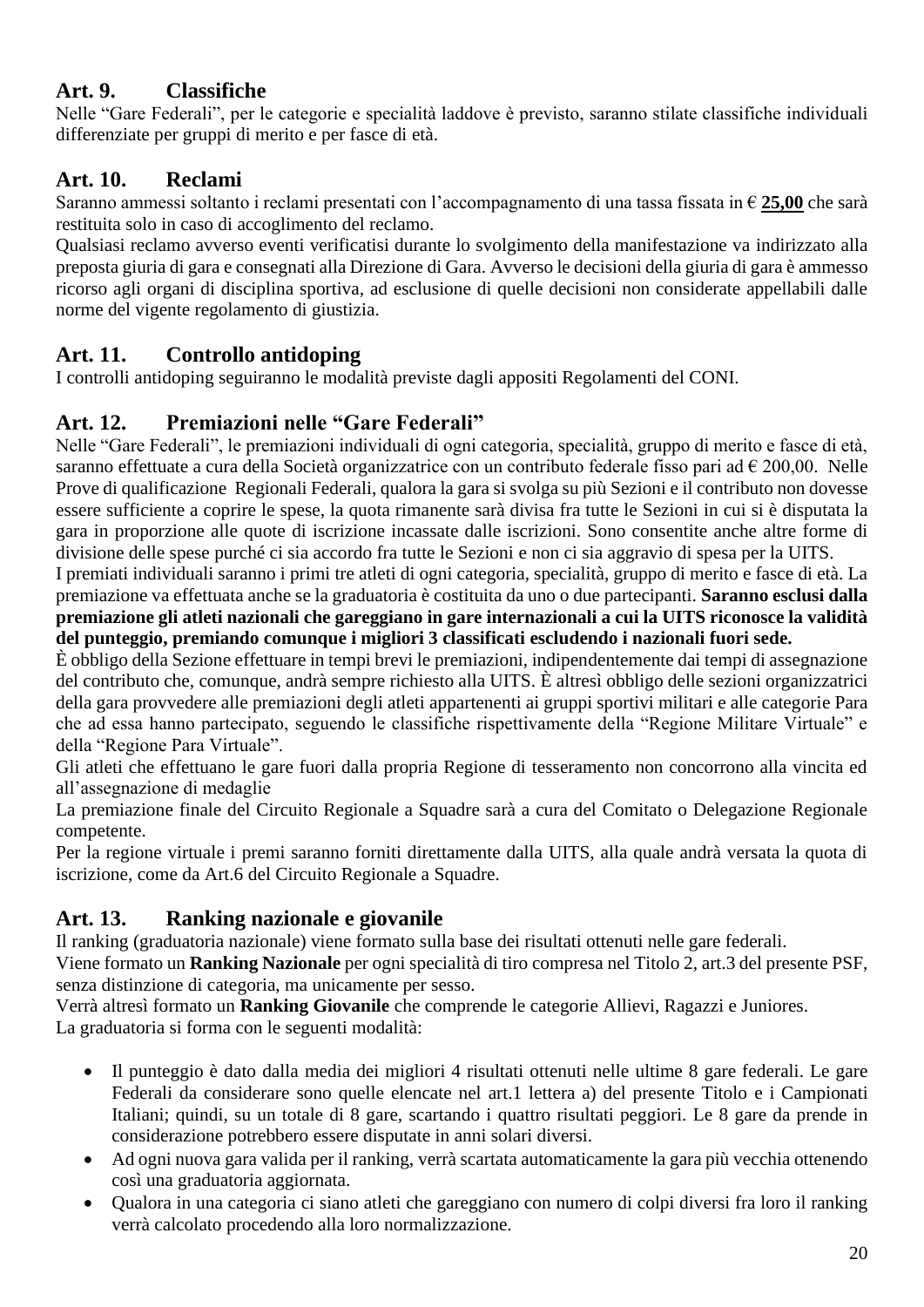# **CAMPIONATI ITALIANI INDIVIDUALI REGOLAMENTO**

Il Campionato Italiano Individuale avrà attuazione secondo le modalità previste dal seguente Regolamento.

#### **Art. 1. Gare valide per i Campionati Italiani Individuali**

| 1^ Prova di qualificazione al Campionato d'Inverno 2021<br>2^ Prova di qualificazione al Campionato d'Inverno 2021 | specialità a m 10<br>specialità a m 10 |
|--------------------------------------------------------------------------------------------------------------------|----------------------------------------|
| 4 Trofei Nazionali                                                                                                 | specialità a m 300                     |
| 1 <sup>1</sup> , 2 <sup>1</sup> e 3 <sup>1</sup> Trofeo Nazionale Ranking 2022                                     | specialità a m 25 e 50                 |
| 5^ Prova: Campionato Regionale Federale                                                                            | specialità a m 10, 25 e 50             |
| 4^ Prova: Gara Regionale Federale                                                                                  | specialità a m 10, 25 e 50             |
| 3^ Prova: Gara Regionale Federale                                                                                  | specialità a m 10, 25 e 50             |
| 2^ Prova: Gara Regionale Federale                                                                                  | specialità a m 10                      |
| 1^ Prova: Gara Regionale Federale                                                                                  | specialità a m 10                      |

#### **Art. 2. Ammissioni alle finali dei Campionati Italiani**

Alle finali dei Campionati Italiani Individuali, per ciascun Gruppo di Merito e Fasce di Età, saranno effettuate le ammissioni secondo i seguenti criteri:

- 1. categoria: Seniores*,* Master, Juniores, Ragazzi, Allievi Specialità a m 10 **(escluso il BM e BMM)**: in base alla somma dei 3 migliori punteggi conseguiti nelle 7 prove;
- 2. categoria: Seniores, Juniores, Master
- Specialità a m 25 e 50: in base alla somma dei 3 migliori punteggi conseguiti nelle 6 prove;
- 3. Categoria Para, specialità a m.10, 25 e 50: in base alla somma dei 2 migliori punteggi conseguiti nelle prove valide **(7 per R1, R2, R3, R4, R5, P1, P2 e 6 per R6, R7, R8 e R9)**;

4. categoria: **Open**

Specialità a m 300: **verrà generata una classifica senza distinzione di categoria** in base ad alla somma dei 3 migliori punteggi conseguiti nelle 4 prove. Il tiratore, in ogni specialità in cui partecipa al 4^ Trofeo m300, avrà diritto ad un bonus di 30 punti da sommare al punteggio di ammissione.

Si farà luogo alle ammissioni solo se in ognuna delle categorie e specialità vi sia stata la partecipazione di almeno 3 atleti che abbiano conseguito il numero minimo dei risultati previsti. **Per i Campionati Italiani a 300m. il numero minimo di 3 qualificati è riferito alla categoria Open.**

Per la categoria Master Uomini le stesse regole di ammissione vanno applicate anche in entrambi i gruppi creati per fasce d'età nelle specialità di CL3P, CLT, C10, PL, PA, PGC, PSp, PS e P10.

Per l'ammissione ai Campionati Italiani degli atleti nelle cui specialità o gruppi di merito ovvero fasce di età, nelle quali non sia indicato un limite numerico, devono comunque aver partecipato al numero minimo delle gare previste (3 per le specialità a fuoco e 3 per quelle a metri 10 e 2 per le specialità della categoria Para).

Ai fini del calcolo dei punteggi di ammissione ai Campionati Italiani, gli atleti segnalati dalla Direzione Tecnica che fanno la CL3P/CS3P sulla distanza dei 120 colpi laddove sia prevista per la loro categoria/gruppo di merito di appartenenza la distanza sui 60 colpi, saranno inseriti nella loro categoria/gruppo di merito di naturale appartenenza, il sistema di calcolo terrà conto del punteggio ottenuto diviso a metà. La stessa regola verrà applicata per le mouche.

Per le specialità a 300m, in caso di impedimento di partecipazione ad una sola delle prime tre gare del circuito e giammai all'ultima gara è data possibilità all'atleta di sopperire all'assenza con i risultati di una delle gare del circuito "Lapua European Cup".

L'assenza da una delle tre gare deve essere segnalata prima dello svolgimento di esse all'Ufficio Sportivo UITS. Nella segnalazione, oltre alla motivata giustificazione, deve essere indicata anche la gara europea che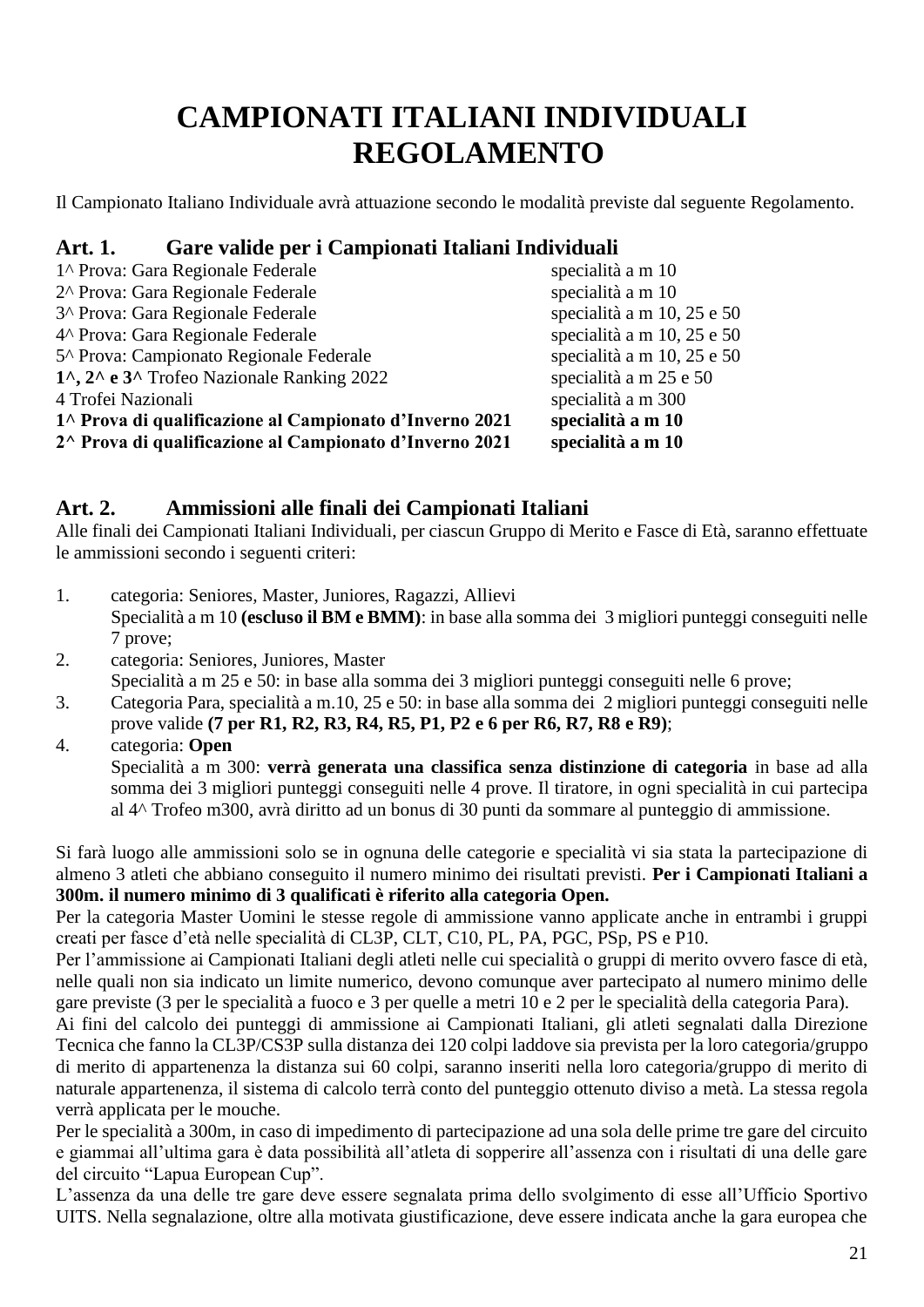si andrà a svolgere. La mancanza anche di una delle condizioni poste non darà diritto all'integrazione del punteggio della gara saltata.

Sarà cura dell'atleta interessato trasmettere all'Ufficio Sportivo UITS la scheda di tiro della gara del circuito europeo che, completa dei risultati conseguiti e di ogni altro dettaglio necessitato (giorno di gara, arma utilizzata, specialità etc.), deve essere sottoscritta da sé medesimo.

Atleti di Interesse Nazionale: casi particolari riguardanti l'ammissione degli atleti azzurri di qualsiasi livello, impegnati dall'Unione in incontri internazionali e/o in preparazione tecnico-agonistica in concomitanza con le gare federali di qualificazione o che non abbiano partecipato alle stesse, saranno valutati dall'Unione stessa su richiesta motivata degli atleti interessati o del Direttore Tecnico.

Le atlete di interesse nazionale che, per maternità, non abbiano potuto partecipare alle gare di qualificazione possono essere ammesse ai Campionati Italiani, dietro formale richiesta e previa presentazione di certificazione medica specifica.

Le suddette atlete devono essere state dichiarate di interesse nazionale al momento dell'inizio della gravidanza.

L'iscrizione è gratuita.

#### **PARITA' DI PUNTEGGIO**

Per la risoluzione dei casi di parità si farà ricorso, con la somma dei punteggi necessari all'ammissione, alle norme del vigente regolamento tecnico. Per le sole specialità a 300m prima di applicare il regolamento tecnico alla somma dei punteggi di ammissione sarà prioritaria la partecipazione al 4^ Trofeo 300m.

#### **Art. 3. Assegnazione titoli**

Il titolo di Campione Italiano della categoria/specialità sarà assegnato secondo le seguenti modalità:

#### **a. Specialità Olimpiche:**

Al vincitore della "finale" a cui saranno ammessi i migliori 6/8 risultati a seconda della categoria/specialità, indipendentemente dal Gruppo di Merito per le categorie Uomini e Donne o Fasce di Età per le categorie Juniores (Uomini e Donne);

#### **b. Specialità non Olimpiche:**

in base alle posizioni di una classifica unica compilata senza suddivisione per Gruppi di Merito o Fasce di Età.

#### **c. Per gruppo di Merito o Fasce di Età:**

secondo le singole classifiche delle gare

Nelle categorie e specialità in cui i partecipanti non dovessero risultare almeno 2, il titolo verrà assegnato d'ufficio all'atleta presente. Altresì, non si farà luogo ad assegnare il titolo di Campione Italiano di Gruppo di Merito o Fasce di Età qualora gli atleti da ammettere nel Gruppo o Fascia siano inferiori a tre, anche se questi gareggeranno comunque per il titolo di Campione Italiano di Specialità/Categoria.

Agli atleti stranieri che hanno partecipato all'attività federale, rientranti nel disposto dell'art. 2 – Titolo 2 – "gare federali – disposizioni particolari", non verrà assegnato il Titolo Italiano né saranno riconosciuti eventuali record. I medesimi atleti saranno considerati primi classificati. In quella specialità e categoria si farà luogo all'assegnazione del Titolo al primo atleta italiano che segue in classifica.

Agli atleti stranieri che partecipano alla 5^ prova: Campionato Regionale Federale, in caso di vittoria, verrà assegnato il titolo di Campione Regionale nella propria Categoria, Specialità e Gruppo.

#### **Art.4. Tabella del numero degli ammessi alle finali dei Campionati Italiani**

| <b>OPEN</b>          | gr. Unico |
|----------------------|-----------|
| AL 3x20c 300m        | 15        |
| <b>ALT 60c 300m</b>  | 20        |
| <b>FS 3x20c 300m</b> | х         |

| <b>UOMINI</b> | gr. Super A | gr. A gr. B | gr. C | gr. Unico |
|---------------|-------------|-------------|-------|-----------|
|               |             |             |       |           |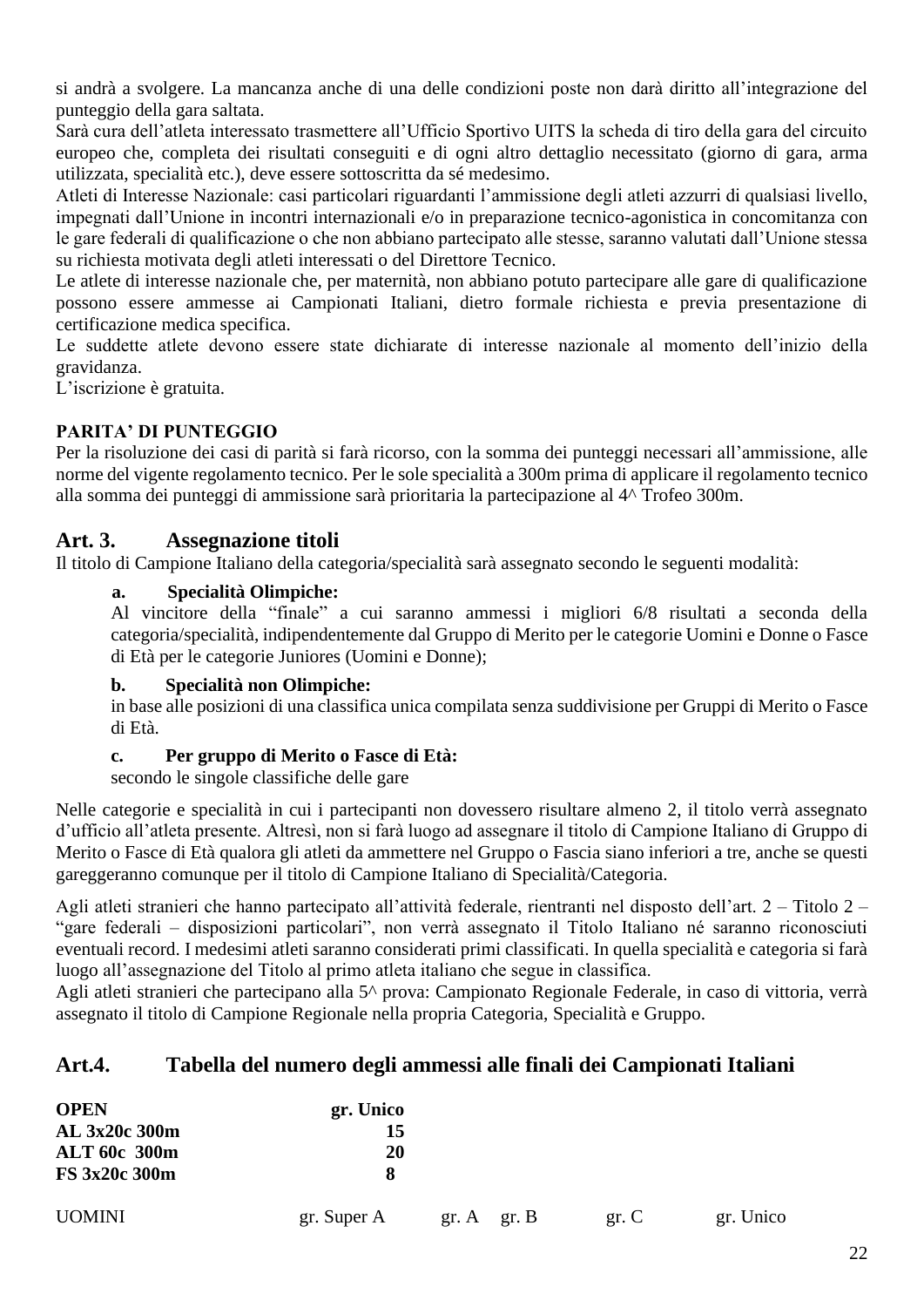| CL3P - 3x40          | tutti | 25 | 18 |    |     |
|----------------------|-------|----|----|----|-----|
| <b>CLT</b>           | tutti | 26 | 10 | 10 | $=$ |
| $C10 - 60$ colpi $*$ | tutti | 20 | 15 | 10 | $=$ |
| BM10 - 60 colpi      |       |    |    |    | 8   |
| BMM10 - 40 colpi     |       |    |    |    | 8   |
| PL - 60 colpi        | tutti | 25 | 20 | 10 |     |
| PA - 60 colpi        | tutti | 20 | 8  |    |     |
| $PGC - 60$ colpi     |       | 25 | 20 |    |     |
| $PSp-60$ colpi       |       | 20 | 15 |    |     |
| $PS - 60$ colpi      |       | 25 | 20 | 10 |     |
| $P10 - 60$ colpi **  | tutti | 30 | 20 | 10 |     |
|                      |       |    |    |    |     |

\* C10: più i primi 20 di una classifica unica formata da atleti dei gruppi A, B e C \*\* P10: più i primi 15 di una classifica unica formata da atleti dei gruppi A, B e C

| <b>DONNE</b>             | gr. Super A | gr. A    | gr. B | gr. unico      |
|--------------------------|-------------|----------|-------|----------------|
| CS3P - 3x40              | tutte       | 12       | 6     | $=$            |
| <b>CST</b>               | tutte       | 12       | 12    | $=$            |
| C10 - 60 colpi           | tutte       | 25       | 13    | $=$            |
| BM10 - 40 colpi          | $=$         | $=$      | $=$   | $\overline{4}$ |
| $PL - 60$ colpi          | $=$         | $=$      | $=$   | 13             |
| $PA - 60$ colpi          | $=$         | $=$      | $=$   | 6              |
| PSp - 60 colpi (30+30)   | tutte       | 15       | 10    | $=$            |
| P10 - 60 colpi           | tutte       | 25       | 15    | $=$            |
| <b>MASTER UOMINI</b>     |             | G.M.     | M.    | gr. unico      |
| CL3P - 3x20              |             | 10       | 10    | $=$            |
| <b>CLT</b>               |             | 20       | 20    | $=$            |
| C10 - 60 colpi           |             | 15       | 15    | $=$            |
| BM10 - 60 colpi          |             | $=$      | $=$   | 8              |
| BMM10 - 40 colpi         |             | $=$      | $=$   | 8              |
| PL - 60 colpi            |             | 20       | 20    | $=$            |
| PA - 60 colpi            |             | 8        | 8     | $=$            |
| $PGC - 60$ colpi         |             | 10       | 10    | $=$            |
| $PSp-60$ colpi           |             | 10       | 10    | $=$            |
| PS - 60 colpi (20+20+20) |             | 10       | 10    | $=$            |
| P10 - 60 colpi           |             | 20       | 20    | $=$            |
| <b>MASTER DONNE</b>      |             |          |       |                |
| $CS3P - 3x20$            |             |          |       | 6              |
| <b>CST</b>               |             |          |       | 10             |
| C10 - 60 colpi           |             |          |       | 16             |
| BM10 - 40 colpi          |             |          |       | $\overline{4}$ |
| PL - 60 colpi            |             |          |       | 10             |
| $PA - 60$ colpi          |             |          |       | $\overline{4}$ |
| PSp - 60 colpi (30+30)   |             |          |       | 12             |
| P10 - 60 colpi           |             |          |       | 20             |
| <b>JUNIORES-UOMINI</b>   | gruppo 1    | gruppo 2 |       | gr. unico      |
| <b>CL3P 3x40</b>         | 16          | 22       |       | $=$            |
| <b>CLT</b>               | 15          | 20       |       | $=$            |

 $C10 - 60$  colpi 20 25  $=$  $BM10 - 60$  colpi  $=$   $=$  5  $BMM10 - 40$  colpi =  $=$  5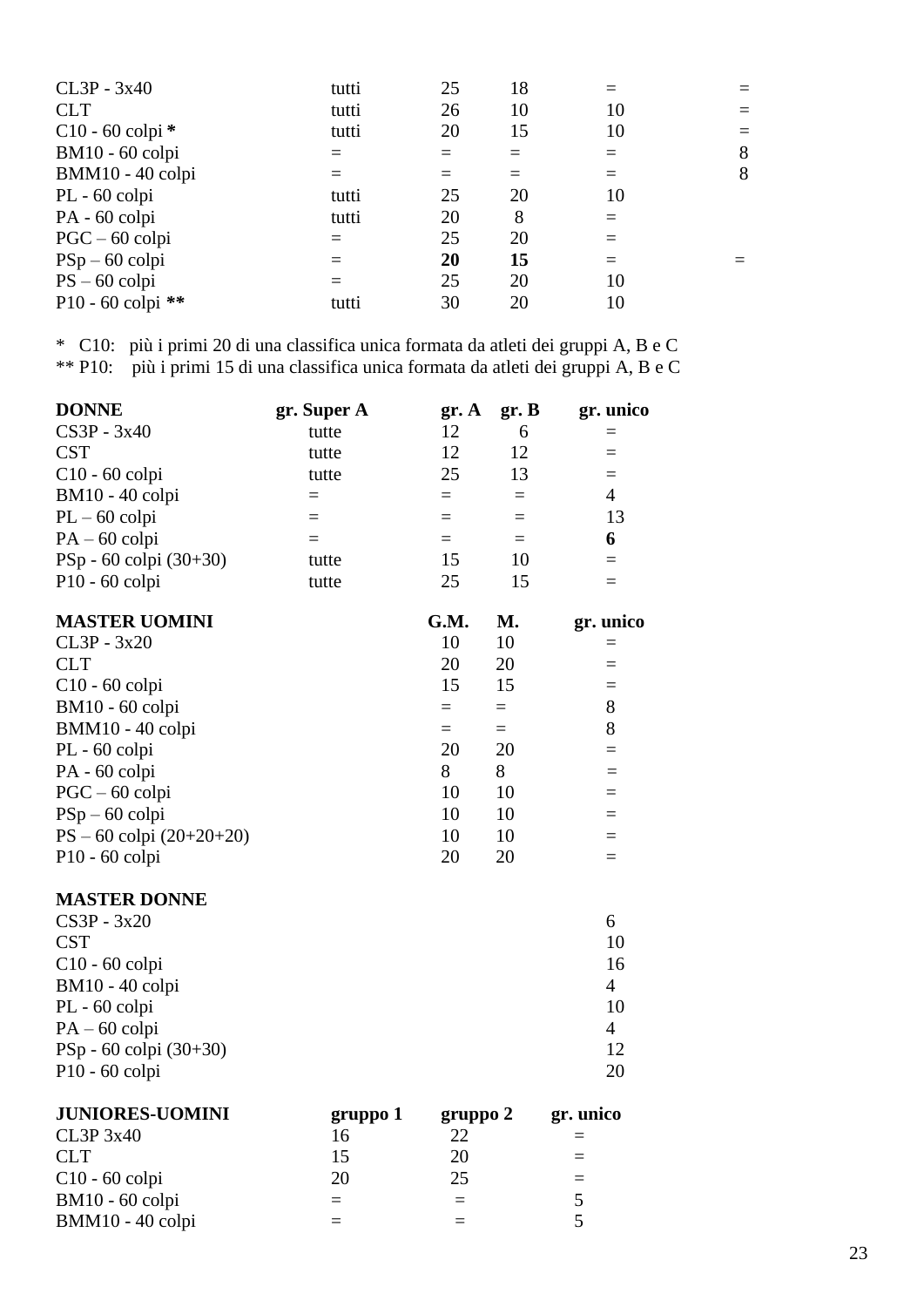| PL - 60 colpi                                                                                                                    | 12       | 16       |           |
|----------------------------------------------------------------------------------------------------------------------------------|----------|----------|-----------|
| PA - 60 colpi                                                                                                                    | 10       | 12       |           |
| PSp - 60 colpi (30+30)                                                                                                           | 12       | 14       | $=$       |
| $PS - 60$ colpi $(20+20+20)$                                                                                                     | 12       | 16       | $=$       |
| $P10 - 60$ colpi                                                                                                                 | 20       | 25       | $=$       |
| <b>JUNIORES-DONNE</b>                                                                                                            | gruppo 1 | gruppo 2 | gr. unico |
| $CS3P - 3x40$                                                                                                                    | 16       | 20       |           |
| <b>CST</b>                                                                                                                       | 18       | 20       |           |
| $C10 - 60$ colpi                                                                                                                 | 20       | 25       |           |
| BM10 - 40 colpi                                                                                                                  | $=$      | $=$      | 4         |
| PL - 60 colpi                                                                                                                    | $=$      | $=$      | 6         |
| PA - 60 colpi                                                                                                                    | $=$      | $=$      | 4         |
| $PSp - 60$ colpi $(30+30)$                                                                                                       | 12       | 14       |           |
| $P10 - 60$ colpi                                                                                                                 | 20       | 25       |           |
| <b>RAGAZZI</b>                                                                                                                   |          |          |           |
| $C10 - 60$ colpi                                                                                                                 |          |          | 42        |
| $\mathbf{D} \mathbf{M}$ 10 $\mathbf{A} \mathbf{A}$ $\mathbf{A}$ $\mathbf{A}$ $\mathbf{A}$ $\mathbf{A}$ $\mathbf{A}$ $\mathbf{A}$ |          |          | $\Lambda$ |

| 42 |
|----|
| 15 |
| 20 |
|    |
|    |

#### **ALLIEVI**

| $C10 - 30$ colpi            | 50 |
|-----------------------------|----|
| BM10-20 colpi $(10+10)$     | 10 |
| $P10 - 30$ colpi            | 50 |
| $C10$ 3P (10G + 10T + 10 P) | 10 |
| $P10 SP (20 + 20)$          | 15 |

#### **PARA gruppo unico**

|                                       | 8- - r r - --- |
|---------------------------------------|----------------|
| $R1 - 60$ colpi uomini $C10 - SH1$    | tutti          |
| $R2 - 60$ colpi donne $C10 - SH1$     | tutti          |
| $R3 - 60$ colpi misto C10 terra – SH1 | tutti          |
| $R4 - 60$ colpi misto $C10 - SH2$     | tutti          |
| R5 - 60 colpi misto C10 terra – SH2   | tutti          |
| R6 - 60 colpi CLT 50m - SH1           | tutti          |
| $R7 - 3x40$ colpi uomini $50m - SH1$  | tutti          |
| $R8 - 3x40$ colpi donne $50m - SH1$   | tutti          |
| $R9 - 60$ colpi CLT $50m - SH2$       | tutti          |
| $P1 - 60$ colpi uomini $P10 - SH1$    | tutti          |
| $P2 - 60$ colpi donne $P10 - SH1$     | tutti          |
| $P3 - 60$ colpi $PSp$ 25m misto – SH1 | tutti          |
| $P4 - 60$ colpi PL 50m misto $- S H1$ | tutti          |
|                                       |                |

Non si farà luogo a ripescaggi in caso di rinuncia da parte degli ammessi aventi diritto.

Tutte le gare (qualificazione e finale dei Campionati italiani) saranno disputate secondo il vigente Regolamento ISSF (musica durante qualificazione e finale, tempi di gara, decimali).

**Il numero degli ammessi è provvisorio. Il numero definitivo sarà dipendente dai protocolli Covid in vigore al momento della competizione e sarà contenuto nel regolamento dei Campionati Italiani.**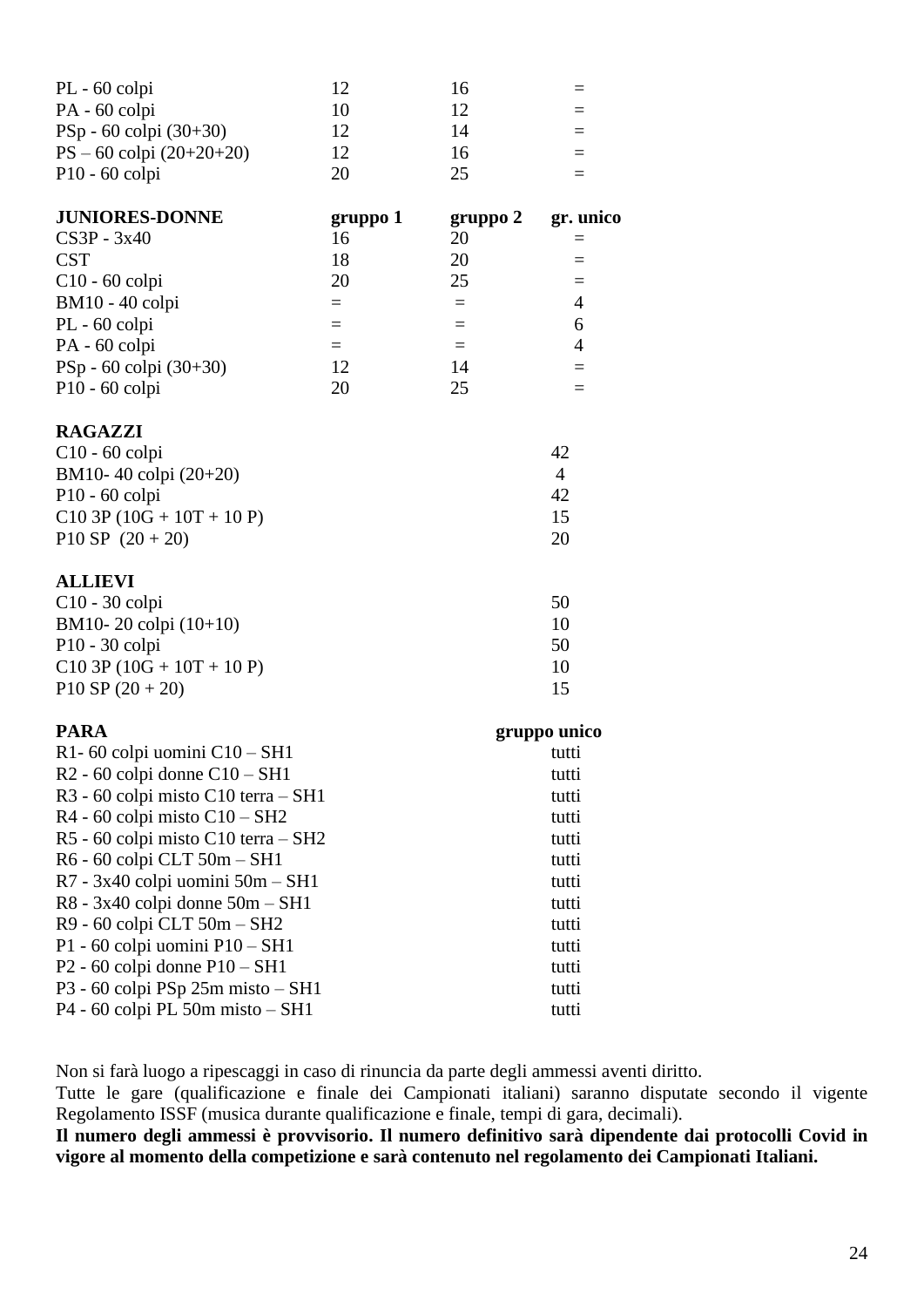# **CAMPIONATI ITALIANI A SQUADRE REGOLAMENTO**

Il Campionato Italiano a Squadre è soggetto alla seguente disciplina:

# **Art. 1 Composizione delle Squadre**

Le squadre per ogni singola specialità e categoria sono composte, direttamente dall'UITS, in ognuna delle cinque competizioni federali del Circuito Regionale o nei 4 Trofei Nazionali a 300m, dai tre atleti appartenenti a ciascuna Società o Gruppo Sportivo Militare che avranno conseguito i migliori punteggi.

La formazione delle squadre che parteciperanno alla fase finale nazionale sarà d'esclusiva competenza delle Sezioni. Così come stabilito dal Titolo 1, art. 8) – punto 3 – del presente PSF, non potrà far parte della squadra l'atleta trasferito consensualmente nel corso dell'anno se questi ha già partecipato a gare federali per la società cedente.

# **Art. 2 Classifica Nazionale**

Sulla scorta di tale metodo, l'Unione stilerà delle classifiche nazionali a squadre per specialità e categoria sulla valutazione:

- **a)** dei tre migliori punteggi conseguiti sulle cinque gare regionali del CIS per le specialità a 10 metri;
- **b)** dei **due** migliori punteggi sulle **tre** gare del CIS per le specialità a 25 e 50 metri;
- **c)** dei tre migliori punteggi sulle quattro gare di qualificazione per le specialità a 300 metri.

I tiratori che effettuano le gare di CL3P/CS3P sulla distanza dei 120 colpi saranno tenuti in considerazione per la loro Sezione/GSM di appartenenza con il punteggio e le mouche divisi a metà.

## **Art. 3 Finali dei Campionati Italiani a Squadre – Ammissioni**

Alle finali dei Campionati Italiani a Squadre, che si svolgeranno congiuntamente alle rispettive finali dei Campionati Italiani Individuali di categoria (Seniores e Giovani), saranno ammesse le prime 8 squadre della classifica unica di ogni specialità e categoria, escluse la PL e PA donne, PL e PA juniores donne e tutte quelle delle Master Donne con le sole eccezioni della C10, P10 e PSp. Per la categoria Master Uomini, invece, saranno ammesse le squadre di CL3P, CLT, C10, PL, PA, PGC, PSp, PS, P10.

Non si disputano le finali di squadra delle specialità a mt. 300, il circuito a squadre termina con il 4 Trofeo Federale 300m, la graduatoria nazionale sarà utilizzata soltanto per l'assegnazione dei punti CIS come stabilito dal successivo art.6.

Non sono ammessi ripescaggi in caso di rinuncia delle squadre ammesse di diritto.

Qualora in una specialità di ogni categoria le squadre classificate siano meno di 16, sarà ammessa la metà delle squadre che la compongono (le frazioni saranno a favore delle squadre), garantendo, comunque, l'ammissione di 4 squadre. Nel caso in cui le partecipanti siano solo 3, queste saranno tutte ammesse. Non ci sarà ammissione né assegnazione di titolo qualora le squadre in classifica siano meno di 3.

Per le categorie Juniores (Uomini e Donne), Ragazzi e Allievi saranno ammesse, in tutte le specialità, sino ad 8 squadre anche se le rappresentative sezionali partecipanti alle gare di qualificazione risultino inferiore a 16. Tutti i componenti le squadre spareranno sulle distanze previste per i Campionati Italiani individuali.

Resta valido anche per le squadre il principio stabilito per la partecipazione degli atleti stranieri alle gare federali ed ai campionati italiani individuali.

Le parità saranno risolte secondo quanto stabilito dal vigente regolamento ISSF, le cui regole sono quelle previste per risolvere le parità individuali, applicate alla somma dei risultati conseguiti dagli atleti che prendono parte alla formazione della squadra.

# **Art. 4 Assegnazione Titolo**

Alle squadre prime classificate nella fase finale nazionale sarà assegnato il Titolo di Campione Italiano a Squadre di Specialità e Categoria.

Ogni squadra partecipante alla fase finale potrà avvalersi della presenza di un solo atleta senza cittadinanza italiana. La squadra così composta, in caso di vittoria, si fregerà del Titolo di Campione Italiano. Il cittadino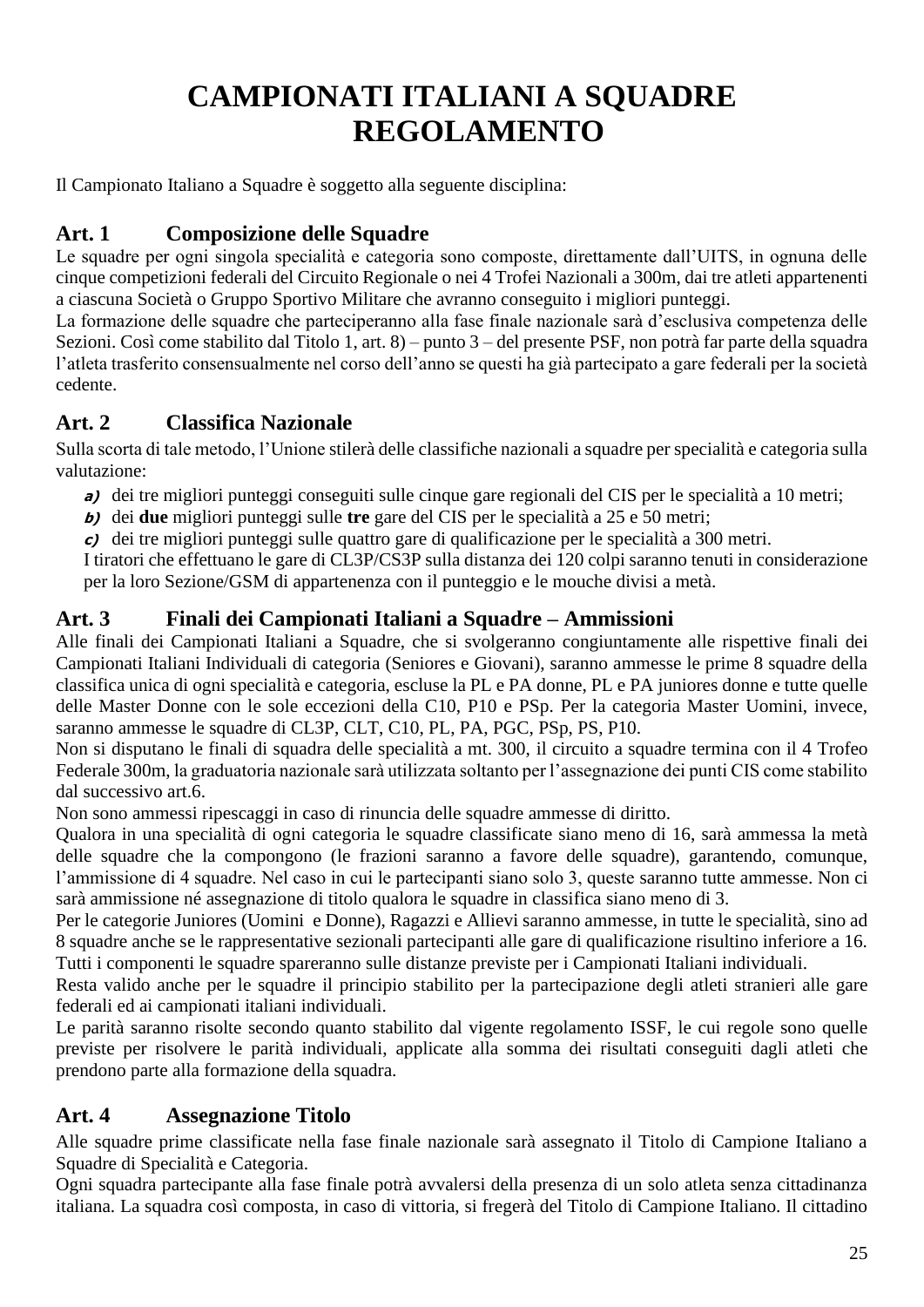straniero inserito nella squadra dovrà comunque aver preso parte ad almeno due gare del circuito delle gare federali valide per l'ammissione ai Campionati Italiani riferite alle singole specialità.

## **Art. 5. Modalità svolgimento gare**

Tutte le gare saranno disputate secondo il vigente Regolamento ISSF (musica durante qualificazione, tempi di gara, decimali).

# **Art. 6 Assegnazione punteggi valevoli per il CIS**

Alle squadre partecipanti alle finali saranno attribuiti i punteggi valevoli per la classifica CIS, previsti dall'art.4 lettera c) del regolamento del Campionato Italiano di Società nel presente PSF.

Saranno classificate anche le squadre che abbiano partecipato con meno di tre atleti. Alle stesse saranno assegnati i previsti punteggi di piazzamento valevoli per la classifica CIS, sempreché ci sia stato almeno un partecipante della squadra.

Gli stessi punteggi sono assegnati alle squadre delle specialità a mt. 300 purché, alla fine delle 4 gare di qualificazione individuale del presente PSF, il numero delle classificate in graduatoria, così formata nel rispetto delle norme di cui ai precedenti art. 1 e 2, sia almeno di tre.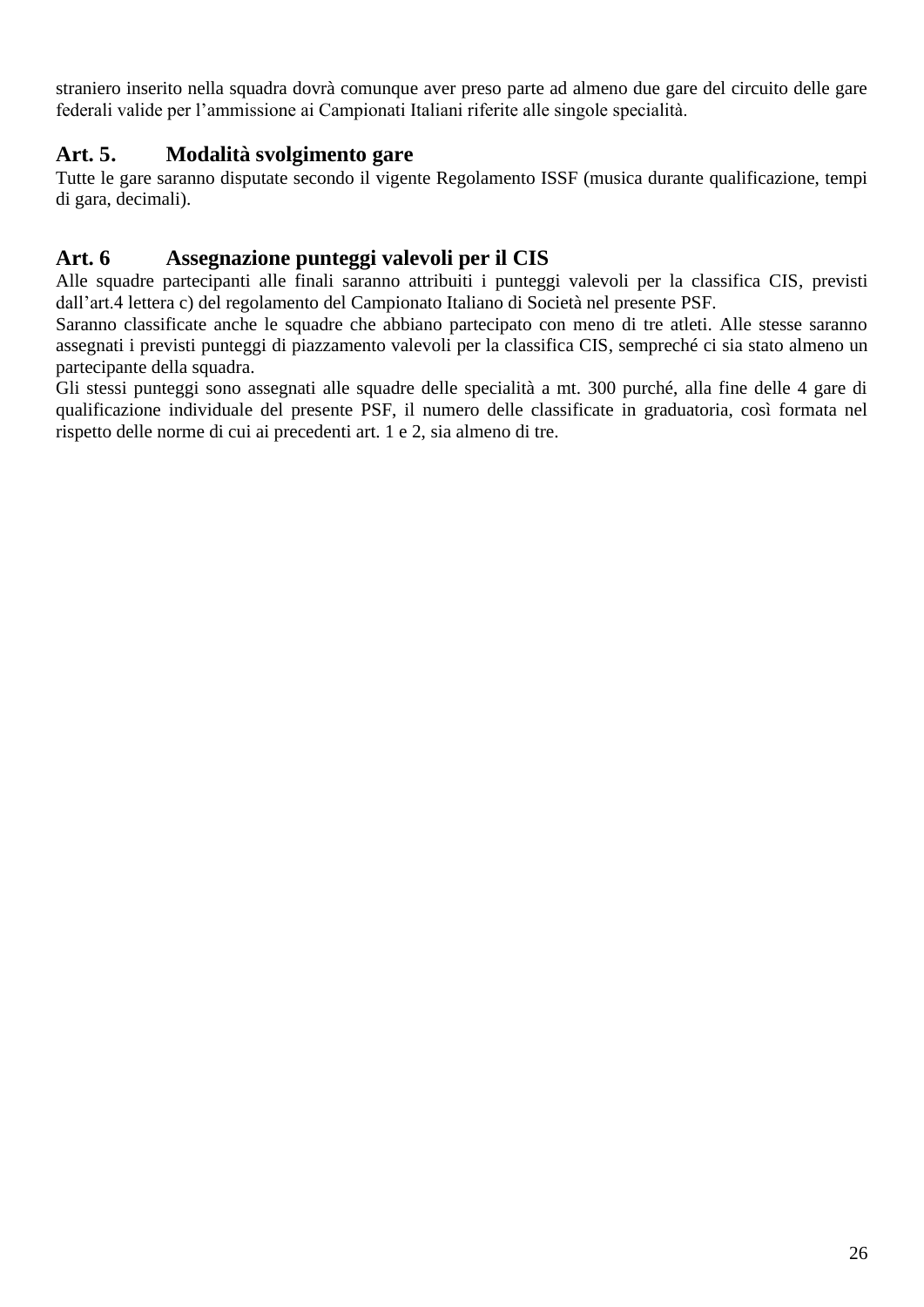# **CAMPIONATO D'INVERNO (C10 e P10) REGOLAMENTO**

Il Campionato d'Inverno è soggetto alla seguente disciplina:

# **Art. 1. Specialità e modalità di svolgimento gare**

– le gare di qualificazione si disputeranno per le specialità di C10 e P10 sulla distanza dei 60 colpi per tutti gli atleti, tranne per gli Allievi che gareggeranno sulla distanza dei 30 colpi. La valutazione dei punteggi nella specialità di carabina sarà fatta con numeri decimali.

- I tempi di gara e di preparazione e prove sono quelli previsti dal vigente regolamento tecnico, la durata di gara per la categoria Allievi è di 50 minuti sui bersagli elettronici e 1 ora sui bersagli cartacei.

- Le parità sia individuali che di squadra saranno risolte secondo quanto previsto dal vigente regolamento tecnico.

- gli atleti devono essere tutti tesserati per la Sezione partecipante alla manifestazione. Non è consentita la partecipazione di atleti esterni.

- le fasi finali per l'assegnazione di tutti i titoli di campioni d'inverno, sia individuali che di squadra, si disputano con le vigenti norme ISSF;

# **Art. 2. Categorie di atleti**

- prenderanno parte alla manifestazione tutte e otto le categorie di atleti (Allievi, Ragazzi, Junior donne, Junior uomini, Donne, Uomini, Master donne, Master uomini) che effettueranno le gare di qualificazione tutti sulla distanza dei 60 colpi (Allievi 30 colpi) con valutazione dei punti a numeri decimali per la C10 e interi per la P10.

# **Art. 3. Gare e classifiche a livello regionale:**

*-* **Numero di gare**: 2 gare di qualificazione a livello regionale

*-* **Date svolgimento gare**: stabilite dalla UITS e riportate nel calendario gare del PSF;

- **Classifiche regionali**: a livello regionale sono stilate solo classifiche individuali per ciascuna delle 2 specialità (C10 e P10) suddivise per le 8 categorie di atleti, senza distinzione di gruppi di merito laddove previsti. I punteggi delle due gare sono sommati tra di loro e formeranno le classifiche regionali. Tali classifiche sono 16 in totale, 8 per la C10 e 8 per la P10.

- **Premiazioni**: per ogni gara regionale dovrà essere prevista la premiazione con medaglie ai primi tre classificati di ogni categoria e specialità, a cura della sezione organizzatrice.

#### **Art. 4. Finali e classifiche nazionali**

**- Date svolgimento Finali**: stabilite dalla UITS e riportate nel calendario gare del PSF.

- **- Classifiche nazionali**:
	- **A) Individuali** per categoria e specialità: Tutti i risultati individuali delle due gare di qualificazione delle diverse Regioni confluiscono in due distinte classifiche uniche nazionali UITS di C10 e P10 suddivise per le 8 categorie di atleti senza distinzione di gruppi di merito. Da queste classifiche nazionali la UITS individua, in ognuna delle 8 categorie, i primi 6 atleti da ammettere alla fase finale.
	- **B) A squadre: classifica per Sezioni (Mixed Team)***:* La classifica nazionale delle squadre di rappresentanza sezionali è formata direttamente dalla UITS (tramite programma informatico). Per ognuna delle gare di qualificazione e per ogni specialità (C10 e P10), saranno formate due graduatorie sezionali di genere, una per i maschi e una per le femmine tesserati per la Sezione senza distinzione di categoria. Per la categoria allievi ai soli fini dell'ammissione della squadra di mixed team il punteggio di C10 e per la P10 anche le mouche, saranno moltiplicati per 2. La somma dei migliori due risultati (miglior maschio + miglior femmina) darà il risultato della prima squadra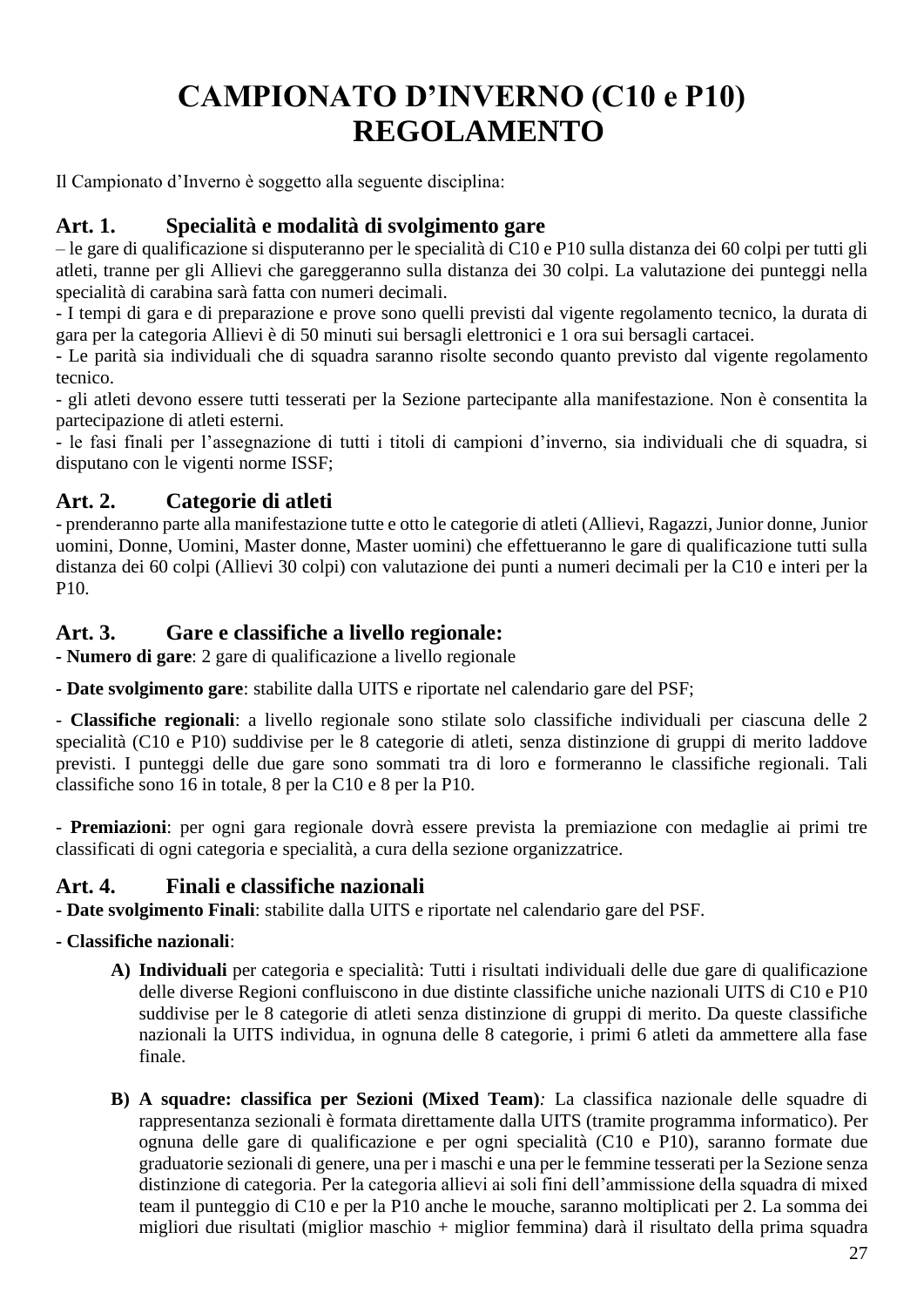della sezione; la somma dei secondi migliori due risultati darà il risultato della seconda squadra della sezione. La sommatoria dei due risultati di squadra delle due gare di qualificazione definirà la classifica unica nazionale per ognuna delle due specialità dalla quale si ammetteranno le prime 24 rappresentative sezionali (saranno ammesse un massimo di 2 squadre per sezione di C10 e 2 di P10) che disputeranno la finale nazionale, con il regolamento ISSF vigente della mixed team per l'attribuzione del titolo di sezione campione d'inverno. La formazione delle squadre per la partecipazione alla finale è a cura della Sezione che potrà impiegare solo atleti suoi tesserati che hanno partecipato almeno ad una delle due gare di qualificazione. Alla finale nazionale, la sezione potrà impiegare atleti di ogni categoria compresi gli allievi.

## **Art. 5. Ammissione alle finali**

**1. Individuale**: i primi 6 atleti di ogni categoria e specialità della classifica unica nazionale sono ammessi alla finale nazionale (48 ammessi per ogni specialità)

2. **Rappresentative Sezionali**: le prime 24 rappresentative sezionali di carabina e le prime 24 di pistola (con un massimo di 2 squadre a specialità per ogni sezione) delle classifiche uniche nazionali sono ammesse alla finale (in totale  $48 + 48$  atleti).

# **Art. 6. Modalità di svolgimento delle finali**

#### **a) Individuale**:

 una gara sulla distanza di 30 colpi per gli allievi e 60 per tutte le altre, con calcolo dei punteggi secondo il vigente regolamento tecnico stabilirà il campione d'inverno di categoria e specialità (n. 8 di carabina e n. 8 di pistola).

 Le finali sia di C10 che di P10 disputate secondo le nuove regole ISSF, dove saranno ammessi i campioni di ogni singola categoria, sanciranno i campioni d'inverno assoluti di specialità.

#### **b) A squadre***:*

per le rappresentative sezionali: una gara disputata con il regolamento mixed team e con valutazione dei punteggi secondo le vigenti regole ISSF dei due atleti di sesso diverso, formanti la rappresentativa sezionale sancirà la sezione campione d'inverno delle specialità di C10 mixed team e P10 mixed team;

#### **Art. 7. Gruppi sportivi militari**

Gli atleti dei gruppi sportivi potranno partecipare liberamente e senza vincoli territoriali alle stesse prove di qualificazione a livello regionale riservate alle Sezioni. La loro classifica figurerà nel circuito riservato alla "Regione Virtuale".

**Possono partecipare alla finale nazionale, tutti gli atleti tesserati per i gruppi sportivi militari che hanno effettuato almeno una prova di qualificazione a livello regionale.**

**La UITS stilerà due classifiche uniche nazionali, una comprendente la specialità di C10 e una quella di P10, formate dal miglior risultato ottenuto alle due prove di qualificazione. Saranno ammessi alla finale nazionale i primi 24 atleti sia della classifica di C10 che di P10 per un totale di 48 atleti.**

Alla finale nazionale, senza distinzione di categoria, gli atleti disputeranno una gara sui 60 colpi con valutazione dei punteggi secondo le vigenti norme ISSF. Tale gara non sancirà il campione di categoria, ma servirà per la sola ammissione dei primi 8 classificati, sia in C10 che in P10, per la disputa delle finali secondo le vigenti regole ISSF.

I vincitori di tali finali saranno dichiarati "**Campione d'Inverno assoluto dei Gruppi Sportivi Militari"** sia in C10 che in P10

#### **Art. 8. Para**

Possono partecipare alla finale nazionale nella categoria Para, gli atleti tesserati per una Sezione del TSN, con una classificazione Para che hanno effettuato almeno una prova di qualificazione a livello regionale.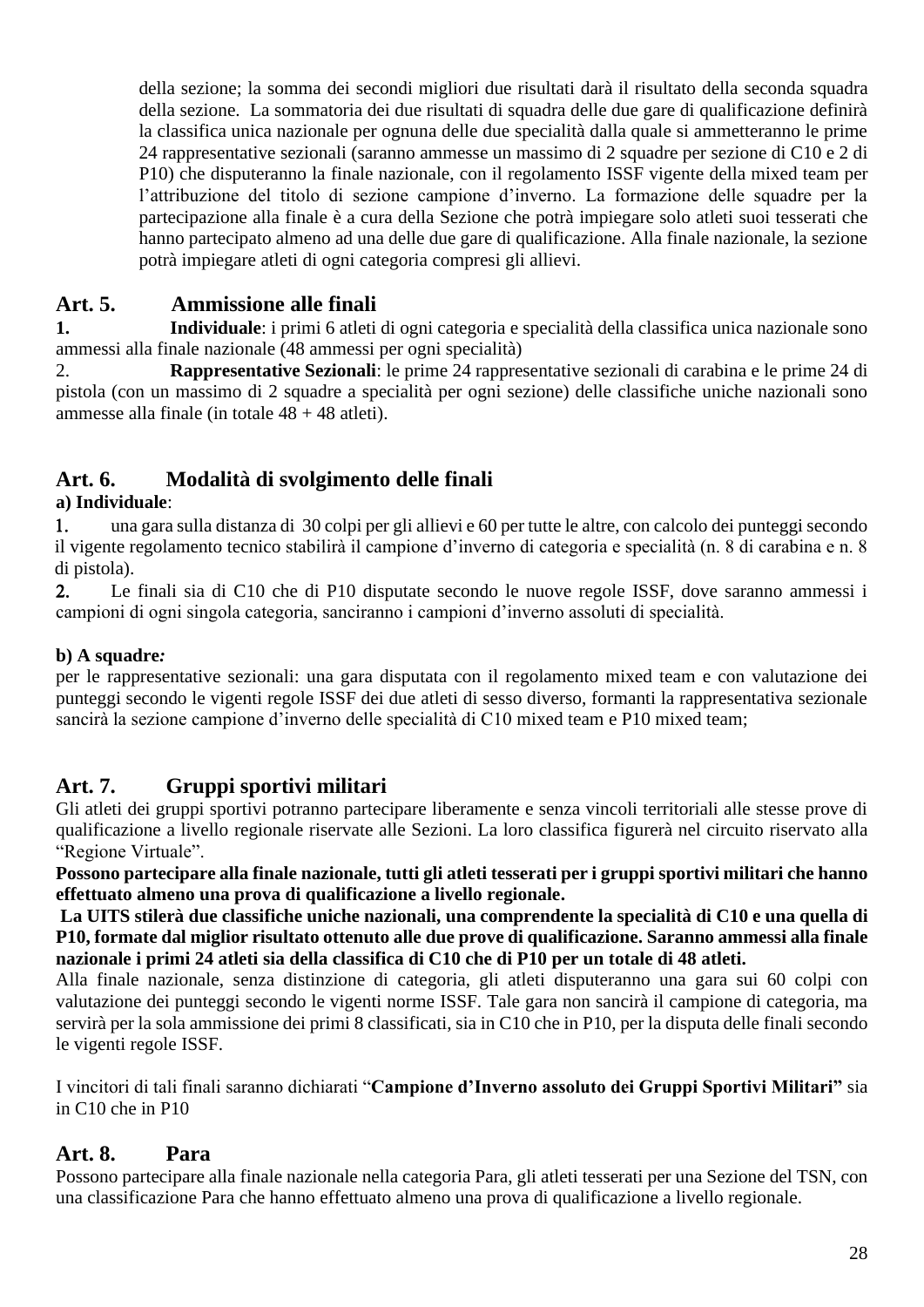Le specialità previste per gli atleti Para a livello regionale **sono la R1, R2, R3, R4, R5, P1 e P2, mentre per la finale** nazionale sono **solo** la R3-SH1, R5-SH2 (classifica unica) e la P1 e P2 (60 colpi per uomini e donne con classifica unica). **Le specialità previste solo a livello regionale sono valide per la qualificazione ai Campionati Italiani dell'anno successivo e per la classifica Rankig.** Tutti gli atleti para disputeranno una gara sui 60 colpi con valutazione dei punteggi secondo le vigenti norme ISSF sia a livello regionale che nella finale nazionale. La UITS stilerà due classifiche uniche nazionali, una comprendente le specialità di R3 e R5 e una per la P1 e P2, formate dal miglior risultato ottenuto alle due prove di qualificazione. Saranno ammessi alla finale nazionale i primi 24 atleti della classifica P1-P2 e i primi 18 della classifica R3-R5 per un totale di 42 atleti.

La finale nazionale non sancirà il campione di categoria ma servirà per la sola ammissione dei primi 8 classificati, sia in R3-R5 che in P1-P2, per la disputa delle finali secondo le vigenti regole ISSF.

I vincitori di tali finali saranno dichiarati "**Campione d'Inverno assoluto Para"** sia in Carabina che in Pistola.

Gli atleti Para parteciperanno alle stesse prove di qualificazione a livello regionale riservate alle Sezioni. La loro classifica figurerà nel circuito riservato alla "Regione Para Virtuale".

#### **Art. 9. Premi**

Per la partecipazione alla fase finale del Campionato, sia per la C10 che per la P10, saranno corrisposti i seguenti premi e contributi:

#### **Alle Sezioni:**

| a) per ogni squadra partecipante:                                                 | € | $300 \text{ cd}$ |
|-----------------------------------------------------------------------------------|---|------------------|
| b) per ogni squadra vincitrice del titolo:                                        | € | $1.200$ cd       |
| c) Per ogni atleta Normo e Para ammesso individualmente e partecipante alla gara: | € | $150 \text{ cd}$ |
| Agli Atleti:                                                                      |   |                  |
| d) agli atleti dei GS partecipanti:                                               | € | 150 cd           |
| f) ai vincitori del titolo assoluto di Campione d'Inverno:                        | € | $1.000$ cd       |
| g) ai vincitori del titolo assoluto di Campione d'Inverno dei GS                  | € | $1.000$ cd       |
| h) ai vincitori del titolo assoluto Para di Campione d'Inverno                    | € | $500$ cd         |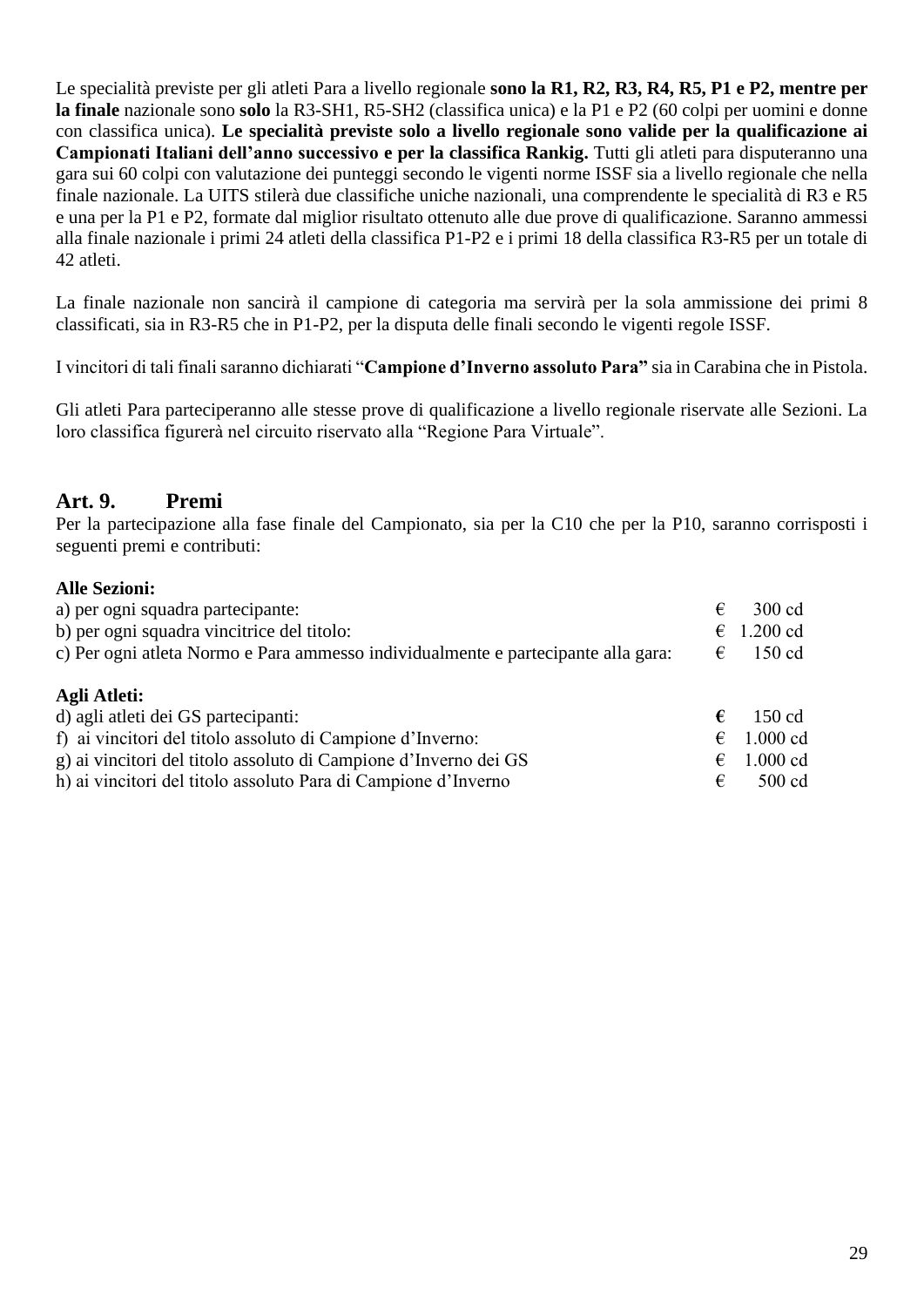# **CAMPIONATO GIOVANISSIMI REGOLAMENTO**

Il Campionato Giovanissimi avrà svolgimento secondo la seguente normativa

## **Art. 1. Fasi di svolgimento**

Il Campionato Giovanissimi si articola nelle seguenti fasi:

- **a) Comunale**: una per comune da svolgersi prima della fase Provinciale.
- **b) Provinciale**: una per provincia.
- **c) Regionale**: questa fase coincide con le 5 Gare Regionali Federali.
- **d) Nazionale***:* che si svolge in concomitanza con il Campionato Italiano Juniores, Ragazzi e Allievi.

Le Sezioni organizzatrici delle prove federali di qualificazione ISSF accetteranno le iscrizioni degli atleti Giovanissimi i quali gareggeranno con le regole stabilite dal art.5 del Campionato Giovanissimi.

A tal fine, le Sezioni predisporranno piazzole attrezzate posizionate in appositi settori dello stand di tiro. I punteggi ottenuti dai tiratori Giovanissimi durante le gare regionali federali saranno validi al fine della qualificazione alla Finale Nazionale.

# **Art. 2. Partecipanti**

Sono ammessi a partecipare al Campionato i giovani di entrambi i sessi nati negli anni 2011 e 2012 (dal compleanno), tesserati all'UITS.

La partecipazione al Campionato Giovanissimi è incompatibile con la partecipazione a gare di qualunque tipo ed estensione che non si svolgano con le modalità tecniche prescritte al successivo art. 5.

Anche la partecipazione ad una sola gara, di qualunque estensione, in altra categoria preclude ogni successiva partecipazione alle fasi del Campionato.

Tutti i partecipanti dovranno essere tesserati all'UITS.

La tessera UITS è comprensiva di copertura assicurativa.

Coloro i quali conseguiranno l'ammissione alla fase Nazionale devono munirsi, inoltre, del certificato medico di idoneità specifica*.*

Le Società saranno garanti dei requisiti di partecipazione dei propri tiratori.

#### **Art. 3. Programma di Gara**

Le Società organizzatrici delle fasi **comunale e provinciale** del Campionato dovranno attenersi al presente schema di regolamento che dovrà essere compilato precisando:

- FASE (Comunale, Provinciale)
- DATA DI SVOLGIMENTO
- TURNI DI TIRO
- TERMINE DELLE ISCRIZIONI
- CLASSIFICHE: dovranno essere compilate per ciascuna specialità di tiro **tramite il gestionale UITS**

- GRADUATORIA: la parità di punti sarà risolta come da Regolamento Tecnico Nazionale in vigore

- PREMIAZIONE: saranno premiati i primi tre classificati in ciascuna specialità ed il 50% dei partecipanti

- ASSISTENZA AL TIRO: i tiratori potranno essere assistiti durante il tiro da altra persona che, però, non potrà caricare l'arma;

- ISCRIZIONE: deve pervenire alla Sezione organizzatrice compilata sull'apposito modello.

- TASSA DI ISCRIZIONE: gratuita
- CONTROLLO ARMI: effettuato secondo quanto previsto dal Titolo 2 art.1

La diramazione di notizie utili ai fini logistici per i partecipanti è a cura delle Sezioni organizzatrici e debbono essere trasmesse in tempo utile.

**Per la fase regionale i dati sopra riportati dovranno essere integrati nel programma delle gare regionali federali.**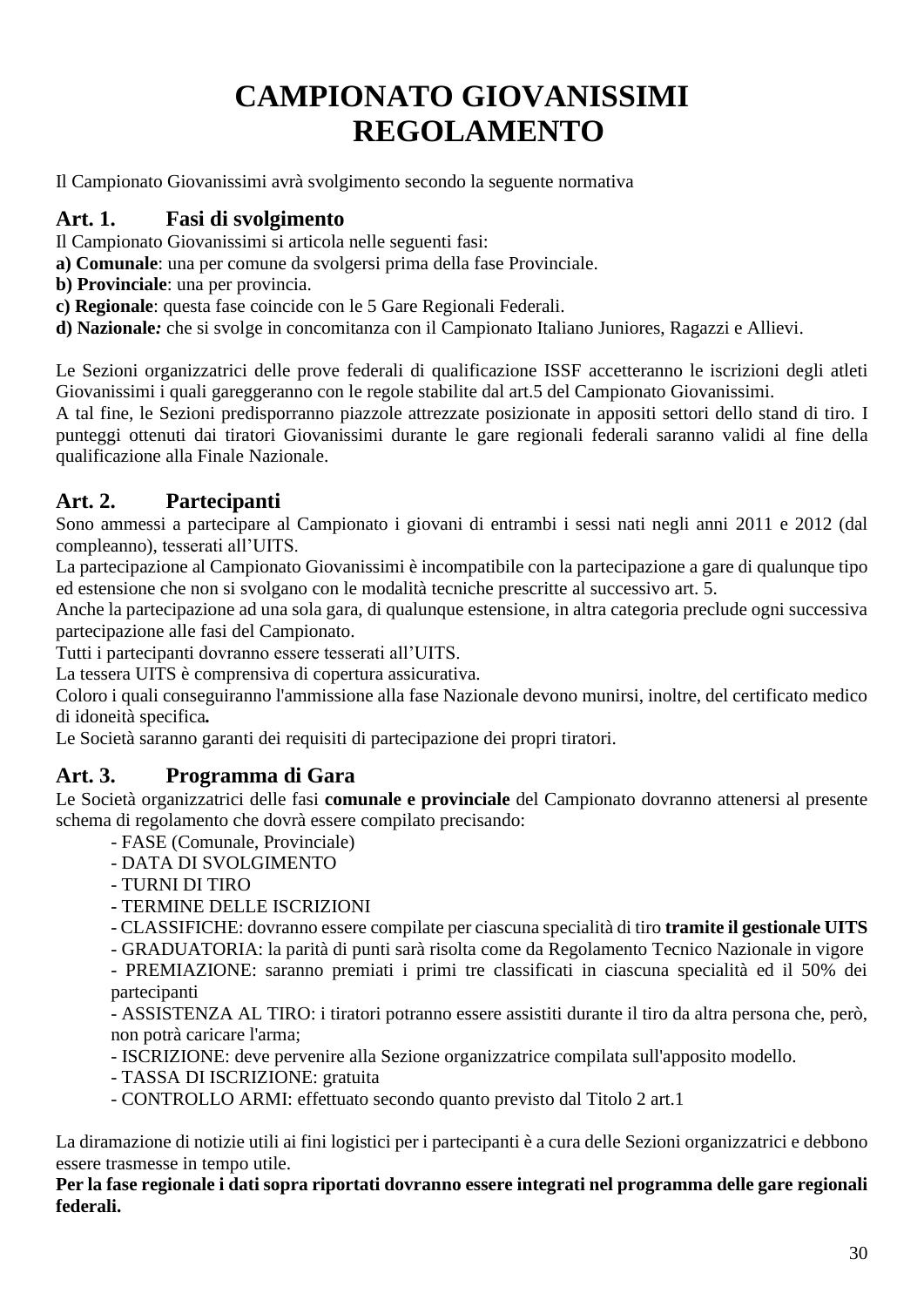# **Art. 4. Modalità di partecipazione**

La partecipazione alle fasi: Comunale, Provinciale e Regionale è libera.

La partecipazione al Campionato Giovanissimi deve intendersi anche quale "attività promozionale". Al fine di meglio avviare alla pratica del tiro gli atleti di categoria giovanissimi è data loro la possibilità di effettuare le gare in tutte e quattro le fasi (comunale – provinciale – regionale e nazionale) in appoggio. Gli attrezzi per l'appoggio devono rispondere alle misure e caratteristiche tecniche riportate nell'allegato disegno (Allegato n. 8) e saranno forniti alle Sezioni organizzatrici, per le prime tre fasi, dai Comitati Regionali competenti.

L'appoggio in tutte e tre le specialità (C10 – P10 e BM10) è a scelta del tiratore. La scelta è operata in occasione della prima gara utile e tutte le fasi seguenti delle gare, finale nazionale inclusa, si disputeranno nel modo scelto.

Ogni atleta potrà partecipare alle varie fasi del Campionato in una sola specialità di tiro. Non è consentita la bivalenza C10 e BM10.

# **Art. 5. Modalità Tecniche**

#### **a) Specialità di tiro:**

- Carabina a m 10;
- Bersaglio Mobile a m 10 (corse lente);
- Pistola a m 10;
- Colpi di gara: 20 colpi per ogni specialità, i punteggi di carabina saranno conteggiati a numeri decimali, quelli di pistola a numeri interi. Nelle gare varie la modalità del conteggio dei punti può variare a discrezione della Sezione organizzatrice.
- Colpi sui bersagli: 1 colpo per ogni specialità.
- Durata del tiro 45 minuti così suddivisi (obbligatorio in tutte le fasi del circuito Giovanissimi):
	- 5 minuti di accesso alle linee di tiro e scatti a secco
	- 10 minuti di preparazione e prove libere
	- 30 minuti di gara (20 colpi).

#### **b) Indumenti da tiro***:*

non è consentito l'uso di abbigliamento da tiro con esclusione del guanto per la carabina.

L'abbigliamento standard sarà costituito da tuta sportiva e scarpe a malleolo libero.

#### **c) Armi:**

dovranno essere usate le armi previste dal Regolamento di tiro, con le seguenti ulteriori limitazioni:

- a) carabina: peso massimo di 5 kg tutto compreso;
- b) pistola: peso massimo di 1 kg

Per il tiro al BM10 è ammesso l'uso del cannocchiale sulla carabina.

Per il tiro con carabina è ammesso l'uso del cavalletto di appoggio per l'attrezzo.

I tiratori che si dovessero presentare con armi diverse o con armi che non fossero conformi alla lettera e allo spirito del regolamento non saranno ammessi alla gara. Se disponibili potranno utilizzare armi reperite sul posto.

#### **d) Bersagli:**

Saranno impiegati bersagli comuni a tutte le altre categorie e specialità.

# **Art. 6. Ammissioni**

Alla fase Nazionale saranno ammessi, **per ogni Regione e per ogni specialità, i primi 2 tiratori di una classifica formata in base al miglior punteggio conseguito dai tiratori nelle 5 gare regionali federali.**

#### **Ulteriori ammissioni saranno decise dall'Unione in funzione del miglior risultato conseguito dai tiratori in base ad una classifica unica nazionale per specialità.**

Alla fase Nazionale è prevista la presenza di accompagnatori Sezionali che saranno responsabili anche del trasporto delle armi dei partecipanti. Le modalità di rimborso per gli accompagnatori sono stabilite nelle disposizioni amministrative, punto D) lettera a).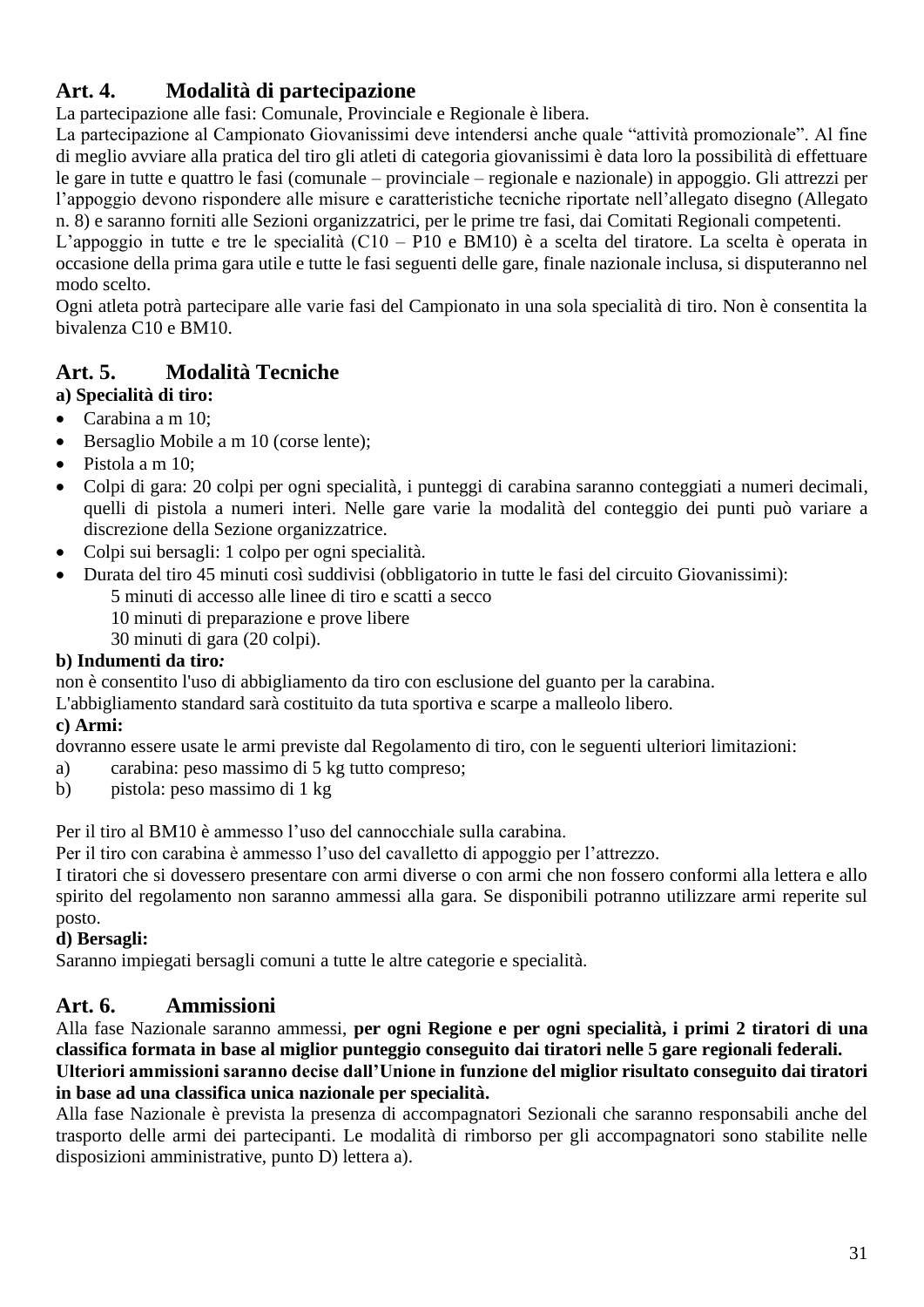# **Art. 7 Modalità svolgimento gare**

Tutte le gare saranno disputate secondo il vigente Regolamento ISSF (musica durante qualificazione, tempi di gara, punteggi decimali).

# **Art. 8. Primati**

Saranno omologati primati per la categoria Giovanissimi, nelle seguenti specialità:

- a) C10
- b) C10 con appoggio
- c) P10
- d) P10 con appoggio
- e) BM10 con appoggio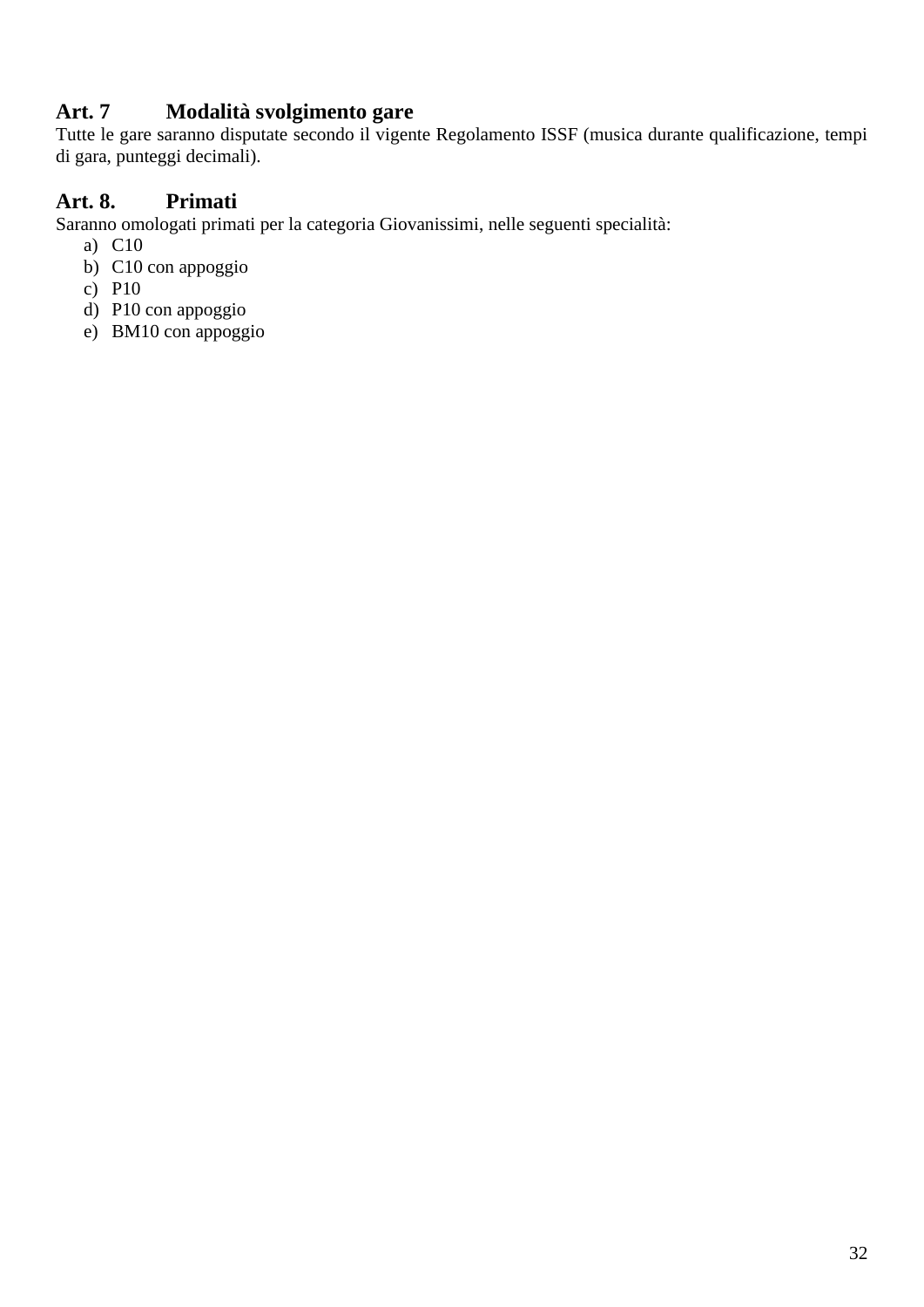# **TROFEO DELLE REGIONI XXVI EDIZIONE REGOLAMENTO**

L'UITS indice in memoria del Generale Michelangelo Borriello il Trofeo delle Regioni, che avrà svolgimento secondo la seguente normativa.

# **Art.1. Categorie e specialità**

Il Trofeo interessa le seguenti categorie e specialità:

| <b>Juniores donne</b> |
|-----------------------|
| $C10$ , 60 colpi      |
| $P10, 60$ colpi       |
|                       |
| $C10$ , 30 colpi      |
| $P10$ , 30 colpi      |
|                       |

#### **Art. 2. Gare**

Il Trofeo avrà svolgimento in due fasi:

- **a) 1^ FASE - Qualificazione:** comprende le 5 Gare Regionali Federali valide per l'ammissione ai Campionati Italiani;
- **b) 2^ FASE - Finale Nazionale.**

#### **Art. 3. Modalità di partecipazione**

Alla prima fase potranno partecipare, senza limitazione di numero, tutti i tiratori delle categorie interessate senza necessità di designazione preventiva.

La partecipazione è individuale.

Saranno ammesse a partecipare alla Finale Nazionale le rappresentative delle prime 8 regioni classificate in base ai criteri del successivo art. 4.

#### **Art. 4. Criteri di ammissione alla Finale Nazionale**

- **A)** In ognuna delle prove valide elencate nell'art.2 lett. a), per ogni regione sarà considerata la somma dei 3 migliori risultati individuali per ciascuna categoria e specialità elencate nell'art.1, che determinerà il totale regionale di specialità.
- **B**) Sommando i totali di ciascuna categoria/specialità si determinerà il punteggio di regione per ciascuna prova valida;
- **C)** La somma dei punteggi ottenuti in ognuna delle prove valide, determinerà il punteggio finale di regione della prima fase.

In base a tale ultimo punteggio l'Unione compilerà la classifica delle Regioni, e provvederà all'ammissione alla Fase Finale delle prime 8 Regioni.

Le parità saranno risolte secondo quanto stabilito dal vigente RTN (escludendo il numero delle mouche) le cui regole sono quelle previste per risolvere le parità individuali e vanno applicate alla somma dei risultati conseguiti dai tiratori che prendono parte alla formazione delle squadre.

#### **Art. 5. Finale Nazionale**

Avrà svolgimento secondo il programma che verrà diramato dall'Unione **che comprenderà una gara a squadre per ognuna delle specialità elencate nell'art.1 e una gara di mixed team di C10 e P10.** Saranno compilate le seguenti classifiche:

• per Regione: somma dei punteggi ottenuti dai tiratori nelle 8 specialità **e dal punteggio delle gare di C10 e P10 di Mixed team i cui dettagli saranno comunicati con il regolamento della gara.**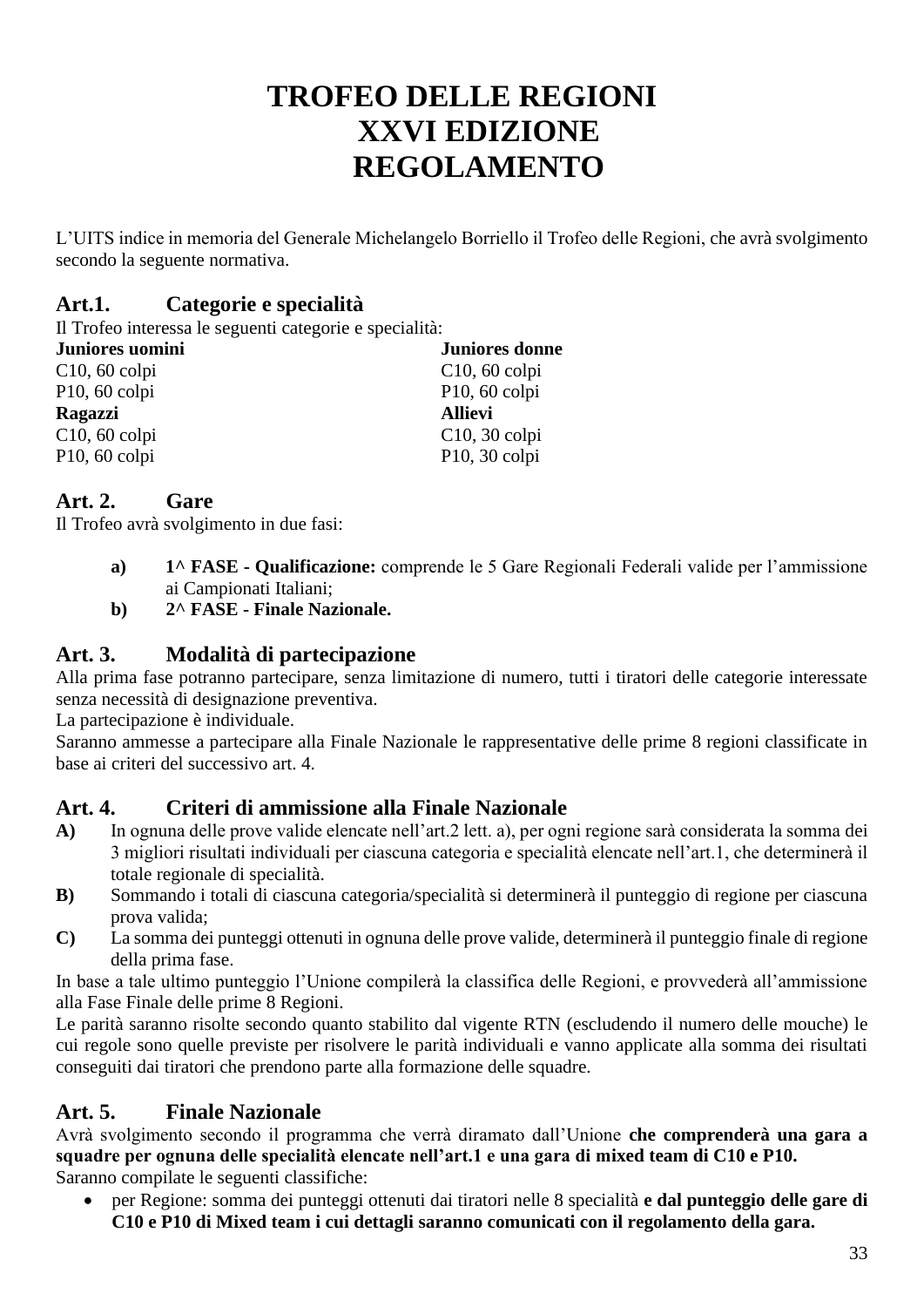• per specialità: somma dei punteggi ottenuti dai tiratori in ciascuna specialità.

Le parità saranno risolte applicando i seguenti criteri:

- 1. maggior numero di vittorie di squadra di specialità, **per la Mixed Team si tiene in considerazione la classifica finale di ogni specialità**, a seguire maggior numeri di 2, 3 posti, ecc.
- 2. valore più alto della somma delle ultime serie di ogni tiratore in ogni specialità, a seguire della penultima, terzultima, ecc., **per la Mixed Team si tiene in considerazione la classifica Q1 di ogni specialità.**

# **Art. 6. Composizione delle Rappresentative Regionali**

Il Comitato o Delegato Regionale, sentito il parere dello Staff Tecnico Regionale, designerà 3 tiratori, per ciascuna categoria e specialità che comporranno la Rappresentativa Regionale partecipante alla Fase Nazionale. **Anche la composizione delle squadre di Mixed Team saranno a cura delle Regioni.**

Potranno far parte delle Rappresentative Regionali esclusivamente i tiratori delle Sezioni appartenenti alla Regione interessata e tesserati all'UITS nella categoria Tiratori.

# **Art. 7. Premiazioni**

Alla Regione prima classificata sarà assegnato il Trofeo delle Regioni e la coppa di prima classificata.

Il Trofeo è trasmissibile con assegnazione definitiva dopo 3 vittorie anche non consecutive.

Coppe o targhe alle altre Regioni classificate.

Saranno premiate con coppe o targhe le prime 3 squadre classificate in ciascuna categoria/specialità; medaglie ai componenti le squadre.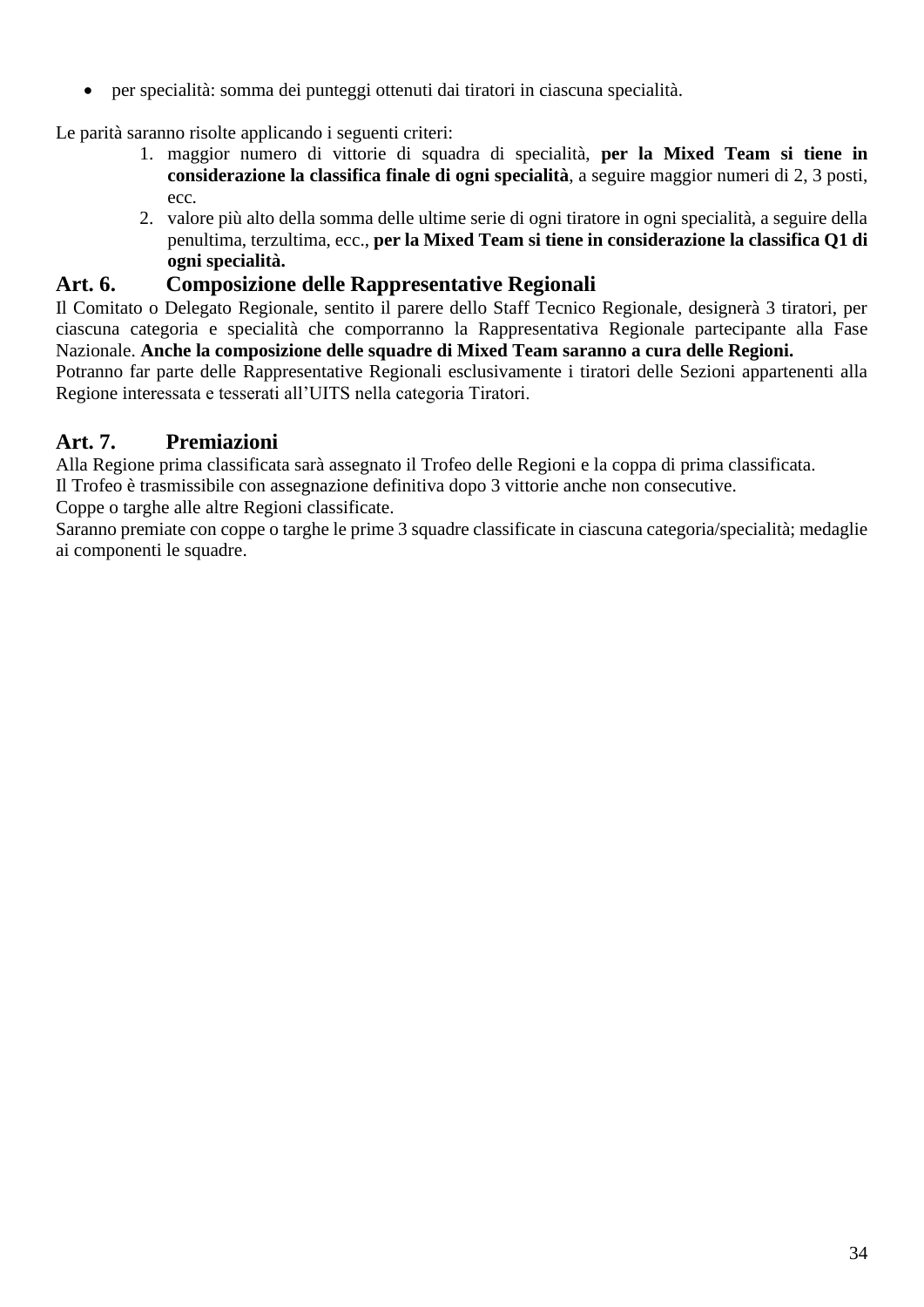# **CAMPIONATO ITALIANO SOCIETA' REGOLAMENTO**

Il Campionato Italiano Società (CIS), avrà attuazione secondo le modalità previste dal seguente Regolamento.

#### **Art. 1. Gare valide per il CIS**

| - 1^ Prova: Gara Regionale Federale           | specialità a mt. 10               |
|-----------------------------------------------|-----------------------------------|
| - 2^ Prova: Gara Regionale Federale           | specialità a mt. 10               |
| - 3^ Prova: Gara Regionale Federale           | specialità a mt. 10, 25 e 50      |
| - 4^ Prova: Gara Regionale Federale           | specialità a mt. 10, 25 e 50      |
| - 5^ Prova: Campionato Regionale Federale     | specialità a mt. 10, 25 e 50      |
| - Trofei Nazionali                            | specialità a m. 300               |
| - Campionati Italiani a squadre               | specialità a mt. 10, 25, 50 e 300 |
| - 1^, 2^, 3^ Prova di Qualificazione Federale | <b>Target Sprint</b>              |
| - Campionati Italiani                         | <b>Target Sprint</b>              |
|                                               |                                   |

# **Art. 2. Requisiti per la partecipazione**

Possono partecipare al Campionato Italiano le Società (Sezioni e i Gruppi Sportivi) in regola con l'affiliazione all'UITS per l'anno 2022

Non sarà necessaria alcuna iscrizione specifica se non quella prevista per il Circuito Regionale a Squadre.

## **Art. 3. Partecipazione**

Le Società parteciperanno al CIS con la somma dei punteggi acquisiti nell'ambito delle classifiche individuali delle specialità e categorie di cui all'art. 3 del titolo 2, con quelli relativi alla partecipazione a squadre nell'ambito del Circuito Regionale a Squadre e con quelli delle finali dei Campionati Italiani**.**

Casi particolari riguardanti le squadre in cui sono iscritti atleti impegnati dall'Unione in Incontri internazionali e/o in preparazione tecnico sportiva sono contemplati nel presente PSF.

#### **Art. 4. Attribuzione dei punteggi**

Saranno attribuiti a ciascuna Società per la classifica del CIS, dei punteggi derivanti dall'attività individuale e da quella a squadre, nel modo che segue:

#### **a) Apporto derivante dall'attività individuale**

In ciascuna delle prove valide per il CIS saranno assegnati:

1) punteggi di merito per i migliori 4 risultati conseguiti in ogni categoria e specialità dagli atleti di ciascuna società o G.S., sempreché vengano superati i limiti stabiliti nella tabella A) allegata sub numero 1). Le specialità CL3P U e CS3P D a 120 colpi si considerano separate dalle rispettive a 60 colpi. L'eccedenza così ottenuta sarà divisa per dieci e non potrà superare, comunque, la cifra massima di 8.

Le eccedenze conseguite nelle seguenti specialità saranno moltiplicate per due. Anche in queste specialità resta fermo il limite massimo degli 8 punti conseguibili:

Uomini: ALT, CL3P 120c, CL3P 60 c, CLT, C10, P10;

Donne: ALT, CS3P 120c, CS3P 60c, CST, C10, P10;

Juniores Uomini: CL3P, CLT, C10, P10, ALT *(specialità 300 mt solo maggiorenni);*

Juniores Donne: CS3P, CST, C10, P10 ALT *(specialità 300 mt solo maggiorenni);*

Ragazzi: C10, C103P, P10 e P10Sp;

Master Uomini: ALT, CL3P, CLT, C10, P10;

Master Donne: ALT, CS3P, CST, C10, P10;

Allievi: C103P, P10Sp;

Para: P1, P2, P3, P4, R1, R2, R3, R4, R5, R6, R7, R8, R9.

2) punteggi di partecipazione da assegnare in ogni gara ed in tutte le specialità e categorie agli atleti di ciascuna società o G.S. e per un numero massimo di 7 di essi nella misura che segue, sempreché vengano superati i limiti stabiliti nella tabella B) allegata sub numero 2):

- categorie Senior (Uomini, Donne, Master Uomini e Master Donne) e Para: 0,50;
- categorie Giovani (Juniores Uomini, Juniores Donne, Ragazzi e Allievi): 1,00;

35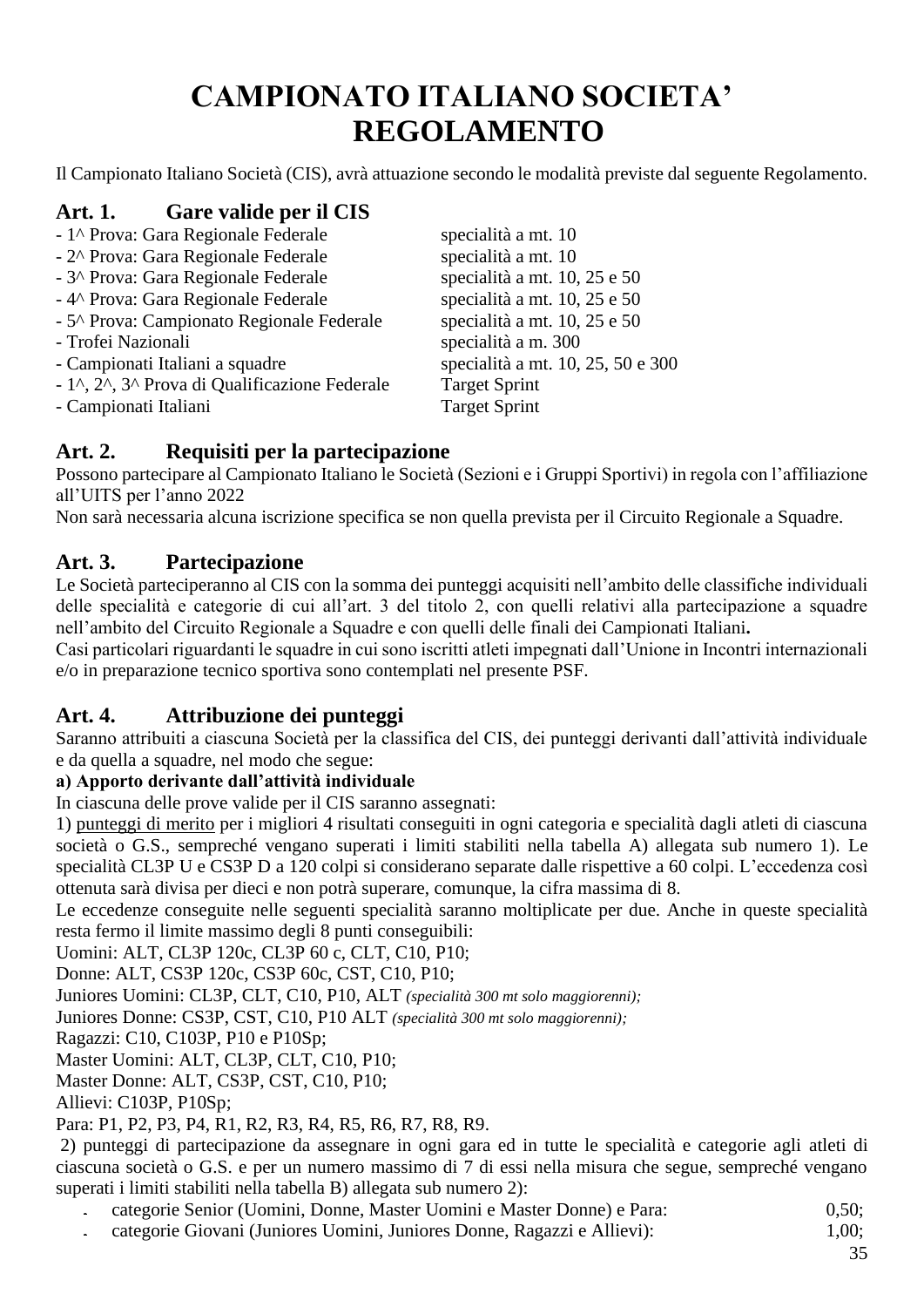- per le specialità di PA (MU-U-JU), CL3P/CS3P, C103P, PSP e P10Sp, BM10,
	- BMM10, AL3P e FS ulteriore aggiunta di 0,50**.**

La somma dei punteggi così ottenuti per ciascun risultato e per ciascuna prova fornirà l'apporto dell'attività individuale da assegnare alla Società per il CIS. Le specialità CL3P U e CS3P D a 120 colpi si considerano separate dalle rispettive a 60 colpi.

#### **b) Apporto derivante dall'attività del Circuito Regionale a Squadra (CRS)**

Ogni Società usufruirà di 5 punti per ogni squadra presente nelle gare del Circuito Regionale, indipendentemente dalla classifica conseguita e dal girone di appartenenza, purché abbia partecipato in tutte le gare con squadre complete di almeno 3 atleti che, a loro volta, abbiano superato i limiti per l'assegnazione dei punti di partecipazione individuali riportati nell'allegata Tabella B).

Altresì, ad ogni Società, per ogni squadra iscritta, in ognuna delle 5 gare del Circuito Regionale sarà attribuito un (1) punto indipendentemente dalla classifica conseguita e dal girone di appartenenza, purché la squadra stessa abbia partecipato alla gara con almeno 3 atleti che, a loro volta, abbiano superato i limiti per l'assegnazione dei punti di partecipazione individuali riportati nell'allegata Tabella B). In caso contrario (squadra non completa o minimi non raggiunti), per quella gara non sarà assegnato alcun punto.

Per tutte le squadre di PA, nonché per quelle di C10, P10 e BM10 della categoria Allievi i punteggi da attribuire al 1° accapo – lettera b) del presente articolo, saranno raddoppiati (10 punti per squadra).

Per ulteriormente incentivare e premiare le Società che utilizzano Giovani (juniores, ragazzi ed Allievi) nella composizione delle Squadre, fermo restante la specifica del precedente comma 1) riferita alla sola partecipazione completa della squadra, verranno attribuiti coefficienti aggiuntivi come di seguito indicato:

| Squadra con         | 1 giovane | $+0,5$ |
|---------------------|-----------|--------|
|                     | 2 giovani | $+1$   |
|                     | 3 giovani | $+1,5$ |
|                     | 4 giovani | $+2$   |
| Squadra completa di | 5 giovani | $+3$   |

I punteggi saranno assegnati purché i giovani in squadra abbiano effettivamente partecipato a tutte e 5 le gare del circuito. L'assenza ad una sola gara comporterà la mancata assegnazione del punteggio finale esclusivamente all'atleta assente e non anche agli altri componenti della squadra.

Altresì, al termine del circuito regionale, per premiare la qualità delle squadre partecipanti al CRS, sarà stilata, per ogni specialità di tiro, una classifica nazionale che comprenderà le sole squadre che abbiano partecipato a tutte le gare con almeno 3 atleti. Alle squadre facenti parte di detta classifica saranno assegnati gli ulteriori seguenti punti:

a) comprese nel primo terzo: punti 4

b) comprese nel secondo terzo: punti 2

Nessun punto aggiuntivo viene assegnato alle squadre che seguono nell'ultimo terzo.

Le eventuali frazioni numeriche rivenienti dalla suddivisione in terzi della classifica unica nazionale per specialità andranno a favore dell'assegnazione del punteggio superiore.

Le parità saranno risolte secondo quanto stabilito dal regolamento ISSF in vigore le cui regole andranno applicate alla somma dei risultati conseguiti dagli atleti che prendono parte alla formazione della squadra.

La somma dei punteggi così conseguiti formerà l'apporto dell'attività di Squadra da assegnare alla Società per il CIS.

#### **c) Apporto derivante dalla partecipazione alle finali nazionali di squadra:**

Ogni squadra partecipante alle finali nazionali usufruirà dei punteggi assegnati secondo l'ordine di classifica, così come stabilito all'art. 6 del Regolamento dei Campionati Italiani di Squadre *e stabiliti in*:

| <b>POSIZIONE IN CLASSIFICA</b> | PUNTEGGIO ATTRIBUITO |
|--------------------------------|----------------------|
| Prima                          | 20                   |
| Seconda                        |                      |
| Terza                          |                      |
| Quarta                         | 10                   |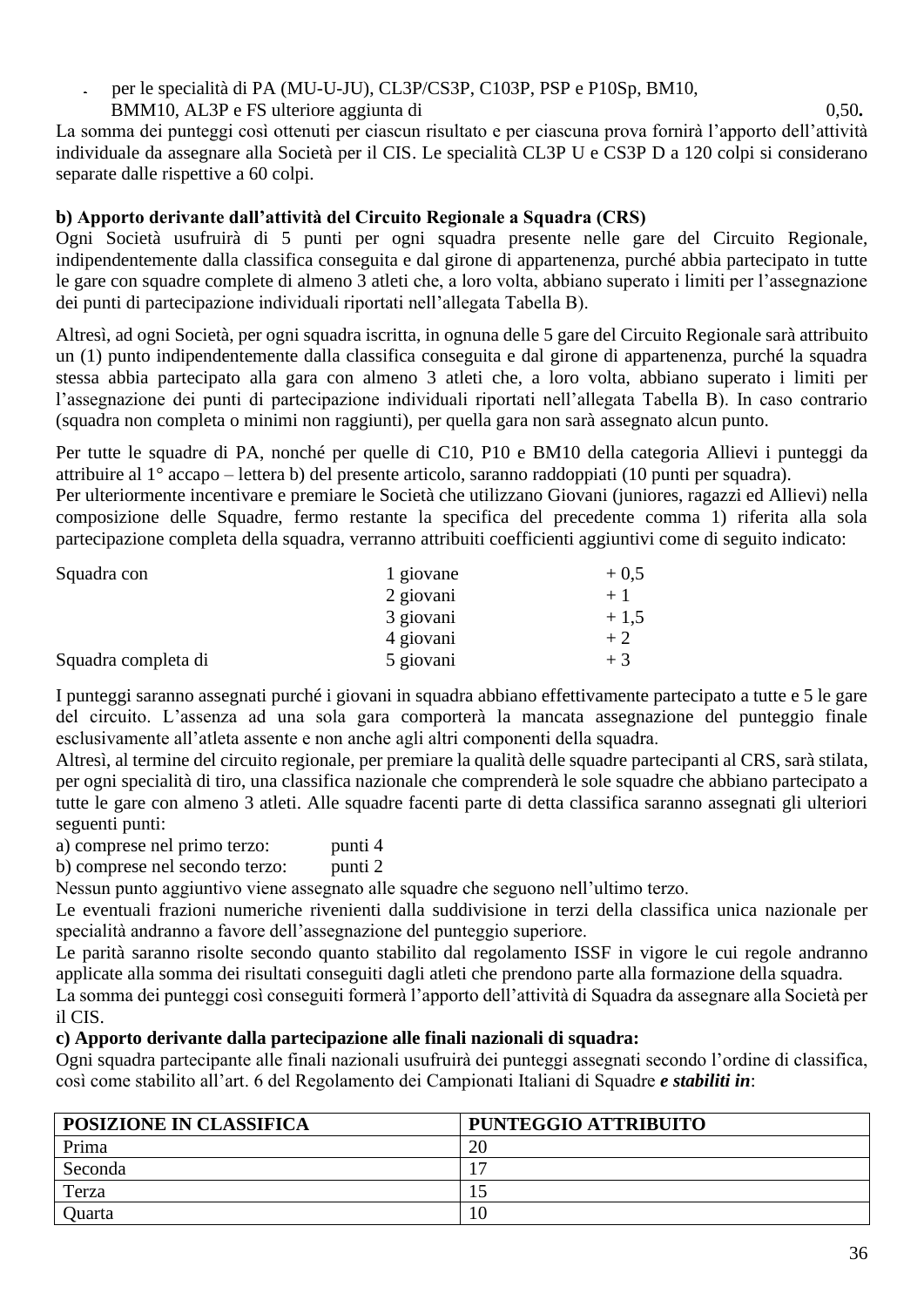| Quinta  |   |
|---------|---|
| Sesta   | O |
| Settima | - |
| Ottava  | ັ |

## **Art. 5. Classifiche del CIS**

Saranno compilate le seguenti classifiche:

- per Società: unica in base alla somma dei punteggi conseguiti dalle Società nelle attività individuali e di squadre. In classifica figureranno anche quelle Società che seppur partecipando al campionato non avranno conseguito alcun punteggio. Le parità saranno risolte usando i seguenti criteri:
	- **a)** il miglior punteggio individuale;
	- **b)** il miglior punteggio delle finali dei Campionati Italiani a Squadre Giovani;
	- **c)** il miglior punteggio delle finali dei Campionati Italiani a Squadre Senior;
	- **d)** il miglior punteggio della classifica nazionale CRS;
- per categoria/specialità: in base alla somma dei punteggi individuali conseguiti da ciascuna Società nelle categorie/ specialità.

### **Art. 6. Premiazione del CIS**

Coppa per le prime 3 Società della classifica generale.

Diploma per le prime 10 Società della classifica generale

E' istituito un montepremi il cui importo è di € **130.000,00** da dividere tra le prime quaranta società entrate in classifica generale *così come di seguito stabilito:*

| Alla 1^ classificata $\epsilon$ .                               | 16.500,00 | - Alla 16 <sup><math>\land</math></sup> classificata $\epsilon$ . | 2.400,00 |
|-----------------------------------------------------------------|-----------|-------------------------------------------------------------------|----------|
| Alla $2^{\wedge}$ classificata $\epsilon$ .                     | 12.500,00 | - Alla 17^ classificata $\epsilon$ .                              | 2.300,00 |
| Alla $3^{\wedge}$ classificata $\epsilon$ .                     | 10.500,00 | - Alla 18^ classificata $\epsilon$ .                              | 2.200,00 |
| Alla $4^{\wedge}$ classificata $\epsilon$ .                     | 8.000,00  | - Alla 19 $\land$ classificata $\epsilon$ .                       | 2.100,00 |
| Alla 5 <sup><math>\land</math></sup> classificata $\epsilon$ .  | 7.500,00  | - Alla 20^ classificata $\epsilon$ .                              | 1.500,00 |
| Alla 6 <sup><math>\land</math></sup> classificata $\epsilon$ .  | 6.800,00  | - Alla 21^ classificata $\epsilon$ .                              | 1.450,00 |
| Alla 7^ classificata $\epsilon$ .                               | 6.200,00  | - Alla 22^ classificata $\epsilon$ .                              | 1.400,00 |
| Alla 8^ Classificata $\epsilon$ .                               | 6.000,00  | - Alla 23^ classificata $\epsilon$ .                              | 1.350,00 |
| Alla 9^ classificata $\epsilon$ .                               | 5.600,00  | - Alla 24^ classificata $\epsilon$ .                              | 1.300,00 |
| Alla 10^ classificata $\epsilon$ .                              | 4.150,00  | - Alla 25 <sup><math>\land</math></sup> classificata $\epsilon$ . | 1.250,00 |
| Alla $11^{\wedge}$ classificata $\epsilon$ .                    | 2.900,00  | - Alla 26 <sup><math>\land</math></sup> classificata $\epsilon$ . | 1.200,00 |
| Alla 12 <sup><math>\land</math></sup> classificata $\epsilon$ . | 2.800,00  | - Alla 27^ classificata $\epsilon$ .                              | 1.150,00 |
| Alla 13 <sup><math>\land</math></sup> classificata $\epsilon$ . | 2.700,00  | - Alla 28^ classificata $\epsilon$ .                              | 1.100,00 |
| Alla 14^ classificata $\epsilon$ .                              | 2.600,00  | - Alla 29^ classificata $\epsilon$ .                              | 1.050,00 |
| Alla 15 <sup><math>\land</math></sup> classificata $\epsilon$ . | 2.500,00  | - Dalla 30^ alla 40^ classificata $\epsilon$ . 1.000,00           |          |
|                                                                 |           |                                                                   |          |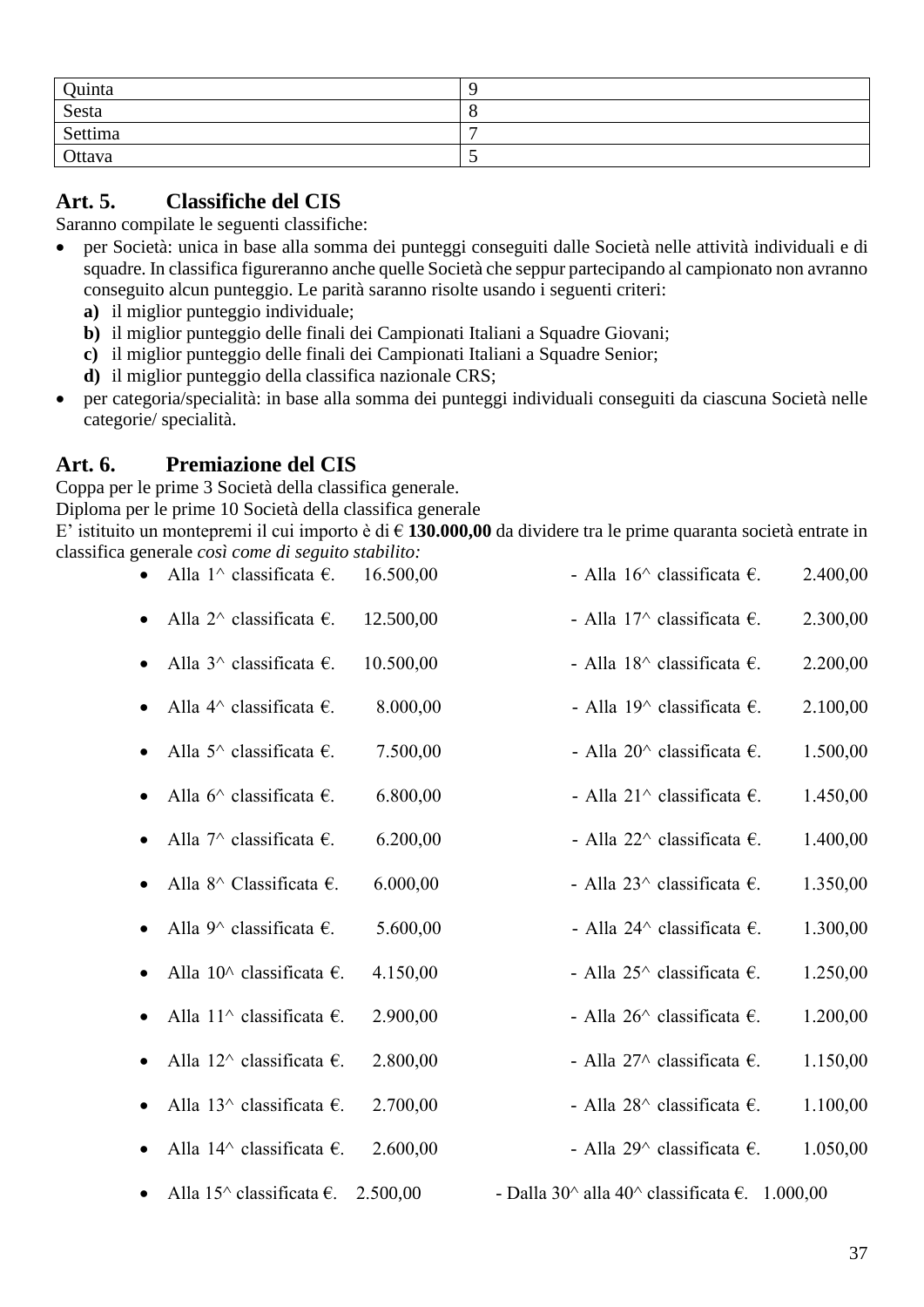# **CIRCUITO REGIONALE A SQUADRE REGOLAMENTO**

L'Attività Federale a Squadre è basata su un Circuito di competizioni Regionali Il Circuito Regionale a Squadre ha svolgimento secondo le modalità di seguito indicate.

## **Art. 1. Gare valide**

| - 1^ Prova: Gara Regionale Federale       | specialità a mt. 10          |
|-------------------------------------------|------------------------------|
| - 2^ Prova: Gara Regionale Federale       | specialità a mt. 10          |
| - 3^ Prova: Gara Regionale Federale       | specialità a mt. 10, 25 e 50 |
| - 4^ Prova: Gara Regionale Federale       | specialità a mt. 10, 25 e 50 |
| - 5^ Prova: Campionato Regionale Federale | specialità a mt. 10, 25 e 50 |
|                                           |                              |

## **Art. 2. Categorie e Specialità di tiro**

Le categorie e le specialità di tiro valide per il CRS sono:

#### **Uomini:**

|          | Seniores: | CL3P - CLT - C10 60c - PL - PA - PGC - PSp - PS $3X20 - P10$ 60c |
|----------|-----------|------------------------------------------------------------------|
|          | Juniores: | CL3P - CLT - C10 60c - PL - PA - PSp - PS 3X20 - P10 60c         |
|          | Master:   | CL3P - CLT - C10 60c - PL - PA - PGC - PSp - PS 3X20 - P10 60c   |
| Donne:   |           |                                                                  |
|          | Seniores: | $CS3P - CST - C10 60c - PL - PA - Psp - P10 60c$                 |
|          | Juniores: | $CS3P - CST - C10 60c - PL - PA - Psp - P10 60c$                 |
|          | Master:   | $CS3P - CST - C10 60c - PL - PA - Psp - P10 60c$                 |
| Ragazzi: |           | $C1060c - P1060c - C103P - P10Sp$                                |

Per la categoria Seniores Uomini e Donne, nonché per gli atleti segnalati dalla direzione tecnica Juniores Uomini, Juniores Donne e Para le prestazioni di CL3P/CS3P 120c saranno rapportate ai 60 colpi (il punteggio della CL3P/CS3P 120 colpi va diviso a metà)

| Allievi*: | $C10$ 30c – P10 30c |
|-----------|---------------------|
|           | $C10$ 3P – P $10Sp$ |

\*Gli allievi partecipano in un circuito a squadre riservato esclusivamente ad essi. Le squadre sono composte solo dagli appartenenti alla categoria. Gli allievi non possono essere impiegati nella formazione di altre squadre.

## **Art. 3. Requisiti per la partecipazione**

Parteciperanno al Circuito Gare Regionali le squadre delle Società (Sezioni e Gruppi Sportivi) in regola con l'affiliazione all'UITS per l'anno 2022

## **Art. 4. Composizione delle squadre**

Le Squadre dovranno essere composte:

• **Aria Compressa**: in ogni specialità, da un minimo di 4 ad un massimo di 5 atleti.

• **Fuoco**: in ogni specialità, da un minimo di 4 ad un massimo di 5 atleti.

Ciascuna Squadra potrà essere composta promiscuamente, cioè senza distinzione di categoria, ad eccezione di quelle degli allievi che sono costituite dagli appartenenti alla categoria.

Individualmente gli atleti parteciperanno nella loro categoria di tesseramento.

I nominativi dei componenti ciascuna squadra dovranno essere segnalati al Comitato o Delegazione Regionale. Questi forniranno all'Unione, prima dell'inizio delle Gare del Circuito, l'elenco completo delle squadre partecipanti suddiviso in gironi.

Ai fini della classifica di ogni singola gara saranno validi solo i migliori tre risultati conseguiti da altrettanti tiratori.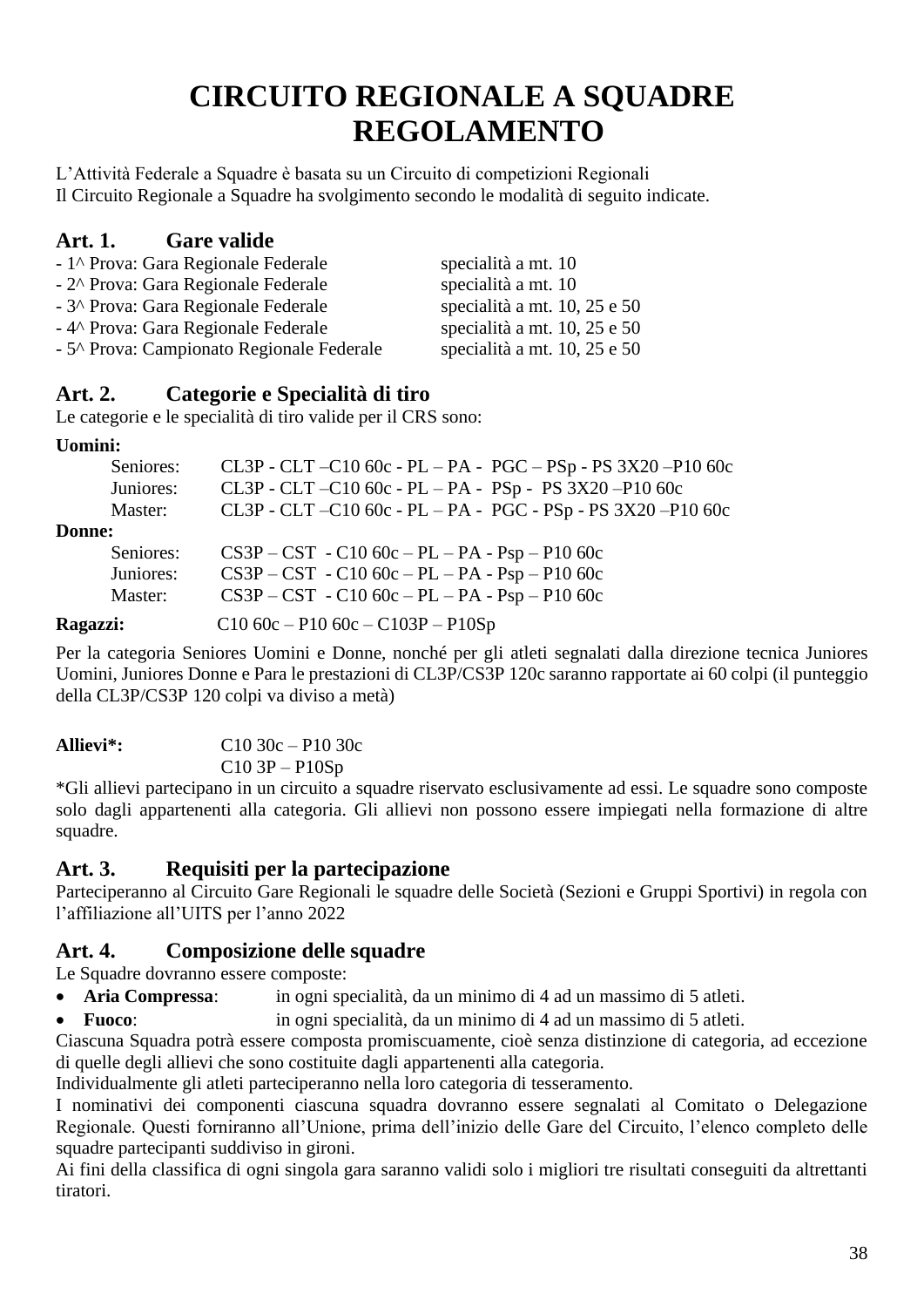Qualora in una delle gare del Circuito i componenti la Squadra presenti siano meno di 3, la squadra sarà classificata ugualmente.

Ciascun atleta può essere iscritto in una sola squadra per specialità.

Non sono ammesse, per tutta la stagione sportiva, sostituzioni e/o integrazioni.

Gli atleti Para potranno essere impiegati nelle squadre del CRS con le specialità affini che sono:

- Gli atleti che sparano in R7 o R8 possono essere inseriti nelle squadre di CL3P;
- Gli atleti che sparano in R6 possono essere inseriti nelle squadre di CLT;
- Gli atleti che sparano in R1 o R2 possono essere inseriti nelle squadre di C10;
- Gli atleti che sparano in P1 o P2 possono essere inseriti nelle squadre di P10;
- Gli atleti che sparano in P3 possono essere inseriti nelle squadre di PSp;
- Gli atleti che sparano in P4 possono essere inseriti nelle squadre di PL.

Casi particolari riguardanti le squadre in cui sono iscritti atleti impegnati dall'Unione in Incontri internazionali e/o in preparazione tecnico sportiva sono contemplati nel presente PSF - Disposizioni Generali.

## **Art. 5. Regolamento per l'Attività a Squadre**

Ciascuna Regione potrà compilare un proprio Regolamento di Attuazione per l'attività a squadre che fissa le modalità relative a:

- a) determinazione del numero di Gironi per ciascuna specialità considerando la necessità di istituirne un massimo di 4 e, possibilmente, un minimo di 2.
- b) assegnazione delle squadre ai Gironi in base ai seguenti criteri inderogabili in ordine preferenziale:
	- Qualità delle squadre;
	- Omogeneità numerica dei Gironi;
	- Rappresentatività delle Società nei vari Gironi.

Per ciascun girone le squadre dovranno essere almeno 5. Laddove tale numero minimo non dovesse essere raggiunto il girone va comunque formato con le sole squadre iscritte.

Potrà essere previsto un meccanismo di promozioni e retrocessioni proporzionale al numero delle squadre, assicurando almeno una promozione ed una retrocessione.

## **Art. 6. Iscrizione delle Squadre al Circuito Regionale**

Le Società ed i Gruppi Sportivi Militari dovranno iscrivere le proprie squadre alle competizioni del Circuito Regionale con le seguenti modalità:

- Inserire le squadre utilizzando il programma del gestionale UITS alle voci "tesseramento.uits.it/squadre nuova squadra CRS entro l' **8 febbraio** o comunque prima dell'inizio delle gare regionali federali a 10m se la data di inizio della 1^ gara regionale federale in una Regione è precedente all' 8 febbraio ed entro il **16 marzo** per quelle a mt. 25 e 50 o comunque prima dell'inizio delle gare regionali federali a 25 - 50m se precedenti al 16 marzo.
- versare al Comitato o Delegato Regionale la somma di  $\epsilon$  26,00 per ciascuna squadra che si intende iscrivere.
- I Gruppi Sportivi inviano la quota direttamente all'UITS.
- I comitati Regionali, dopo aver verificato il versamento delle quote relative all'iscrizione delle squadre dovranno provvedere alla loro convalida, sempre utilizzando l'apposita funzione del gestionale UITS. **La convalida da parte del Comitato di competenza può avvenire successivamente all'inizio della gara regionale federale.**

## **Art. 7. Modalità di partecipazione**

La partecipazione è a squadre.

Le Società possono concorrere al Circuito Regionale a Squadre con un numero illimitato di squadre in ciascuna specialità, purché preventivamente iscritte.

Perché le Società possano essere classificate nel Circuito Regionale a Squadre devono partecipare, anche se con squadre incomplete, a tutte le competizioni previste dal Circuito "Gare Regionali".

Per la classifica finale del Campionato Regionale a Squadre, suddivisa nelle varie specialità a mt.10 ed a mt. 25 e 50, sarà valida la somma di tutti i risultati conseguiti nelle gare di qualificazione.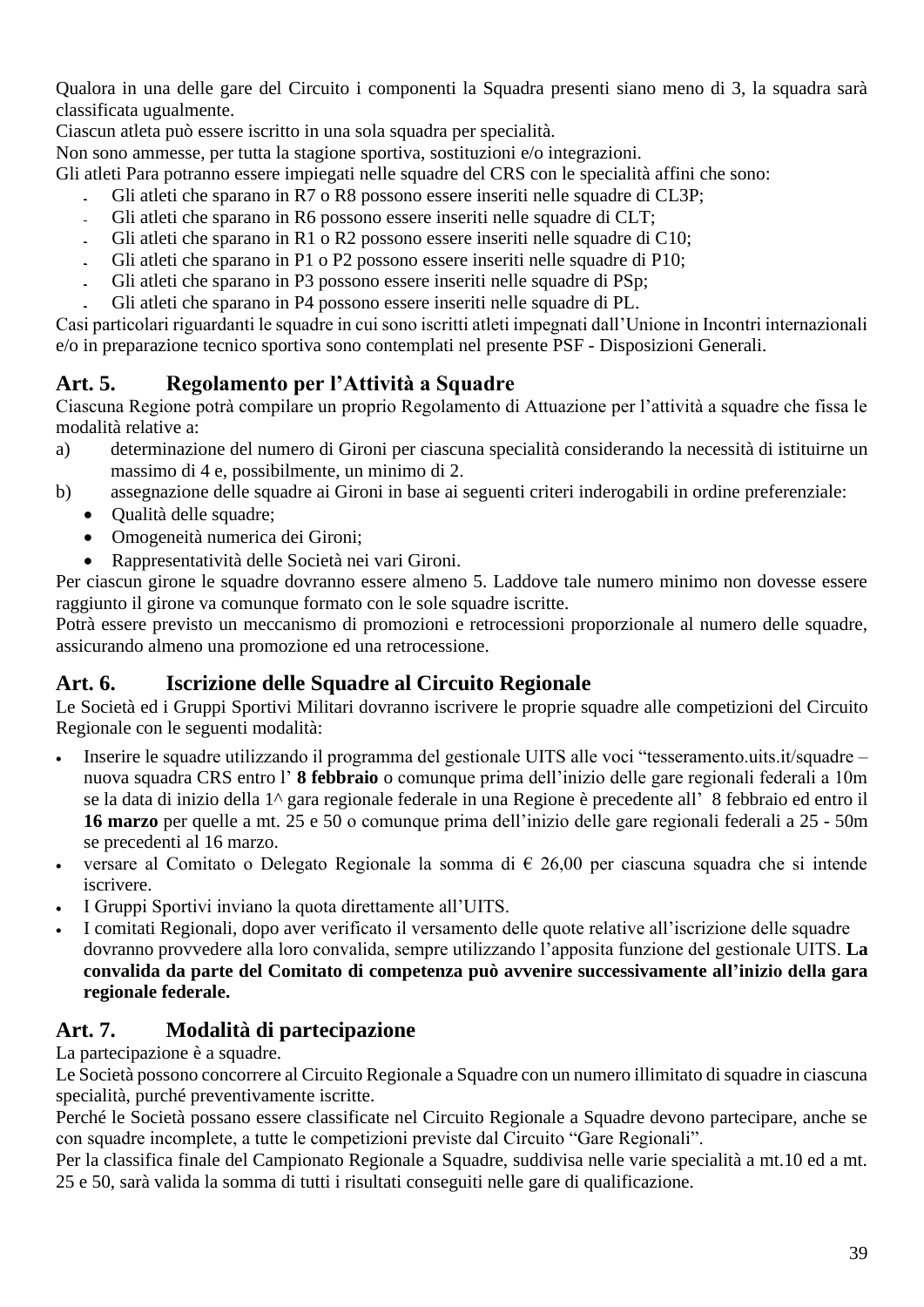## **Art. 8. Suddivisione delle Squadre in Gironi**

Le squadre iscritte al Circuito "Gare Regionali" sono suddivise in Gironi.

L'assegnazione delle squadre ai Gironi è decisa dal Comitato o Delegazione Regionale, acquisito il parere vincolante dello Staff Tecnico Regionale.

## **Art. 9. Classifiche e premiazioni delle gare**

Nelle singole Gare del Circuito Regionale, le squadre sono classificate per specialità e gironi.

La Società organizzatrice della Gara deve provvedere alla relativa premiazione secondo quanto previsto dal presente PSF, Disposizioni Particolari.

## **Art. 10 Classifiche e Premiazioni del Circuito**

Al termine della stagione a cura del Comitato o Delegazione Regionale, sono compilate classifiche per specialità/categoria e girone, delle quali fanno parte solo le squadre che hanno partecipato a tutte le gare regionali.

Le classifiche finali, stilate esclusivamente con il programma informatico di gestione gare dalla UITS, dovranno essere complete dei nominativi componenti la squadra, con relativa categoria di appartenenza e punteggi effettuati da ogni componente. Le relative premiazioni saranno a carico del Comitato o Delegazione Regionale. Le premiazioni della regione virtuale saranno fornite dall'UITS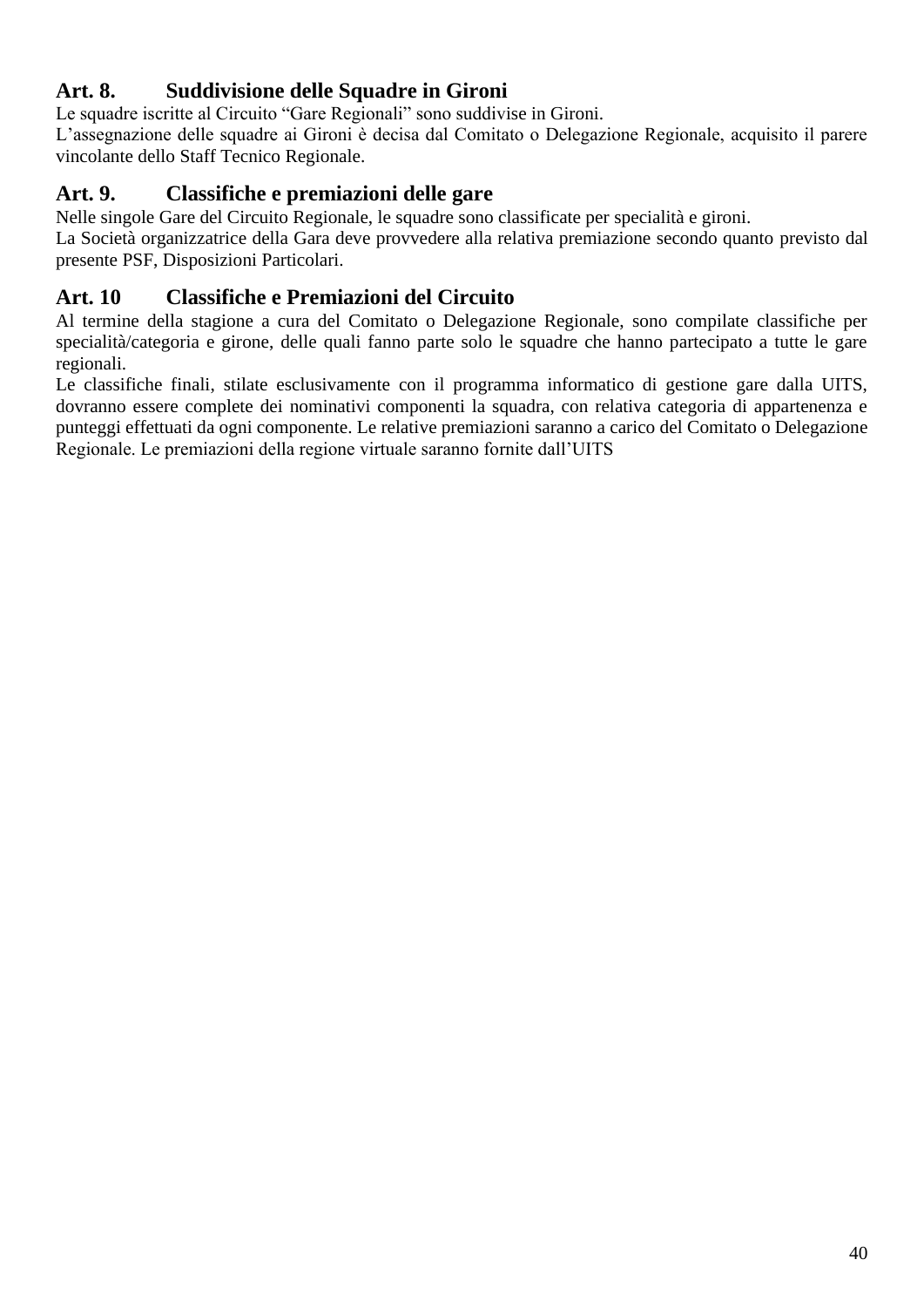# **GRAN PREMIO GIOVANI REGOLAMENTO**

## **Art. 1 Introduzione**

Il Gran Premio Giovani (GPG) vuole riconoscere e premiare il lavoro svolto dalle Società nell'ambito di tutte le attività giovanili (Juniores, Ragazzi e Allievi di ambo i sessi) nelle specialità a mt. 10 (BM10 – BMM10 –  $C10 - P10 - C103P - P10Sp$ .

Il montepremi sarà suddiviso in base ad una classifica che terrà conto della qualità tecnica e della partecipazione numerica all'attività agonistica federale.

## **Art. 2 Gare valide e Formazione classifica**

La classifica del GPG è formata con la somma dei punteggi conseguiti dai tiratori in ciascuna delle gare di seguito indicate e nella sola specialità scelta per la partecipazione al CIS:

- *a)* le 5 gare del circuito regionale valevoli per il CIS;
- *b)* le Finali dei Campionati Italiani individuali;
- *c)* le due gare regionali di qualificazione alla finale nazionale del Campionato d'Inverno.

In aggiunta ai punteggi costituenti la classifica, sono altresì assegnati i punteggi sotto indicati facendo riferimento alla classifica generale dei partecipanti in ciascuna categoria e specialità formata dalla somma dei 4 migliori risultati ottenuti nelle 6 prove valide. Per i Campionati Italiani si terrà conto solo dei punteggi dei qualificati individuali e non dei punteggi dei componenti le squadre ai Campionati Italiani che non siano anche qualificati individuali.

#### a) **Premio di classifica:**

- al  $1^{\circ}/4$ : punti 50
- al  $2^{\circ}/4$ : punti 30
- al  $3^{\circ}/4$ : punti 20
- al  $4^{\circ}/4$ : punti 10

#### **b) Premio di partecipazione:**

- categoria Juniores: punti 2
- categoria Ragazzi e Allievi: punti 3
- ulteriore assegnazione di punti 1 ai tiratori di BM10

### **Art. 3 Montepremi**

#### **Suddivisione del Montepremi**

Il Montepremi di €. **55.000,00** sarà suddiviso nel seguente modo:

- €. **39.000,00** ripartiti in rapporto al punteggio complessivo conseguito dalle prime 40 Società classificate;
- €. **16.000,00** andranno alle prime tre Società classificate rispettivamente negli importi di: €. **7.000,00** alla prima; €. **5.000,00** alla seconda; €. **4.000,00** alla terza.

#### **Premiazioni**

Alla Sezione 1^ classificata sarà assegnato il trofeo **"GRAN PREMIO GIOVANI**"; Le Sezioni  $2^{\wedge}$  e  $3^{\wedge}$  classificate saranno premiate con coppe.

La UITS dà grande importanza al settore giovanile. Per tale ragione la premiazione del Gran Premio Giovani avverrà in un momento estremamente significativo dell'attività della UITS, al fine di garantirne il giusto risalto.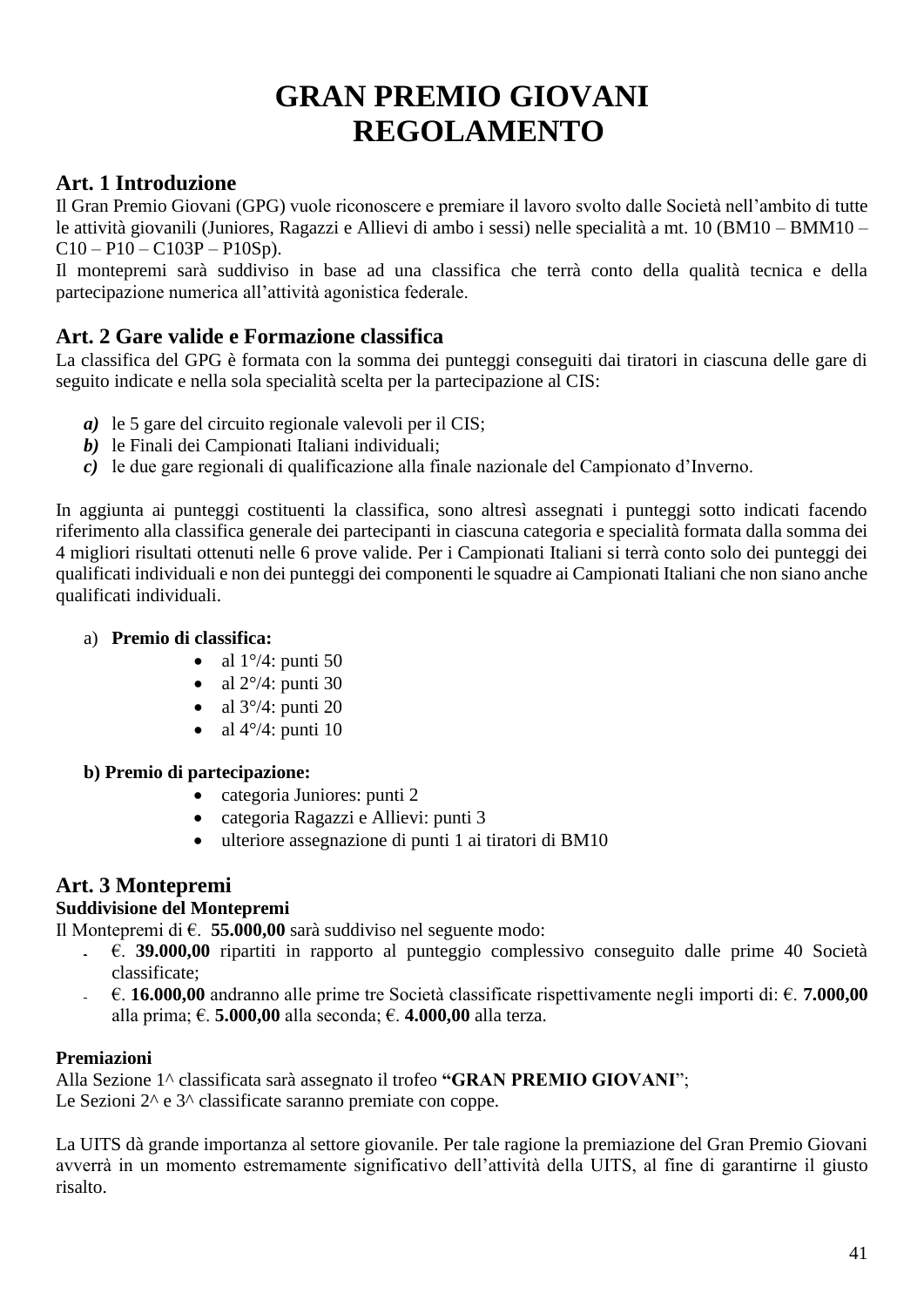# **CAMPIONATO ITALIANO TARGET SPRINT REGOLAMENTO**

## **Art. 1. Obiettivo**

Il Target Sprint è una nuova disciplina promozionale dell'UITS con l'obiettivo di incrementare il numero dei praticanti di tiro a segno, migliorare il livello tecnico-sportivo attraverso la diffusione di tale attività sportiva verso una nuova fascia di utenti sportivi (es. appassionati di corsa podistica, corsa campestre, corsa in montagna, maratona, mezzo fondo, etc.).

## **Art. 2. Luogo di svolgimento della manifestazione**

Le gare di Target Sprint sono organizzate all'interno dell'area del poligono (possibilmente in pianura), o in **centri sportivi con autorizzazione delle autorità competenti**, e lo stand di tiro dovrà avere le seguenti caratteristiche;

- Dovrà essere posizionato contro un muro alto e lateralmente delimitato con un telo alto 3 mt;

- Dovrà essere all'esterno e la zona tiro non deve essere rivolta contro zone abitate;

- La planimetria dello stand con il relativo percorso dovrà essere approvata dall'UITS;

Tali stand dovranno garantire il tiro in sicurezza per tiratori e pubblico.

### **Art. 3. Svolgimento della gara**

Il Target Sprint è una gara combinata di corsa e tiro che si esegue con una carabina ad aria compressa tradizionale monocolpo (punto 6.3 reg. tecnico T.S.) sulla distanza di 10 mt.

La partenza viene effettuata in gruppi, e **il numero massimo di atleti per turno è pari al numero delle postazioni di tiro**.

Al comando START gli atleti possono iniziare a percorrere i primi 400 m; al termine della corsa, l'atleta accede alla pedana del poligono "all'aperto" per colpire i 5 bersagli con un max di 15 colpi. Solo dopo aver abbattuto tutti e 5 i bersagli, l'atleta potrà riprendere la corsa.

Qualora un atleta non dovesse colpire tutti e 5 i bersagli con i 15 colpi a sua disposizione subirà una penalità di 15 sec. per ogni bersaglio non colpito, che deve scontare all'uscita del poligono nella predisposta "Penality Box" per poi proseguire nella corsa

#### PROGRAMMA GARE:

il programma di gara dovrà contenere i seguenti punti: Luogo, indirizzo ecc. Data – giorni di gara Orari dei turni e allenamenti Modalità di iscrizione e termine delle iscrizioni Inoltre, quanto prevede il punto 4.3 del regolamento tecnico T.S.

**La sezione organizzatrice di una gara di campionato deve garantire la presenza di assistenza sanitaria.**

**Nelle Regioni dove per causa dell'emergenza sanitaria dovuta al COVID-19 non sarà autorizzato lo svolgimento degli sport di contatto, la gara si svolgerà correndo "a cronometro", perciò con partenza singola con una distanza di 30 sec. tra un atleta e l'altro.**

**Eventi:**

**Gara Individuale** CORSA-TIRO-CORSA-TIRO-CORSA-ARRIVO La gara si articola in questo modo: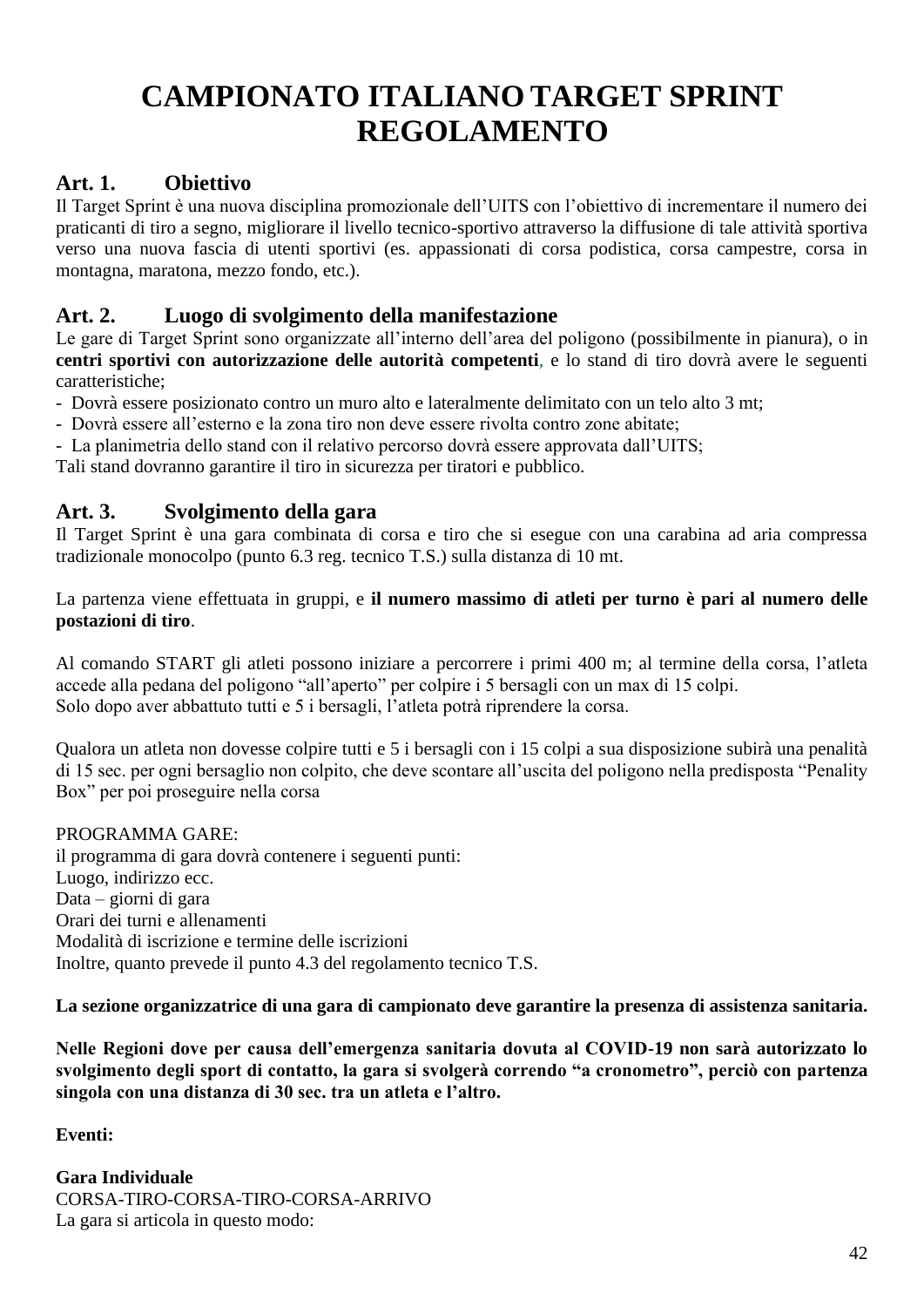- 5 min. di preparazione
- 400 m corsa
- Tiro (l'atleta deve colpire tutti e 5 i bersagli con un max. di 15 colpi per poter proseguire nella corsa)
- 400 m corsa
- Tiro (l'atleta deve colpire tutti e 5 i bersagli con un max. di 15 colpi per poter proseguire nella corsa)
- 400 m corsa
- ARRIVO

### **Gara Staffetta Single Mixed**

La Single Mixed è una gara a coppie (1 maschio+1 femmina). Le squadre possono essere miste di categorie (donne, junior donne, ragazzi femminile, master donne e uomini, junior uomini, ragazzi maschile, master uomini) e si svolge nelle seguenti modalità:

| Partenza | D corsa $(400m)$ e tiro | cambio          |        |
|----------|-------------------------|-----------------|--------|
|          | U corsa $(400m)$ e tiro | cambio          |        |
|          | D corsa $(400m)$ e tiro | cambio          |        |
|          | U corsa $(400m)$ e tiro | $\cos a (400m)$ | Arrivo |

## **Art. 4. Modalità di svolgimento del Campionato**

Ai fini dell'organizzazione delle prove di qualificazione ai Campionati Italiani, il territorio viene idealmente diviso in due zone:

1) **zona sud** (Basilicata, Calabria, Campania, Abruzzo, Lazio, Marche, Umbria, Molise, Puglia, Sardegna, Sicilia)

2) **zona nord** (Friuli-Venezia Giulia, Emilia-Romagna, Liguria, Lombardia, Toscana, Piemonte, Trentino - Alto Adige, Valle d'Aosta, Veneto)

Verranno svolte 3 prove zonali di qualificazione (possibilmente in sedi diverse). Per ogni prova sono previste due gare nello stesso giorno, una individuale e una Single Mixed.

**In caso di concreta necessità, un atleta può scegliere un'altra sede di gara, al di fuori della propria zona, ma potrà disputare ciascuna prova soltanto una volta**.

## **Art. 5. Ammissione ai Campionati Italiani**

#### **Gara individuale:**

**Per ognuna delle 3 prove individuali previste dall'art.4 e per ogni categoria, verrà stipulata una classifica unica nazionale (senza distinzione di zona) in base ai tempi ottenuti. Sulla base di questa classifica, agli atleti verranno assegnati dei punti come da successiva tabella. Al termine delle gare valide per ogni atleta verranno sommati i punteggi ottenuti e per ogni categoria si compilerà una classifica nazionale di ammissione.**

| Class. | - |                          |    |    |     |               |  | <b>10</b> | . . | ┸ | 19 | . . | 15 |
|--------|---|--------------------------|----|----|-----|---------------|--|-----------|-----|---|----|-----|----|
| Punti  | ້ | <sup>0</sup><br><b>.</b> | 14 | -- | . . | ╰<br><b>.</b> |  |           |     |   |    | _   |    |

**Saranno ammessi l' 80% degli atleti della classifica nazionale per categoria. La frazione sarà arrotondata per eccesso, nel caso in cui una categoria abbia meno di 5 atleti, saranno ammessi tutti.** 

### **Gara staffetta Single Mixed:**

Saranno ammessi ai Campionati Italiani tutte le staffette che avranno partecipato ad almeno due gare di qualificazione. La staffetta deve essere composta da atleti che abbiano partecipato ad almeno una gara di qualificazione, indipendentemente se la partecipazione sia stata nella gara individuale o nella staffetta. Tutte le gare saranno disputate secondo il vigente Regolamento ISSF (musica durante qualificazione e finale, ecc).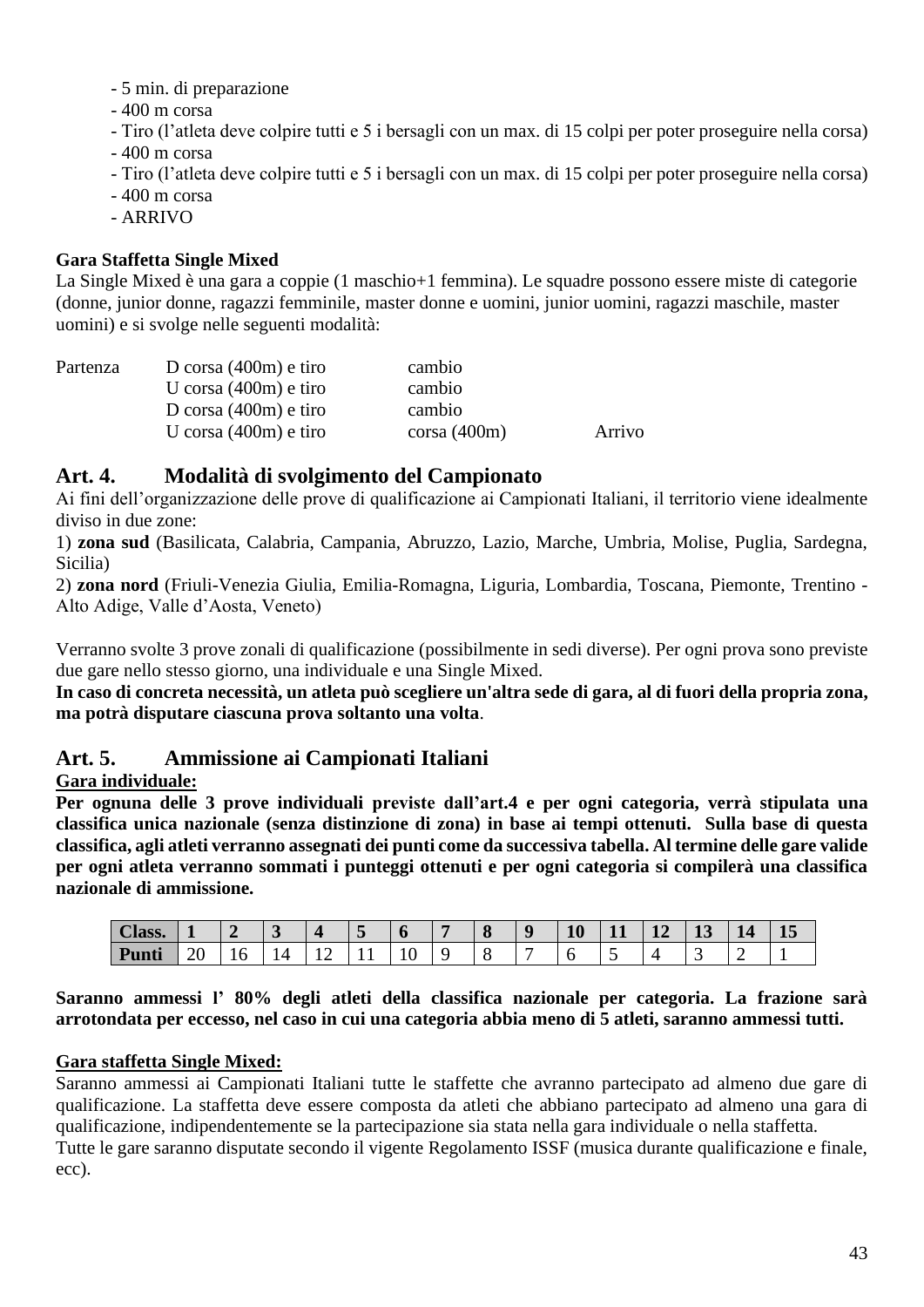## **Art. 6. Categorie**

Le categorie del Target Sprint sono così suddivise:

- Allievi U/D (Categorie miste) 12/13 anni solo tiro a terra (punto 2.2 regolamento tecnico T.S.)
- Ragazzi U/D (Categorie separate) 14/16 anni
- Junior U/D (Categorie separate) 17-20 anni
- Uomo/Donna/Senior U/D (Categorie separate) 21-49 anni
- Master U/D (Categorie separate) da 50 anni

## **Art. 7. Certificato medico e defibrillatore**

Gli atleti che praticano la disciplina del Target Sprint devono essere in possesso della certificazione medica agonistica prevista dalla Tabella B del D.M. 18 febbraio 1982, integrata con l'esame specialistico otorinolaringoiatrico con audiometria periodico. In particolare, la certificazione dovrà avere ad oggetto i seguenti accertamenti: 1. visita medico-sportiva completa; 2. elettrocardiogramma a riposo e dopo sforzo fino ai 35 anni e prova da sforzo massimale al cicloergometro per gli over 35; 3. Spirografia; 4. esame urine completo; 5. Esame otorinolaringoiatrico con audiometria periodico.

Per ogni gara, la Sezione organizzatrice dovrà garantire la presenza di un defibrillatore e di personale formato al suo utilizzo.

## **Art. 8. Quota di iscrizione**

 $\epsilon$  6.00 – Allievi, Ragazzi, Junior  $\epsilon$  16.00 – Senior, Master  $\text{\large\ensuremath{\in}}$  16.00 – Staffetta Single Mixed

## **Art. 9. Attribuzione punti CIS**

Punteggi di partecipazione da assegnare in ogni prova di qualificazione ed in tutte le categorie agli atleti di ciascuna società o G.S. e per un numero massimo di 4 per categoria e ad un massimo di 4 staffette Single Mixed

| - Individuale Categorie Senior (Uomini, Donne, Master Uomini e Master Donne)<br>- Individuale Categorie Giovani (Juniores Uomini, Juniores Donne, Ragazzi e Allievi):<br>- Staffetta Single Mixed: |       |       |  |  |
|----------------------------------------------------------------------------------------------------------------------------------------------------------------------------------------------------|-------|-------|--|--|
| Campionati Italiani                                                                                                                                                                                |       |       |  |  |
| ad ogni partecipante individuale                                                                                                                                                                   |       | 1,00; |  |  |
| ad ogni staffetta Single Mixed                                                                                                                                                                     |       | 2,00; |  |  |
| inoltre, per ogni categoria individuale e Staffetta Single Mixed (primi otto):                                                                                                                     |       |       |  |  |
| Al $1^{\wedge}$ classificato:                                                                                                                                                                      | punti | 12;   |  |  |
| Al $2^{\wedge}$ classificato:                                                                                                                                                                      | punti | 09;   |  |  |
| Al $3^{\wedge}$ classificato:                                                                                                                                                                      | punti | 07;   |  |  |
| $Al 4^{\wedge}$ classificato:                                                                                                                                                                      | punti | 05;   |  |  |
| Al $5^{\wedge}$ classificato:                                                                                                                                                                      | punti | 04:   |  |  |
| Al $6^{\wedge}$ classificato:                                                                                                                                                                      | punti | 03;   |  |  |
| Al $7^{\wedge}$ classificato:                                                                                                                                                                      | punti | 02;   |  |  |
| classificato:<br>Al $8^{\wedge}$                                                                                                                                                                   | punti | 01.   |  |  |
|                                                                                                                                                                                                    |       |       |  |  |

## **Art. 10. Contributi Incentivanti**

Al fine di incentivare le Sezioni ad una più numerosa partecipazione dei propri atleti alle attività del Target Sprint, saranno devoluti ad esse i seguenti contributi:

Per l'acquisto di bersagli o carabine per Target Sprint sarà concesso su presentazione della rispettiva fattura un contributo fino ad un massimo di 2.000€. Tale contributo verrà liquidato se nella stagione 2022 la sezione parteciperà ad almeno due gare di campionato con minimo di 3 atleti.

Per quanto non specificato nel presente programma, si dovrà fare riferimento al Regolamento tecnico del Target Sprint UITS.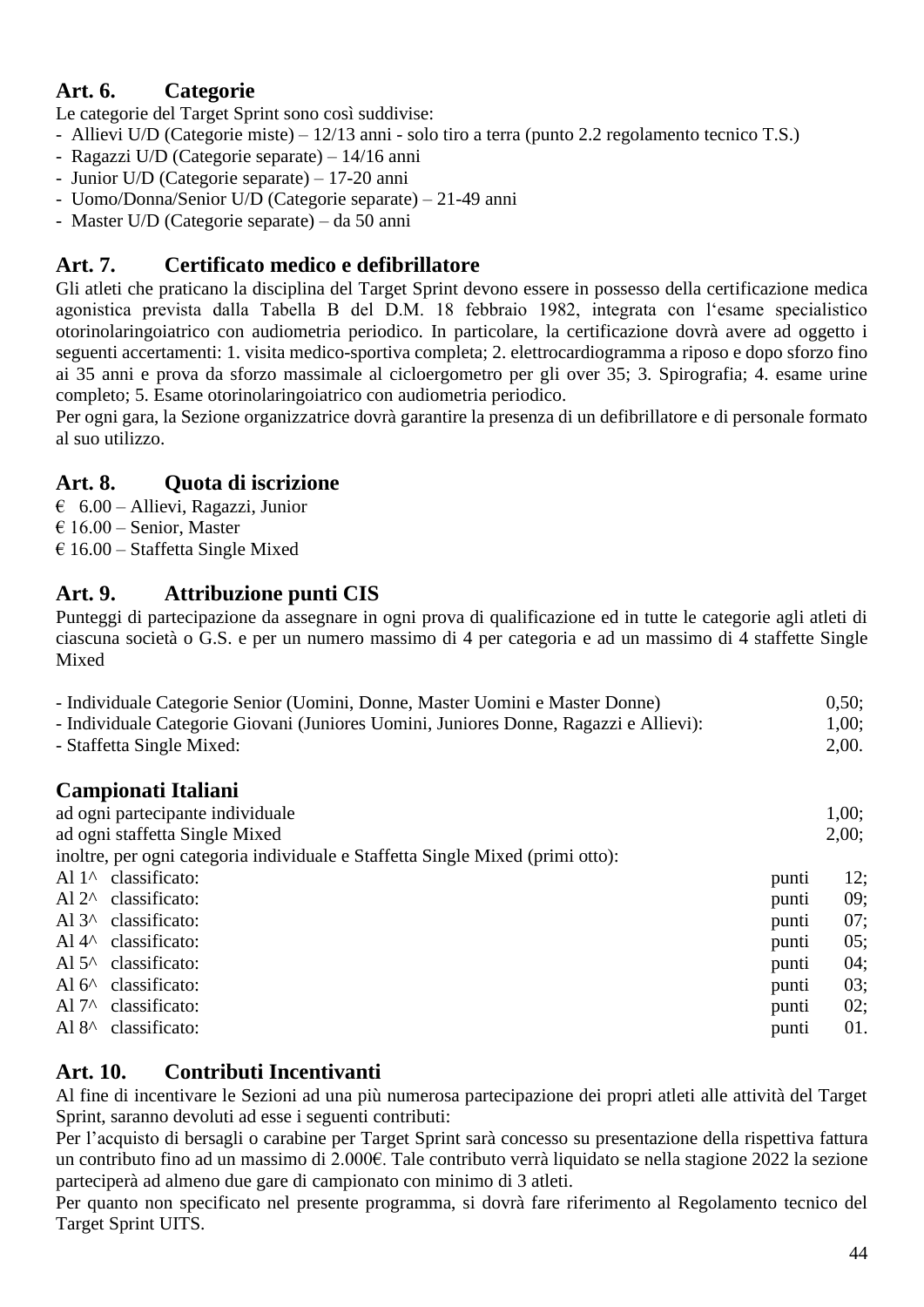# **CIRCUITO REGIONALE DI TARGET SPRINT**

## **Obbiettivo:**

**La UITS intende introdurre - a livello promozionale - un CIRCUITO REGIONALE di Target Sprint. L´obbiettivo è di allargare l´attività della disciplina Target Sprint a tutte le regioni. Comprende almeno 2 gare di qualificazione ed una Finale di Circuito Regionale.**

**Regolamento:**

- **L´organizzazione di questo Circuito Regionale è a cura del C.R. di ogni Regione ed è aperta a tutte le categorie previste nel RTN Target Sprint**
- **Le gare si svolgeranno tra aprile e luglio presso una Sezione della Regione**

**Qualora una regione non fosse in grado a organizzare le gare si può aggregare ad una regione confinante. In tal caso si dovrà prevedere anche una classifica separata per regione.**

**Le gare possono essere integrate nelle riunioni del APR (attività promozionale regionale)**

**Contributi incentivanti:** 

- **ad ogni Comitato Regionale o Delegazione Provinciale che organizza e partecipa a questo Circuito, in ogni gara con almeno 10 atleti verrà concesso, per un massimo di €2.000, un contributo per l'acquisto di bersagli di Target Sprint. Le premiazioni della finale del Circuito Regionale TS saranno a cura del Comitato Regionale/Delegazione Provinciale.**

**Le gare di questo Circuito Regionale di Target Sprint non possono essere integrate nelle gare di qualificazione del Campionato Italiano Target Sprint.**

**Il Circuito Regionale di Target Sprint si dovrà svolgere rispettando il regolamento tecnico di Target Sprint.**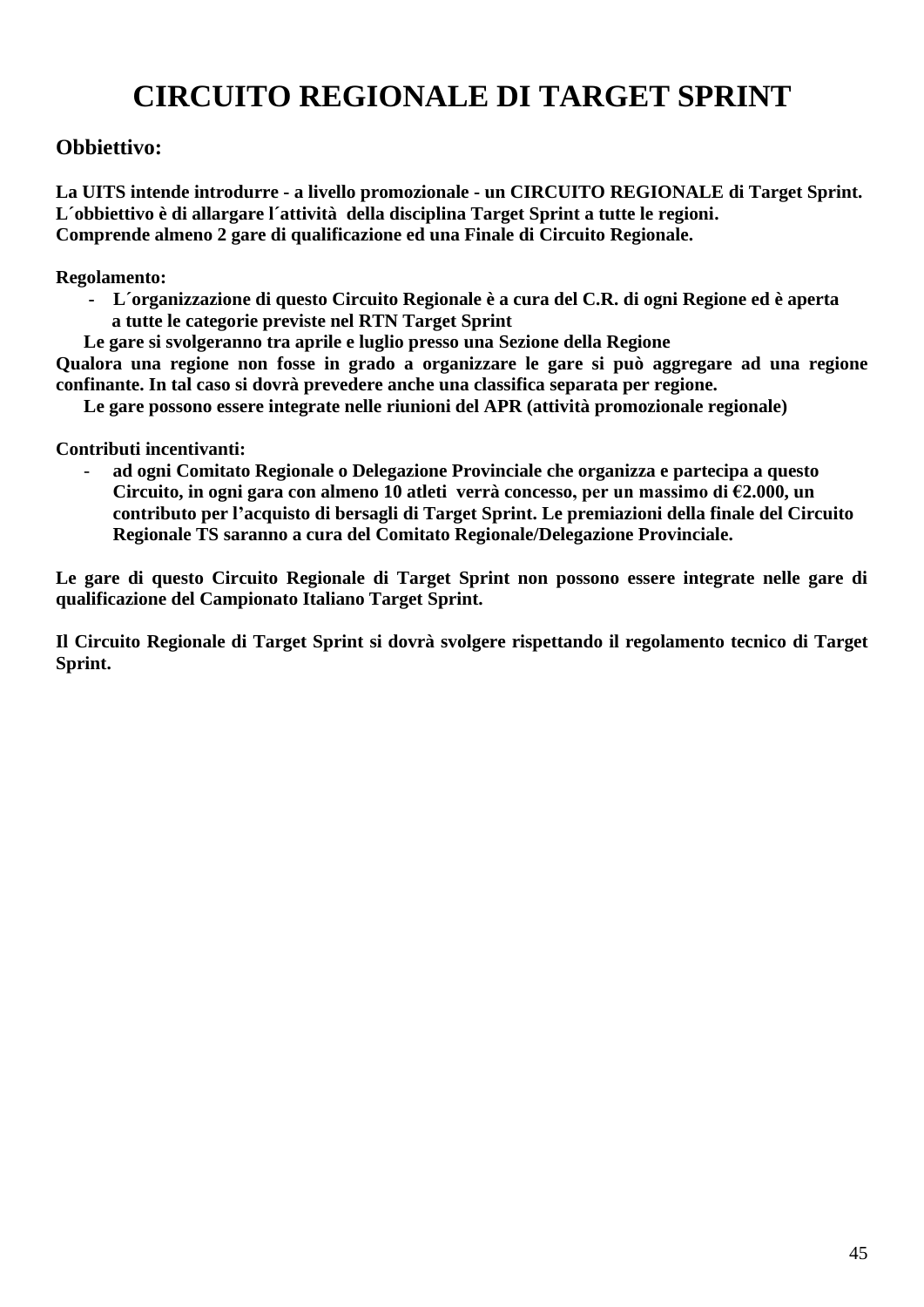# **Titolo 3**

## **ORGANIZZAZIONE TECNICA REGIONALE ATTIVITÀ TECNICA REGIONALE (ATR)**

## **Art.1 Finalità**

Nell'ambito dell'ATR verrà realizzato una parte del progetto "La ricerca del Talento", al fine di creare le condizioni per migliorare il livello tecnico e psico-fisico degli atleti che si siano messi in luce nell'attività agonistica federale, creando allo stesso tempo una sinergia tra lo staff tecnico della Nazionale e gli staff tecnici regionali. Detti atleti, qualora evidenziassero particolari motivazioni agonistiche e ulteriori miglioramenti tecnici, avranno la possibilità di accedere al "Centro Federale Giovani", con la conseguente attribuzione della qualifica di atleti Juniores di "Interesse Nazionale Gruppi A e B*"*.

L'attività è estesa alle specialità di C10, C103p, P10, P10Sp ed a quelle olimpiche a fuoco. Per queste ultime specialità è obbligatorio effettuare almeno **due** riunioni.

## **Art.2 Partecipazione**

L'attività è riservata agli atleti delle categorie Allievi, Ragazzi e Juniores, di entrambi i sessi.

- I partecipanti dovranno essere:
- iscritti alla Sezione TSN;
- regolarmente tesserati alla UITS;
- in un massimo di 12 per la P10 e 12 per la C10; eventuali deroghe per quelle realtà territoriali ad alta attività potranno essere autorizzate previa opportuna valutazione.

Eventuali deroghe all'età saranno valutate eccezionalmente solo dietro specifica segnalazione scritta del Responsabile Tecnico Regionale che evidenzi le particolari qualità tecnico agonistiche dell'atleta.

## **Art.3 Modalità di partecipazione**

Gli atleti vengono convocati dal CR su proposta del Responsabile Tecnico Regionale, sulla base del ranking regionale, dopo aver sentito il parere dei Tecnici Regionali di riferimento e valutato le motivazioni agonistiche. È obbligatorio l'inserimento delle discipline di C103p (3x10) e P10Sp (20+20) per la categoria Ragazzi. Alle riunioni gli atleti dovranno essere accompagnati da un tecnico o, eventualmente, da un dirigente della Sezione di appartenenza, che sarà responsabile della trasferta e del trasporto armi.

## **Art.4 Periodo di attività**

Il periodo dell'attività comprende l'arco di tempo dal 1° gennaio al 31 dicembre di ogni anno.

La programmazione relativa alle riunioni (luogo, data, partecipanti), sviluppata dal Comitato Regionale con la collaborazione dello Staff Tecnico, deve essere sottoposta preventivamente alla approvazione dell'UITS entro il 31 dicembre di ogni anno. Eventuali variazioni alla programmazione approvata dovranno essere tempestivamente comunicate alla UITS.

## **Art.5 Estensione delle riunioni**

Le riunioni potranno essere organizzate a livello Regionale o Provinciale, in una o più Sezioni, a seconda delle necessità locali, in relazione alle distanze e al numero dei partecipanti al progetto.

Lo svolgimento delle riunioni verrà sviluppato preferibilmente nell'intera giornata di domenica o di altro giorno festivo. Si consiglia anche l'organizzazione di un raduno su due giornate (sabato-domenica).

## **Art.6 Numero delle riunioni**

Il numero delle riunioni dovrà essere massimo di dieci e minimo di cinque giornate nell'anno. Ove esista la possibilità, i Comitati o Delegazioni Regionali potranno organizzare delle gare tra Province o Regioni vicine.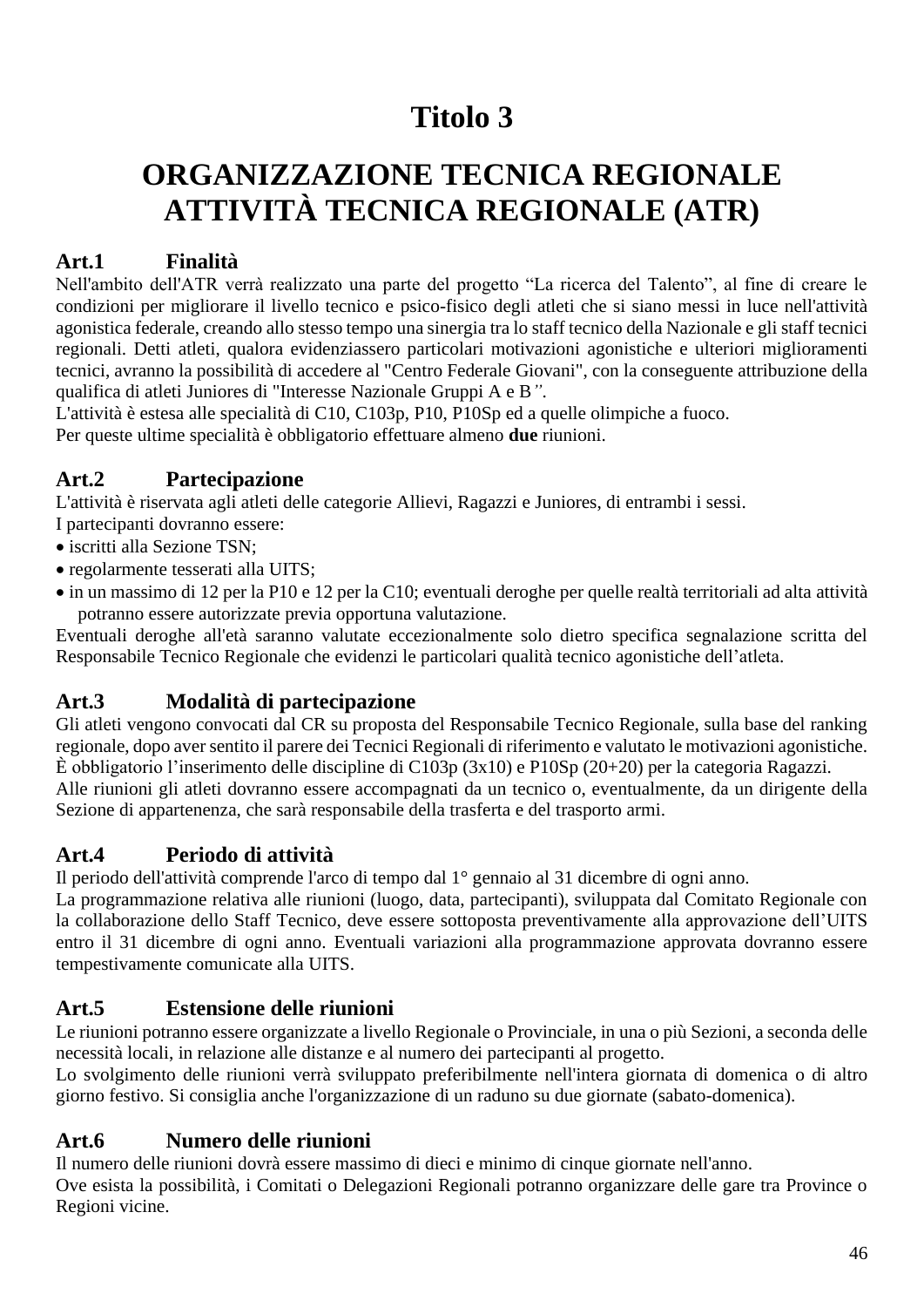## **Art.7 Riunioni dello Staff Tecnico**

Possono essere programmate due riunioni dello Staff, una per la pianificazione e l'altra per la sintesi dell'attività annuale. Alla riunione di pianificazione potrà essere invitato anche un membro dello staff tecnico della Nazionale.

Se del caso, potrà essere organizzato a cura della UITS uno stage annuale riservato ai soli tecnici regionali di carabina e pistola.

Nel corso della stagione l'UITS potrà organizzare una riunione tra i tecnici regionali e lo staff tecnico nazionale. Detta riunione avrà lo scopo di analizzare e valutare il lavoro intrapreso, al fine di coordinare l'attività futura.

Le spese di viaggio, vitto ed alloggio dei tecnici partecipanti allo stage saranno a carico dei rispettivi Comitati o Delegazioni Regionali, quelle per i Tecnici Federali faranno capo alla UITS.

## **Art.8 Contenuti tecnici delle riunioni**

Le riunioni di addestramento dovranno svilupparsi prevalentemente sul miglioramento tecnico e agonistico dell'atleta attraverso l'approfondimento dei concetti di base.

- posizione
- movimento di avvicinamento al bersaglio
- stabilità
- mira
- scatto
- controllo finale
- preparazione e gestione della gara

Verrà posta attenzione all'eliminazione di eventuali vizi, alla pianificazione degli allenamenti, all'allenamento alla competizione, al controllo ed efficienza di indumenti e accessori e al controllo della personalizzazione dell'arma (carabina o pistola).

Dovrà essere, inoltre, posta la necessaria cura all'apprendimento del Regolamento Tecnico Nazionale UITS.

## **Art.9 Coordinamento tra Attività Regionale e Attività Sezionale**

Il lavoro degli Allenatori nelle Sezioni dovrà essere coordinato con quello proposto dallo Staff Tecnico Regionale, in modo da creare una fattiva collaborazione tra tecnici che possa dare continuità alla preparazione degli atleti.

### **Art.10 Relazione tecnica**

Il Comitato o Delegazione Regionale avrà il compito di inviare una relazione sull'andamento dell'attività tecnica entro il 31 ottobre dell'anno in corso.

## **Art.11 Disposizioni amministrative**

La programmazione dell'attività e la relativa indicazione della previsione dettagliata della spesa deve essere inserita nel bilancio generale di previsione del Comitato Regionale.

I Comitati dovranno provvedere in proprio e direttamente a sostenere le spese relative allo svolgimento delle riunioni che consistono in:

- *a)* rimborso del viaggio (ferrovia 2^ classe o pullman di linea) e liquidazione della indennità di trasferta, prevista dalle norme, ai componenti dello Staff Tecnico e agli altri tecnici o allo Psicologo dello sport eventualmente convocati dal Comitato;
- *b)* cestino pranzo per allenatori, tecnici accompagnatori ed atleti;
- *c)* bersagli, pallini, altro materiale di consumo e tutte quelle altre ritenute indispensabili e documentate*.*

Le spese di trasferimento degli atleti e accompagnatori alle sedi delle riunioni saranno a cura della Sezione di appartenenza.

Il Comitato o Delegato Regionale invierà all'UITS, come da norma, il conto consuntivo generale dell'anno, allegando ad esso la nota dettagliata delle spese sostenute a favore dell'Attività Tecnica Regionale.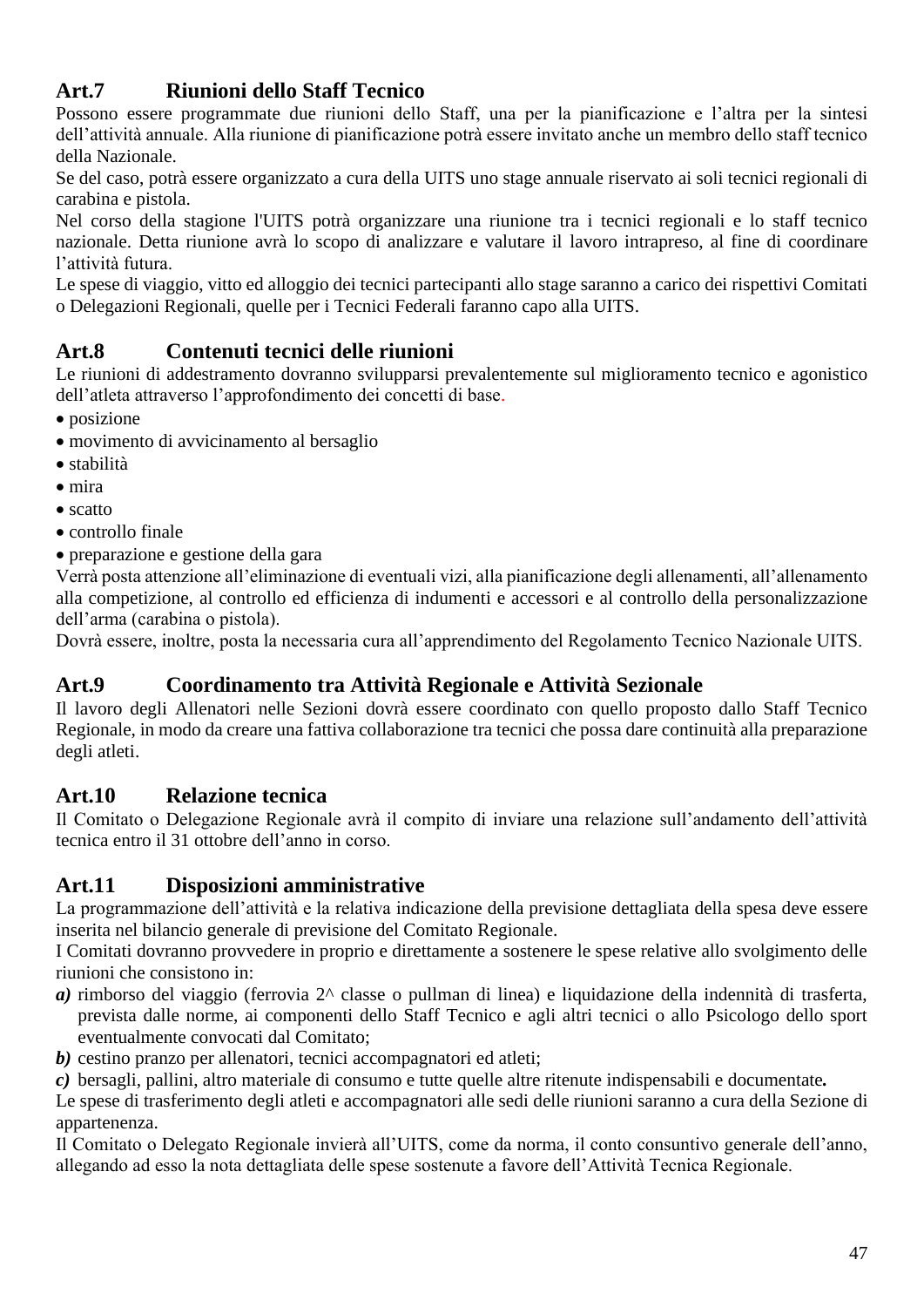## **Art.12 Norme di comportamento**

Gli atleti e lo staff tecnico convocato dal Comitato o Delegato Regionale sono soggetti alle norme comportamentali del regolamento della Squadra Nazionale UITS pubblicato sul sito ufficiale della UITS, in particolare alle disposizioni degli articoli 7.1, 7.2 lettere a), f) e g) e dell'articolo 8.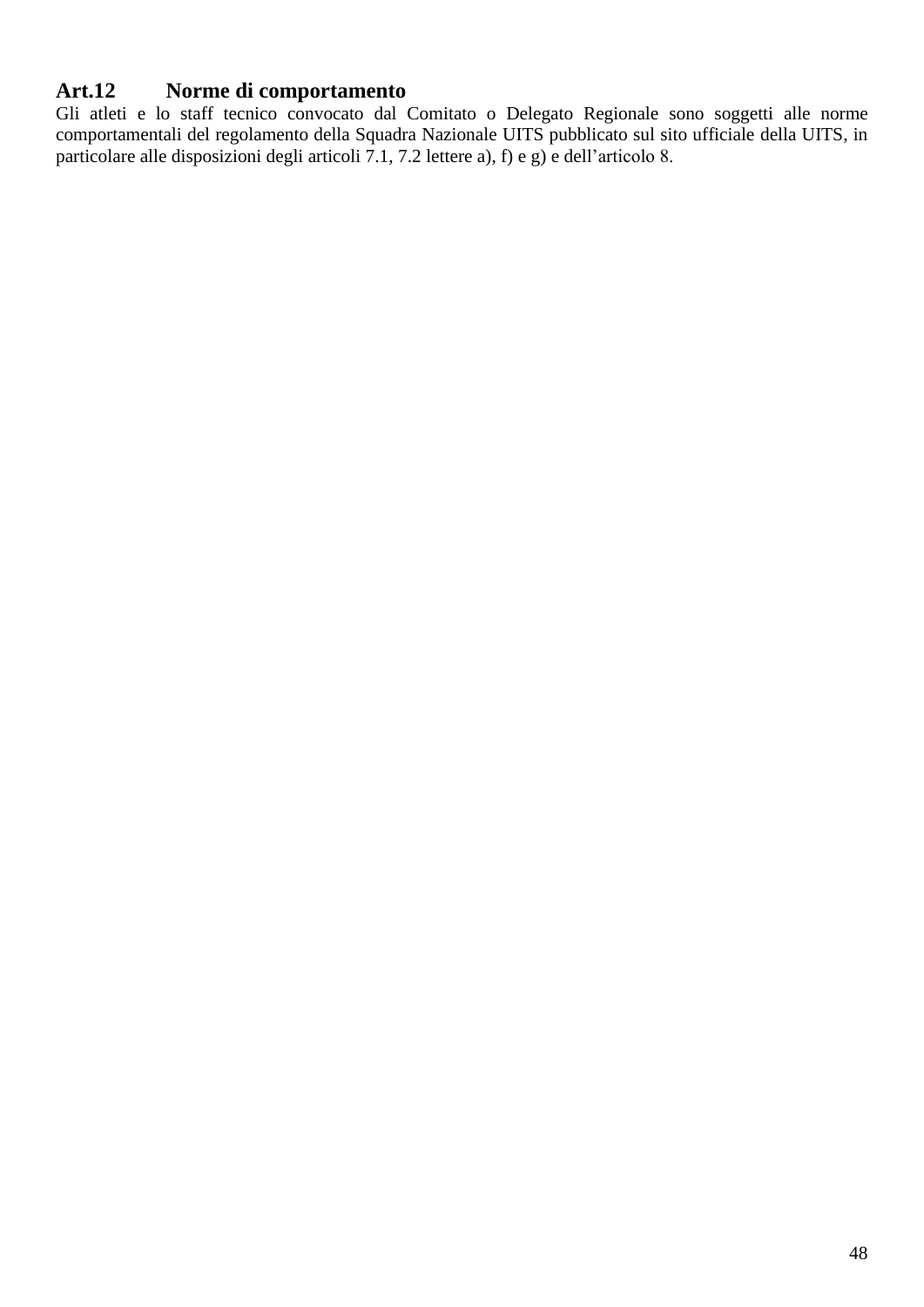# **ATTIVITA' PROMOZIONALE REGIONALE**

## **Art. 1. Finalità**

L'attività è riservata alle specialità di C10, P10.

## **Art. 2. Articolazione dell'Attività**

L'attività ad estensione Regionale e/o Provinciale, a seconda delle necessità locali, dipendenti dalle distanze e dal numero dei partecipanti, si articolerà preferibilmente in una intera giornata: possibilmente domenica o altro giorno festivo.

L'attività Regionale e/o Provinciale potrà essere sovvenzionata dall'UITS, qualora abbia svolgimento secondo le procedure tecnico amministrative di seguito indicate.

## **Art. 3. Periodo di attività**

Il periodo dell'attività comprende l'arco di tempo dal 1° gennaio al 31 dicembre di ogni anno.

La programmazione relativa alle riunioni (luogo, data, partecipanti), sviluppata dal Comitato Regionale con la collaborazione dello Staff Tecnico, deve essere sottoposta preventivamente alla approvazione dell'UITS entro il 31 dicembre di ogni anno. Eventuali variazioni alla programmazione approvata dovranno essere tempestivamente comunicate alla UITS.

## **Art. 4. Partecipazione**

L'attività è riservata agli atleti di ambo i sessi delle seguenti fasce d'età:

- •1^fascia: 12-13 anni;
- •2^fascia: 14-15 anni;

•3^fascia: 16-18 anni.

Si dovrà prevedere l'attività per almeno due fasce d'età.

I partecipanti dovranno:

• essere iscritti ad una Sezione TSN;

• essere regolarmente tesserati alla UITS.

**È obbligatorio l'inserimento delle discipline di C103p (3x10) e P10Sp (20+20) per le categorie Ragazzi e Allievi. Se possibile inserire anche 2 riunioni nella disciplina Target Sprint.**

### **Art. 5. Modalità di partecipazione alle riunioni Regionali e/o Provinciali**

Le Sezioni interessate a questa attività dovranno segnalare al Responsabile Tecnico Regionale gli atleti in possesso dei requisiti richiesti. Questi provvederà a stilare un elenco dei partecipanti da sottoporre al Comitato o Delegazione Regionale che, dopo le opportune valutazioni, provvederà alle designazioni.

Gli atleti potranno partecipare ad una sola specialità. Alle riunioni dovranno essere accompagnati da un tecnico della Sezione di appartenenza, che sarà anche responsabile della trasferta e del trasporto armi.

## **Art.6. Numero delle riunioni Regionali e/o Provinciali**

Il numero complessivo delle riunioni Regionali e/o Provinciali dovrà essere al massimo di cinque per tutto il periodo di attività.

Eventuali successive modifiche al calendario dovranno essere segnalate tempestivamente all'Ufficio Sportivo della UITS.

Nel caso in cui in una Regione si organizzano riunioni a carattere provinciale, sarà necessario che l'ultima riunione programmata nel ciclo dell'attività sia a carattere Regionale.

## **Art.7. Modalità tecniche di svolgimento**

Le modalità tecniche di svolgimento dell'attività (tipo di armi, bersagli, attrezzature, ecc.) e procedure per le eventuali gare sono quelle previste dal Regolamento Tecnico Nazionale UITS.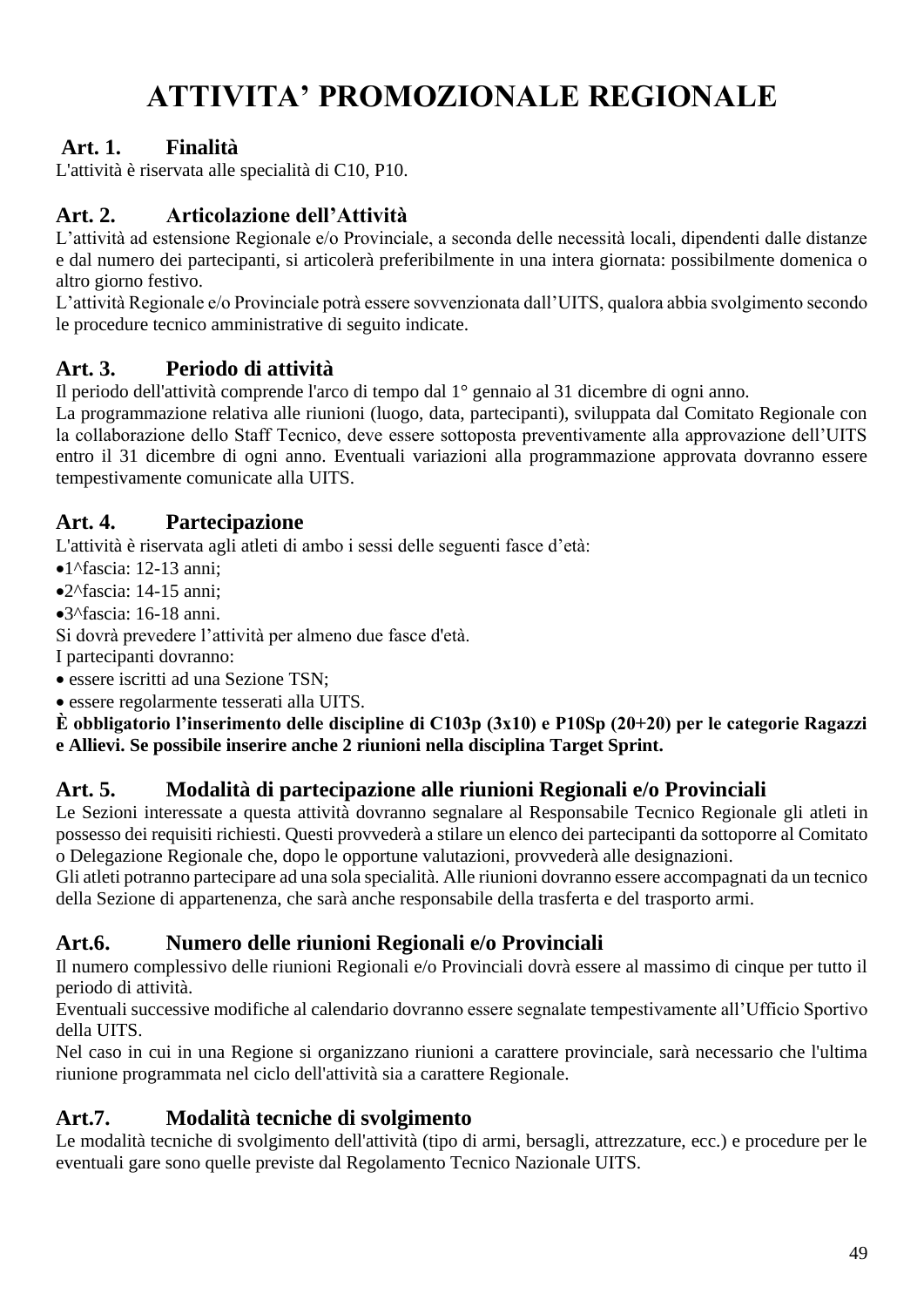## **Art.8. Relazione tecnica dell'attività**

Al termine dell'attività, il Comitato o Delegazione Regionale avrà il compito di fornire una relazione all'Ufficio Sportivo UITS.

La relazione dovrà contenere le valutazioni dello Staff Tecnico Regionale sul lavoro svolto.

## **Art.9. Disposizioni amministrative**

La programmazione dell'attività e la relativa indicazione della previsione dettagliata della spesa deve essere inserita nel bilancio generale di previsione del Comitato Regionale.

I Comitati dovranno provvedere in proprio e direttamente alle spese relative allo svolgimento delle riunioni, che consistono in:

- rimborso del viaggio (ferrovia 2^ classe o pullman di linea) e l'indennità di trasferta prevista dalle norme ai componenti dello Staff Tecnico e agli altri Allenatori eventualmente convocati;
- cestino pranzo per allenatori, tecnici accompagnatori ed atleti;
- bersagli, pallini, altro materiale di consumo e tutte quelle altre ritenute indispensabili e documentate.

Le spese di trasferimento degli atleti e accompagnatori alle sedi delle riunioni saranno a carico della Sezione di appartenenza.

Il Comitato o Delegato Regionale invierà all'UITS, come da norma, il conto consuntivo generale dell'anno, allegando ad esso la nota dettagliata delle spese sostenute a favore dell'Attività Promozionale Regionale.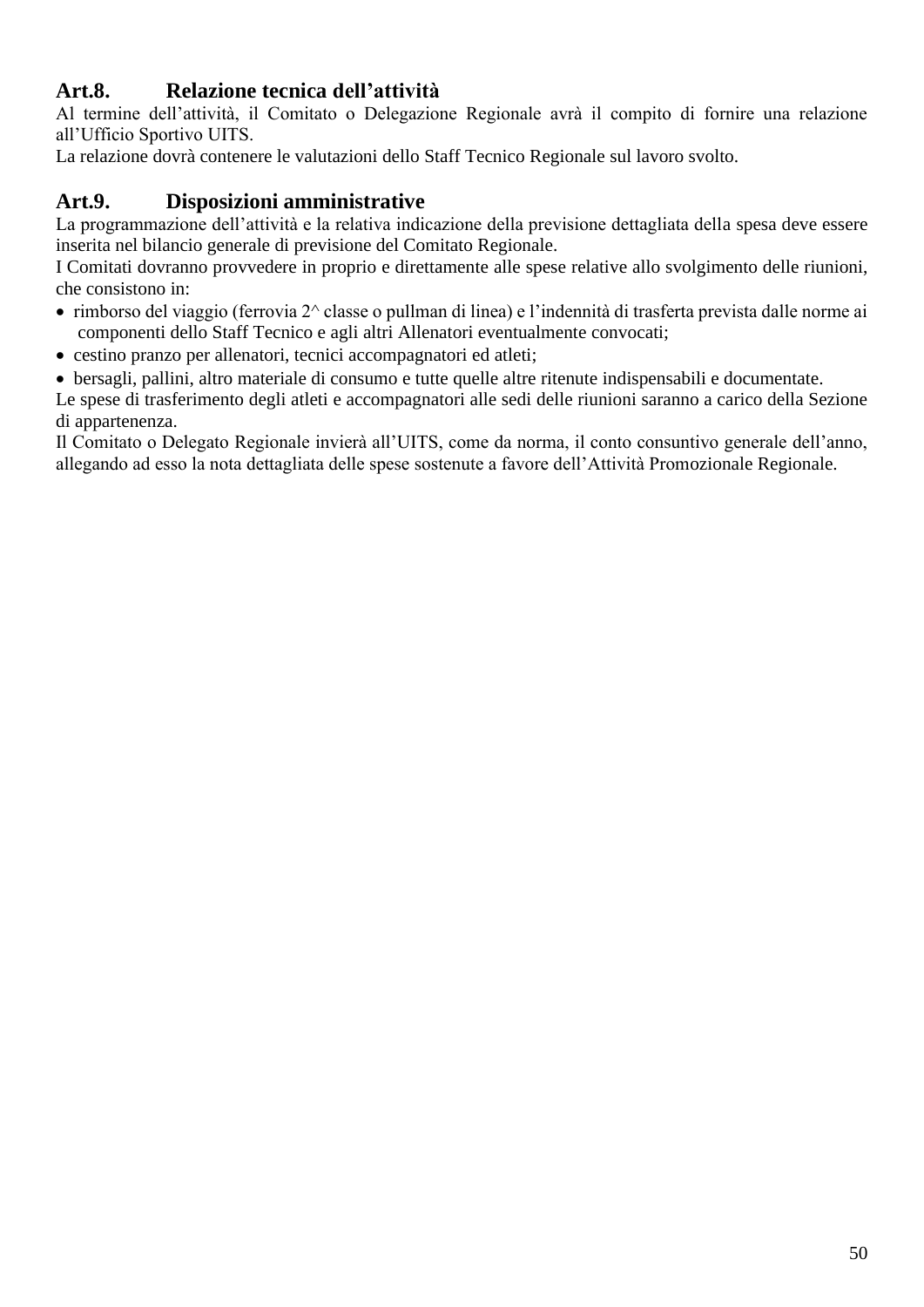## **STAFF TECNICO REGIONALE**

## **Art. 1. Composizione**

Lo Staff Tecnico Regionale è così composto:

- un Responsabile Tecnico Regionale, con qualifica minima di tecnico di 2° livello.
- n. 2 Tecnici Regionali, uno per ciascuna delle due specialità d'arma (corte e lunghe), con qualifica minima di tecnico di 2° livello. Dove necessario possono essere inseriti anche degli assistenti con qualifica minima di tecnico di 2° livello.
- Possibilmente un Giudice di Gara federale in possesso dell'abilitazione per tutte le specialità di tiro, laddove esiste.
- un Preparatore Atletico, laureato IUSM o diplomato ISEF, che avrà funzioni di consulente dello staff per le specifiche competenze.
- Eventualmente uno Psicologo dello sport, che avrà funzioni di consulente dello staff per le specifiche competenze.

## **Art. 2. Designazione degli Staff Tecnici Regionali**

Le proposte per la designazione dei componenti dello Staff e del preparatore atletico saranno formulate all'Ufficio Sportivo UITS dal Comitato o Delegato Regionale.

Ciò vale anche per tutte le variazioni allo Staff Tecnico che si rendessero successivamente necessarie. La composizione dello Staff Tecnico, proposta dal Comitato o Delegato Regionale, dovrà essere approvata dall'Unione.

## **Art. 3. Compiti dello Staff tecnico**

Lo Staff Tecnico Regionale ha il compito di fornire consulenza al Comitato o Delegazione Regionale per tutte le attività tecnico-organizzative che si svolgeranno nella zona di competenza.

Si rende necessaria ed obbligatoria la partecipazione dei membri dello staff tecnico regionale (tecnici di 2° livello, tecnici di 3° livello) ai corsi federali di aggiornamento.

In particolare:

#### **1**. **Il Responsabile Tecnico Regionale** ha il compito di:

- Coordinare l'Attività Tecnica Regionale
- Coordinare l'Attività Promozionale Regionale
- Curare gli aspetti tecnico-organizzativi del Circuito Regionale.

#### **2. I Tecnici Regionali** hanno il compito di:

- Svolgere l'Attività Tecnica Regionale concordata con il Responsabile Tecnico Regionale
- Svolgere l'Attività Promozionale Regionale con il Responsabile Tecnico Regionale
- Collaborare con il Responsabile Tecnico Regionale nell'attività tecnico-organizzativa del Circuito Regionale.

#### **3. Il Preparatore Atletico** ha il compito di:

- Proporre, in accordo con lo Staff Tecnico, il lavoro atletico degli atleti.
- Consigliare gli atleti sui modi, tempi e quantità di lavoro da effettuare nei vari periodi.
- Seguire periodicamente il lavoro proposto attraverso conversazioni con gli atleti, da svolgere durante le riunioni.

#### **4. Il Giudice di Gara** ha il compito di:

- Collaborare con il Comitato o Delegazione Regionale nella predisposizione della fase organizzativa delle "Gare Federali".
- Illustrare il R.T.N. di Tiro alle riunioni tecniche.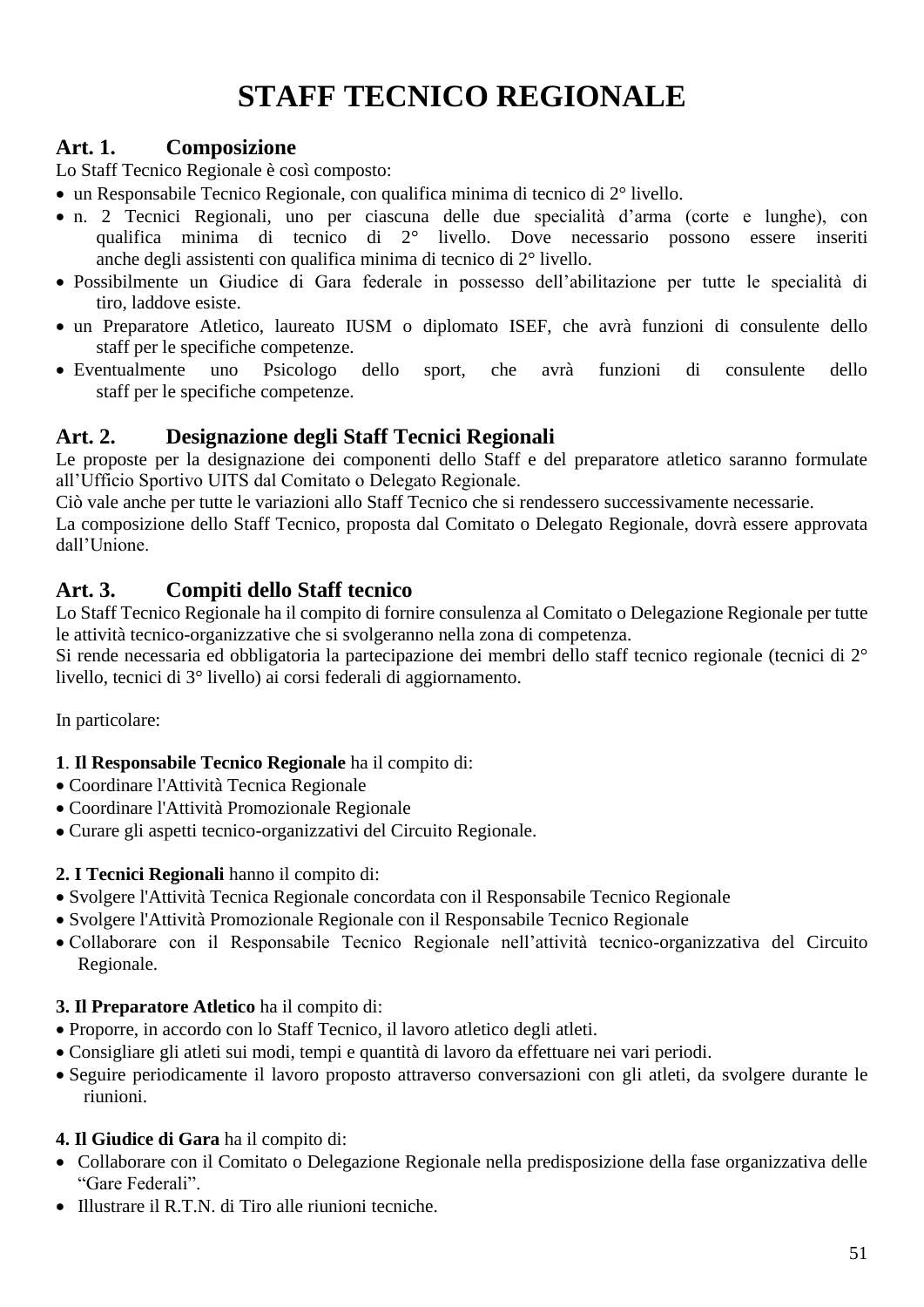## **Titolo 4**

# **DISPOSIZIONI AMMINISTRATIVE**

## **PREMESSA**

#### **Le "Gare Federali", di norma, devono auto sovvenzionarsi**.

### **Art. 1. Provvedimenti amministrativi**

Ove si verificassero disavanzi nella organizzazione delle "Gare Federali", l'Unione, previa istruttoria dell'Ufficio Sportivo*,* provvederà ad erogare un contributo entro i limiti e con le modalità di seguito elencate:

- 1. per gare con un massimo di 200 prestazioni fino a  $\epsilon$  1.500,00
- 2. per gare con un massimo di 600 prestazioni fino a  $\epsilon$  1.000,00
- 3. per i Trofei Nazionali a 300m disputati su bersagli cartacei per l'acquisto degli stessi, oltre a quanto previsto al punto 1  $\epsilon$ 1.200,00

Sempre in caso di disavanzo e previa istruttoria dell'Ufficio Sportivo, sarà erogato un contributo fino ad un massimo di  $\epsilon$  500,00 per l'organizzazione delle gare del circuito Target Sprint.

Casi particolari di disavanzo saranno esaminati sulla base di motivata e circostanziata richiesta la cui istruttoria sarà curata sempre dall'ufficio Sportivo.

Per le gare organizzate in due poligoni, il contributo è unico e verrà corrisposto alla Sezione organizzatrice. La Sezione dovrà inviare all'Unione la richiesta di contributo, entro 30 giorni dal termine della gara. Il modello deve essere firmato dal Presidente della Sezione che se ne assume la responsabilità.

I documenti giustificativi delle spese dovranno essere conservati presso la Sezione organizzatrice, a disposizione per gli eventuali controlli dell'Unione.

Nei consuntivi relativi all'organizzazione delle gare non è consentito inserire le spese dei materiali e delle attrezzature fisse o mobili di dotazione stabile del poligono.

### **Art. 2. Tasse di iscrizione alle gare**

Per la partecipazione individuale alle "Gare Federali" sono stabilite le seguenti tasse di iscrizione:

|  | 1. specialità a fuoco; categorie uomini, donne, master e para | $\epsilon$ 21,00 |
|--|---------------------------------------------------------------|------------------|
|--|---------------------------------------------------------------|------------------|

|  |  | 2. specialità a m 10; categorie uomini, donne, master e para | $\epsilon$ 16,00 |
|--|--|--------------------------------------------------------------|------------------|
|--|--|--------------------------------------------------------------|------------------|

- 3. specialità delle ctg. juniores, ragazzi e allievi  $\epsilon$  11,00
- 4. gli atleti Para tesserati Juniores, Ragazzi e Allievi pagano le stesse quote previste per i pari categoria Normo seppure partecipanti in classifica unica Para
- 5. specialità della categoria Giovanissimi gratuite

Qualora una Gara Federale abbia svolgimento presso poligoni di più Sezioni, ogni Sezione ha diritto ad incassare le quote di iscrizione per le specialità disputate presso di essa.

### **Art. 3. Montepremi per Attività Federale**

Per l'Attività Federale Nazionale, l'Unione ha determinato l'assegnazione dei seguenti montepremi:

#### *A)* **Campionato Italiano Società:**

Montepremi =  $\epsilon$ . 130.000,00 da ripartirsi secondo quanto riportato all'art. 6) del Regolamento per lo svolgimento del Campionato Italiano delle Società

#### **B) Campionato Giovanissimi**

#### **Contributi di organizzazione:**

l'Unione provvederà d'ufficio, dopo il ricevimento dei risultati, all'assegnazione dei seguenti contributi alle Sezioni organizzatrici:

1. Fase Comunale:  $\epsilon$  60.00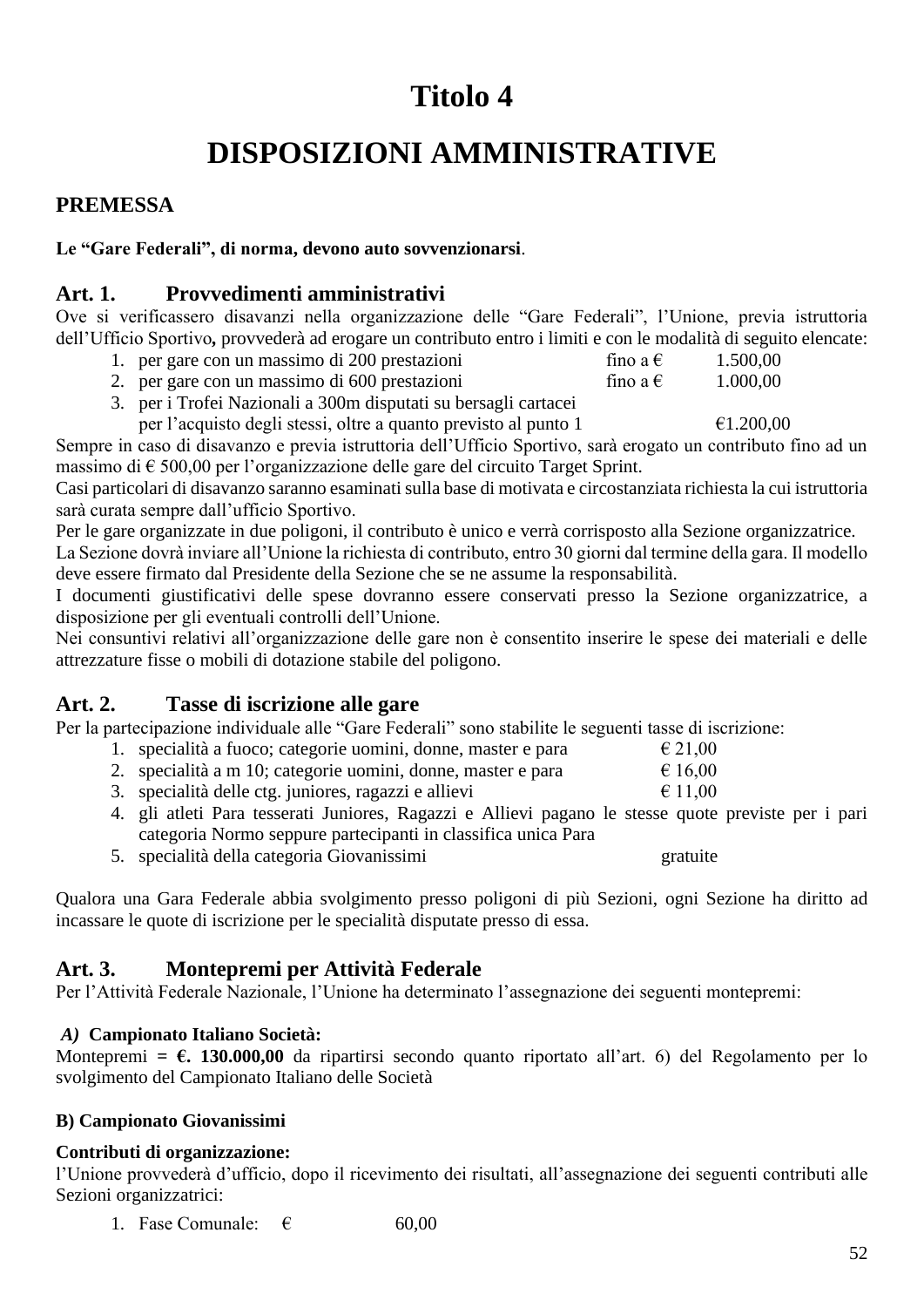#### **Premi:**

#### **Montepremi = €. 30.000,00**

Il premio sarà assegnato al termine dell'attività del Campionato Giovanissimi e sarà suddiviso tra le Sezioni che, nello svolgimento dell'attività del Campionato, siano state maggiormente meritevoli, in conformità a valutazioni di carattere qualitativo e quantitativo così come disciplinato dal relativo Regolamento allegato sub numero 6).

#### **C) Trofeo delle Regioni:**

A ciascun comitato delle otto Regioni ammesse al Trofeo delle Regioni la UITS eroga dei contributi della tipologia e nelle misure di seguito indicate:

- a) Contributo forfettario di partecipazione: ad ogni tiratore partecipante titolare di squadra ed a tre accompagnatori per un numero massimo di ventisette persone: €. 60,00 pro capite per l'intera trasferta;
- b) Contributo forfettario spese di viaggio: con riferimento alla distanza intercorrente tra il centro capoluogo di regione e la sede di svolgimento del Trofeo:

| - entro i $200$ Km:                         | $\epsilon$ . | 800,00:                |
|---------------------------------------------|--------------|------------------------|
| - da 201 a 300 Km:                          | $\epsilon$ . | 1.000,00;              |
| - da $301$ a $400$ Km:                      |              | $\epsilon$ . 1.200,00; |
| - da 401 a 500 Km:                          |              | $\epsilon$ . 1.400,00; |
| - oltre $500$ Km:                           |              | $\epsilon$ . 1.800,00; |
| - al comitato ove ha sede la manifestazione | $\epsilon$ . | 200,00.                |

 Spetta al Comitato Regionale richiedere alla UITS i contributi di partecipazione e delle spese di viaggio.

Nella richiesta il Comitato deve altresì dichiarare il numero degli atleti e degli accompagnatori che hanno preso parte alla finale nazionale del trofeo in uno alla distanza intercorrente tra il capoluogo di regione e la sede della manifestazione.

Il Comitato, inoltre, dovrà documentare alla segreteria generale UITS l'utilizzo delle somme ricevute, indicando in particolare gli importi effettivamente versasti a titolo di contributo ai partecipanti ovvero quelli trattenuti nel caso in cui le spese di viaggio di cui alla precedente lettera b) siano state effettivamente sostenute dal comitato medesimo e non già dai partecipanti.

#### **D) Fase Nazionale Campionato Giovanissimi:**

#### a) **Contributo forfettario di partecipazione**:

All'atleta ammesso e partecipante alla fase nazionale del Campionato Giovanissimi spetta un contributo forfetario di €. 60,00. Tale contributo è assegnato ed erogato alla Sezione di appartenenza che usufruisce anche dello stesso contributo per l'accompagnatore. Per ogni Sezione è ammesso un accompagnatore ogni due atleti qualificati, qualora gli atleti siano meno di due è comunque ammesso un accompagnatore, se il numero di atleti è dispari la frazione di accompagnatori è a favore delle sezioni.

#### b) **Contributo forfettario spese di viaggio:**

Alla Sezione spetta il seguente contributo nelle spese di viaggio riferito alla distanza intercorrente tra la sede di appartenenza e quella ove si svolge la manifestazione ed è destinato a gruppi da uno e fino a quattro atleti oltre l'accompagnatore:

| - entro $\frac{1}{200}$ Km: | €.           | 60,00;  |
|-----------------------------|--------------|---------|
| - da $201$ a $300$ Km:      | $\epsilon$ . | 80,00;  |
| - da $301$ a $400$ Km:      |              | 100,00; |
| - da 401 a 500 Km:          | $\epsilon$ . | 120,00; |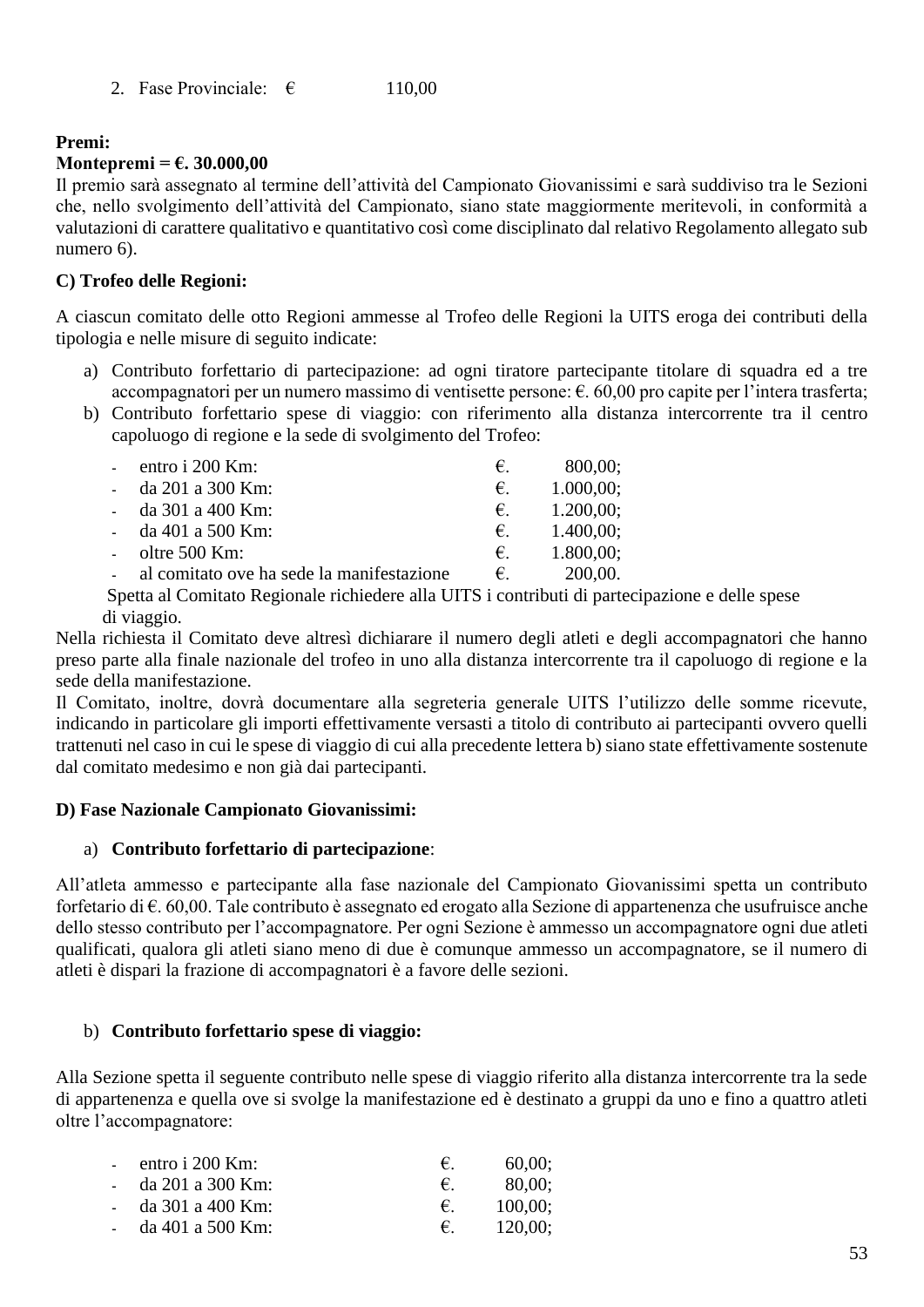| da 501 a 600 Km: | 150,00; |
|------------------|---------|
| oltre i 600 Km:  | 200,00. |

Il contributo per le spese di viaggio, così come determinato, si ripete qualora la Sezione ha più di quattro tiratori partecipanti alla manifestazione.

Spetta alla Sezione richiedere alla UITS i contributi di partecipazione e delle spese di viaggio.

Nella richiesta la Sezione deve altresì dichiarare il nominativo degli atleti partecipanti e dell'accompagnatore unitamente alla distanza intercorrente tra la sede sezionale e quella della manifestazione.

#### **E) Gran Premio Giovani:**

#### Montepremi =  $\epsilon$ . **55.000,00**

è suddiviso tra le prime 40 Sezioni entrate in classifica ed in rapporto al punteggio conseguito da ciascuna di essa così come specificato nell'art.3 del regolamento del GPG contenuto nel presente PSF.

#### **F) Incentivi per specialità olimpiche settore Juniores**:

Importo di €. **320.000,00** equamente suddiviso per le specialità di PA JU, PSp JD, CL3P JU, CS3P JD, C10 JU, C10 JD, P10 JU, P10 JD secondo criteri di qualità e di partecipazione stabiliti nel relativo disciplinare allegato sub numero 7).

**G)** Contributi incentivanti per attività tiro accademico ISSF a 300 mt. –

Importo €. 9.000,00

Al fine di incentivare le sezioni ad una più numerosa partecipazione dei propri atleti alle attività dei 300 mt. saranno devoluti ad esse i seguenti contributi:

- **a) per acquisto di arma di grosso calibro carabina**: alla Sezione che nel corso della stagione sportiva presenti il maggior numero di atleti senza distinzione di categoria: **€. 5000 (cinquemila);**
- **b) per acquisto munizioni di grosso calibro**: alla Sezione che nel corso della stagione sportiva presenti il maggior numero di atleti nella specialità di AL3P senza distinzione di categoria: **€. 4000 (quattromila)**

Il maggior numero di atleti è calcolato sulla partecipazione degli atleti ad ogni singola gara e non sulle prestazioni praticate da essi in ciascuna di queste. La valutazione del numero degli atleti sarà effettuata sulla presenza degli atleti a tre gare sulle quattro in programma. Per le Sezioni che partecipano a tutte e quattro le gare saranno valutate quelle con il maggior numero di presenze.

In caso di parità di condizioni i contributi saranno divisi in maniera equa.

I contributi saranno assegnati previa acquisizione della fattura con la quale è stato acquistato il materiale oggetto degli incentivi.

**H)** Contributi per l'attività giovanile destinati alle piccole Sezioni che non rilasciano certificati di idoneità al maneggio delle armi (diplomi e patentini) o che ne emettono in numero inferiore a 50 annui.

Importo di €. 60.000

Premessa: Sono diversi anni che la UITS interviene direttamente nel PSF e fuori di esso per finanziare l'attività sportiva, soprattutto quella rivolta al settore giovanile. Tali cospicui finanziamenti hanno portato senz'ombra di dubbio a dei buoni risultati. Ciò induce a continuare sulla strada intrapresa nei limiti delle disponibilità di bilancio.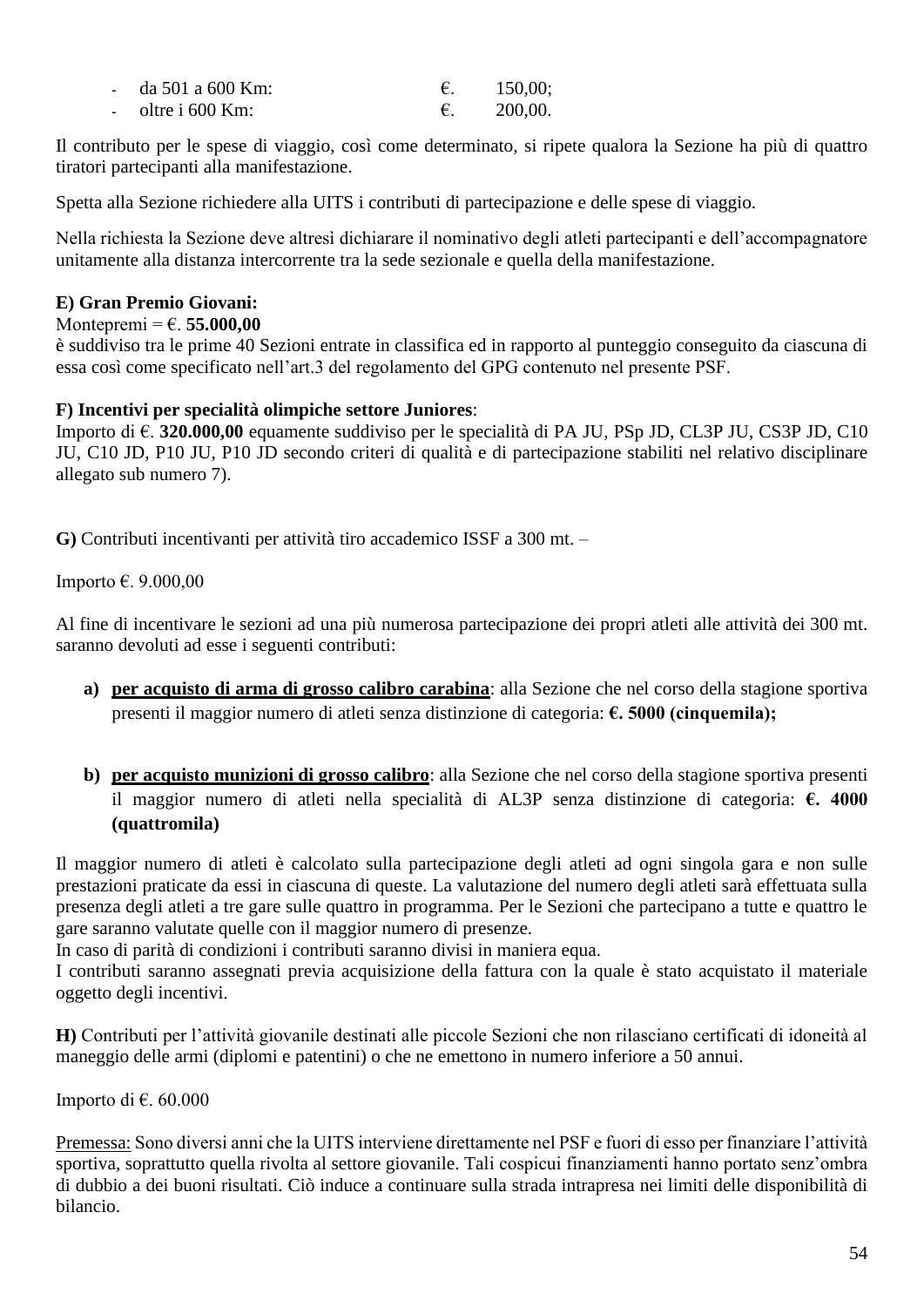I nuovi contributi previsti riguardano il finanziamento alle Sezioni, che non rilasciano certificati di idoneità al maneggio armi (diplomi e patentini) o che ne emettono, nel corso dell'anno, sino ad un massimo di 50 (cinquanta).

Per accedere al contributo per l'attività ad aria compressa la Sezione dovrà partecipare con giovani atleti (di età compresa fra i 12 ed i 20 anni, cat. Juniores – Ragazzi - Allievi):

- **-** ad almeno 3 gare (Gare CIS)
- **-** con almeno 3 atleti

Per accedere al contributo per l'attività a fuoco la Sezione dovrà partecipare con giovani atleti (di età compresa fra i 14 ed i 20 anni, cat. Juniores – Ragazzi - Allievi):

- **-** ad almeno 3 gare (Gare CIS)
- **-** con almeno 3 atleti

I contributi per le due diverse attività, aria compressa e fuoco, sono cumulabili tra loro.

I contributi saranno assegnati ad un minimo di 3 (tre) atleti, fino ad un massimo di 6 (sei) atleti.

I contributi saranno concessi ed erogati d'ufficio alle Sezioni aventi diritto.

Qualora i € 60.000 previsti per i contributi non vengano erogati completamente per insufficienza di Sezioni che abbiano i requisiti descritti, l'UITS erogherà la restante somma a quelle Sezioni che abbiano partecipato alle 3 gare minime anche con più di 6 tiratori.

Per l'erogazione dei contributi verrà presa in considerazione la situazione delle Sezioni che non rilasciano certificati di idoneità al maneggio delle armi (diplomi e patentini) o che ne emettono in numero inferiore a 50 annui, aggiornata al 31.12.2020.

**H) ATTIVITA' PARA** Contributi incentivanti per le specialità di tiro presenti ai Giochi Paralimpici

Al fine di sensibilizzare e incentivare l'avviamento delle specialità Paralimpiche saranno devoluti alle Sezioni contributi economici finalizzati all'acquisto di strumenti ad Aria Compressa, materiale tecnico e attrezzatura specifica da destinare agli atleti Paralimpici secondo il seguente criterio:

| Sezione presente ai Campionati Italiani con almeno DUE atleti Para partecipanti | 500,00 |
|---------------------------------------------------------------------------------|--------|
| Contributo aggiuntivo per ogni atleta in più                                    | 250,00 |

Gli atleti devono essere in possesso di classificazione Confermata o Rivedibile.

I contributi saranno assegnati previa acquisizione della fattura con la quale è stato acquistato il materiale oggetto degli incentivi.

## **Art. 4. Premi ai tiratori**

L'Unione erogherà i seguenti premi lordi:

A) Nelle competizioni internazionali, per le discipline olimpiche, la UITS si riserva di indicare all'inizio di ogni stagione l'elenco delle competizioni per le quali sarà previsto un premio, parametrando lo stesso all'importanza dell'evento, i premi erogati saranno i seguenti:

| a. Premi carabina e pistola senior | vedi allegato 9  |
|------------------------------------|------------------|
| b. Premi carabina e pistola junior | vedi allegato 10 |
| c. Premi carabina e pistola para   | vedi allegato 11 |
|                                    |                  |

#### **B) Superamento di un precedente primato Italiano (rif. Titolo 1, art. 20)**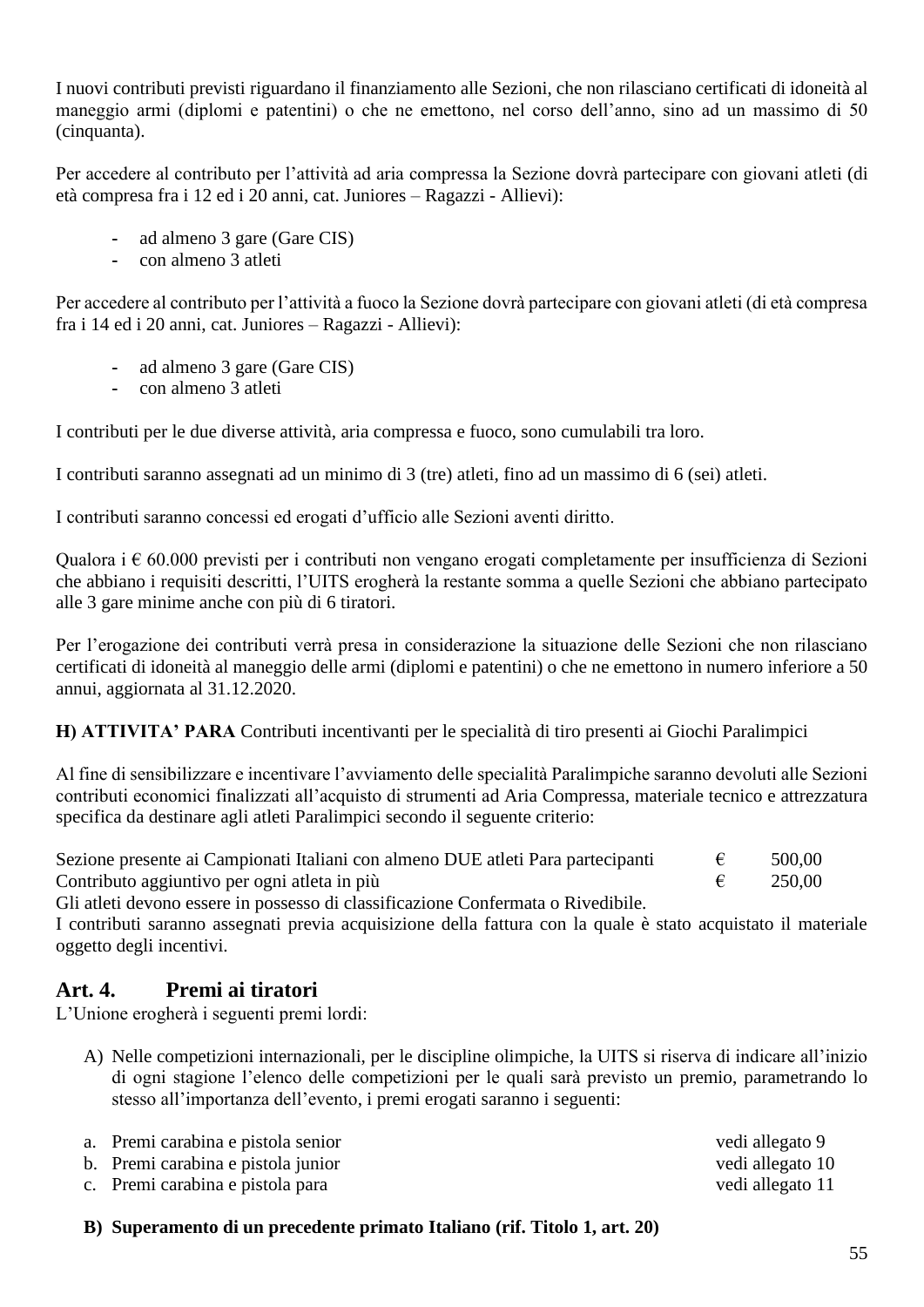| a.             | per i primati individuali                                                | € | 1.200 |
|----------------|--------------------------------------------------------------------------|---|-------|
|                | b. per i primati di squadra*                                             | € | 900   |
|                | * 1/3 del premio per ciascun componente della squadra                    |   |       |
| $\mathbf{c}$ . | Categorie Ragazzi, Allievi e Giovanissimi:                               | € | 300   |
|                | (i premi, sia individuali che di squadra saranno assegnati alla Sezione) |   |       |
|                | d. Universitari:                                                         |   |       |
|                | <i>i.</i> per i primati individuali                                      | € | 300   |
|                | ii. per i primati di squadra*                                            | € | 200   |
|                | * 1/3 del premio per ciascun componente della squadra                    |   |       |
|                |                                                                          |   |       |
|                | C) Primato italiano eguagliato (rif. Titolo 1, art. 20)                  |   |       |
|                | a. per i primati individuali                                             | € | 750   |
|                | b. per i primati di squadra*                                             | € | 600   |
| $\mathbf{C}$ . | Categorie Ragazzi, Allievi e Giovanissimi:                               | € | 150   |
|                | (i premi, sia individuali che di squadra saranno assegnati alla Sezione) |   |       |
| d.             | Universitari:                                                            |   |       |
|                | <i>i.</i> per i primati individuali                                      | € | 200   |
|                | ii. per i primati di squadra*                                            | € | 100   |
|                | * 1/3 del premio per ciascun componente della squadra                    |   |       |

**D)** I Primati dei Master Uomini e Master Donne saranno premiati con l'assegnazione di un diploma

Nelle specialità in cui il record è il punteggio massimo raggiungibile (es. 600/600) il conseguimento di esso si intende record stabilito.

Agli atleti Juniores che partecipano in gare Senior sarà sempre riconosciuto il record di categoria Junior. Nel caso in cui sia contemporaneamente superato anche il corrispondente record senior, saranno omologati entrambi, in quest'ultimo caso sarà erogato solo il premio della categoria Senior, altrimenti agli Juniores U/D tutti i premi dei punti B) e C) saranno ridotti del 20%.

#### **Agli atleti Para tutti i premi dei punti B) e C) saranno ridotti del 50%.**

I record universitari individuali saranno riconosciuti solo se realizzati nelle seguenti competizioni:

- a. CAMPIONATI NAZIONALI UNIVERSITARI
- b. CAMPIONATI MONDIALI UNIVERSITARI
- c. UNIVERSIADI

I record universitari a squadre saranno riconosciuti solo se realizzati nelle seguenti competizioni:

a. CAMPIONATI MONDIALI UNIVERSITARI

b. UNIVERSIADI

Tutti gli altri record saranno riconosciti solo se realizzati in competizioni ufficiali svolte secondo quanto previsto da questo PSF o competizioni internazionali svolte secondo i regolamenti ISSF. I premi saranno erogati dall'Unione al lordo.

### **Art. 5. Incontri Internazionali con rappresentative di Regioni e Città**

#### **Contributo =**  $\epsilon$ **. 550,00**

l'Unione erogherà il contributo per un solo incontro di partecipazione e uno di organizzazione nel corso dell'anno, che sarà assegnato alla Sezione coordinatrice dell'incontro; accordi diretti ai fini dell'eventuale ripartizione dei contributi tra le Sezioni interessate.

### **Art. 6. Delegati Tecnici**

#### DISCIPLINE ISSF

Sarà cura dei Comitati Regionali la designazione e il relativo rimborso spese dei Delegati Tecnici per le seguenti gare: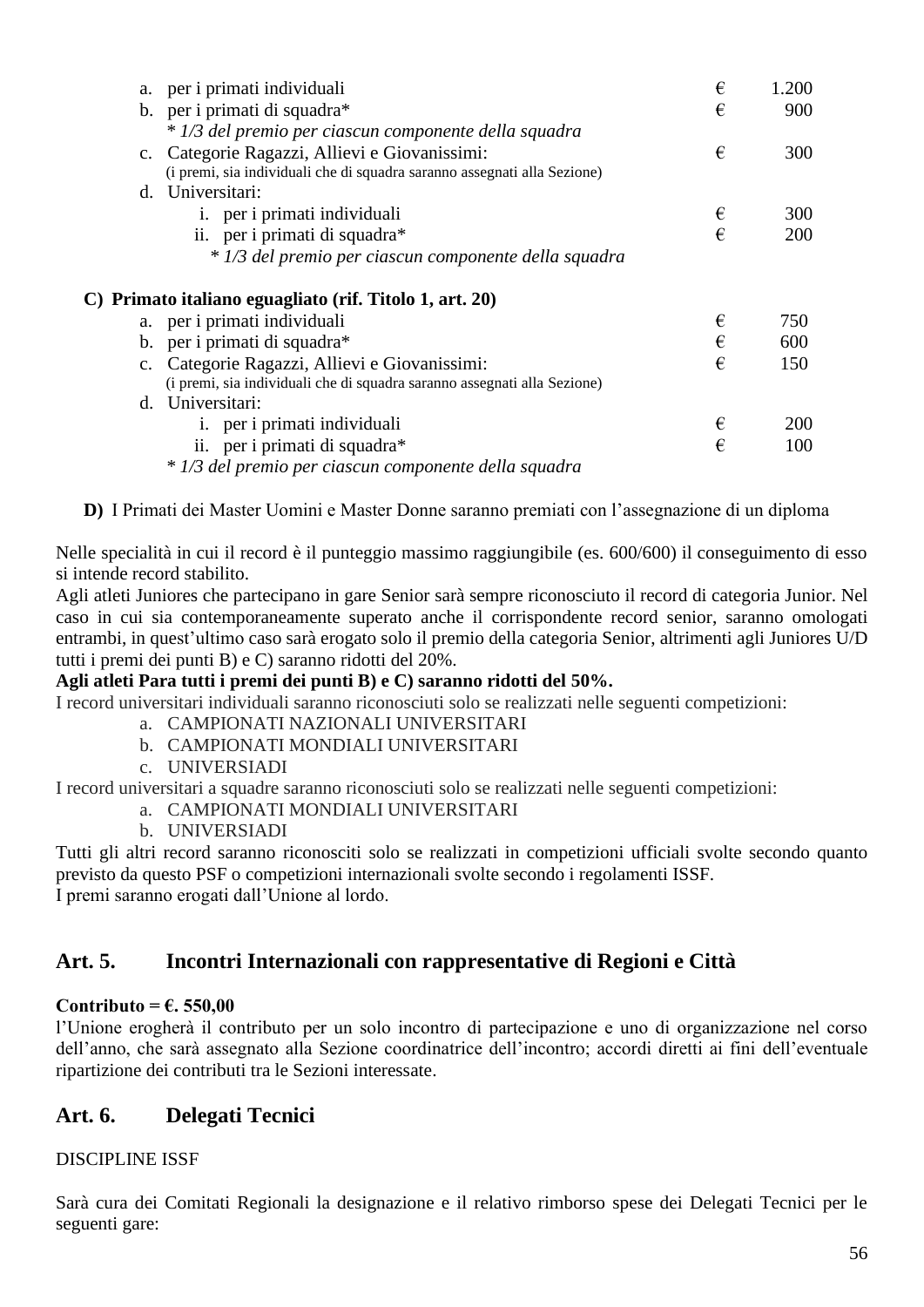| one e il relativo rituotiso spese dei Delegati Technel per le seguent |  |  |
|-----------------------------------------------------------------------|--|--|
|                                                                       |  |  |
|                                                                       |  |  |
|                                                                       |  |  |
|                                                                       |  |  |
|                                                                       |  |  |
|                                                                       |  |  |
|                                                                       |  |  |
|                                                                       |  |  |
|                                                                       |  |  |
|                                                                       |  |  |
|                                                                       |  |  |
|                                                                       |  |  |
|                                                                       |  |  |

- - 1^ Prova: Gara Regionale Federale specialità a mt. 10
- - 2^ Prova: Gara Regionale Federale specialità a mt. 10<br>- 3^ Prova: Gara Regionale Federale specialità a mt. 10, 25 e 50
- $-$  3^ Prova: Gara Regionale Federale
- - 4^ Prova: Gara Regionale Federale specialità a mt. 10, 25 e 50<br>- 5^ Prova: Campionato Regionale Federale specialità a mt. 10, 25 e 50
- - 5^ Prova: Campionato Regionale Federale specialità a mt. 10,<br>- 1^ prova di qualificazione al Campionato d'Inverno specialità a mt. 10
- $-$  1^ prova di qualificazione al Campionato d'Inverno
- $\frac{1}{2}$  2<sup>^</sup> prova di qualificazione al Campionato d'Inverno specialità a mt. 10

Sarà cura dell'UITS la designazione e il relativo rimborso spese dei Delegati Tecnici per le seguenti gare:

- Trofei 300 mt;
- **Trofei Ranking.**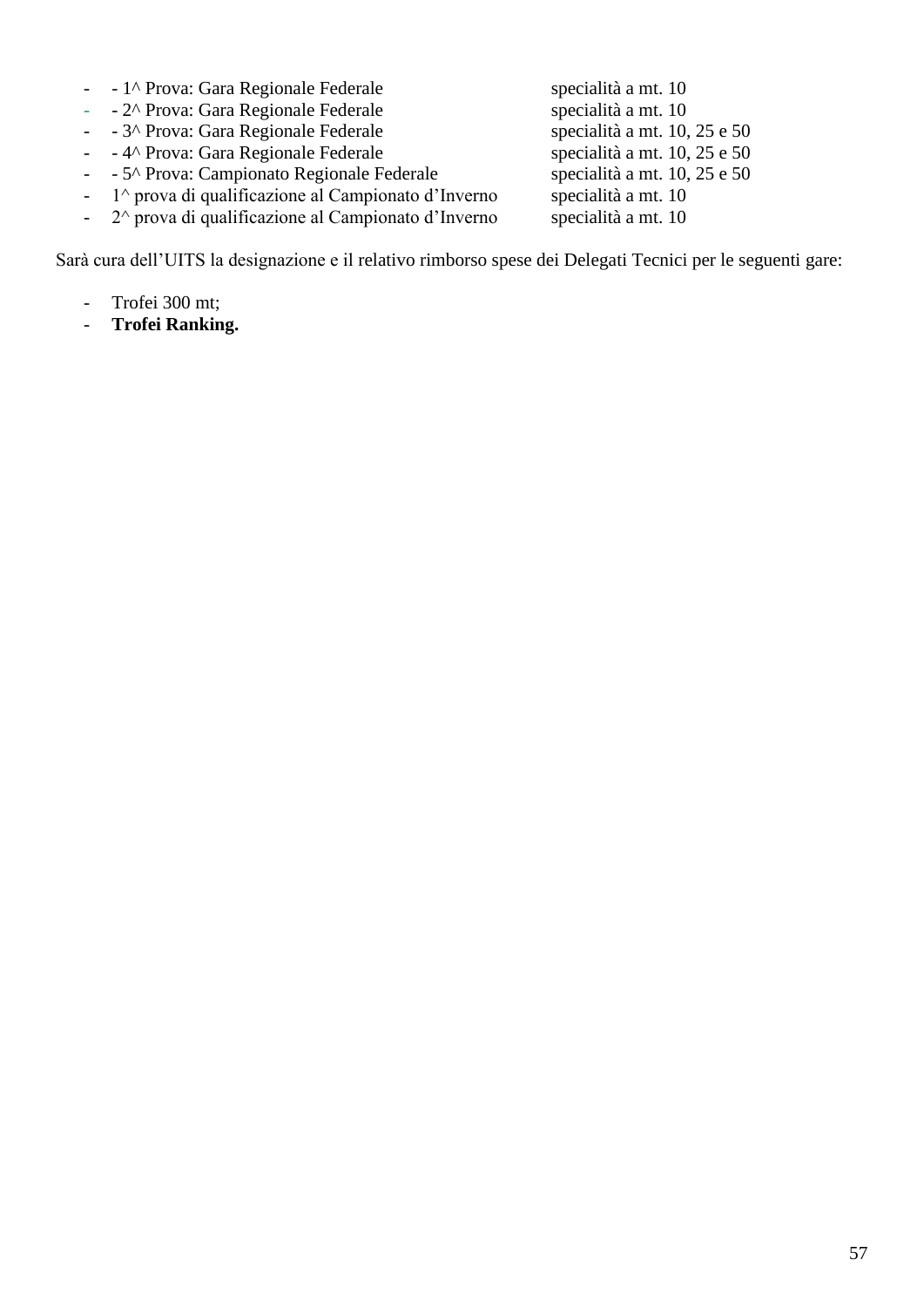# **Titolo 5**

# **CALENDARIO GARE 2022**

| <b>GARA</b>                                                              |                                                                   | <b>SEDE</b>                           | <b>DATE</b>                    |
|--------------------------------------------------------------------------|-------------------------------------------------------------------|---------------------------------------|--------------------------------|
| 1 <sup>^</sup> Prova                                                     | Gara Regionale 10m                                                | Sedi varie                            | 12-13 e 19-20 febbraio         |
| 2^Prova                                                                  | Gara Regionale 10m                                                | Sedi varie                            | 05-06 e 12-13 marzo            |
| 3 <sup>^</sup> Prova                                                     | Gara Regionale 10-25-50m                                          | Sedi varie                            | 26-27 marzo e 2-3 aprile       |
| 4^Prova                                                                  | Gara Regionale 10-25-50m                                          | Sedi varie                            | 21-22 e 28-29 maggio           |
| 5 <sup>^</sup> Prova                                                     | Campionato Regionale 10-25-50m                                    | Sedi varie                            | 11-12 e 18-19 giugno           |
| 1 <sup>^</sup> Prova<br>(valevole ammissione CI 2023)                    | Qualificazione al Campionato d'Inverno                            | Sedi varie                            | 22-23 e 29-30 ottobre          |
| Prova Qualificazione al<br>$2^{\wedge}$<br>(valevole ammissione CI 2023) | Campionato<br>d'Inverno                                           | Sedi varie                            | 12-13 e 19-20 novembre         |
|                                                                          |                                                                   |                                       |                                |
|                                                                          | $1^{\circ}$ Trofeo Naz.le (m 25/50 valevole ranking e ammiss. CI) | Napoli-Torino-Verona<br>Palmi         | 9-10 e 23-24 aprile            |
|                                                                          | $2^{\circ}$ Trofeo Naz.le (m 25/50 valevole ranking e ammiss. CI) | Candela-Bologna - Roma -<br>Catania   | $30$ apr-1 mag. e $7-8$ maggio |
|                                                                          | 3° Trofeo Naz.le (m 25/50 valevole ranking e ammiss. CI)          | Bari-Treviso-Novi Ligure -<br>Firenze | $25-26$ giugno e 02-03 luglio  |
| 2023)                                                                    | 4° Trofeo Naz.le (m 25/50 valevole ranking e ammiss. CI           | Roma-Milano-Lucca                     | 8-9 e 15-16 ottobre            |

| $1^\circ$ Trofeo 300m          | Gara Nazionale | Colle Val D'Elsa | 18-19-20 marzo    |
|--------------------------------|----------------|------------------|-------------------|
| $\sim$ 2 $\degree$ Trofeo 300m | Gara Nazionale | Codogno          | 13-14-15 maggio   |
| $\frac{3}{5}$ Trofeo 300m      | Gara Nazionale | Pavia            | $03-04-05$ giugno |
| $4^{\circ}$ Trofeo 300m        | Gara Nazionale | Carrara          | $08-09-10$ luglio |

| <b>Target Sprint</b> | <b>SEDE NORD</b> | <b>SEDE SUD</b> | <b>DATE</b> |
|----------------------|------------------|-----------------|-------------|
| $1^\circ$ Prova      | Lucca            |                 | 25 aprile   |
| $2^{\circ}$ Prova    | Treviso          |                 | 22 maggio   |
| $3^\circ$ Prova      | Soave            | Subiaco         | 3 luglio    |

| <b>FINALI NAZIONALI ISSF</b>                             |             |                           |  |  |  |  |  |  |
|----------------------------------------------------------|-------------|---------------------------|--|--|--|--|--|--|
| <b>GARA</b>                                              | <b>SEDE</b> | <b>DATE</b>               |  |  |  |  |  |  |
| <b>CAMPIONATI ITALIANI</b>                               | Da definire | 15-18 settembre           |  |  |  |  |  |  |
| Ctg. Juniores, Ragazzi, Allievi e Finali Nazionali a     |             |                           |  |  |  |  |  |  |
| Squadre escluso BM                                       |             |                           |  |  |  |  |  |  |
| <b>CAMPIONATI ITALIANI</b>                               | Da definire | 29 settembre $-2$ ottobre |  |  |  |  |  |  |
| Ctg. Seniores, Master, Para e Finali Nazionali a Squadre |             |                           |  |  |  |  |  |  |
| escluso BM                                               |             |                           |  |  |  |  |  |  |
| CAMPIONATI ITALIANI BM a m10                             | Da definire | 24-25 settembre           |  |  |  |  |  |  |
| <b>CAMPIONATI ITALIANI 300m</b>                          | Da definire | 24-25 settembre           |  |  |  |  |  |  |
| <b>TROFEO DELLE REGIONI</b>                              | Da definire | 5-6 novembre              |  |  |  |  |  |  |
| FINALE NAZIONALE Campionato Giovanissimi                 | Da definire | 18 settembre              |  |  |  |  |  |  |
| <b>CAMPIONATO D'INVERNO</b>                              | Da definire | 09-11 dicembre            |  |  |  |  |  |  |
| CAMPIONATI ITALIANI TARGET SPRINT                        | L'Aquila    | 3-4 settembre             |  |  |  |  |  |  |
| CAMPIONATO NAZIONALE UNIVERSITARIO                       | Cassino     | 18-19 maggio              |  |  |  |  |  |  |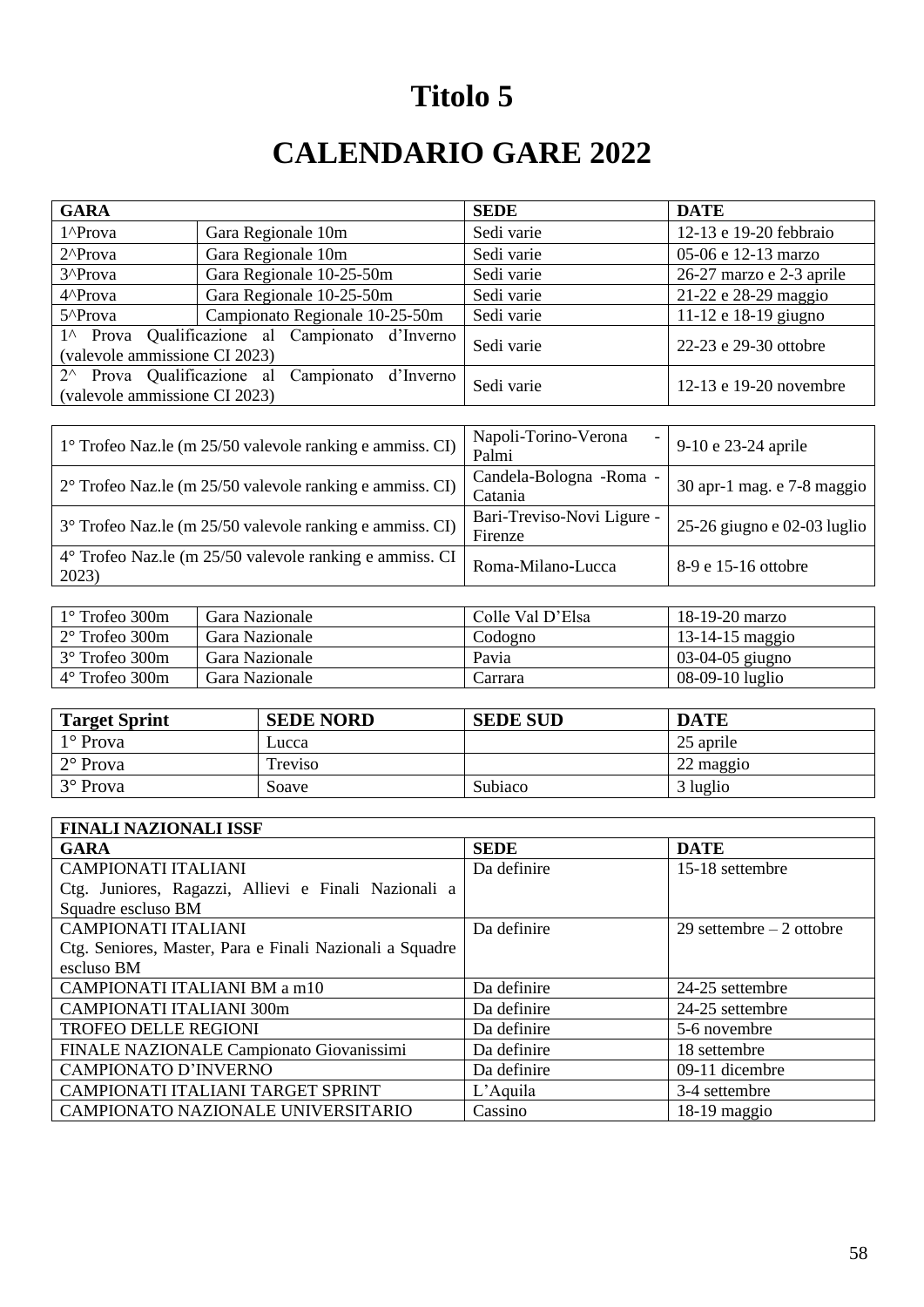|    | <b>GARE UFFICIALI:</b>                                   |                          |
|----|----------------------------------------------------------|--------------------------|
|    | Campionati Sezionali (1 per Sezione);                    | sede e date da stabilire |
| 2. | Campionati Provinciali (1 per Provincia);                | sede e date da stabilire |
| 3. | Fasi comunali e provinciali del Campionato Giovanissimi; | sede e date da stabilire |
| 4. | Gare Zonali militari;                                    | sede e date da stabilire |
| 5. | Campionato Nazionale Interforze indetta dall'Unione;     | sede e date da stabilire |
| 6. | Campionato Italiano Giornalisti;                         | sede e date da stabilire |
| 7. | Campionato Italiano Bancari;                             | sede e date da stabilire |
| 8. | Campionato Nazionale Vigili Urbani                       | sede e date da stabilire |
| 9. | Campionato Veterani dello Sport                          | sede e date da stabilire |

*Le Sezioni TSN che ospitano le gare, almeno 30 giorni prima della data di inizio della manifestazione, devono risultare dotate di impianti agibili e di statuti conformi al modello approvato dal Consiglio Direttivo UITS del 23.04.2015.*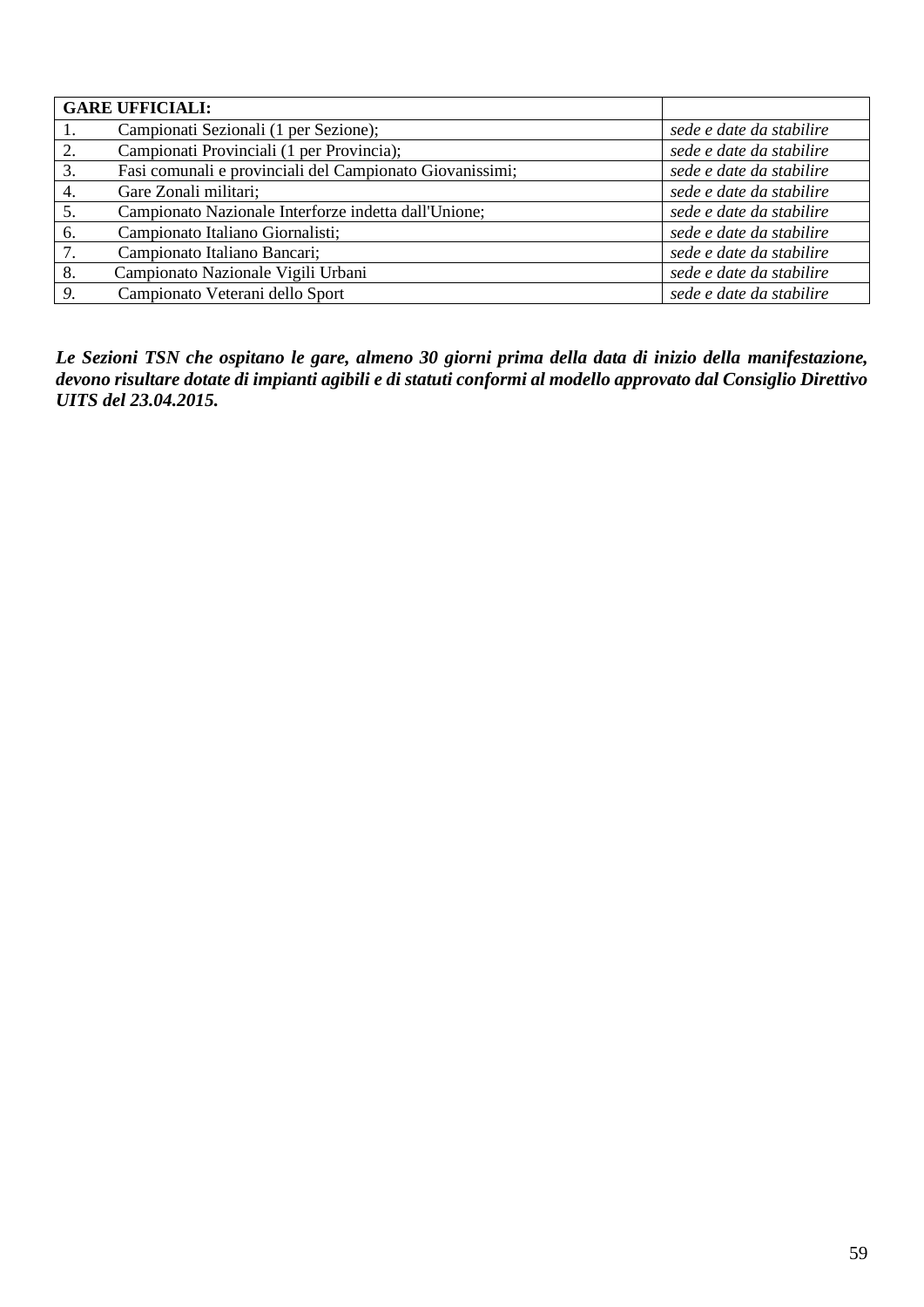## **TABELLA A) -** *Allegato 1)*

|                        | Punteggi di merito - limiti assegnazione |                                 |                                 |                                |                                 |                                |                                 |                                |                                        |
|------------------------|------------------------------------------|---------------------------------|---------------------------------|--------------------------------|---------------------------------|--------------------------------|---------------------------------|--------------------------------|----------------------------------------|
| Arma                   | <b>U</b> omini                           | Donne                           | Juniores<br>$\mathbf U$         | Juniores<br>D                  | Ragazzi                         | Allievi                        | Master U                        | Master D                       | Para                                   |
| AL3P                   | 500                                      | 490                             | 480                             | 480                            | $\equiv$                        | $\equiv$                       | 500                             | 490                            |                                        |
| $ALT$ 60 c             | $(\text{ecc}: 10)$<br>x 2) 550           | $(\text{ecc}: 10)$<br>(x 2) 540 | $(\text{ecc}: 10)$<br>(x 2) 540 | $(\text{ecc}: 10)$<br>x 2) 540 | $\qquad \qquad =$               | $=$                            | $(\text{ecc}: 10)$<br>x 2) 550  | $(\text{ecc}: 10)$<br>x 2) 540 |                                        |
| $\overline{\text{FS}}$ | 500                                      | 490                             | 480                             | 480                            | $=$                             | $=$                            | 500                             | 490                            |                                        |
| CL/CS 3P<br>120c       | $(\text{ecc}:10)$<br>x 2) 1100           | $(\text{ecc}:10)$<br>x 2) 1100  | $=$                             | $\equiv$                       | $\equiv$                        | $\quad \  \  =$                | $=$                             | $\equiv$                       |                                        |
| $CL3P$ 60 $c$          | $(\text{ecc}: 10)$<br>x 2) 530           | $\equiv$                        | $(\text{ecc}: 10)$<br>x 2) 520  | $\equiv$                       | $\equiv$                        | $=$                            | $(\text{ecc}: 10)$<br>x 2) 530  | $\qquad \qquad =\qquad \qquad$ |                                        |
| CS3P <sub>60c</sub>    | $\equiv$                                 | $(\text{ecc}: 10)$<br>x 2) 530  | $\equiv$                        | $(\text{ecc}: 10)$<br>x 2) 520 | $=$                             | $=$                            | $=$                             | $(\text{ecc}: 10)$<br>x 2) 530 |                                        |
| <b>CLT</b>             | $(\text{ecc}: 10)$<br>(x 2) 550          | $\quad =$                       | $(\text{ecc}: 10)$<br>(x 2) 540 | $\equiv$                       | $\equiv$                        | $=$                            | $(\text{ecc}: 10)$<br>(x 2) 550 | $=$                            |                                        |
| <b>CST</b>             | $=$                                      | $(\text{ecc}: 10)$<br>(x 2) 540 | $\equiv$                        | $(\text{ecc}: 10)$<br>x 2) 530 | $\equiv$                        | $\quad \  \  =$                | $\qquad \qquad =$               | $(\text{ecc}: 10)$<br>x 2) 540 |                                        |
| C10 60 c               | $(\text{ecc}: 10)$<br>x 2) 570           | $(\text{ecc}: 10)$<br>x 2) 570  | $(\text{ecc}: 10)$<br>x 2) 560  | $(\text{ecc}: 10)$<br>x 2) 560 | $(\text{ecc}: 10)$<br>(x 2) 550 | $=$                            | $(\text{ecc}: 10)$<br>x 2) 570  | $(\text{ecc}: 10)$<br>x 2) 570 |                                        |
| C1030c                 | $=$                                      | $=$                             | $=$                             | $=$                            | $=$                             | 210                            | $=$                             | $=$                            |                                        |
| C103P                  | $\qquad \qquad =\qquad \qquad$           | $=$                             | $=$                             | $\equiv$                       | $(\text{ecc}: 10)$<br>x 2) 250  | $(\text{ecc}: 10)$<br>x 2) 240 | $=$                             | $\qquad \qquad =\qquad \qquad$ |                                        |
| BM10 60 c              | 490                                      | $=$                             | 450                             | $\equiv$                       | $\equiv$                        |                                | 490                             | $\equiv$                       |                                        |
| BM1040c                | $\equiv$                                 | 300                             | $\equiv$                        | 290                            | 280                             | $\quad =$                      | $=$                             | 300                            |                                        |
| BM10 20 c              | $\equiv$                                 | $=$                             | $\equiv$                        | $\equiv$                       | $\equiv$                        | 100                            | $=$                             | $=$                            |                                        |
| <b>BMM10</b>           | 320                                      | $\equiv$                        | 300                             | $\equiv$                       | $\qquad \qquad =$               | $\equiv$                       | 320                             | $=$                            |                                        |
| PL                     | 470                                      | 470                             | 460                             | 460                            | $\quad \  \  =$                 | $=$                            | 460                             | 460                            |                                        |
| PA                     | 485                                      | 485                             | 470                             | 470                            | $\qquad \qquad =$               | $=$                            | 475                             | 475                            |                                        |
| $\rm PGC$              | 520 (ecc<br>$: 10 \times 2$              | $=$                             | $\equiv$                        | $\equiv$                       | $\equiv$                        | $=$                            | 520 (ecc<br>: $10 \ge 2$        | $\qquad \qquad =$              |                                        |
| Psp                    | 500                                      | 500                             | 490                             | 490                            | $\equiv$                        | $=$                            | 500                             | 500                            |                                        |
| <b>PS</b>              | 510 (ecc<br>: 10x2)                      | $=$                             | 500 (ecc<br>: 10x2)             | $\equiv$                       | $\quad \  \  =$                 | $=$                            | 510 (ecc<br>: 10x2)             | $\equiv$                       |                                        |
| P10 60 c               | (ecc: 10)<br>(x 2) 520                   | $(\text{ecc}: 10)$<br>(x 2) 520 | $(\text{ecc}: 10)$<br>(x 2) 510 | (ecc: 10)<br>x 2) 510          | (ecc: 10)<br>(x 2) 500          | $=$                            | (ecc: 10)<br>(x 2) 520          | (ecc: 10)<br>(x 2) 520         |                                        |
| P10 30 c               | $=$                                      | $=$                             | $=$                             | $=$                            | $\equiv$                        | 180                            | $=$                             | $=$                            |                                        |
| P10Sp                  | $\equiv$                                 | $=$                             | $=$                             | $\equiv$                       | $(\text{ecc}: 10)$<br>x 2) 330  | $(\text{ecc}: 10)$<br>x 2) 320 | $=$                             | $=$                            |                                        |
| P <sub>1</sub>         |                                          |                                 |                                 |                                |                                 |                                |                                 |                                | $(\text{ecc}:$<br>$10 \times 2$<br>510 |
| P2                     |                                          |                                 |                                 |                                |                                 |                                |                                 |                                | $(\text{ecc}:$<br>$10 \times 2$<br>500 |
| P <sub>3</sub>         |                                          |                                 |                                 |                                |                                 |                                |                                 |                                | $(\text{ecc}:$<br>$10 \times 2$<br>500 |
| <b>P4</b>              |                                          |                                 |                                 |                                |                                 |                                |                                 |                                | $(\text{ecc}:$<br>$10 \times 2$<br>480 |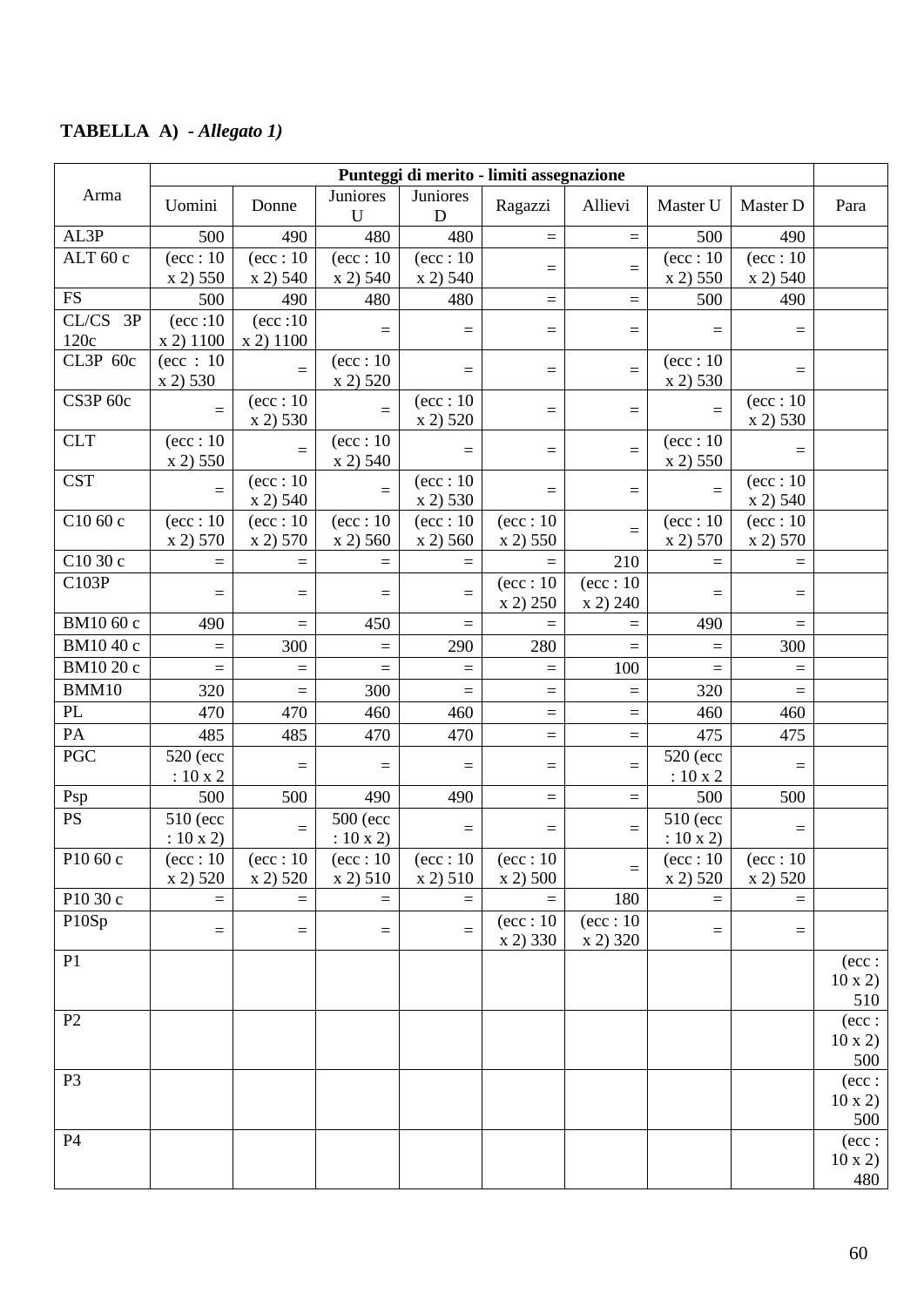| R1             |  |  |  |  | $(\text{ecc}:$<br>$10 \times 2$<br>560                 |
|----------------|--|--|--|--|--------------------------------------------------------|
| R2             |  |  |  |  | $(\text{ecc}:$<br>$10 \times 2$<br>550                 |
| R3             |  |  |  |  | $(\text{ecc}:$<br>$10 \times 2$<br>570                 |
| R4             |  |  |  |  | $(\text{ecc}:$<br>$10 \times 2$<br>560                 |
| R5             |  |  |  |  | $\frac{(\csc:10 \times 2)}{(\csc:10 \times 2)}$<br>570 |
| R6             |  |  |  |  | $(\text{ecc}:$<br>$10 \times 2$<br>540                 |
| $\mathbb{R}^7$ |  |  |  |  | $(\text{ecc}:$<br>$10 \times 2$<br>520                 |
| ${\sf R}8$     |  |  |  |  | $(\mathrm{ecc}:$<br>$\frac{10 \times 2}{520}$          |
| R9             |  |  |  |  | $(\text{ecc}:$<br>$10 \times 2$<br>540                 |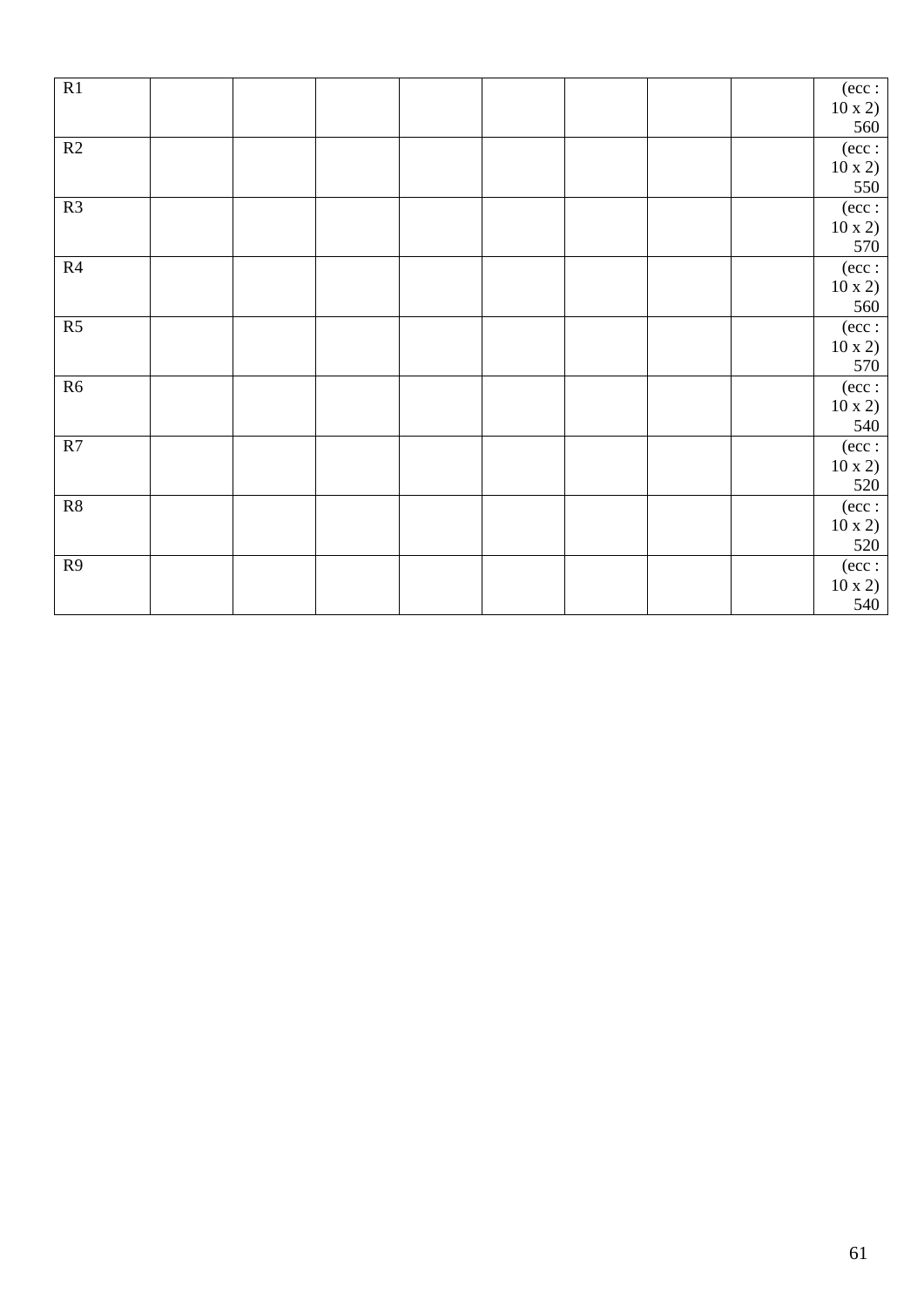## **TABELLA B) -** *Allegato 2)*

|                |                   |          | Punti partecipazione – Limiti assegnazione |                         |                 |                 |             |                 |                 |
|----------------|-------------------|----------|--------------------------------------------|-------------------------|-----------------|-----------------|-------------|-----------------|-----------------|
| Arma           | <b>Uomini</b>     | Donne    | Juniores<br>$\mathbf U$                    | Juniores<br>$\mathbf D$ | Ragazzi         | Allievi         | Master<br>U | Master D        |                 |
| AL3P           | 480               | 470      | Senza<br>limiti                            | Senza<br>limiti         | $\quad =$       | $\equiv$        | 480         | 470             |                 |
| ALT 60c.       | 530               | 520      | Senza<br>limiti                            | Senza<br>limiti         | $\equiv$        | $\equiv$        | 530         | 520             |                 |
| <b>FS</b>      | 480               | 470      | Senza<br>limiti                            | Senza<br>limiti         | $\equiv$        | $=$             | 480         | 470             |                 |
| CL/CS3P<br>120 | 1080              | 1080     | $=$                                        | $=$                     | $\equiv$        | $\equiv$        | $\equiv$    | $\equiv$        |                 |
| <b>CL3P60</b>  | 500               | $\equiv$ | Senza<br>limiti                            | $=$                     | $\equiv$        | $\equiv$        | 500         | $=$             |                 |
| CS3P           | $\equiv$          | 500      | $\qquad \qquad =\qquad$                    | Senza<br>limiti         | $\quad =$       | $=$             | $\equiv$    | 510             |                 |
| <b>CLT</b>     | 530               | $=$      | Senza<br>limiti                            | $=$                     | $\equiv$        | $=$             | 530         | $=$             |                 |
| <b>CST</b>     | $\equiv$          | 520      | $\equiv$                                   | Senza<br>limiti         | $\equiv$        | $=$             | $\equiv$    | 520             |                 |
| C10 60         | 520               | 520      | Senza<br>limiti                            | Senza<br>limiti         | Senza<br>limiti | $\equiv$        | 520         | 520             |                 |
| C10 30         | $\equiv$          | $=$      | $=$                                        | $=$                     | $\equiv$        | Senza<br>limiti | $\equiv$    | $=$             |                 |
| C103P          | $\equiv$          | $=$      | $\equiv$                                   | $=$                     | Senza<br>limiti | Senza<br>limiti | $\equiv$    | $=$             |                 |
| BM10 60        | 470               | $=$      | Senza<br>limiti                            | $=$                     | $\equiv$        | $=$             | 470         | $=$             |                 |
| <b>BM1040</b>  | $\equiv$          | 280      | $=$                                        | Senza<br>limiti         | Senza<br>limiti | $\equiv$        | $\equiv$    | 280             |                 |
| <b>BM1020</b>  | $\qquad \qquad =$ | $=$      | $=$                                        | $=$                     | $\equiv$        | Senza<br>limiti | $=$         | $=$             |                 |
| <b>BMM10</b>   | 300               | $\equiv$ | Senza<br>limiti                            | $\equiv$                | $\equiv$        | $\equiv$        | 300         | $=$             |                 |
| PL             | 460               | 460      | Senza<br>limiti                            | Senza<br>limiti         | $\quad =$       | $=$             | 460         | 460             |                 |
| PA             | 470               | 470      | Senza<br>limiti                            | Senza<br>limiti         | $\equiv$        | $\equiv$        | 470         | 470             |                 |
| <b>PGC</b>     | 480               | $\equiv$ | $\equiv$                                   | $\equiv$                | $\equiv$        | $\equiv$        | 480         | $\equiv$        |                 |
| PSp            | 480               | 480      | Senza<br>limiti                            | Senza<br>limiti         | $\equiv$        | $\equiv$        | 480         | 480             |                 |
| <b>PS</b>      | 470               | Ξ,       | Senza<br>limiti                            | $=$                     | $\equiv$        | $\equiv$        | 470         | $=$             |                 |
| P10 60         | 480               | 480      | Senza<br>limiti                            | Senza<br>limiti         | Senza<br>limiti | $=$             | 480         | 480             |                 |
| P10 30         | $\equiv$          | $=$      | $\equiv$                                   | $=$                     | $\equiv$        | Senza<br>limiti | $\equiv$    | $=$             |                 |
| P10 Sp         | $\equiv$          | $\equiv$ | $\equiv$                                   | $\equiv$                | Senza<br>limiti | Senza<br>limiti | $\equiv$    | $\quad \  \  =$ |                 |
| P1             |                   |          |                                            |                         |                 |                 |             |                 | Senza<br>limiti |
| P2             |                   |          |                                            |                         |                 |                 |             |                 | Senza<br>limiti |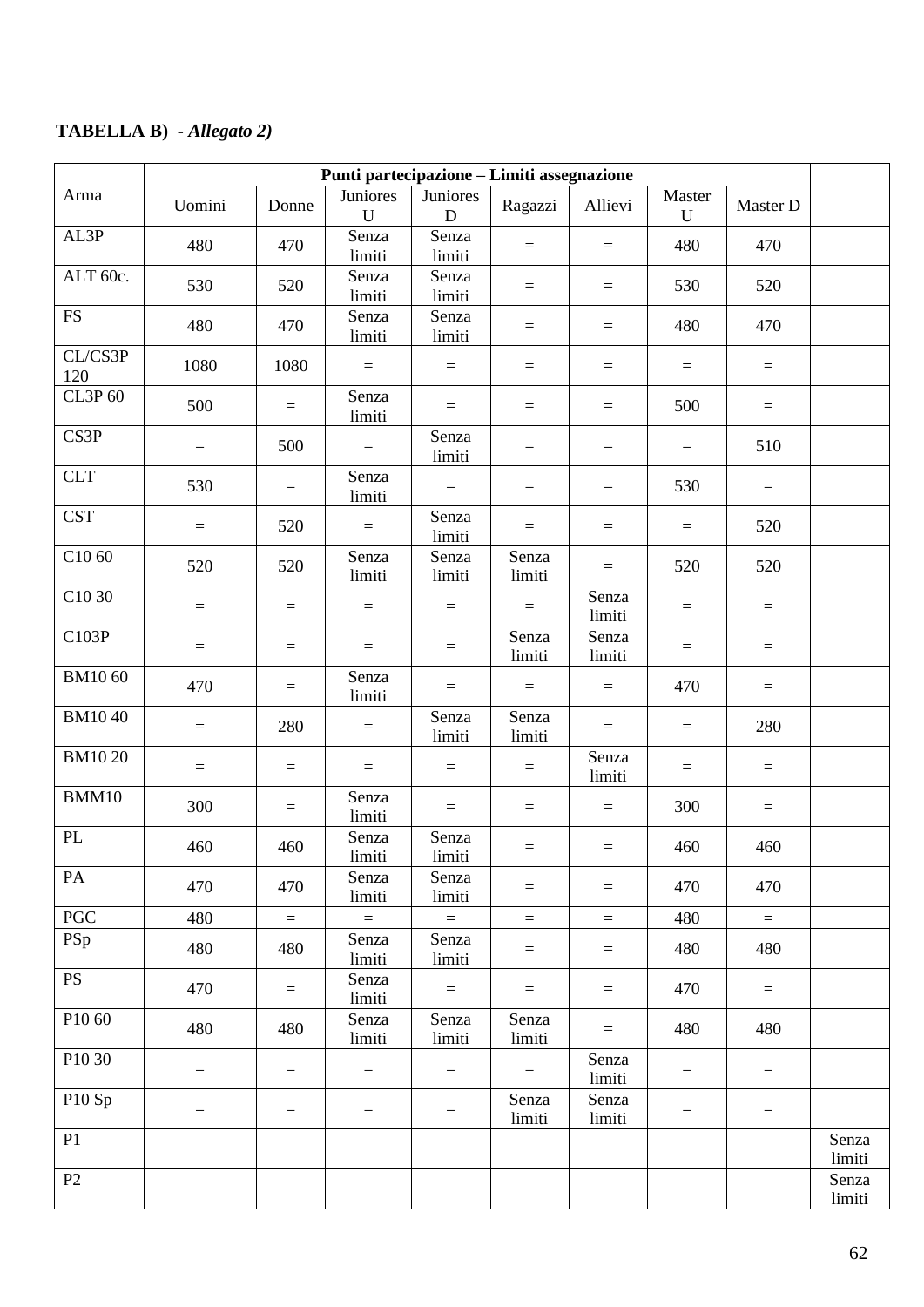| $\mathbf{P}3$  |  |  |  |  | Senza  |
|----------------|--|--|--|--|--------|
|                |  |  |  |  | limiti |
| P4             |  |  |  |  | Senza  |
|                |  |  |  |  | limiti |
| $\mathbb{R}1$  |  |  |  |  | Senza  |
|                |  |  |  |  | limiti |
| R2             |  |  |  |  | Senza  |
|                |  |  |  |  | limiti |
| R3             |  |  |  |  | Senza  |
|                |  |  |  |  | limiti |
| R4             |  |  |  |  | Senza  |
|                |  |  |  |  | limiti |
| R5             |  |  |  |  | Senza  |
|                |  |  |  |  | limiti |
| R6             |  |  |  |  | Senza  |
|                |  |  |  |  | limiti |
| R7             |  |  |  |  | Senza  |
|                |  |  |  |  | limiti |
| ${\sf R8}$     |  |  |  |  | Senza  |
|                |  |  |  |  | limiti |
| R <sub>9</sub> |  |  |  |  | Senza  |
|                |  |  |  |  | limiti |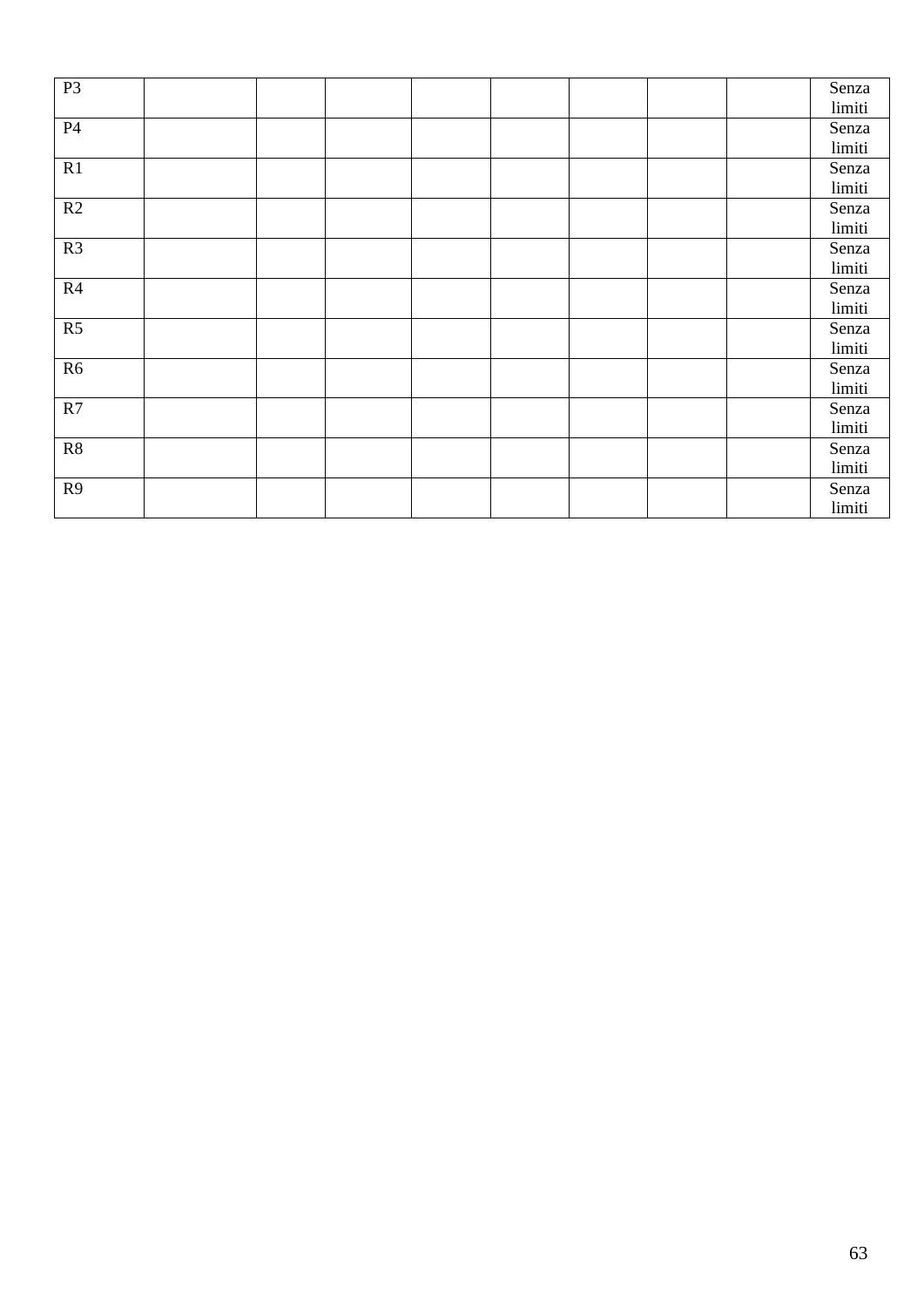## **GRUPPI DI MERITO – LIMITI DI SEPARAZIONE – ANNO 2022**

#### **CATEGORIA UOMINI**

| Categoria     | <b>Totale Gruppi</b> | <b>Super A</b> | <b>Gruppo A</b> | <b>Gruppo B</b> | <b>Gruppo C</b> |
|---------------|----------------------|----------------|-----------------|-----------------|-----------------|
| AL3P          | Unico                | $=$            | $=$             | $=$             | $=$             |
| <b>ALT 60</b> | Unico                | $=$            | $=$             | $=$             | $=$             |
| <b>CL3P</b>   | 3                    | >572           | $>540-572$      | $\leq$ o=540    | $=$             |
| <b>CLT</b>    | 4                    | >590           | $>580-590$      | $>570-580$      | $\le$ = 570     |
| <b>C10</b>    | 4                    | > 617,0        | $> 595,0-617,0$ | $> 575,0-595,0$ | $\le$ = 575,0   |
| <b>BM10</b>   | Unico                | $=$            | =               | $=$             | $=$             |
| <b>BMM10</b>  | Unico                | $=$            | $=$             | $=$             | $=$             |
| PL            | 4                    | >550           | $>525-550$      | $>510-525$      | $o=510$         |
| <b>PA</b>     | 3                    | >565           | $>530-565$      | $<0=530$        | $=$             |
| <b>PGC</b>    | 2                    | $=$            | $>0 = 560$      | < 560           | $=$             |
| Psp           | 2                    | $=$            | >560            | $\le$ = 560     | $=$             |
| <b>PS</b>     | 3                    | $=$            | >545            | $>520-545$      | $<0=520$        |
| <b>P10</b>    | 4                    | >573           | $>560-573$      | $>545-560$      | $0=545$         |

#### **CATEGORIA DONNE**

| Categoria     | <b>Totale Gruppi</b> | <b>Super A</b> | <b>Gruppo A</b> | <b>Gruppo B</b> | <b>Gruppo C</b> |
|---------------|----------------------|----------------|-----------------|-----------------|-----------------|
| <b>AL3P</b>   | Unico                | $=$            | $=$             | $=$             | =               |
| <b>ALT 60</b> | Unico                | $=$            | $=$             | $=$             | $=$             |
| <b>CS3P</b>   |                      | >567           | $>540-567$      | $\leq$ o=540    | $=$             |
| <b>CST</b>    |                      | >585           | $>570-585$      | $0=570$         | $=$             |
| C10           |                      | >616,0         | $>616,0-585,0$  | $\le$ = 585,0   | $=$             |
| <b>BM10</b>   | Unico                | $=$            | $=$             | $=$             | $=$             |
| <b>Psp</b>    |                      | >571           | $>550-571$      | $0=550$         | $=$             |
| <b>P10</b>    |                      | >566           | $>550-566$      | $0=550$         | =               |

#### **CATEGORIA OPEN**

| <b>Categoria</b> | <b>Totale</b><br>Gruppi | Super<br>A | fruppo<br>Ð              | Gruppo B | Gruppo C                                             |  |
|------------------|-------------------------|------------|--------------------------|----------|------------------------------------------------------|--|
| FS               | Unico                   | $=$        | $\overline{\phantom{0}}$ | __<br>_  | $\overline{\phantom{0}}$<br>$\overline{\phantom{0}}$ |  |

**Le Categorie JUNIORES UOMINI, JUNIORES DONNE e MASTER UOMINI non sono suddivise in Gruppi di Merito ma in Fasce di Età, secondo quanto di seguito riportato:**

#### **JUNIORES UOMINI E DONNE**

- A) **Junior 1**: appartengono coloro che, nell'anno di riferimento, compiono il 19° e il 20° anno di età.
- B) **Junior 2**: appartengono coloro che, nell' anno di riferimento, compiono il 16°, 17° e 18° anno di età.

La suddivisione è valida per tutte le specialità d'arma, fatta eccezione per l'AL3P, ALT, il BM10, il BMM10 (solo JU) dove v'è gruppo unico

#### **MASTER UOMINI**

A) **Gran Master:** appartengono i nati a partire dal 1° giorno dell'anno in cui compiono i 61 anni di età;

B) **Master:** appartengono i nati nel periodo compreso dal 1° giorno dell'anno in cui compiono i 50 anni e la fine di quello in cui compiono il 60° anno di età;

La suddivisione è valida per le sole specialità di CL3P, CLT, C10, PL, PA, PGC, PSp, PS e P10. Per tutte le altre specialità il gruppo è unico.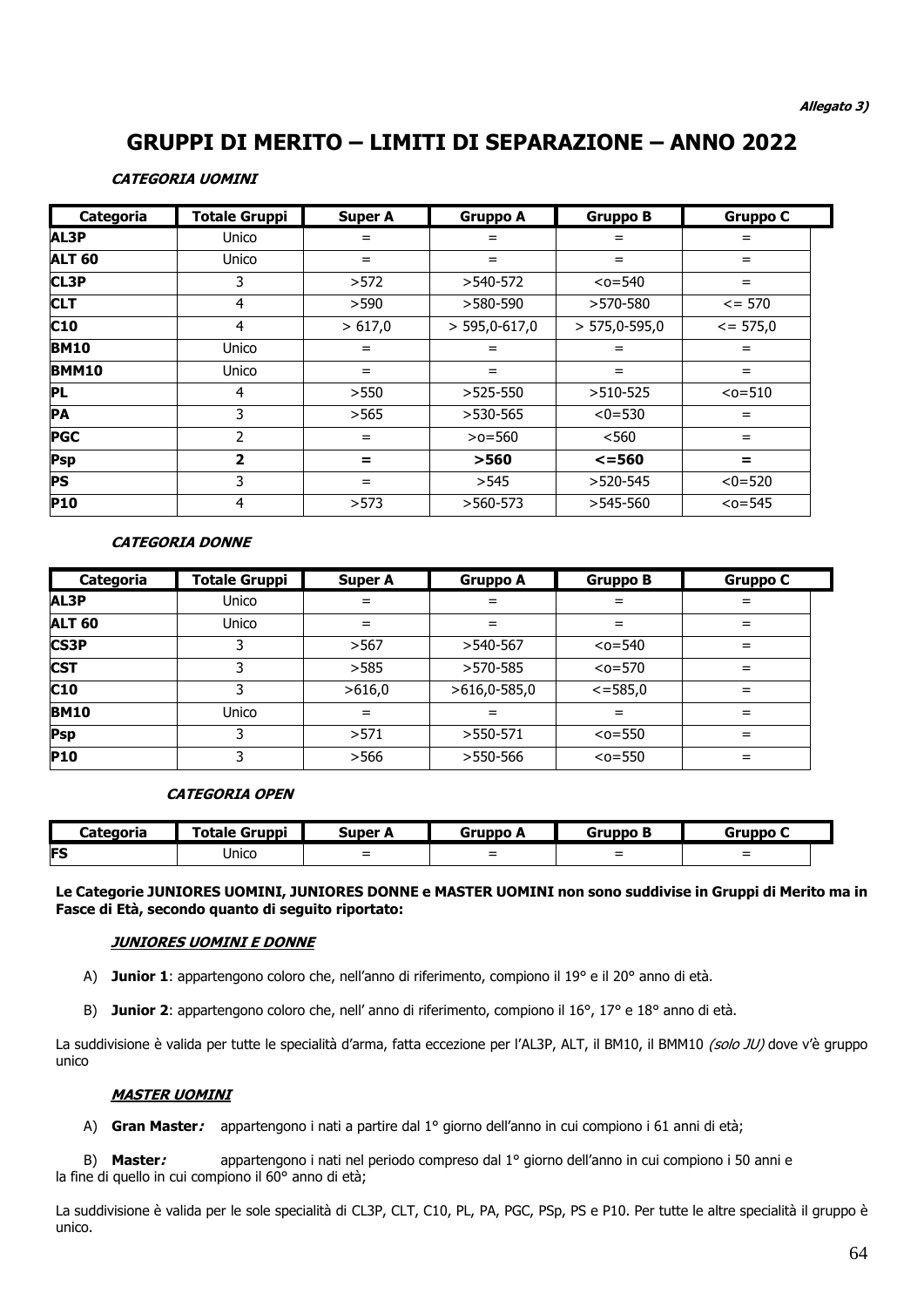**Allegato 4)**

### **SPECIFICHE TECNICHE SPECIALITA' – P10Sp 40 COLPI (20+20) - RISERVATA ALLA CATEGORIA RAGAZZI** *ed ALLIEVI* **- (Allegato al PSF 2022)**

La nuova specialità si propone di avviare il giovane atleta alle specialità a 25 metri introducendolo gradualmente alla cadenza di gara, ai comandi ed alla visione di mira del bersaglio di celere. Molto semplicemente la specialità si articola in due parti: una di mirato ed una di celere.

#### **Categoria Ragazzi ed Allievi P10 20+20**

Mirato

5 colpi di prova da eseguire in 5 minuti seguite da 20 colpi da eseguire in 20 minuti

Celere

5 colpi di prova e 20 di gara da eseguire con i consueti comandi di Finale Olimpica ma con alcune variazioni specificate nella seguente procedura:

Bersagli in carta:

"PER IL PROSSIMO COLPO DI TIRO CELERE.......CARICATE!" dopo circa 5 secondi "ATTENZIONE! 3 2 1 START"

Al comando start l'arma deve essere impugnata e appoggiata al bancone (a differenza della finale Olimpica dove si può cominciare l'alzata) ed ha 7 (sette) secondi per sparare un colpo. Dopo 7 secondi segue un comando "STOP"

**Se il bersaglio è di carta** ogni 5 colpi segue il comando: "SOSTITUIRE I BERSAGLI" **Se il bersaglio è elettronico** ogni 5 colpi segue il comando: "2 MINUTI DI PAUSA"

Impianto gira sagome a tempo: "PER IL PROSSIMO COLPO DI TIRO CELERE.......CARICATE!" dopo circa 5 secondi "ATTENZIONE! (e si chiudono le sagome) 3 2 1 START" dopo 7 secondi i bersagli ruoteranno per l'esposizione. Al termine dei *7* secondi i bersagli ruoteranno per la chiusura. Ogni 5 colpi: "STOP, POGGIARE LE ARMI SCARICHE SUL PANCONE" I commissari andranno a dichiarare i punteggi ottenuti ed a sostituire i bersagli.

Procedure comuni

Al comando start l'arma deve essere impugnata e appoggiata al bancone (a differenza della finale Olimpica dove si può cominciare l'alzata) ed ha *7* secondi per sparare un colpo.

Ogni colpo sparato dopo il comando "STOP" è da considerarsi "0"

Nel dubbio assegnare sempre il colpo a favore dell'atleta: assegnare il colpo nullo solo nel palese fuori tempo. Nel caso dell'uso di bersagli elettronici con controllo automatico del tempo o impianto girasagome il dubbio non sussiste.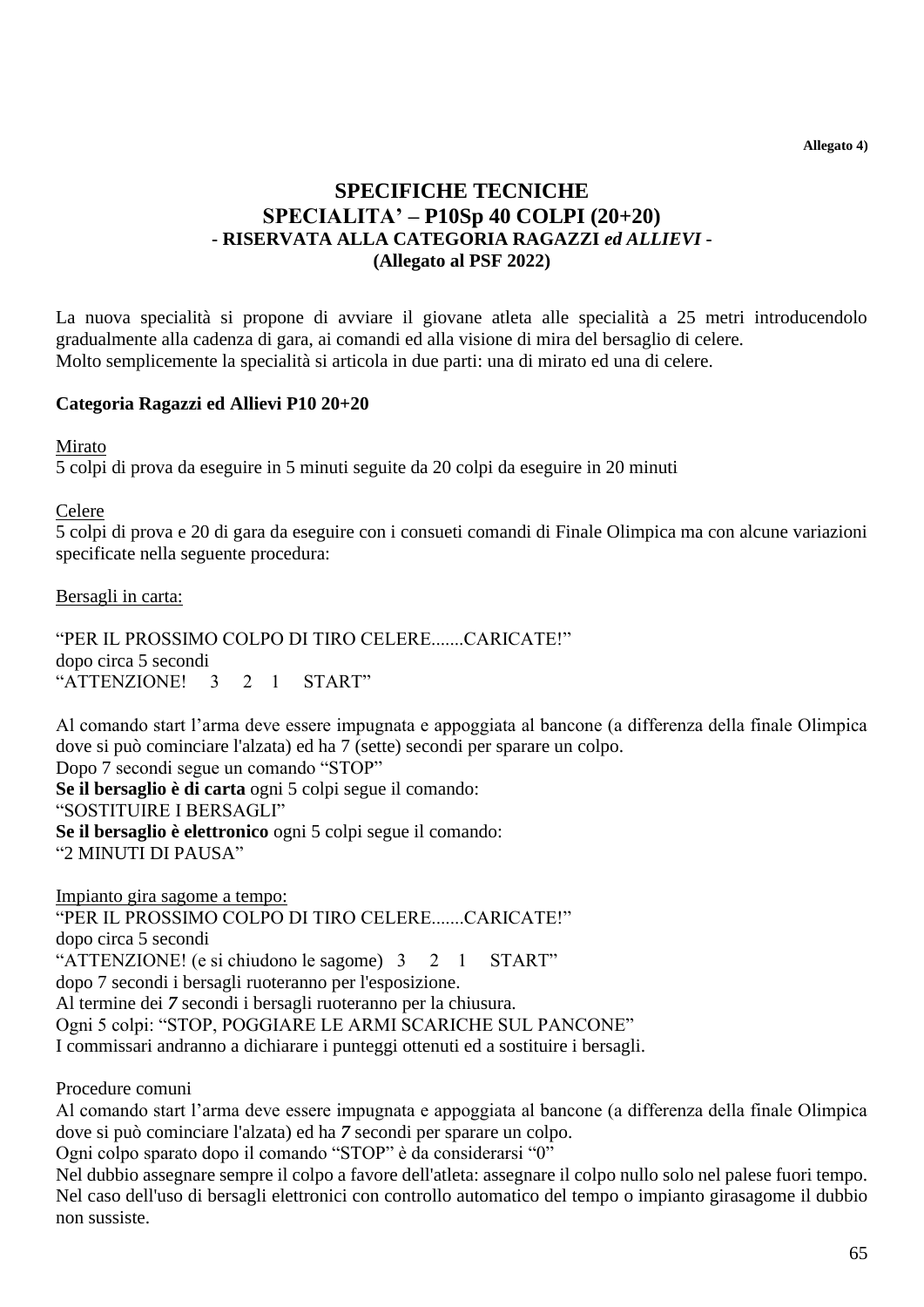#### Bersagli

Bersaglio classico di P10 per la ripresa di precisione e Bersaglio di tiro celere a 10 metri (prodotto già dalle ditte di bersagli) per la ripresa di celere. Le dimensioni sono quelle riportate nell'allegato.

#### Caratteristiche dell'impianto

Non necessitano attrezzature diverse da quelle già presenti in uno stand a 10 metri. Si possono usare bersagli elettronici od impianti girasagome ove posseduti dalla Sezione ospitante.

#### Armi

Si usano normali P10 a regolamento ISSF

#### Avvertenze

Si consiglia di effettuare turni con un massimo di 5 o 6 tiratori in modo da avere un commissario ogni tiratore per il fuori tempo massimo (ove non presenti impianti automatici).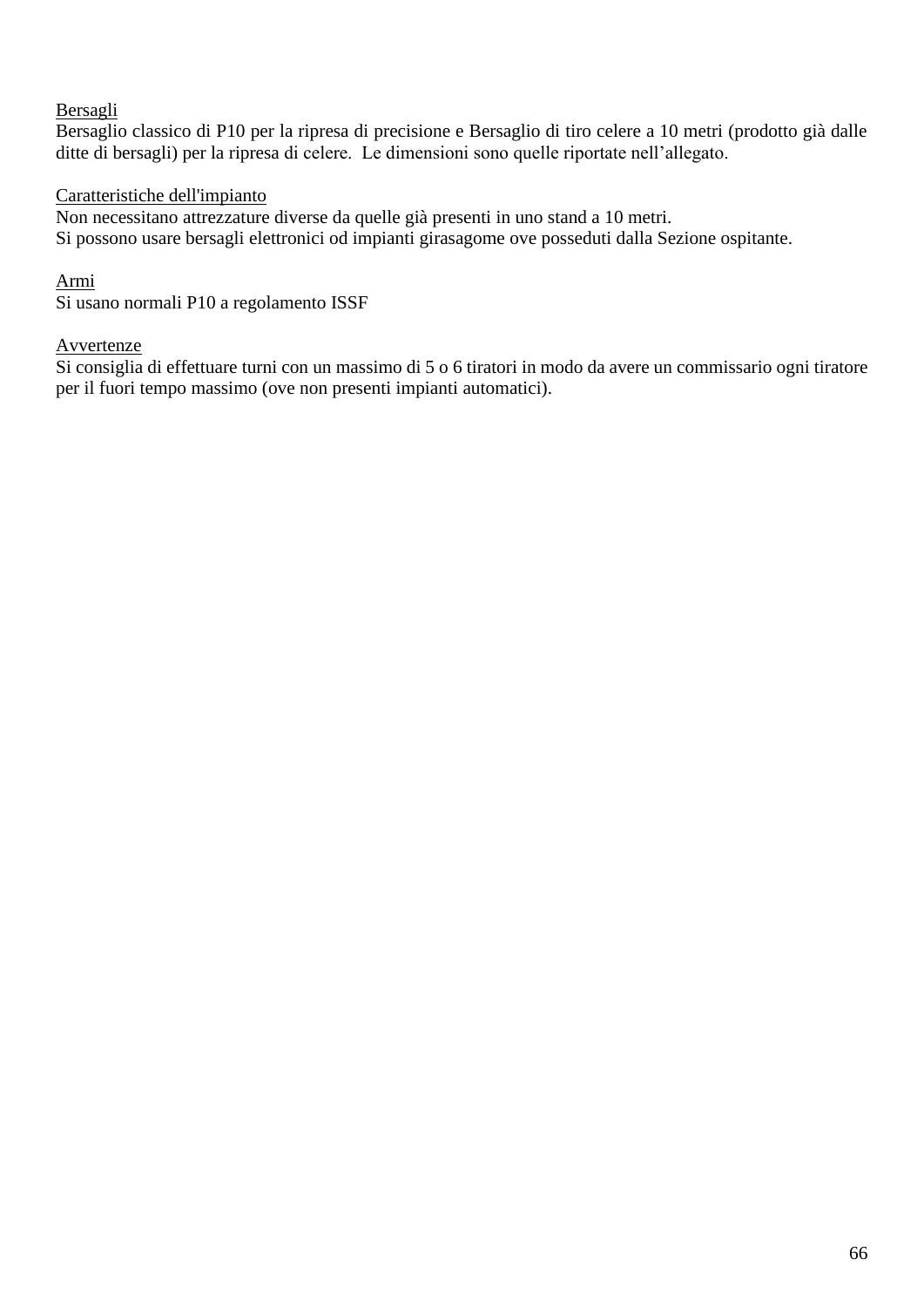#### **Allegato 5)**

### **SPECIFICHE TECNICHE SPECIALITA' – C103P 30 COLPI (10G+10T+10P) - RISERVATA ALLE CATEGORIE RAGAZZI** *ed ALLIEVI* **- (Allegato al PSF 2022)**

#### **- Generalità -**

La specialità viene istituita per consentire alla categoria Ragazzi ed Allievi di avvicinarsi in maniera graduale alla carabina delle tre posizioni a mt. 50 che può essere usata ufficialmente in gara a partire dalla categoria Juniores. La carabina tre posizioni è una specialità olimpica molto tecnica che non trova eccessivi consensi poiché impegnativa, difficile ed anche faticosa. Sono sicuramente queste le cause principali, ma ve ne sono anche altre di rilievo, che non consentono un avvicinamento alla pratica da parte dei giovani. Da qui l'immissione nel circuito federale della nuova specialità che servirà come iniziazione ad una pratica che, da qualche tempo a questa parte, sta dando tante soddisfazioni a livello internazionale e tante altre ne può dare ancora se vengono messi i giusti presupposti.

#### **- Procedure e Regole Di Gara – Specifiche Tecniche -**

Valgono le stesse regole e procedure di gara, nonché le stesse specifiche tecniche per le armi ed accessori previste dal vigente RTF per la carabina a mt. 10 e per quella delle 3 posizioni 60 colpi con le seguenti varianti:

| - TEMPO DI PREP. E PROVA:     | 15 minuti;                                                            |
|-------------------------------|-----------------------------------------------------------------------|
| - TEMPO DI GARA:              | 1 ora e 30 minuti su bersagli cartacei, 1 ora e 15 minuti su bersagli |
|                               | elettronici;                                                          |
| - COLPI DI GARA:              | 30 di cui 10 in Ginocchio; 10 a terra; 10 in Piedi;                   |
| - VALUTAZIONE DEI COLPI:      | a numeri interi;                                                      |
| - NUMERO DI COLPI A BESAGLIO: | $1 \text{ (uno)}$ ;                                                   |
| - NUMERO COLPI DI PROVA:      | illimitati in tutte e tre le posizioni;                               |
| - BERSAGLI DI GARA:           | da usare quelli della carabina a mt. 10;                              |
|                               | I bersagli cartacei saranno sostituiti ad ogni colpo dai Commissari   |
|                               | di Tiro.                                                              |
| - BERSAGLI DI PROVA:          | 3 per ogni posizione;                                                 |
| - IMPIANTI:                   | Gli stessi dell'attività a mt. 10;                                    |

Per le gare Federali di qualificazione ai Campionati Italiani, qualora vi sia la necessità di oltrepassare la linea di fuoco durante la competizione, è consentito adottare i seguenti tempi e procedura di gara:

| - TEMPI DI E PROCEDURA DI GARA: |                        | Posizione ginocchio: 15 minuti di Prova, 20 minuti di Gara; |
|---------------------------------|------------------------|-------------------------------------------------------------|
|                                 | Sistemazione banconi * |                                                             |
|                                 |                        | 1° Cambio posizione**: 7 minuti per sistemare l'arma;       |
|                                 |                        | Posizione terra: 25 minuti complessivi di Prova e Gara;     |
|                                 | Sistemazione banconi   |                                                             |
|                                 |                        | 2° Cambio posizione**: 9 minuti per sistemare l'arma;       |
|                                 |                        | Posizione in piedi: 30 minuti complessivi di Prova e Gara;  |

\* al termine delle serie di ogni posizione, si effettuerà la seguente procedura:

a. il tiratore inserirà la bandierina di sicurezza nella carabina posandola successivamente sul tavolo, senza più poter effettuare alcuna manovra sull'arma, e si posizionerà dietro il bancone;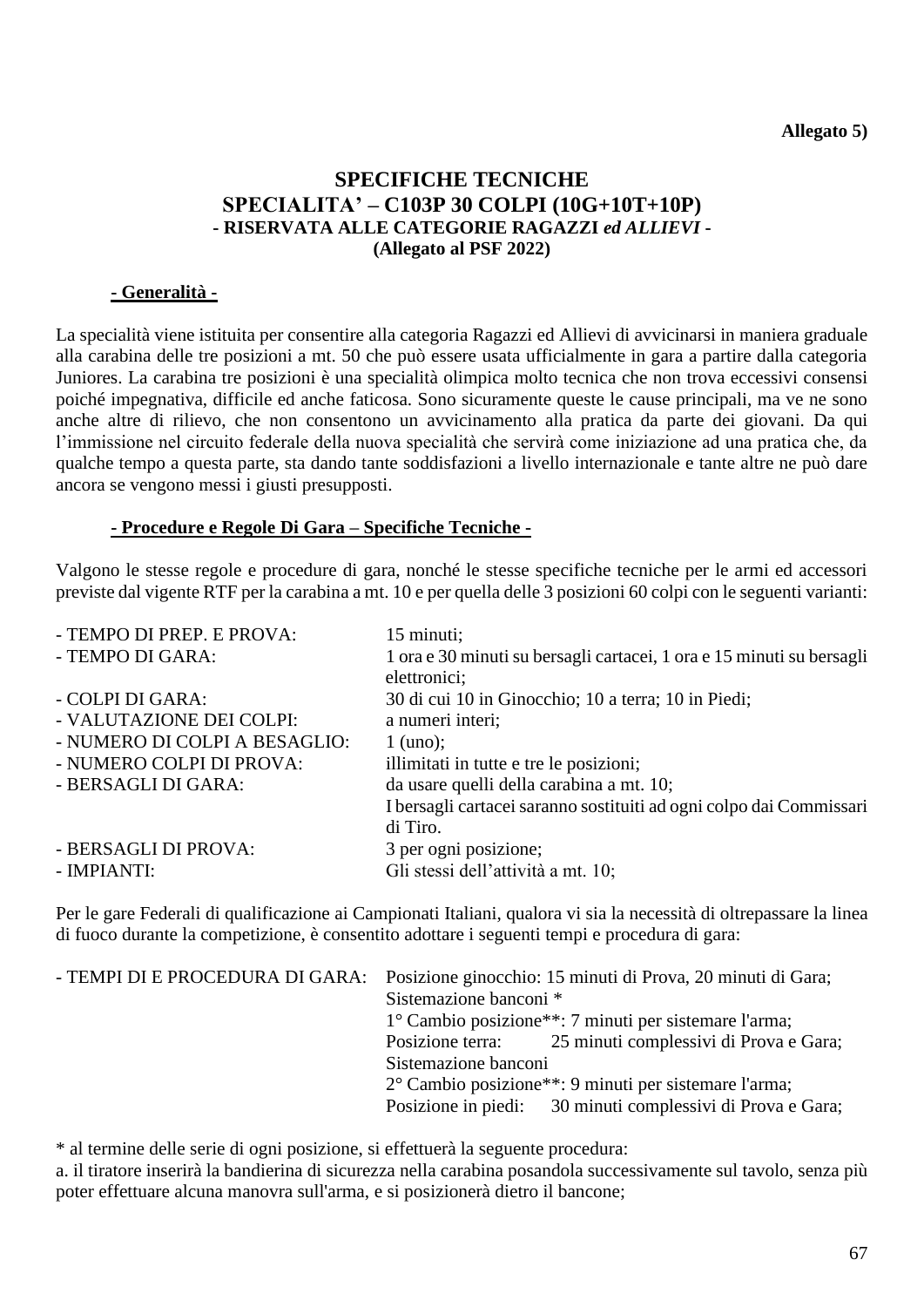b. terminato il tempo delle serie di ogni posizione o prima dello scadere se tutti i tiratori hanno finito, verrà dato dal direttore di tiro, comando "STOP";

c. sulle linee accederà il personale per sistemare i banconi;

d. una volta che i banconi saranno sistemati il direttore di tiro a 10 metri, darà il

comando "CAMBIO POSIZIONE" e da quel momento inizia il tempo di cambio (7 o 9 minuti).

\*\* successivamente alla sistemazione dei banconi, durante tempo del cambio posizione è consentito l'accesso di una sola persona in ausilio al tiratore.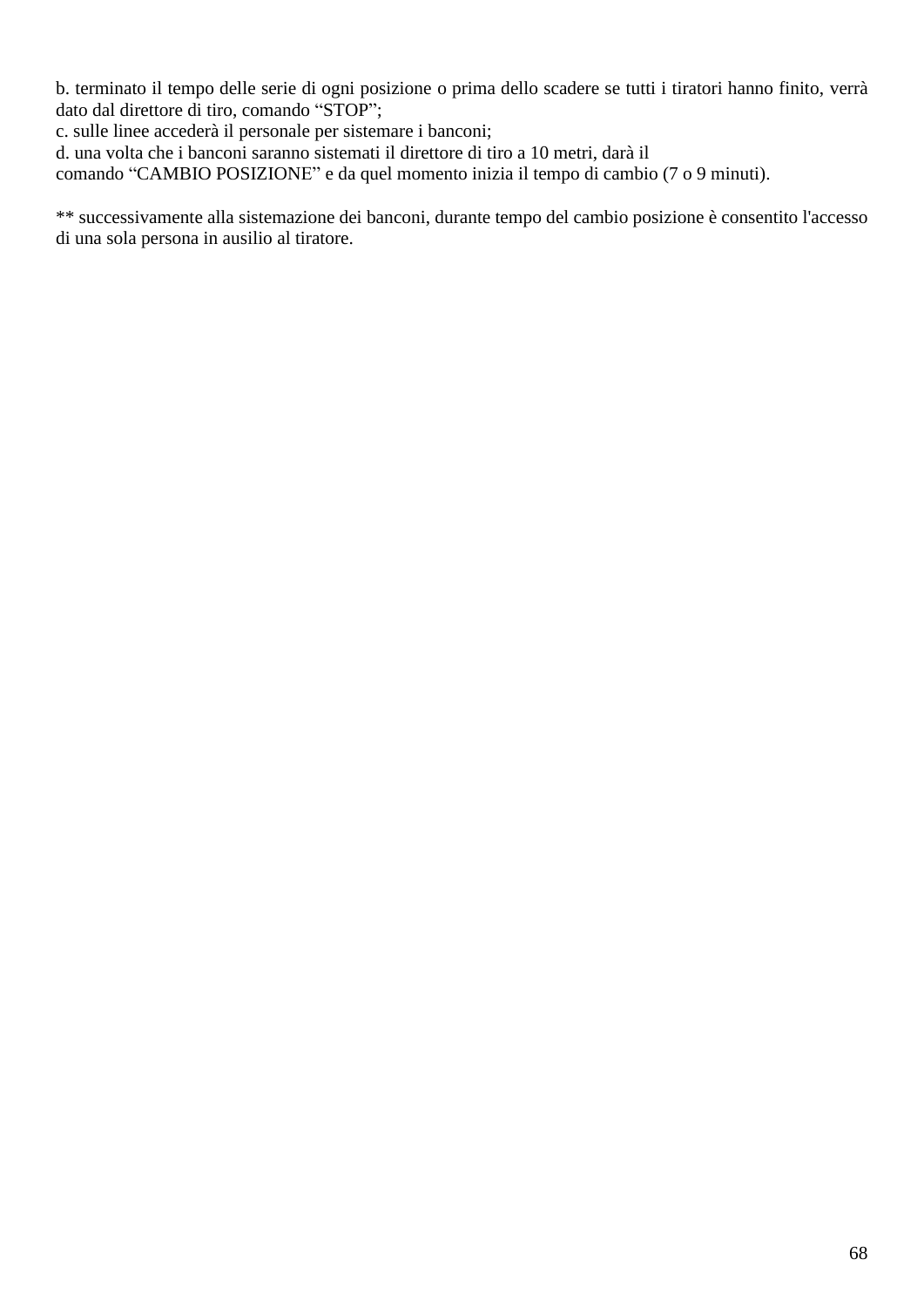## **CAMPIONATO GIOVANISSIMI 2022 REGOLAMENTO PER LA RIPARTIZIONE DEL MONTEPREMI**

Il Montepremi di  $\epsilon$ . 30.000, da ripartirsi tra le Sezioni, è così articolato:

- A) €. *4.000,00* da suddividere in parti uguali tra le Sezioni che partecipano almeno ad una fase esclusa quella comunale;
- B) €. *11.000,00* da suddividere in parti uguali tra il numero degli atleti che prendono parte alla fase regionale. Il premio è assegnato alle Sezioni.
- C) €. *12.000,00* da suddividere in parti uguali tra il numero degli atleti che

prendono parte alla fase nazionale. Il premio è assegnato alle Sezioni.

- D) €. *3.000,00* da ripartirsi tra gli atleti premiati nelle seguenti misure:
	- 1° Classificato: €. *300,00*; 2° Classificato: €. *200,00*; 3° Classificato: €. *100,00*;

Il premio è assegnato sempre alle Sezione di appartenenza degli atleti.

Eventuali residui dei premi contemplati alla lettera D), non utilizzati per intero a causa di mancate partecipazioni, sono riversati in quelli previsti alla lettera B).

Ai fini dell'erogazione del Premio, saranno utilizzati esclusivamente i dati che risultano dal Programma Gestionale della UITS, con il quale dovranno essere gestite le gare, come previsto al Titolo I, Articolo 13, comma 1, del PSF 2022.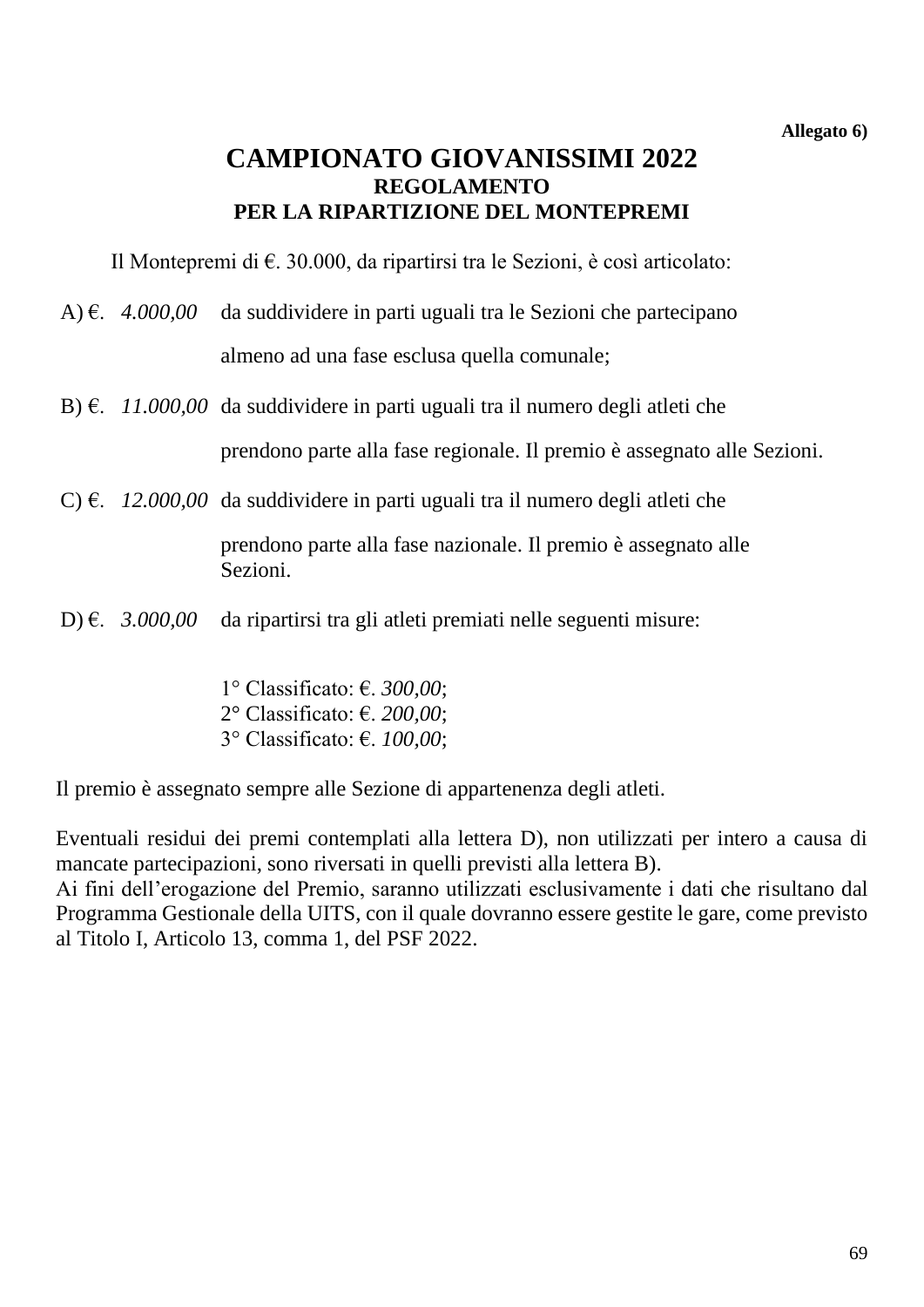**Allegato 7)**

## **PREMI 2022 PER LA PARTECIPAZIONE DI SQUADRA ED INDIVIDUALE NELLE SPECIALITA' OLIMPICHE DI PA JU – PSp JD - CL3P JU - CS3P JD – C10 JU – C10 JD – P10 JU – P10 JD**

L'istituzione di premi per le attività di squadra ed individuali per le specialità di PA JU – PSp JD - CL3P JU, CS3P JD**,** C10 JU, C10 JD, P10 JU e P10 JD ha lo scopo di incentivare, tra i giovani, la pratica di quelle specialità di tiro dove l'Italia ha avuto e continua ad avere una grande tradizione, portatrice anche di straordinarie e meritate medaglie olimpiche.

Il premio è fissato in **€ 40.000** per ognuna delle specialità ed è da ripartirsi per le attività di squadra riferite alla **graduatoria di ammissione ai campionati italiani a squadre (punto 1) ed alla classifica dei Campionati Italiani Juniores a squadre (punto 2)**, nonché all'attività individuale della sola finale dei Campionati Italiani. La ripartizione degli incentivi tiene conto sia della semplice partecipazione in sé alle gare del CIS che della qualità delle prestazioni a tutti i livelli ed è così attuata per ogni specialità:

#### 1) GRADUATORIA **AMMISSIONE** C.I. A SQUADRE:

| a) alle prime quattro squadre classificate       | $\epsilon$ 3.000 cd |
|--------------------------------------------------|---------------------|
| b) dalla quinta alla ottava squadra classificata | $\epsilon$ 2.400 cd |

**Questi contributi saranno erogati solo se le squadre, qualora ammesse, partecipano complete di tutti i loro componenti ai Campionati Italiani** 

|  | 2) CAMPIONATI ITALIANI SQUADRE (finali): |  |
|--|------------------------------------------|--|
|--|------------------------------------------|--|

| a) prima classificata                        | € | 3.000 cd           |
|----------------------------------------------|---|--------------------|
| b) seconda classificata                      | € | 2.400 cd           |
| c) terza classificata                        | € | 2.000 cd           |
| d) dalla quarta alla ottava                  | € | 800 cd             |
| 3) CAMPIONATI ITALIANI INDIVIDUALI (finali): |   |                    |
| (premio sempre assegnato alle sezioni)       |   |                    |
| a) $1^\circ$ classificato                    | € | 2.800 cd           |
| b) $2^{\circ}$ classificato                  | € | $2.400 \text{ cd}$ |

|  | b) 2° classificato |  |
|--|--------------------|--|
|--|--------------------|--|

c)  $3^{\circ}$  classificato  $\epsilon$  **1.800 cd** 

**I premi, sia individuali che di squadra, saranno sempre assegnati alla Sezione purché siano rispettate le seguenti condizioni:**

- **Per le specialità a 10m la Sezione deve aver partecipato ad ognuna delle 5 gare regionali federali e alle 2 gare di qualificazione al Campionato d'Inverno dell'anno in corso nella specialità in cui concorre al premio con almeno 3 atleti;**
- **Per le specialità a m.25 e m50 la Sezione deve aver partecipato nella specialità in cui concorre al premio, con almeno 3 atleti ad ognuna delle 3 gare regionali federali (3, 4 e 5) e ad almeno due Trofei Nazionali Ranking dell'anno in corso sempre con almeno 3 atleti che è il numero minimo per formare una squadra.**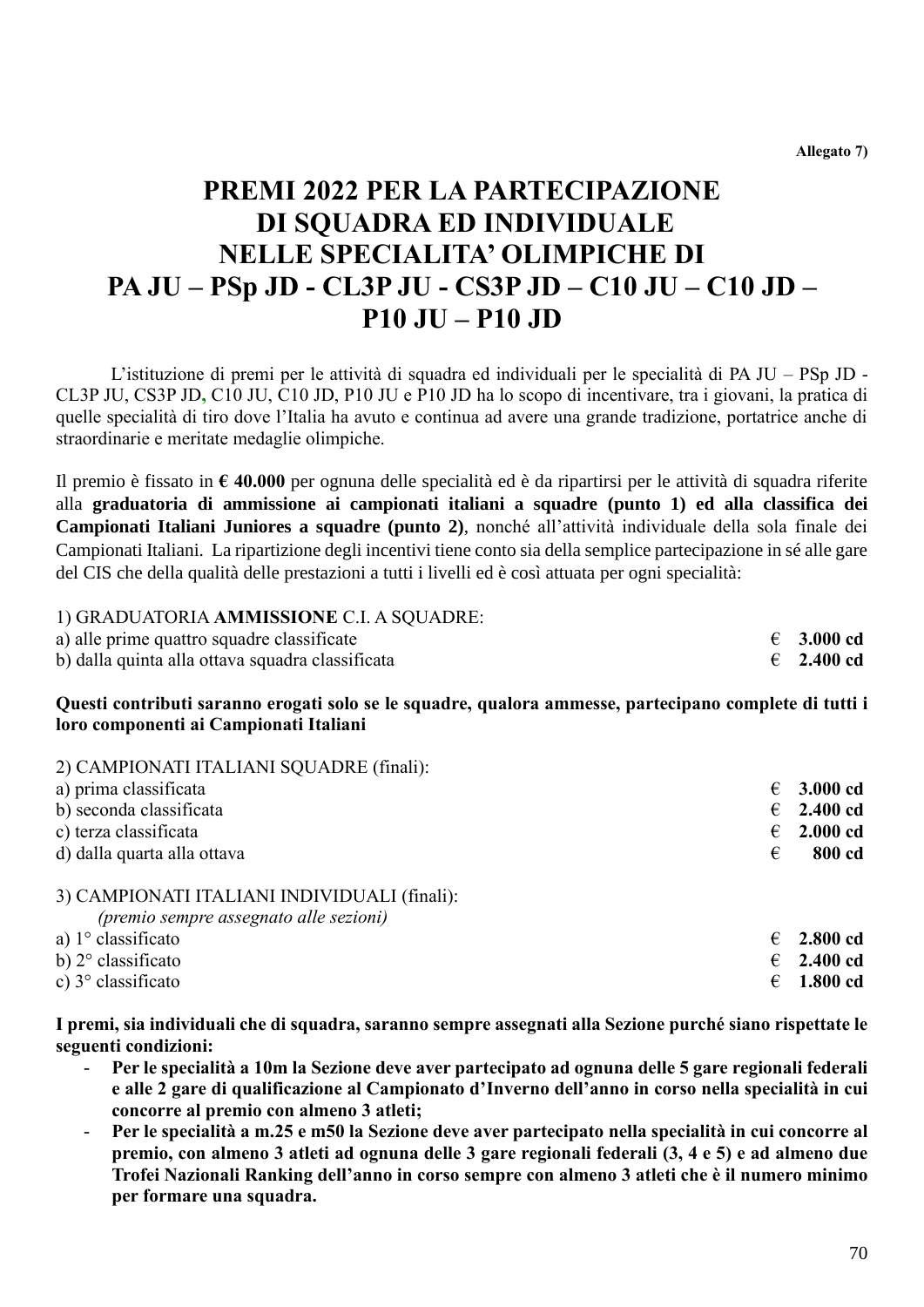**Allegato 8)**

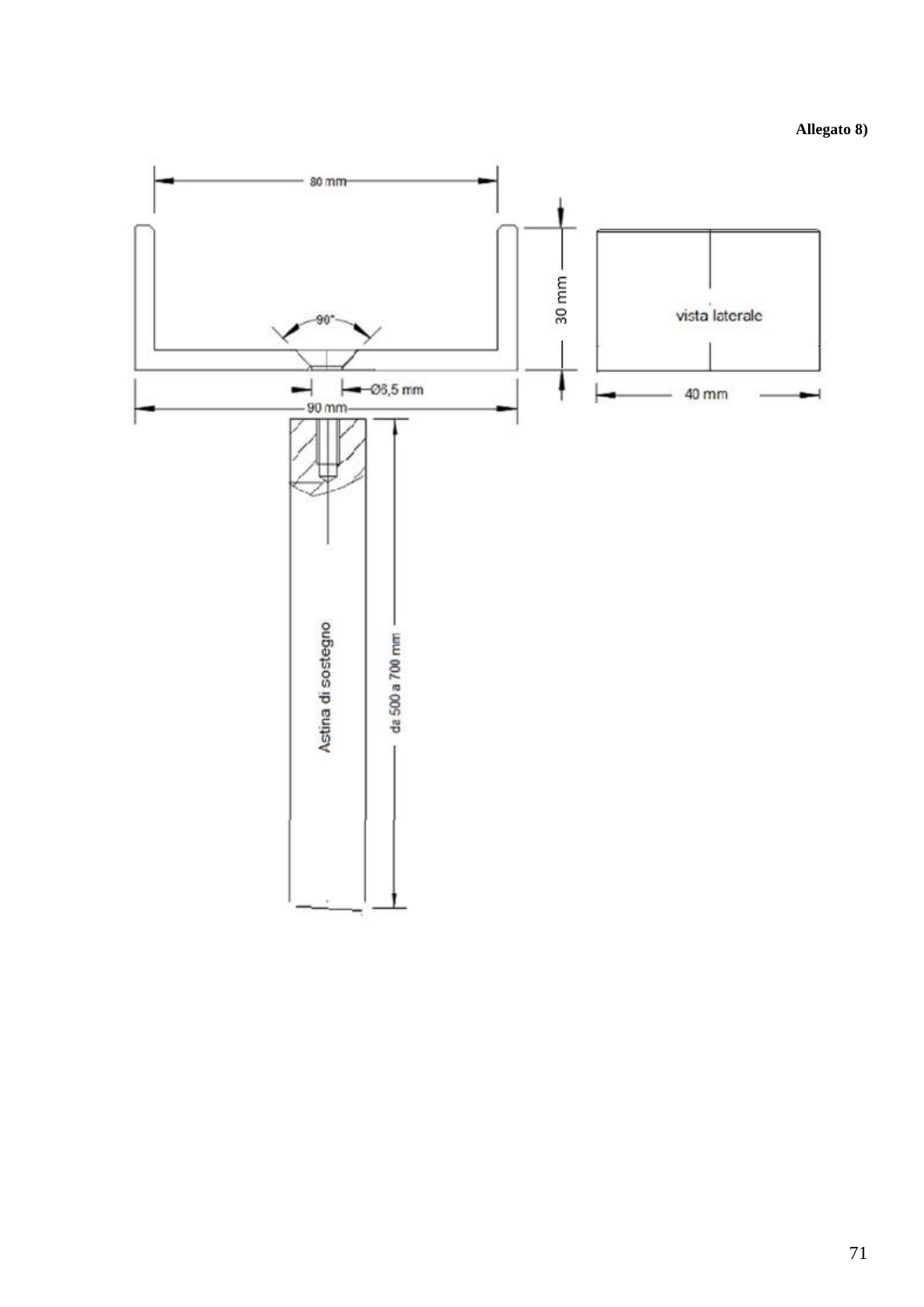| <b>Gare Senior</b>                                                        |               |               |               |               |                                |  |
|---------------------------------------------------------------------------|---------------|---------------|---------------|---------------|--------------------------------|--|
| Competizione                                                              |               |               |               |               |                                |  |
|                                                                           |               | $1^\circ$ cl. | $2^\circ$ cl. | $3^\circ$ cl. | $4^{\circ}$ - $8^{\circ}$ cl.* |  |
| ECH 10m                                                                   | $ind. + squ.$ | 8.000         | 6.400         | 4.800         | 3.200                          |  |
| ECH 25m/50m                                                               | $ind. + squ.$ | 8.000         | 6.400         | 4.800         | 3.200                          |  |
| <b>WCH</b>                                                                | $ind. + squ.$ | 10.000        | 8.000         | 6.000         | 4.000                          |  |
| Coppa del Mondo                                                           | $ind. + squ.$ | 10.000        | 8.000         | 6.000         | 4.000                          |  |
| Conquista carta olimpica per OG                                           |               |               | 10.000        |               |                                |  |
| Record Mondiale / Olimpico conq. in: WCH + OG (ISSF Gen.<br>Reg. Art. 10) |               |               |               |               |                                |  |
| Superato                                                                  |               |               | 10.000        |               |                                |  |
| Eguagliato                                                                |               |               | 7.000         |               |                                |  |
| Record Europeo conq. in: ECH, EG (ESC Gen. Reg. Art. 13.2.2)              |               |               |               |               |                                |  |
| Superato                                                                  |               |               | 5.000         |               |                                |  |
| Eguagliato                                                                |               |               | 3.000         |               |                                |  |

#### **PREMI AI TIRATORI - GARE INTERNAZIONALI - STAGIONE 2022**

#### **I premi individuali e a squadre vengono erogati soltanto nelle discipline olimpiche.**

**L'importo del premio indicato in tabella si intende maggiorato del 50% in caso di atleta non appartenente ai gruppi sportivi militari.**

#### **Premi classifica a squadre (squ.):**

- Per le squadre sono previsti soltanto i premi per il 1°, 2° e 3° posto e comunque a condizione che in classifica ci siano almeno 6 squadre.

- Viene erogato 1/3 del premio per ciascun componente della squadra. In caso di squadre composte da due persone, come nella Mixed Team, vengono erogati 2/3 del premio, perciò sempre 1/3 del premio per ciascun componente della squadra.

\* Questo premio viene erogato soltanto se in classifica sono presenti almeno 15 classificati. Per la specialità PA dal 4° al 6° posto.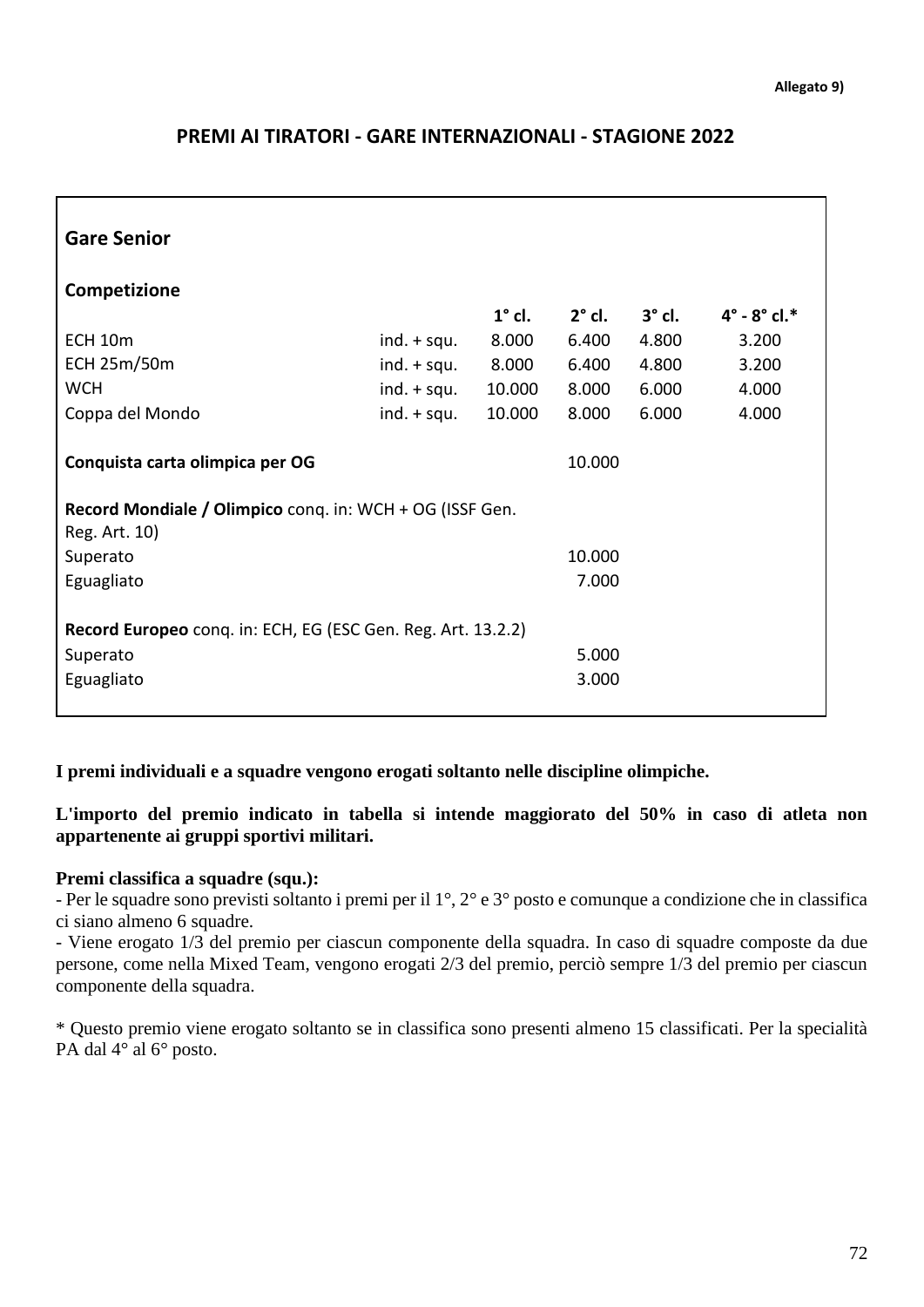## **PREMI AI TIRATORI - GARE INTERNAZIONALI - STAGIONE 2022**

| <b>Gare Junior</b>                                                                         |               |               |               |       |                                                                |     |  |  |
|--------------------------------------------------------------------------------------------|---------------|---------------|---------------|-------|----------------------------------------------------------------|-----|--|--|
| Competizione                                                                               |               |               |               |       |                                                                |     |  |  |
|                                                                                            |               | $1^\circ$ cl. | $2^\circ$ cl. |       | $3^{\circ}$ cl. $4^{\circ}$ - $8^{\circ}$ cl. $*$ 9° - 15° cl. |     |  |  |
| H&N Cup 10m - Monaco                                                                       | ind.          | 800           | 640           | 480   | 280                                                            |     |  |  |
| ECH 10m                                                                                    | $ind. + squ.$ | 4.500         | 3.600         | 2.700 | 1.575                                                          | 450 |  |  |
| Meeting of the Shooting Hopes - Pilsen                                                     | $ind. + squ.$ | 1.500         | 1.200         | 900   | 525                                                            |     |  |  |
| <b>ISSF JWC</b>                                                                            | $ind. + squ.$ | 5.000         | 4.000         | 3.000 | 1.750                                                          | 500 |  |  |
| ECH 25m/50m                                                                                | $ind. + squ.$ | 4.500         | 3.600         | 2.700 | 1.575                                                          | 450 |  |  |
| <b>ISSF JWCH</b>                                                                           | $ind. + squ.$ | 5.000         | 4.000         | 3.000 | 1.750                                                          | 500 |  |  |
| Conquista carta olimpica YOG<br>Il premio verrà assegnato alla Sezione di<br>appartenenza. |               |               | 5.000         |       |                                                                |     |  |  |
| Record Mondiale / Olimpico conq.in: WCH + OG (ISSF Gen.<br>Reg. Art. 10)                   |               |               |               |       |                                                                |     |  |  |
| Superato                                                                                   |               |               | 5.000         |       |                                                                |     |  |  |
| Eguagliato                                                                                 |               |               | 3.000         |       |                                                                |     |  |  |
| Record Europeo conq.in: ECH, EG (ESC Gen. Reg. Art. 13.2.2)                                |               |               |               |       |                                                                |     |  |  |
| Superato                                                                                   |               |               | 4.000         |       |                                                                |     |  |  |
| Eguagliato                                                                                 |               |               | 2.500         |       |                                                                |     |  |  |
|                                                                                            |               |               |               |       |                                                                |     |  |  |

## **I premi individuali e a squadre vengono erogati soltanto nelle discipline olimpiche.**

## **Premi classifica a squadre (squ.):**

- Per le squadre sono previsti soltanto i premi per il 1°, 2° e 3° posto e comunque a condizione che in classifica ci siano almeno 6 squadre.

- Viene erogato 1/3 del premio per ciascun componente della squadra. In caso di squadre composte da due persone, come nella Mixed Team, vengono erogati 2/3 del premio, perciò sempre 1/3 del premio per ciascun componente della squadra.

\* Questo premio viene erogato soltanto se in classifica sono presenti almeno 15 classificati. Per la specialità PA dal 4° al 6° posto.

\*\* Questo premio viene erogato soltanto se in classifica sono presenti almeno 25 classificati.